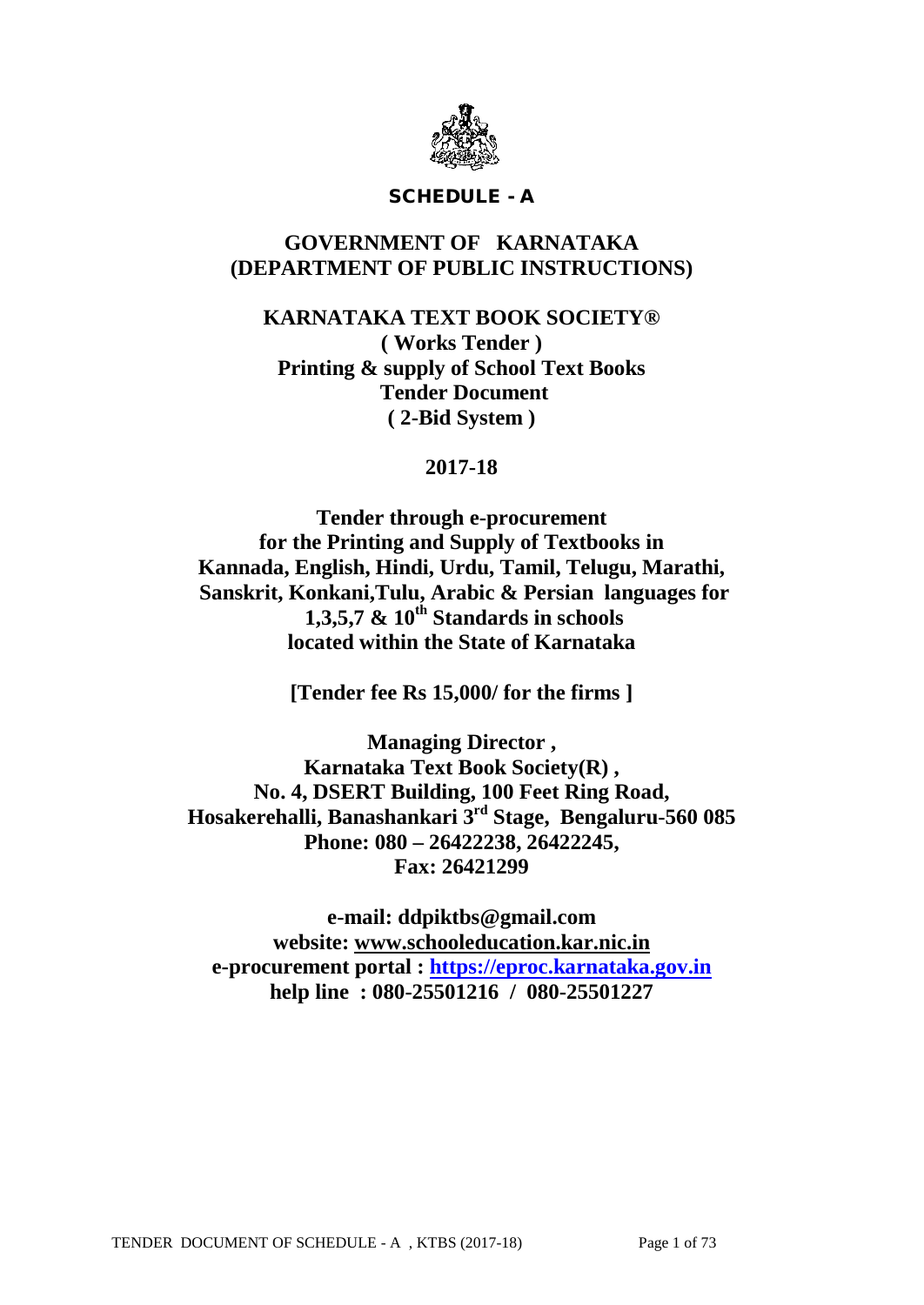

#### **GOVERNMENT OF KARNATAKA (DEPARTMENT OF PUBLIC INSTRUCTION) KARNATAKA TEXT BOOK SOCIETY ®**

Phone: 080 – 26422238, 26422245, No. 4, DSERT Building, 100 Feet Ring Road, Fax: 26421299 Hosakerehalli, Banashankari 3<sup>rd</sup> Stage,<br>e-mail id: ddpiktbs@gmail.com Bengaluru – 560085 e-mail id : ddpiktbs@gmail.com No:A7/ KTBS/2017-18 TBP-Tender-01/14/2016-17 Dated: 03/10/2016

.

#### **COMBINED TENDER NOTIFICATION**

(e- procurement)

 Tenders are invited under Two Bid System on Government of Karnataka e-procurement platform from eligible printers having Infrastructure as stipulated in the Tender Document within the States of Karnataka, Maharashtra, Andhra Pradesh, Telangana, Tamil Nadu, Pondicherry, Kerala & Goa to print and supply about **188** lakhs of textbooks for classes **1,3,5,7 & 10th** in the Karnataka State for the year **2017-18**.

| e-procurement portal address | https://eproc.karnataka.gov.in |
|------------------------------|--------------------------------|
| Portal Help line             | 080-25501216 / 080-25501227    |

 There are in all **163** titles of textbooks to be printed, which have been classified into Schedule-**A** & Schedule-**B** two Schedules containing **34 – packages** for bidding as mentioned here under.

|                                                                       | Date of the  | Particulars                                                                                                                                                                                                | <b>EMD</b>                                 |
|-----------------------------------------------------------------------|--------------|------------------------------------------------------------------------------------------------------------------------------------------------------------------------------------------------------------|--------------------------------------------|
| Tender Notification No.                                               | Notification |                                                                                                                                                                                                            | prescribed in                              |
|                                                                       |              |                                                                                                                                                                                                            | lakhs of Rs.                               |
| No:A7/ KTBS/2017-18<br>TBP-Tender-01/14/2016-17<br><b>Schedule-A</b>  | 03-10-2016   | <b>Schedule-A</b> : Packages from 1 to 28<br>containing both 4 Colour Text Books<br>and single colour Text books in the<br>size of $1/4^{\text{th}}$ Crown i.e $18.3*24.5$<br>(Total 28 Packages).<br>cms. | AS<br><b>MENTIONED</b><br>IN<br>APPENDIX-P |
| No: A7/ KTBS/2017-18<br>TBP-Tender-01/14/2016-17<br><b>Schedule-B</b> | 03-10-2016   | <b>Schedule-B</b> : Packages from 29 to 34<br>containing Only single colour Text<br>books in the size $1/4^{\text{th}}$ Crown.<br>(Total 06 Packages).                                                     | AS<br><b>MENTIONED</b><br>IN<br>APPENDIX-P |

Each schedule is treated as a separate tender and detailed tender documents are available separately in the e-portal and are also published **separately** for each schedule for reference in the department website **[www.schooleducation.kar.nic.in.](http://www.schooleducation.kar.nic.in/)**

The last date for submission of Tender is **01/12/2016 before 17.30 hrs**. The prequalification bids ( Technical bid ) will be opened online on **05/12/2016** at 11.00 hrs. online through e-procurement portal. No separate intimation in this regard will be given individually.

The financial bids of only those bidders who satisfy pre-qualification criteria upon evaluation will be opened on specified date mentioned in tender document.

**Sd/-**

**Managing Director, Karnataka Text Book Society.**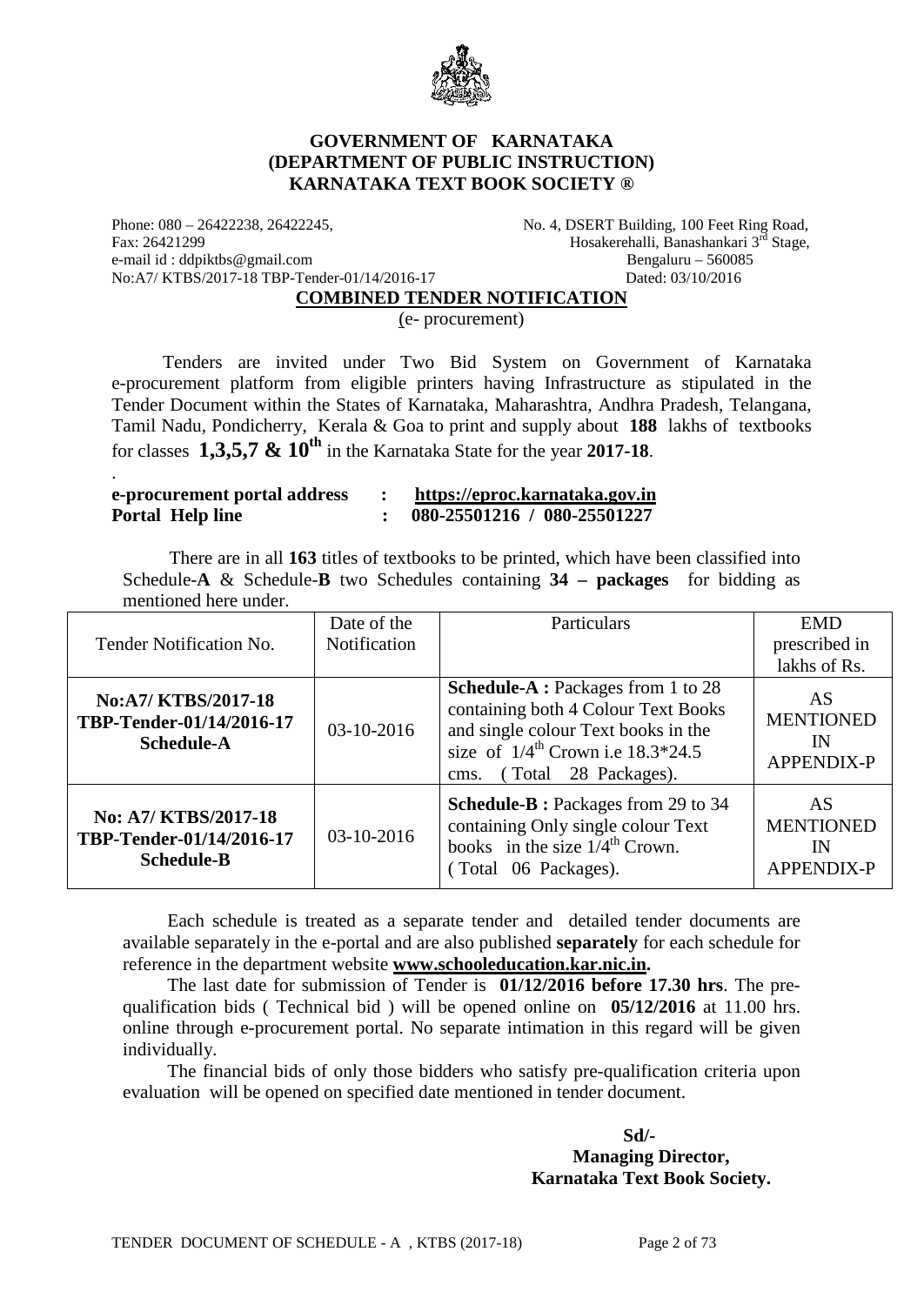

#### **GOVERNMENT OF KARNATAKA**

#### **OFFICE OF THE MANAGING DIRECTOR, THE KARNATAKA TEXT BOOK SOCIETY,® NO.4. 100 FT. RING ROAD, HOSKEREHALLI, BSK III STAGE, BENGALURU-85 Phone Nos. 080-26422238, 080-26422245 FAX: 26421299**

## **TENDER DOCUMENT FOR PRINTING AND SUPPLY OF PRIMARY AND SECONDARY SCHOOL TEXTBOOKS TO BLOCK EDUCATIONAL OFFICERS (BEO'S) SCHEDULE –A PACKAGES FROM 1 TO 28 (Two Bid system)**

| Sl <sub>No</sub> | Particulars                                    | Particulars                           |  |  |
|------------------|------------------------------------------------|---------------------------------------|--|--|
| 1                | <b>Bid Reference</b>                           | Notification No: A7/ KTBS/2017-18 TBP |  |  |
|                  |                                                | Tender-01/14/2016-17 Schedule-A.      |  |  |
|                  |                                                | dated: 03/10/2016                     |  |  |
| $\overline{2}$   | <b>Online Availability of Bid Document</b>     | 03/10/2016, 11.00hrs                  |  |  |
| 3                | Bidding document available on the<br>site till | 01/12/2016, 17.30 hrs                 |  |  |
| $\overline{4}$   | <b>Last Date for submission of Bids</b>        | 01/12/2016, 17.30 hrs                 |  |  |
| 5                | Pre bid meeting                                | 04/11/2016, 11.00 hrs                 |  |  |
| 6                | Time and Date of opening:                      |                                       |  |  |
|                  | <b>Technical Bid</b>                           | 05/12/2016, 11.00 hrs                 |  |  |
|                  | <b>Financial Bid</b>                           | 14/12/2016, 11.00 hrs                 |  |  |
| 7                | Opening of Bids                                | Online through e-procurement portal   |  |  |
|                  |                                                |                                       |  |  |
| 8                | <b>Address for Communication</b>               | The Managing Director,                |  |  |
|                  |                                                | Karnataka Textbook Society®           |  |  |
|                  |                                                | No.4, DSERT Building,                 |  |  |
|                  |                                                | 100 Ft Ring Road, BSK III Stage,      |  |  |
|                  |                                                | Bengaluru - 560 085                   |  |  |
|                  |                                                | Karnataka State, India.               |  |  |

All bids must be accompanied by bid security( EMD ) as specified in Clause **2.8** & Appendix P and Tender Document Fee amount as specified under clause **1.2.1** of Section 1. Bids will be opened online through e-procurement portal. No separate intimation in this regard will be given individually.

In the event of the date specified for bid submission and opening being declared as a holiday for Karnataka Textbook Society, opening of bids will be on the following working day at the scheduled time.

> **Sd/-** Managing Director Karnataka Text Book Society® Bengaluru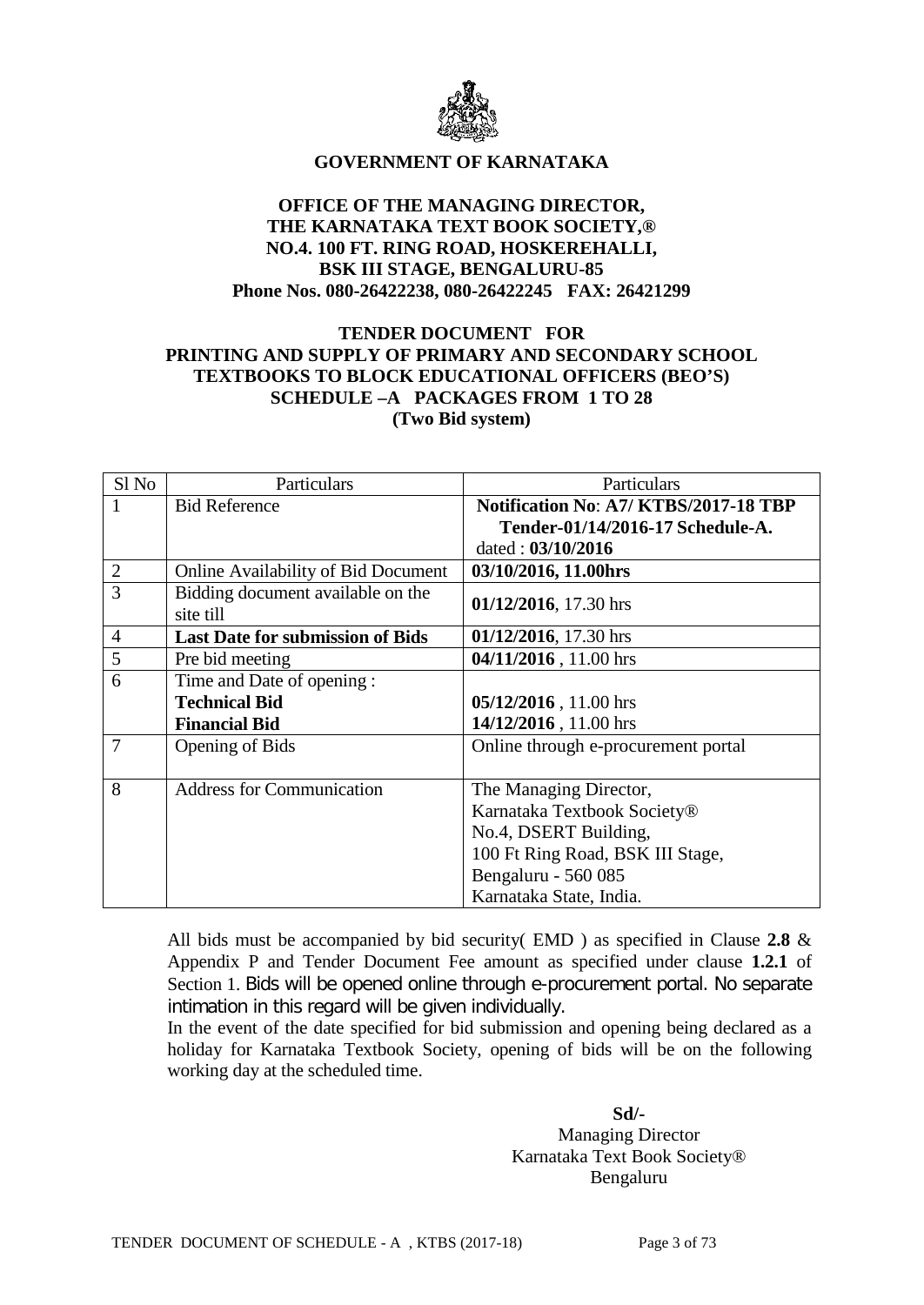# **Tender Document - Index**

| Sl No           | Particulars                                               | Page No        |
|-----------------|-----------------------------------------------------------|----------------|
| 1               | <b>Cover Page</b>                                         |                |
| $\overline{2}$  | Notification                                              | $\overline{2}$ |
| 3               | Bid schedule                                              | 3              |
| $\overline{4}$  | Index                                                     | $\overline{4}$ |
| 5               | Brief Description of KTBS & Scope of work                 | 5              |
| 6               | Section 1 Instruction to Bidders                          | $6 - 7$        |
| $\overline{7}$  | Section 2 General Information to Bidders                  | $7 - 15$       |
| 8               | Section 3 Evaluation for Qualification                    | $15 - 17$      |
| 9               | Section 4 Evaluation of Price Proposal                    | $17 - 18$      |
| 10              | Section 5 Bidding Schedule                                | 18             |
| 11              | Section 6 General Conditions of Contract                  | 18-31          |
| 12              | Section 7 Special Conditions of Contract                  | 31-34          |
| 13              | Volume 1 : Contract Form                                  | 35-36          |
| 14              | Volume 2 : Schedule of Place of delivery                  | 37-43          |
| 15              | Volume 3 : Package-wise / Title-wise details              | 44-50          |
| 16              | Table 1 - Bid Form                                        | 51             |
| 17              | Appendix A - Format for letter of proposal                | 52             |
| 18              | Appendix B - Format for Power of Attorney                 | 53             |
| 19              | Appendix C - Details of Bidder                            | 54             |
| 20              | Appendix D - Format for Anti-collusion certificate        | 55             |
| 21              | Appendix E - Format for Bid Security                      | 56-57          |
| $\overline{22}$ | Appendix F - Format for Undertaking of being a Printer    | 58             |
| 23              | Appendix G1- Format for Statement of Experience           | 59             |
| 24              | Appendix G2 -Format for Statement of Financial Capability | 60             |
| 25              | Appendix G3- Format for Statutory Auditors Certificate    | 61             |
| 26              | Appendix H - Format for Statutory Auditors Certificate    | $62 - 63$      |
|                 | regarding Financial Capability                            |                |
| 27              | Appendix I - Format for indicating the Package group      | 64             |
|                 | preferences and Bidder Capacity                           |                |
| 28              | Appendix J - Tender Form & Price Schedule (Cover 2)       | 65-66          |
| 29              | Appendix K- Declaration of work completion                | 67             |
| 30              | Appendix L- Declaration by bidder                         | 68             |
| 31              | Appendix M – Penalty for Deviation in Quality.            | 69-70          |
| 32              | Appendix N- Bank Solvency Certificate                     | 71             |
| 33              | Appendix O- Proforma of Delivery Challan                  | 72             |
| 34              | Appendix P- EMD, Annual Turnover & Solvency Amount        | 73             |
|                 | for Schedule-A                                            |                |

# **Sd/- Managing Director Karnataka Text Book Society®**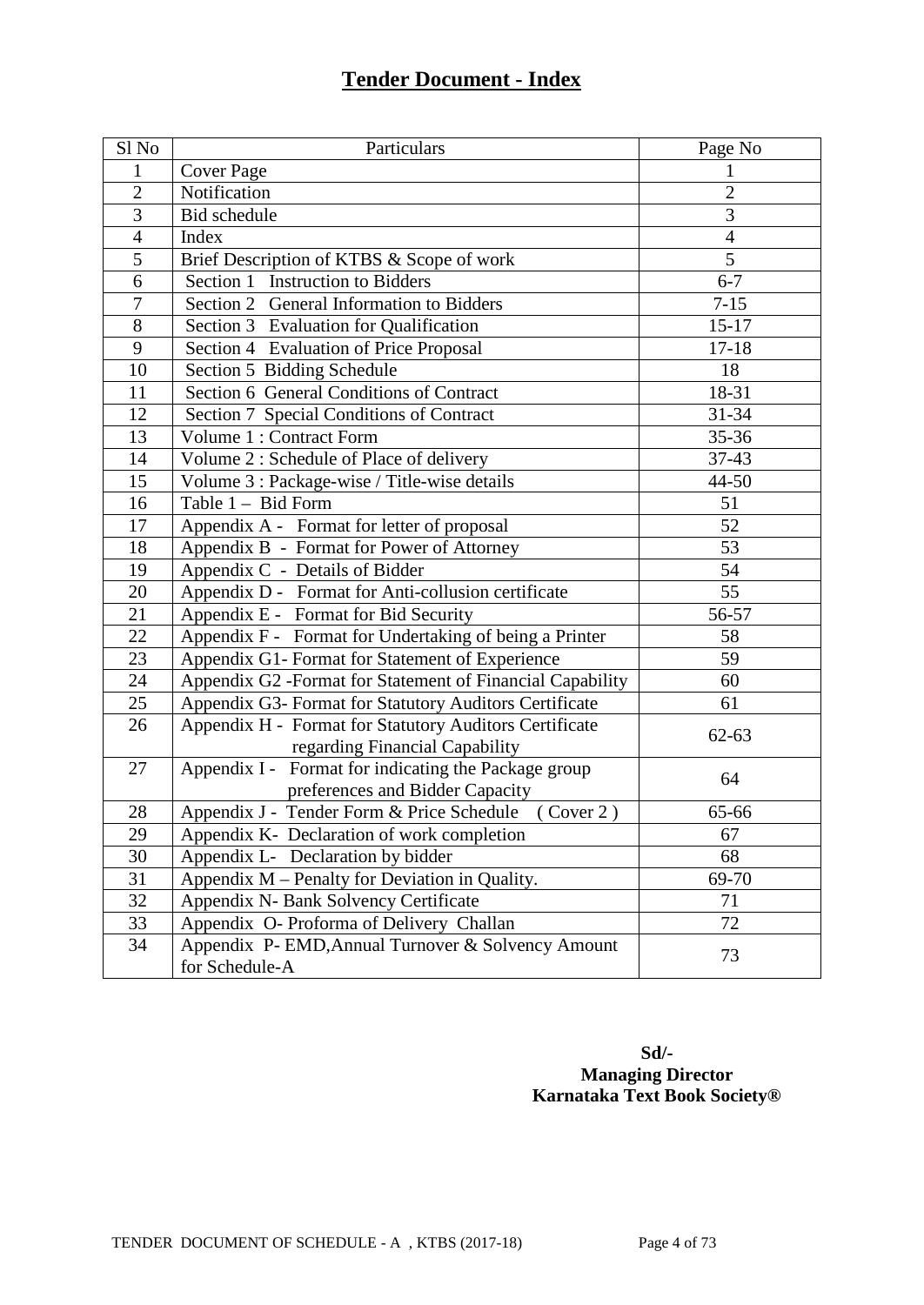#### **PRINTING AND SUPPLY OF SCHOOL TEXTBOOKS**

#### **A BRIEF DESCRIPTION**

#### **1. INTRODUCTION**

- 1.1 The Karnataka Textbook Society® herein after referred to as `the Society` is registered under the Societies Act 1960, functioning under the Education Department, Government of Karnataka. The Society is wholly financed by the Government of Karnataka.
- 1.2 The objective of the Society is to provide quality Textbooks to Primary and Secondary School students of the schools across the state of Karnataka in accordance with the rules.
- 1.3 Free textbooks are provided to  $1<sup>st</sup>$  to  $10<sup>th</sup>$  Standard students of all government schools and  $9<sup>th</sup> \& 10<sup>th</sup>$  class students of all Aided Schools as per the Government policy and to 1st to 8<sup>th</sup> Standard students of all aided schools as sponsored under the project of Sarva Shikshana Abhiyana (SSA) , Karnataka .
- 1.4 Sale Textbooks are provided to all students of unaided schools in Karnataka.
- 1.5 This is a tender for printing and supply of Textbooks under free & sale category for the academic year 2017-18.

#### **2. SCOPE OF WORK**

- 2.1 About 101.14 lakh children are studying in 60,913 primary schools and 15,140 high schools in Karnataka. For the year 2017-18, out of a total of about 511 lakh Textbooks, about an average of 375 lakh textbooks have to be printed under free category & 136 lakh textbooks under Sale category under this Tender. Free & Sale category books are to be supplied to the office of all 204 Block Educational Officers (BEO) of Karnataka, who in turn have to distribute well in time to the schools in their jurisdiction before the commencement of the academic year.
- 2.2 The successful bidder is responsible to enter into an agreement with KTBS. He should procure the paper and shall provide the information about the same to the KTBS and the certifying agency appointed by the Society viz**`the Director of Printing, Stationery & Publications, Government of Karnataka, Bengaluru** and then print and supply Free & Sale Categories of textbooks to BEO's after ensuring the quality.
- 2.3 The successful bidder is also responsible and accountable for all the printing and supply process throughout the contract period. He has to chalk out the programme of work/ route map/ time schedule from the date of commencement of work and up to the completion of the work and intimate the same to the purchaser along with the contract agreement.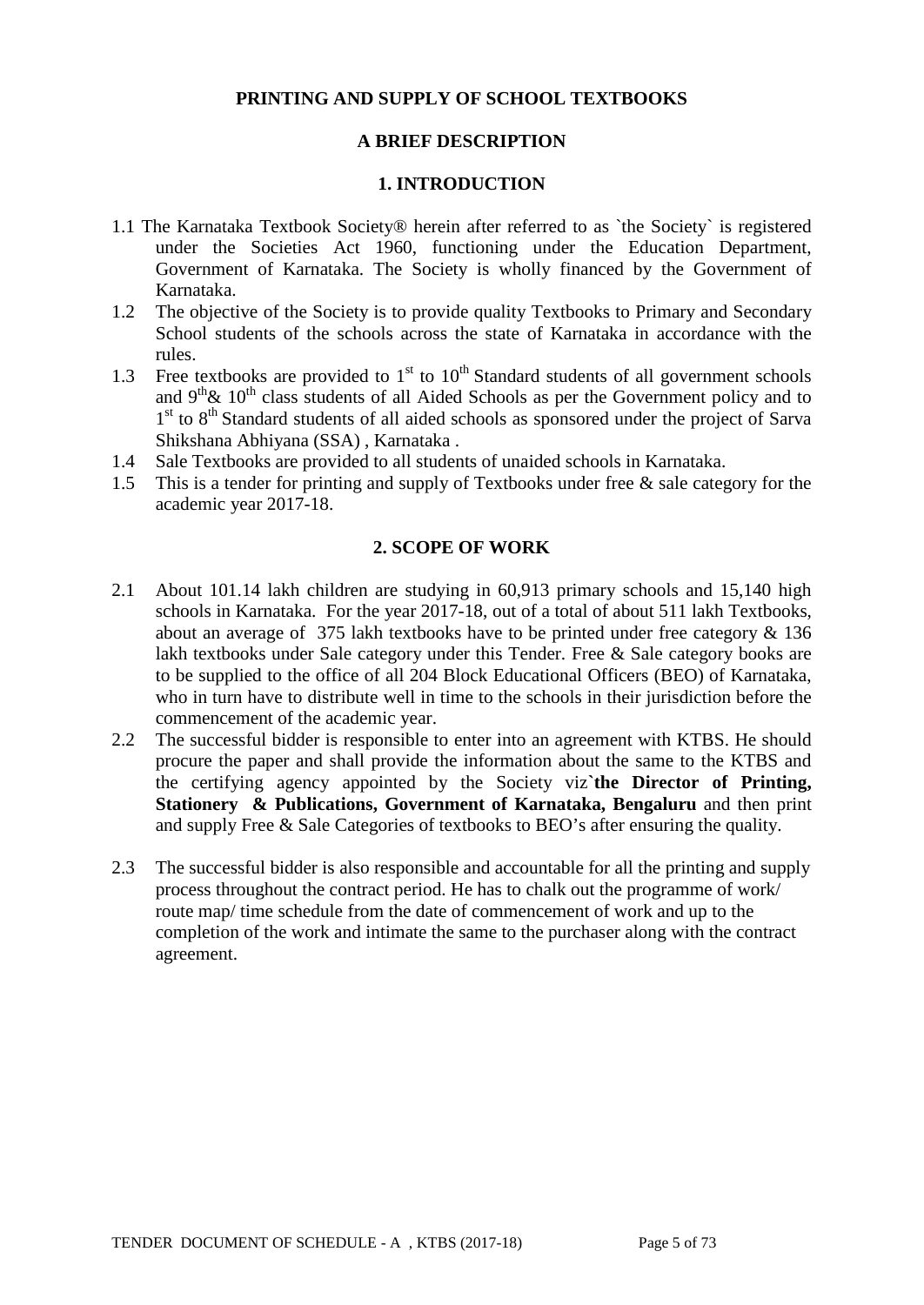#### **SECTION 1**

#### **INSTRUCTION TO BIDDERS**

#### **1.1. INTRODUCTION AND BACKGROUND**

- 1.1.1 Government is distributing free textbooks to all the government school students and aided school students of standards 1to 10 and sale Books to un-aided schools across the state of Karnataka .
- 1.1.2 In pursuance of this objective, the Karnataka Textbook Society® of Government of Karnataka invites open tenders from interested parties for the printing and supply of free & sale textbooks to all 204 BEO's. Interested parties ("Bidders") are invited to submit detailed Bids.
- 1.1.3 The Bids would be evaluated on the basis of the evaluation criteria set out in this document in order to identify the successful Bidder. In order to do so, the Purchaser himself or his authorized representative may inspect the premises of the bidder.
- 1.1.4 The Successful Bidder would then have to enter into an Agreement with The Managing Director, KTBS, and perform the obligations as stipulated there, in respect of the Project. The Draft Agreement forms part of this document.
- 1.1.5 The Successful Bidder would be required to print and supply Free & Sale category textbooks to 204 BEO's of Karnataka in accordance with the terms and conditions laid down for further distribution by them.
- 1.1.6 The period of the contract shall be upto the end of academic year 2017-18 from the date of its execution.
- 1.1.7 Upon satisfactory completion of the printing and supply of school text books, payments will be made in accordance with the terms and conditions set out in this Document.

#### **1.2. BRIEF DESCRIPTION OF BIDDING PROCESS**

1.2.1 The Society intends to follow a single stage, two Bid process for selection of the successful Bidder for the Project.

#### **Documents Constituting the Tender ( Two Bid)**

The tender (two Bid) prepared by the Tenderer shall comprise the following components i.e. Technical Bid and Financial Bid. Both shall have to be submitted online in the formats available in the e-portal.

#### **Technical Bid**

1. Earnest money deposit ( EMD ) as specified in Clause 2.8 & Appendix P. Tender Document fee of Rs.15,000/- is required to be furnished in the form of Demand draft(DD). A scanned copy of the DD shall be uploaded and the DD will be collected by KTBS during office hours on the working days prior to opening of Technical Bids. Non submission of Tender Document fee in the form of DD before the time of opening of Technical bids may lead to rejection of the bid.

#### **Scanned images of the following Documents**

- 1. Relating to establishing the qualification of the Bidder in terms of Documents/undertakings/declarations as per Appendix A to I, L,& N.
- 2. Registration Certificate of VAT/CST
- 3. Registration Certificate under Factories Act.
- 4. PAN card.
- 5. Latest VAT returns filed for the month of June 2016 or quarter ending June-2016.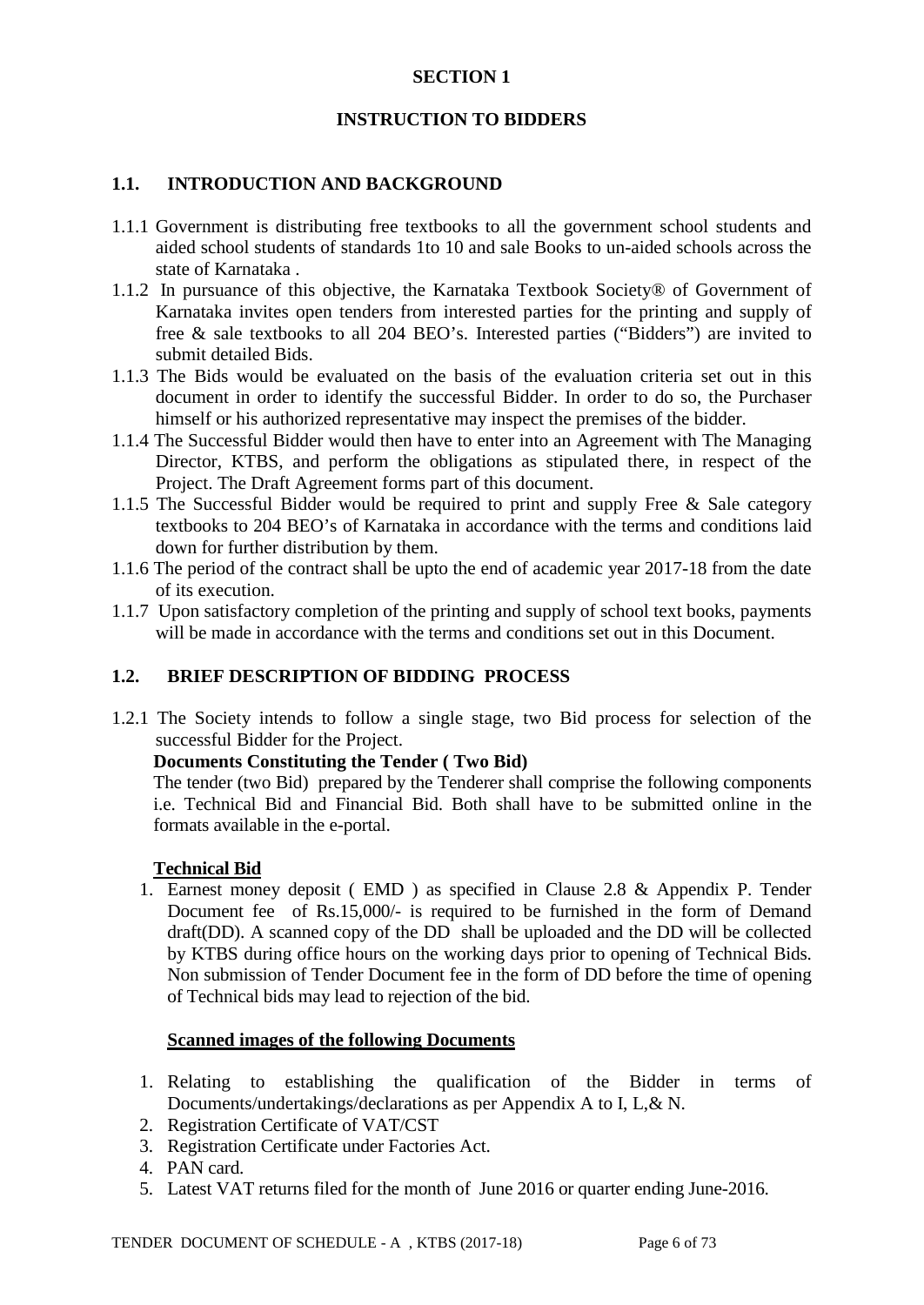- 6. Annual VAT returns filed for the preceding three years i.e. for the years 2013-14, 2014-15 and 2015-16.
- 7. Acknowledgement of IT returns filed for the preceding three years i.e. for the Assessment years 2013-14, 2014-15 and 2015-16.
- 8. Declaration of work completion as per Appendix-K
- 9. Copy of the documents as required under clause 2.1.7
- 10. Details and correct address of the places of production.
- 11. Official e-mail address of the firm, name of the person who has been designated to coordinate with the KTBS and his/her mobile number.
- 12. Bank Solvency from Nationalized Bank as per Appendix-N

## **Financial Bid:-**

The Tender Form and the Price Schedule which form the Financial Bid shall be submitted online in the provided manner . A Scanned copy as per **Appendix-J** is to be uploaded as an additional document.

## **1.2.2 Evaluation Process**:-

# **Technical Evaluation:**

The evaluation of the Proposals would be carried out as follows:-

**a)***"Test-of- responsiveness"*. This stage involves an evaluation based on Qualification Submissions. Proposals found to be substantially responsive would be selected for qualification evaluation.

 **b)** "*Qualification".* In this Stage the information of the Bidders relating to their experience, financial and infrastructural capability would be evaluated. Bidders meeting the experience, financial & infrastructure capability criteria as set out in this Document shall be short-listed as *"Qualified Bidders".*

**Financial Evaluation** :This stage is called *"Eligibility".* In this stage the Price Bid of the *"Qualified Bidders"* would be evaluated based on the evaluation criteria **as mentioned in Section 4.** for the Price Bid. The successful price bidder shall be declared as the *"Eligible Bidder."*

#### **1.3 AVAILABILITY OF TENDER DOCUMENT In the e-procurement portal [https://eproc.karnataka.gov.in](https://eproc.karnataka.gov.in/)**

1.3.1 All subsequent notifications, changes and amendments on the project or tender document would be posted only on the **e-procurement portal viz** *[https://eproc.karnataka.gov.in](https://eproc.karnataka.gov.in/)*

#### **1.4 PROPOSAL DUE DATE**

The proposal should be uploaded on or before **01-12-2016,** before **17.30hrs**.

## **SECTION 2**

## **INFORMATION TO BIDDERS**

## **A. GENERAL INFORMATION**

## **2.1 BIDDERS**

- 2.1.1 The Legal entity eligible for participating in the qualification process shall be `**the Printer**` belonging to any of the States of Karnataka, Maharashtra, Andhra-Pradesh, Telangana, Tamil Nadu, Pondicherry, Kerala and Goa.
- 2.1.2 **The Printer** means an entity with the prescribed eligibility who is engaged in the business of printing and supplying of books and who has a Minimum of 3 years experience in printing and supply of books.
- 2.1.3 The legal entity should possess Technical facilities of the National/International standards. The legal entity should also have experience in printing and supply of books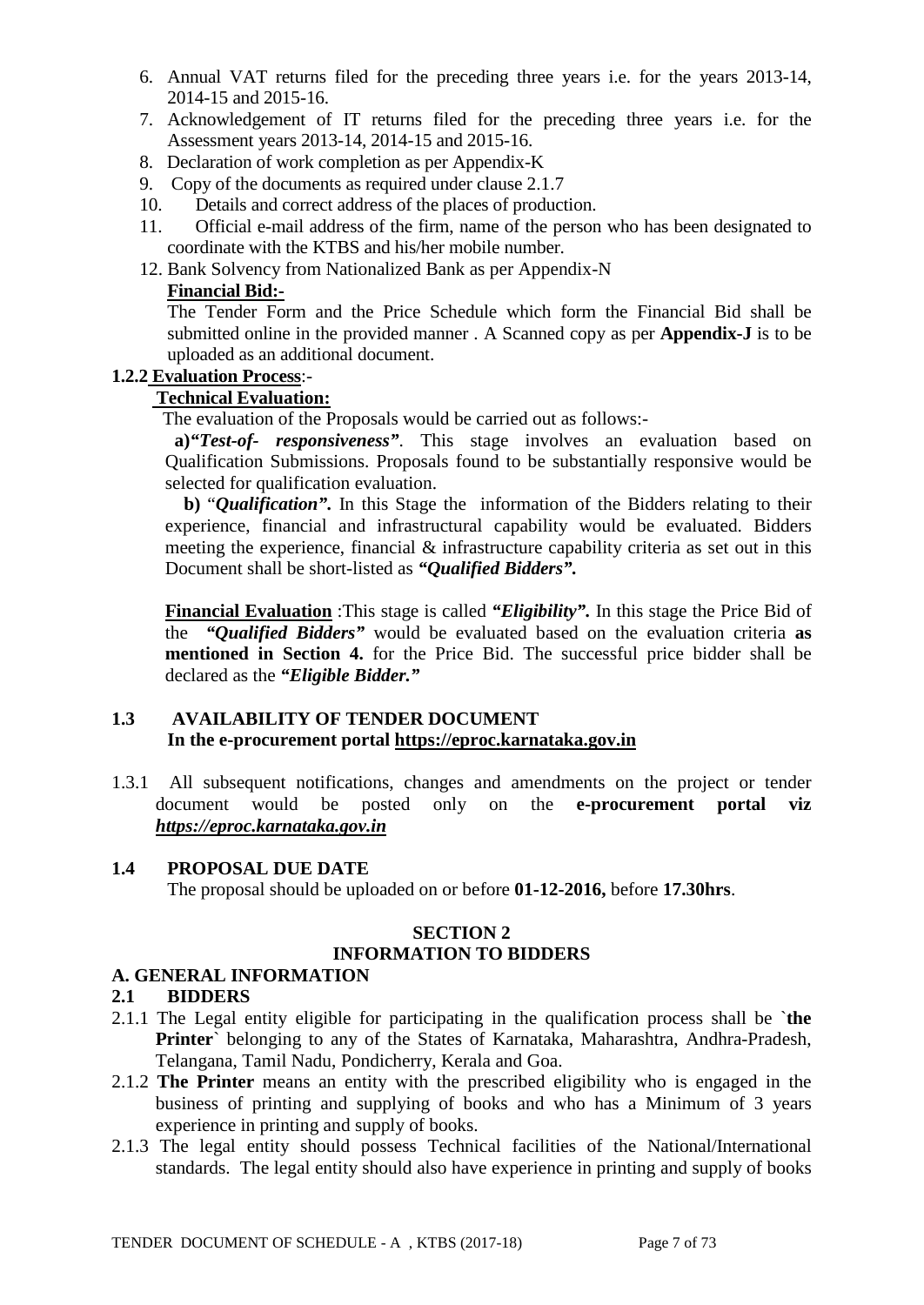for a State Government/ Educational Institutions / Reputed Private Institutions located in any State of India.

- 2.1.4 The Legal Entity should have been registered as printer either under Factories Act and shall have registrations under Sales Tax Act or Value Added tax Act or under Local Tax Act in their respective States in India.
- 2.1.5 The main business of the Legal Entity in the immediately preceding 3 years should be as a printer in any of the states of Karnataka , Maharashtra , Andhra-Pradesh , Telangana, Tamil-Nadu , Pondicherry , Kerala and Goa.

2.1.6 Bidder in its name should have in the last 5 years achieved in atleast 2 financial years a minimum financial turnover as specified in appendix-P.

- 2.1.7 The following documents / information shall be submitted by the Bidders along with the Qualification Submissions:
	- A legal entity incorporated as Private/Public Limited Company shall submit Certificate of Incorporation, Memorandum & Articles of Association.
	- A Partnership Firm shall submit Partnership Deed.
	- An individual or a HUF shall submit copy of VAT / ST / Local Sales Tax / Local VAT Certificate.
- 2.1.8 Any Entity which has been barred by the Education Department, Government of Karnataka (GoK), any other State Governments(SG) or Government of India (GoI), or any of the agencies of GoK/SG/GoI would not be eligible to submit a Proposal. The Bidder shall execute an undertaking to this effect as per the format enclosed in Appendix D.
- 2.1.9 Any Entity which has been declared as blacklisted by the KTBS would not be eligible to submit a proposal.

#### **2.2 NO CONSORTIUM** Bidder should be an individual entity and should submit their bids individually*.* More specifically, consortium of bidders is barred from participation in the tender.

## **2.3 NUMBER OF PROPOSALS & PACKAGE DETAILS**

- 2.3.1 Each Bidder shall submit only one Proposal in response to this Tender document. Any Bidder, who submits or participates in more than one Proposal, shall be disqualified and shall also cause disqualification of all the proposals in which such Bidder has participated.
- 2.3.2 **A Bidder will be alloted for a maximum of 3 packages as per his capacity in the order of his preference. List of work packages along with titles is as shown in Volume 3. A bidder shall and shall bid for the packages as per his production capacity.**
- 2.3.3 Packages are allotted as per the terms at the sole discretion of the purchaser. As referred in clause 2.3.2, maximum number of packages to be allotted in this tender is 3 only and it shall be decided on the assessed capacity by the purchaser. If the bidder bids for the packages more than his capacity and in case the same bidder being L1 in any or all of the packages, then if the bidder subsequently shall back out of the packages whether on his own or as per the assessed capacity the Purchaser shall unilaterally decide the packages to be allotted irrespective of the preference shown and it shall be binding on the bidder .

In such circumstances the other packages may be offered to L2 bidders or to any capable printer with negotiations to take up the work at L1 rate.If he is not agree to take up the work at L1 rates,it is left to the descrition of the tender accepting authority to take such decision as may be deemed fit .

2.3.4.A bidder is entitled to bid for all the packages but as per his capacity he shall not be awarded more than 3 packages in the order of his preference.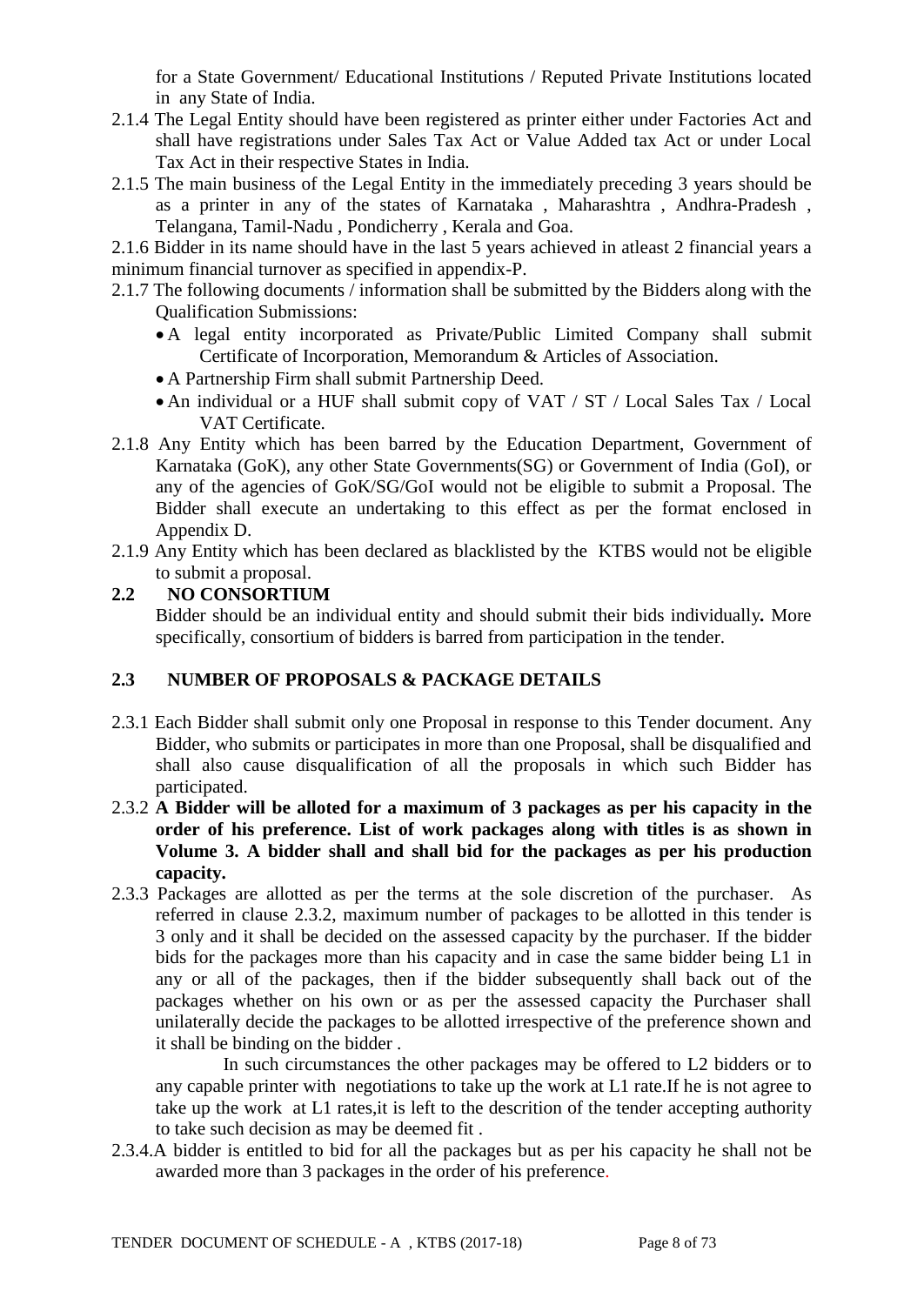- 2.3.5. Number of textbooks to be printed under the Work Packages as shown in Volume 3 is provisional and indicative and actual numbers of Textbooks to be printed and supplied will be as provided in the Purchase Order and the Distribution List. The number of pages in a book are all indicative.
- 2.3.6. Number of books to be printed may go up by 25% or get reduced by 25% as per the actual requirement and they shall be as in the Purchase order and the Distribution List . In exceptional circumstances the numbers may go up or get reduced further.
- 2.3.7. Details of number of textbooks (Supply List) to be supplied to each destination shall be provided along with the Purchase order.

# **2.4 PROJECT INSPECTIONS AND VISIT TO THE SITES**

- 2.4.1 It is desirable that each Bidder submits his Proposal after visiting some of the 204 Block Educational Offices and ascertaining for himself the location, surroundings, or any other matter considered relevant. Schedule of place of delivery is shown under **Volume 2** of this document.
- 2.4.2 It would be deemed that by submitting the Proposal for Tender document, the Bidder a) made a complete and careful examination of the Tender Document,
	- b) received all relevant required information from *KTBS* and
	- c) made a complete and careful examination of the various aspects and locations of the Project.

# **2.5 RIGHT TO ACCEPT OR REJECT ANY OF THE PROPOSALS**

- 2.5.1**The Managing Director, Karnataka Textbook Society,** Bengaluru reserves all the rights to accept or reject any bid and to annul the bidding process and reject all bids at any time prior to award of contract, without thereby incurring any liability or any obligation to inform the affected bidder or bidders of the grounds for the said action. Any Bid with incomplete information is liable for rejection. For each category of prequalification criteria, the documentary evidence is to be produced duly attested by the bidder, serially numbered and enclosed with the bids. If the documentary proof is not enclosed for any/all criteria the Bid is liable for rejection.
- 2.5.**2 If any information given by the bidder is found to be false / fictitious, the bidder will be debarred and will be recommended for blacklisting and in such a situation the purchaser i.e.***KTBS,* **may,**
	- **a)** invite the next best Bidder to match the Proposal submitted by the best Bidder; OR,
	- b) take any such measure as may be deemed fit in its sole discretion including annulment of the bidding process.

## **B. DOCUMENTS**

## **2.5.3 CONTENTS OF TENDER DOCUMENT**

**2.5.4** The Tender Document comprises the contents as listed below, and would additionally include any Amendment / Addenda issued in accordance with Clause 2.6.

| Section 1 | Instructions to Bidders             |
|-----------|-------------------------------------|
| Section 2 | Information to Bidders              |
| Section 3 | <b>Evaluation for Qualification</b> |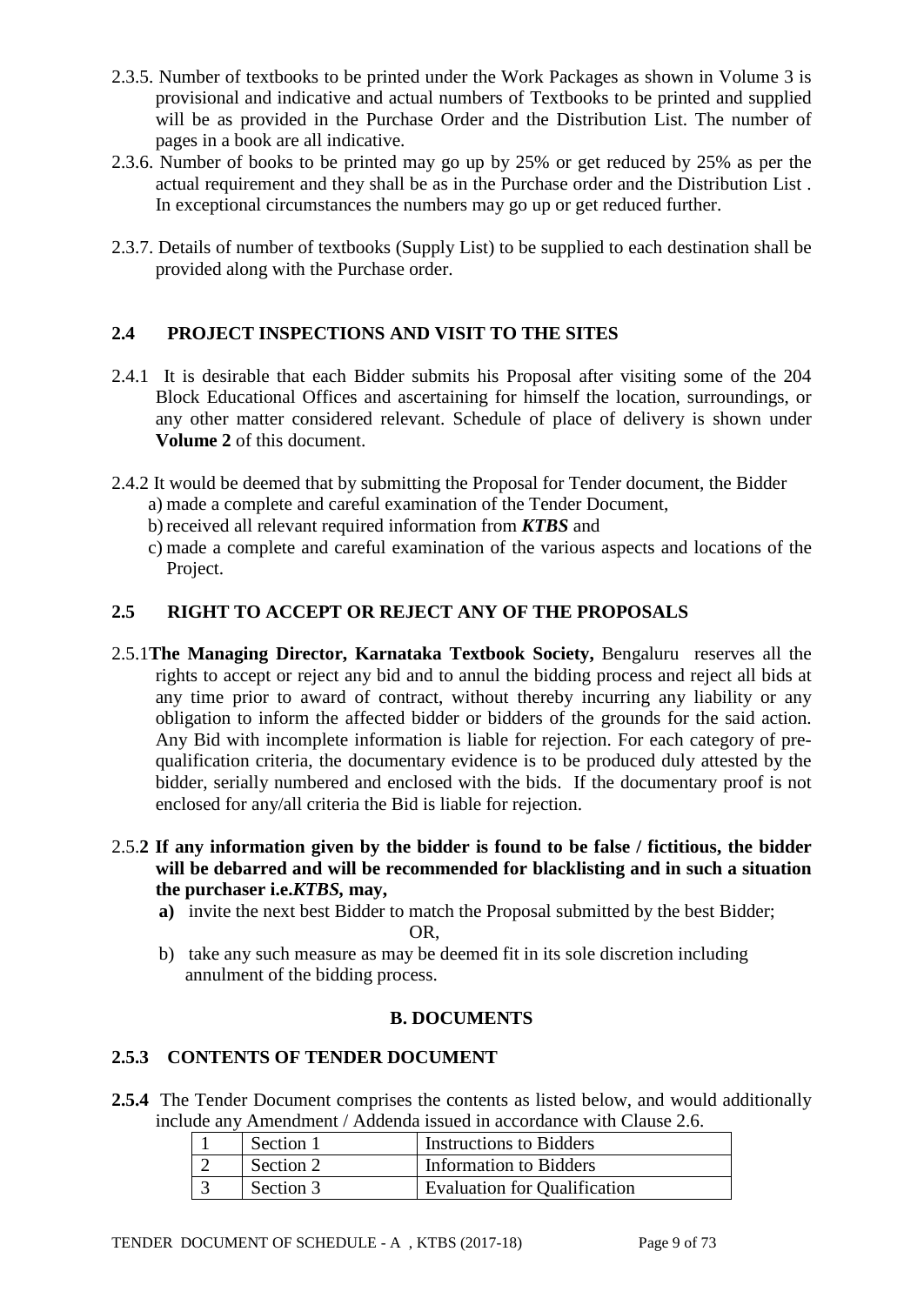| 4             | Section 4 | <b>Evaluation of Price Proposal</b>   |  |  |
|---------------|-----------|---------------------------------------|--|--|
| 5             | Section 5 | <b>Bidding Schedule</b>               |  |  |
| 6             | Section 6 | General conditions of Contract        |  |  |
| $\mathcal{I}$ | Section 7 | <b>Special Conditions of Contract</b> |  |  |
| 8             | Volume 1  | Draft Agreement                       |  |  |
| 9             | Volume 2  | Schedule of Place of Delivery         |  |  |
| 10            | Volume 3  | List of Packages                      |  |  |
|               | Appendix  | $A-P$                                 |  |  |

#### **2.6 CLARIFICATIONS/AMENDMENTS / ADDENDA OF TENDER DOCUMENT**

- 2.6.1 A prospective Tenderer requiring any clarification of the tender documents may notify the Purchaser in writing or by fax or by e-mail at the Purchaser's mailing address indicated in the Invitation for Tenders. The Purchaser will respond to any request for clarification of the tender documents which it receives in both e-portal  $\&$  Pre bid meeting no later than 15 days prior to the deadline for submission of tenders prescribed by the Purchaser. Purchaser's response (including an explanation of the query but without identifying the source of inquiry) will be notified in the e-procurement portal.
- 2.6.2 At any time prior to the Proposal Due Date, the purchaser may, for any reason, whether at its own initiative or in response to clarifications requested by a Bidder, modify the Tender Document by the issuance of Addenda.
- 2.6.3 Any Addendum thus issued will be hosted on the e-procurement website and department website www.schooleducation.kar.nic.in.
- 2.6.4 In order to provide the Bidders a reasonable time to examine the Addendum, or for any other reason, KTBS may, at its own discretion, extend the Proposal Due Date.

# **C. PREPARATION AND SUBMISSION OF PROPOSAL**

## **2.7 LANGUAGE**

The Bid and all related correspondence and documents should be written in English language. Supporting documents and printed literature furnished by the Bidder with the Proposal may be in any other language provided that they are accompanied by appropriate translations of the pertinent passages in the English language. Supporting materials, which are not translated into English, may not be considered. For the purpose of interpretation and evaluation of the Proposal, the English language translation shall prevail.

## **2.8 BID SECURITY (EMD)**

- 2.8.1 Each Proposal should be accompanied by a Bid Security (EMD) as specified in **Appendix P**, The Bid Security shall be kept valid for at least 60 days in addition to the Proposal Validity Period and would need to be extended, if so required, for any extension in Proposal Validity Period.
- 2.8.2 EMD (Bid Security) should be paid through **e-payments, credit card, direct debit(internet banking), NEFT(National Electronic Fund Transfer), OTC(Over the counter).**
- 2.8.3 The Bid Security shall be returned to the unsuccessful Bidders within a period of eight (8) weeks from the date of announcement of the Successful Bidder. The Bid Security (EMD) submitted by the Successful Bidder shall be refunded after accepting performance security of 5% of Package Value as mentioned in L.O.A & in Clause 2.28.
- 2.8.4 The Bid Security shall be forfeited in the following cases:
	- a) If the Bidder modifies or withdraws its Proposal except as provided in Clause 2.16.1;
	- b) If the Bidder withdraws its Proposal during the interval between the Proposal Due Date and expiration of the Proposal Validity Period.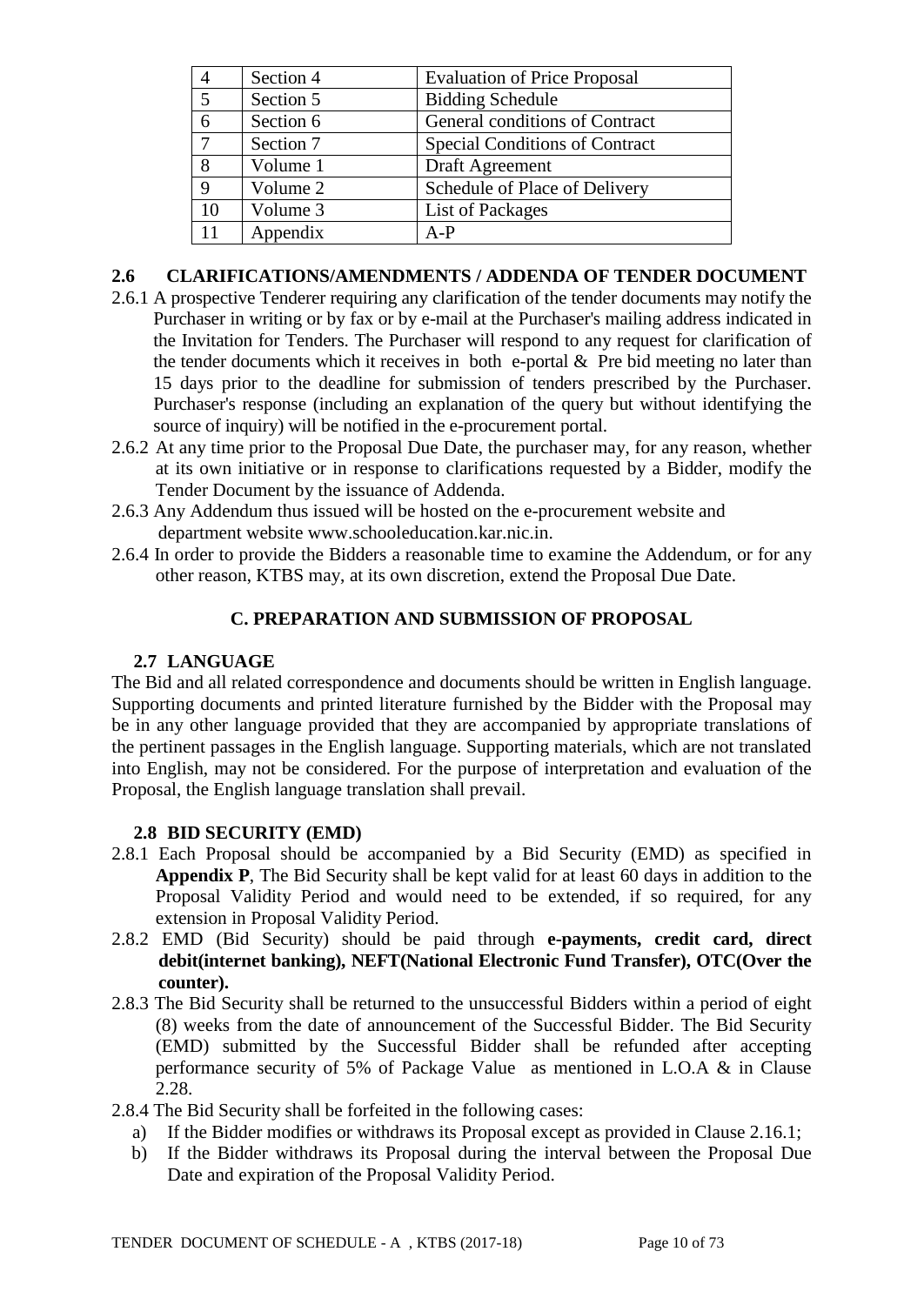- c) If the Successful Bidder fails to provide the Performance Security within the stipulated time or the extended time thereof.
- d) If any information or document furnished by the Bidder turns out to be misleading or untrue in any material respect.
- e) on refusal to enter into contract after the award of contract.

# **2.9 QUALIFICATION BID SUBMISSION**

Qualification Submissions shall consist of two sub-parts: Non-submission of any of the documents may lead to disqualification at the discretion of KTBS .

- i. Qualification Documents
- ii. Other Documents

# **Qualification Documents***–***Qualification documents shall consist of the following:**

- i. Certificate of Incorporation or equivalent or a declaration about the constitution of the firm.
- ii. Undertaking of being a Printer as per Appendix F
- iii. Statement of Experience as per Appendix G-1
- iv. Statutory Auditor's Certification of Financial Capability as per Appendix G-2 or A declaration as mentioned in the Clause 3.3.3 of Section 3
- v. Statutory Auditor's Certificate for Project Experience of Printing and Supply of books for the following years 2013-14,2014-15,2015-16 as per Appendix G-3,
- vi. The Proposal must be accompanied by the audited annual financial statements of the Bidder for the last three (3) completed financial years.
- vii. Appendix I indicating whether he is Web sheet offset printer / Sheet fed offset Printer category and his printing capacity .
- viii. Bid Security(EMD)
- ix. Qualification Proposal to establish infrastructural capability shall be as per the format set out in Appendix H.
- *x.* Proof of Ownership of Web/Sheetfed offset printing machines and their location within the states of Karnataka, Maharashtra, Andhrapradesh, Telangana, Tamilnadu, Pondicherry, Kerala, Goa.
- *xi.* Bank Solvency from Nationalized Bank as per Appendix-N
- *xii.* **Other Documents**

## **Other documents shall consist of the following:**

- i. Letter of Proposal as per Appendix A
- ii. Power of Attorney as per Appendix B, authorizing the signatory of the Proposal to commit on behalf of the Bidder
- iii. Details of Bidder as per Appendix C
- iv. Anti-Collusion Certificate as per Appendix D
- v. Cost of the Tender Document(in the form of Demand Draft)
- vi. An oath for having read the document in full as per **Appendix-L**
- vii. VAT Registration Certificate . VAT Returns / Sales Tax returns Statement as filed before the proper authority
- viii. PAN Certificate and IT returns.
	- ix. Copy of the title deed or lease agreement in support of ownership / lease of additional machinery / infrastructure facilities like building & godown
	- x. Copy of the address and official e-mail ID, Contact persons names, their status in the organization and their phone numbers.
	- xi. Declaration of work completion as per Appendix K.

# **2.10 PRICE PROPOSAL**

2.10.1 Price Proposal shall consist of: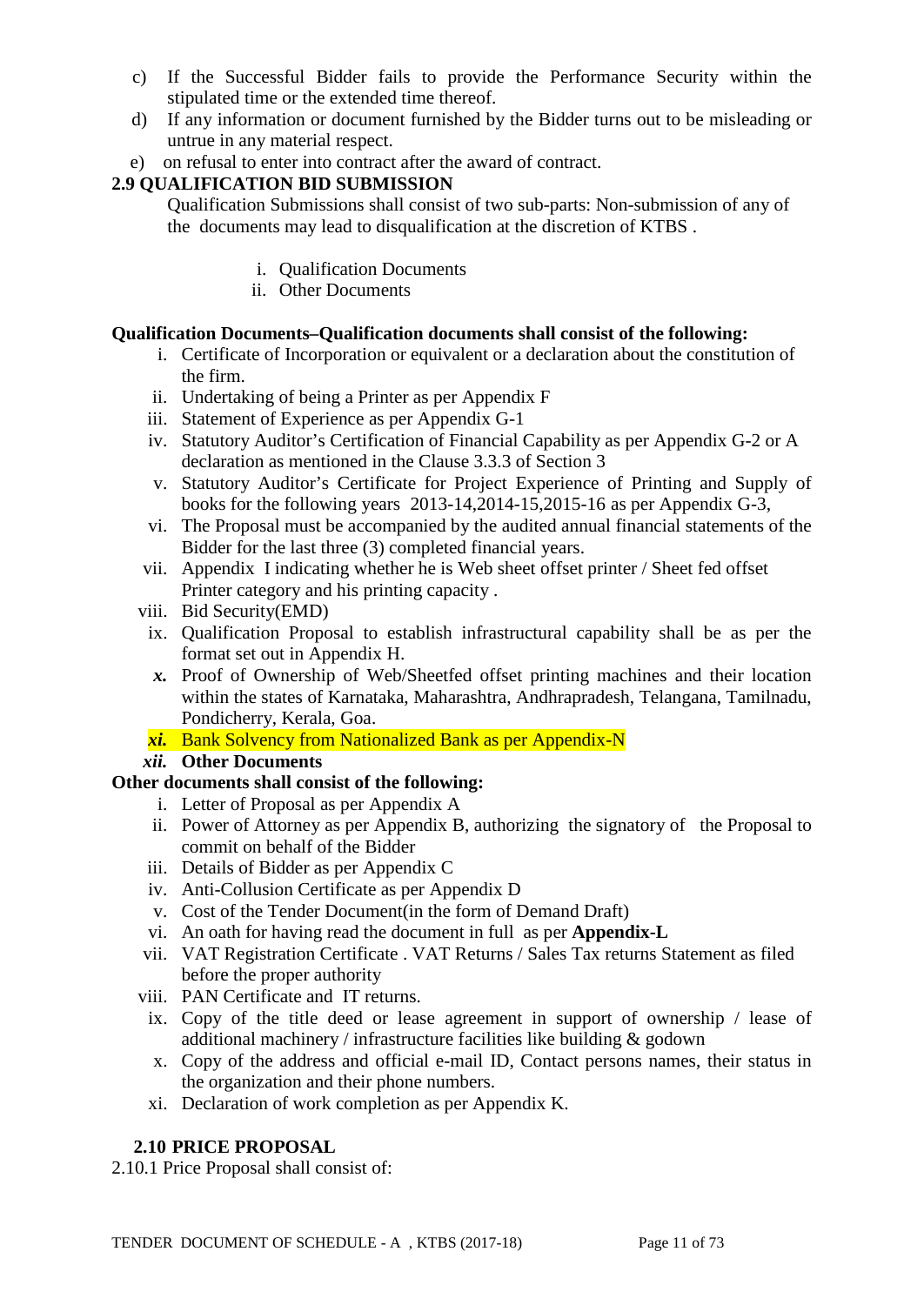- a) Price Proposal as per the format set out in Appendix J and is required to be submitted online in the formats available in the **e-portal**. The scanned copy of the Appendix J shall be uploaded as an additional document.
- b) The bidders can quote their lowest cost per page, for different size and colour of the Text Book, title wise, for the packages. Prices should be inclusive of printing of text pages, cover page printing, U.V. Varnish, binding, packing cost, transportation cost, transit insurance, all taxes, any applicable duties etc. and the cost per page shall be quoted in Indian Rupees to the last **4 decimal places**.
- c) In case, price is quoted for the package for which the bidder is not eligible to quote and the rate turns out be L1 then bidder shall be penalized in accordance with the provisions available in the previous clauses of this document.

#### **2.11VALIDITY OF PROPOSAL**

 Tenders shall remain valid for a period not less than ninety days(90 days) after deadline date for tender submission. A tender valid for a shorter period shall be rejected by the Employer as non-responsive.

 In exceptional circumstances, prior to expiry of the original time limit, the Employer may request that the Tenderers may extend the period of validity for a specified additional period. The request and the Tenderers responses shall be made in writing or by cable. A tenderer may refuse the request without forfeiting his earnest money deposit. A Tenderer agreeing to the request will not be required or permitted to modify his tender,but will be required to extend the validity of his earnest money deposit for a period of the extension and in compliance.

#### **2.12 EXTENSION OF VALIDITY OF PROPOSAL**

In exceptional circumstances, prior to expiry of the original Proposal Validity Period, *KTBS* may request Bidders to extend the Proposal Validity Period for a specified additional period.

#### **2.13 FORMAT AND SIGNING OF PROPOSAL**

- 2.13.1 The Bidder would provide information required as per this Tender Document. **KTBS**  reserves the right to evaluate only those Proposals that are received in the required format and is complete in all respects.
- 2.13.2 The Bidder shall submit the proposal in two Covers online, namely,
	- a) Technical Bid, consisting of the details mentioned in **section 2** of this tender document and
	- b) Price Bid, consisting of the Bidders lowest quoted rate being the financial proposal for the project in prescribed format (Appendix J).

## **2.14 METHOD OF SUBMISSION OF PROPOSALS**

- 2.14.1 The proposals shall be submitted online in the e-portal in the Provided formats only. Scanned copies of the same shall be uploaded where ever sought
- 2.14.2 The e-portal itself will disqualify the improper and delayed Bids and KTBS shall assume no responsibility for any such eventualities.

#### **2.15 PROPOSAL DUE DATE**

- 2.15.1 Proposals should be submitted only on-line and through the notified Government of Karnataka e-procurement platform before 17.30hrs on the Proposal Due Date mentioned in the Bidding Schedule in the manner and form as detailed in this Tender Document. Proposals submitted in any other mode shall not be acceptable.
- 2.15.2 *KTBS* may, in exceptional circumstances, and for reasons to be recorded in writing, extend the Proposal Due Date, by issuing an Addendum in accordance with Clause 2.6, uniformly for all Bidders.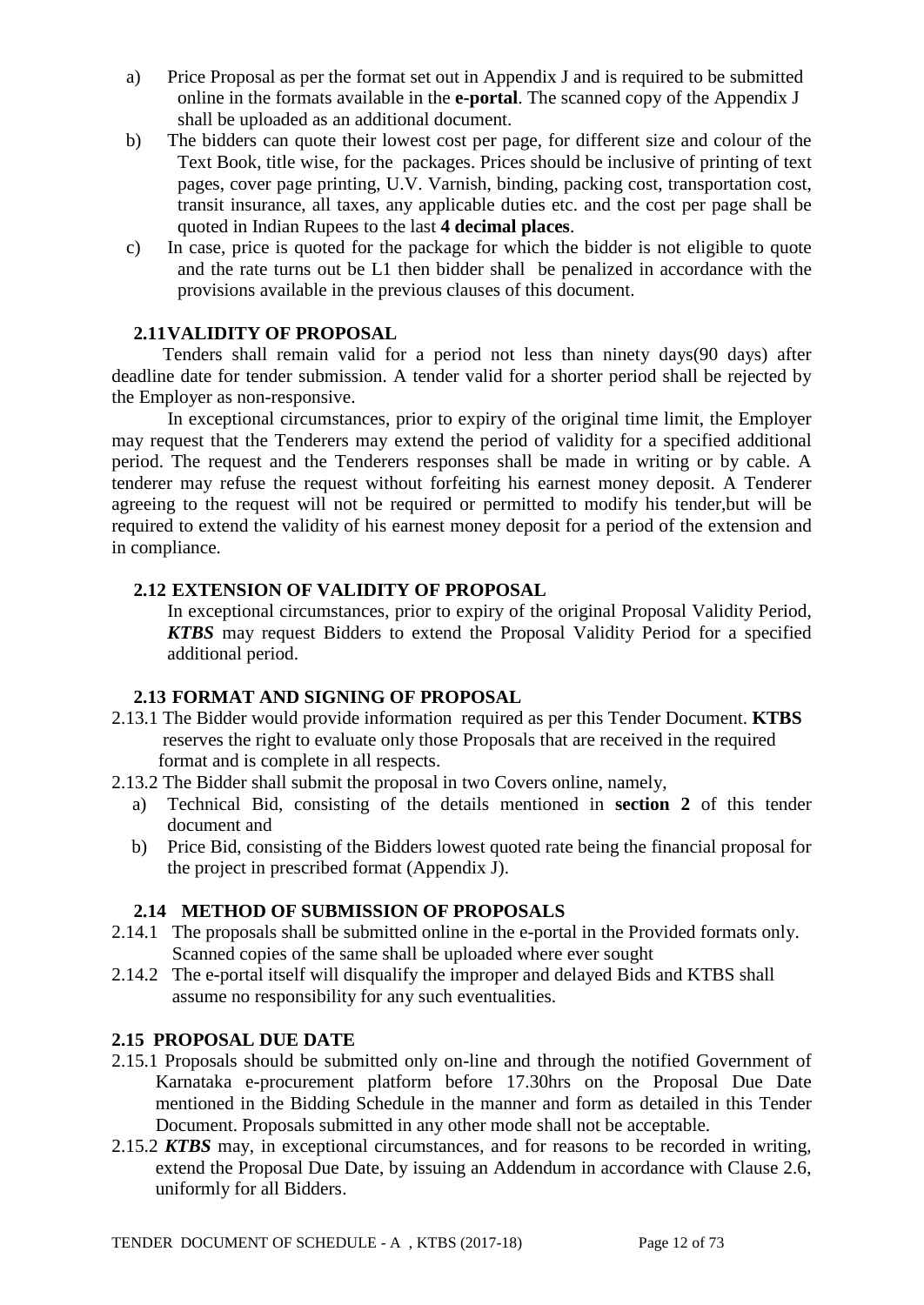#### **2.16 MODIFICATIONS/SUBSTITUTION/WITHDRAWAL OF PROPOSALS**

- 2.16.1 Any modification, Substitution, withdrawal of proposal can be made by the tenderer only through the said e-portal in the form and manner as provided.
- 2.16.2 To assist in the examination, evaluation, and comparison of Proposals, KTBS may utilize the services of consultant(s) or advisor(s).

## **D. EVALUATION OF PROPOSAL**

#### **2.17 PROPOSAL OPENING**

- 2.17.1 *KTBS* would open online, the Qualification, Submissions as per the schedule for the purpose of evaluation.
- *2.17.2* Proposals for which an acceptable notice of withdrawal has been submitted in accordance with **Clause 2.16** will not be opened. However for technical reason if it opens it will not be considered.
- 2.17.3 *KTBS* would subsequently examine and evaluate Proposals in accordance with the criteria set out in Sections 3, 4 and 5 of this Tender Document.

#### **2.18 CONFIDENTIALITY**

Information relating to the examination, clarification, evaluation, and recommendation for the Bidders shall not be disclosed to any person not officially concerned with the process. *KTBS* will treat all information submitted as part of Proposal in confidence and would require all those who have access to such material to treat the same in confidence. *KTBS* will not divulge any such information unless it is ordered to do so by any authority pursuant to applicable law or order of a competent court or tribunal, which requires its disclosure.

#### **2.19 TESTS OF RESPONSIVENESS**

- 2.19.1 Prior to evaluation of Proposals, *KTBS* will determine whether each Proposal is responsive to the requirements of the Tender Document. A Proposal shall be considered responsive if the Proposal:
	- a) is received/deemed to be received by the Proposal Due Date including any extension there of pursuant to Clause 2.15
	- b) is accompanied by the Power of Attorney, the format for which is specified in Appendix B
	- c) contains all the information as requested in this document
	- d) contains information in formats same as those specified in this document
	- e) Proof of Ownership of a Printing Press as per the criteria prescribed and their location within the states of India .
	- f) VAT Registration Certificate .
	- g) VAT Returns filed before proper authorities .
	- h) PAN Certificate . IT returns filed before proper authorities .
	- i) Copy of the title deed or lease agreement in support of ownership / hire / lease of infrastructure facilities like building / godown
	- j) mentions the validity period as set out in Clause 2.11.
	- k) Bank solvency certificate as per Appendix N. For the Solvency amount refer Appendix-P
- 2.19.2 *KTBS* reserves all the rights to reject any Proposal which is non-responsive and no request for alteration, modification, substitution or withdrawal shall be entertained by *KTBS* in respect of such Proposals.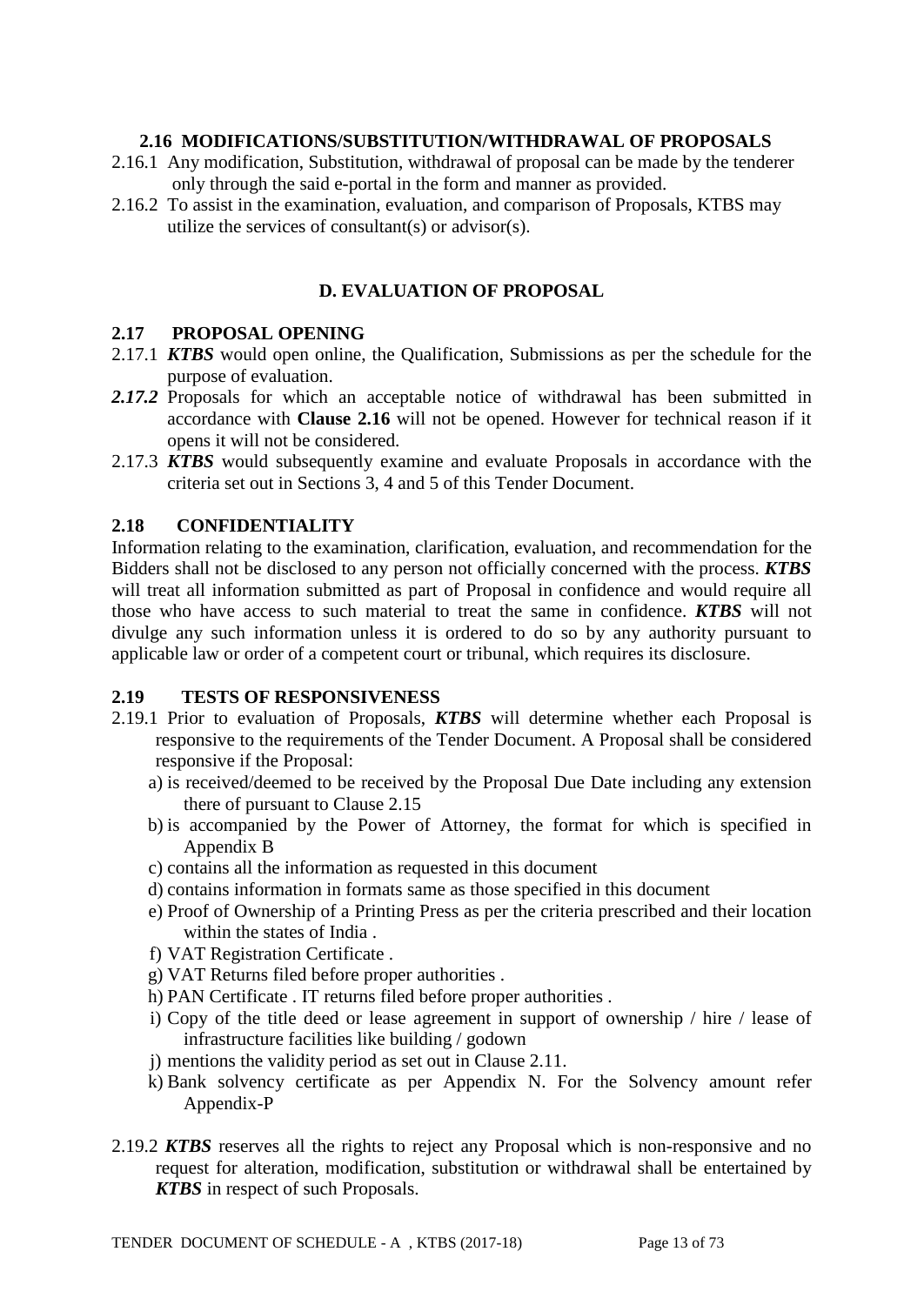# **2.20 CLARIFICATIONS**

To facilitate evaluation of Proposals, *Purchaser* may, at its discretion, seek clarifications in writing from any Bidder regarding its Proposal.

# **2.21 QUALIFICATION SUBMISSIONS**

- 2.21.1 The Qualification Submissions of the Bidders would first be checked for responsiveness as set out in Clause 2.19 above. All Proposals found to be substantially responsive shall be evaluated as per the Qualification Criteria set out in Section 3.
- 2.21.2 Bidders who meet the qualification criteria shall be short-listed *("Qualified Bidders")* for further evaluation.
- 2.21.3 The Price Bid of the Bidders who do not meet the Qualification Criteria shall not be opened.
- 2.21.4 The Qualification Submissions of the Qualified Bidders would be evaluated as per the Qualification Evaluation Criteria set out in Section 3. The Purchaser either himself or through his representative may inspect the factory premises of the bidder regarding the availability of the facilities as per qualification documents submitted.

## *2.22 Qualified Bidders*

Bidders who are found to be acceptable as *"Qualified Bidders"* would be considered for evaluation in the next stage.

## **2.23 PROPOSAL EVALUATION: PRICE BID**

 Price Proposal of only the *Qualified Bidders* would be opened and evaluated as per process set out in Section 4 to identify an *Eligible Bidder*.

#### **2.24 DECLARATION OF SUCCESSFUL BIDDER**

- 2.24.1 *KTBS* may either choose to accept the Proposal of an *Eligible Bidder* or invite him for negotiations.
- 2.24.2 Upon acceptance of the Proposal of the *Eligible Bidder* with or without negotiations, *KTBS* shall declare the *Eligible Bidder* as the *Successful Bidder*.

## **2.25 NOTIFICATIONS**

 *KTBS* will notify the Successful Bidder through e-procurement platform or by facsimile or e-mail and by a Letter of Acceptance (LOA) that his Proposal has been accepted.

## **2.26 KTBS's RIGHT TO ACCEPT OR REJECT PROPOSAL**

- 2.26.1 *KTBS r*eserves all the rights to accept or reject any or all of the Proposals without assigning any reason and to take any measure as it may deem fit, including annulment of the bidding process, at any time prior to award of the Project, without liability or any obligation for such acceptance, rejection or annulment.
- 2.26.2 *KTBS* reserves all the rights to invite revised Proposals from Bidders with or without amendment of the Tender Document at any stage, without liability or any obligation for such invitation and without assigning any reason.
- 2.26.3 *KTBS* reserves the right to reject any Proposal at any time if:
	- a) a material misrepresentation made at any stage in the bidding process is uncovered; or
	- b) the Bidder does not respond promptly and thoroughly to requests for supplemental information required for the evaluation of the Proposal. This would lead to the disqualification of the Bidder. If such disqualification / rejection occurs after the Proposals have been opened and the Successful Bidder gets disqualified / rejected, then *KTBS* reserves the right to:
		- i. declare the Bidder with second lowest Price Proposal/ Modified Price Proposal as the Eligible Bidder and where warranted, invite such Bidder for negotiations; or,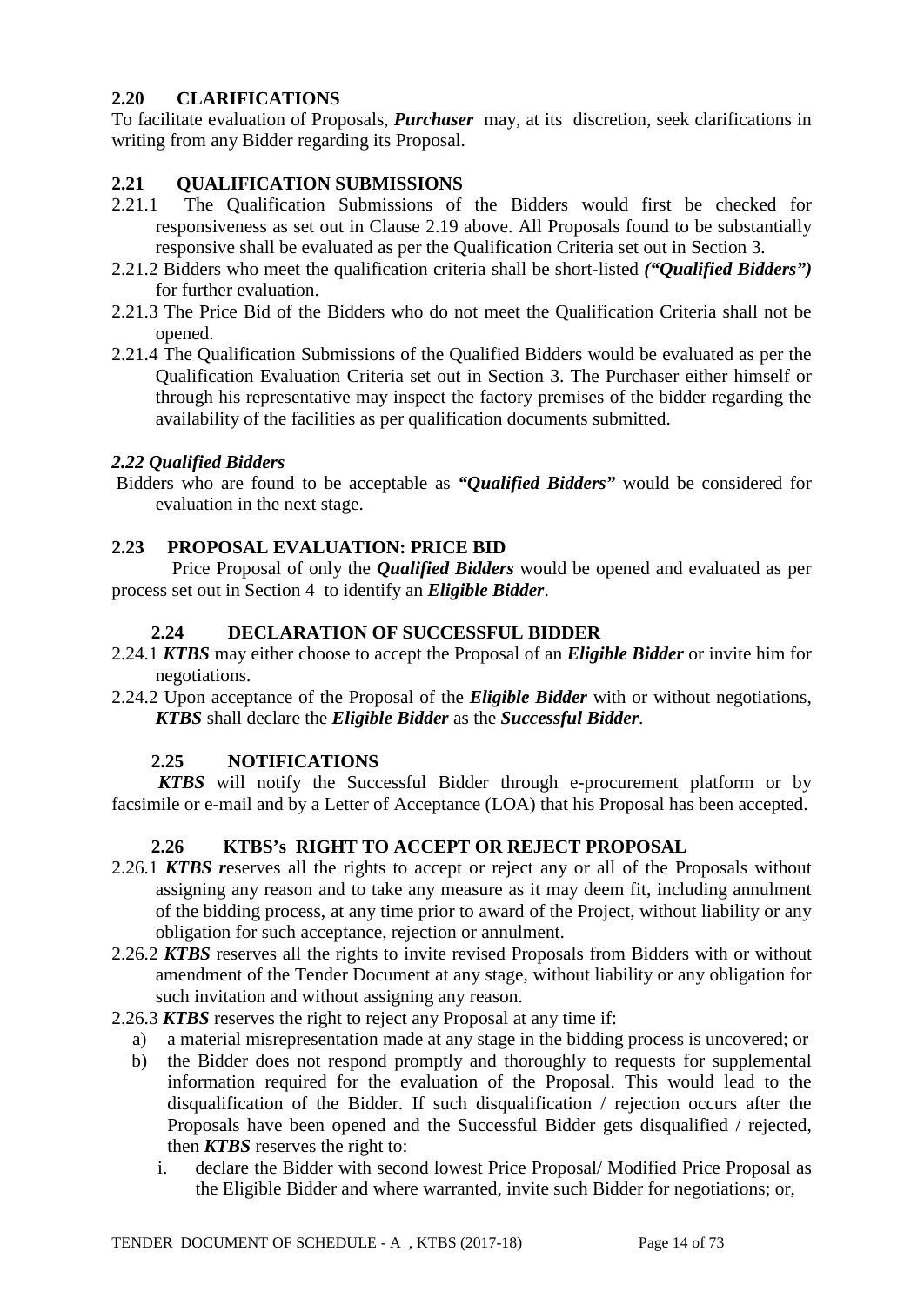ii. take any such measure as may be deemed fit in the sole discretion of *KTBS*, including annulment of the bidding process.

#### **2.27 SUBMISSION OF LETTER OF ACCEPTANCE AND EXECUTION OF AGREEMENT**

- 2.27.1 Within the 20days of issue of LOA,the successful bidder shall accept the LOA and return the same to KTBS, The successful bidder shall furnish a security deposit of 5% of Package value mentioned in the LOA and will sign the agreement and deliver it to the purchaser, within the 20days of the issue of LOA or within such further time as **KTBS** may agree to at its discretion.
- 2.27.2 If the Successful Bidder wants to authorize any person on behalf of him to sign the agreement, he shall, before signing of the Agreement, submit to *KTBS***,** a power of attorney to sign the Agreement with *KTBS***.**
- 2.27.3 **KTBS** will promptly notify other Bidders that their Proposal has not been accepted and their Bid Security shall be discharged/returned as promptly as possible, within a period of eight (8) weeks from the date of announcement of the Successful Bidder.

## **2.28 PERFORMANCE SECURITY**

- 2.28.1 The successful Bidder shall furnish Performance Security in the form of an Irrevocable Bank Guarantee issued by a Nationalized bank/Public Sector Bank /Accepted Scheduled Bank in favour of "The Managing Director, Karnataka Text Book Society, Bengaluru", for a sum equivalent to 5% of the package value separately for all the packages which may be allotted to the successful bidder within 20 days from issue of Letter of Acceptance(LOA) . The performance bank guarantee should be valid till 31st of **March 2018** or covering a period of 120 days after the end of contract obligation whichever is later.
- 2.28.2 Failure of the Successful Bidder to comply with the requirements of Clause 2.28.1 shall constitute sufficient grounds for the annulment of the LOA, and forfeiture of the Bid Security. In such an event, *KTBS* reserves all the rights to take any such measure as may be deemed fit in the sole discretion of KTBS, including annulment of the bidding process.

## **SECTION 3 EVALUATION FOR QUALIFICATION**

#### **3.1 EVALUATION PARAMETERS**

3.1.1 The Bidder's competence and capability is proposed to be established by the following parameters:

## *A. EXPERIENCE IN TERMS OF*

- i. Printing and Supply of books / Textbooks;
- ii. In accordance with time Schedule; and
- iii. Quality of material delivered.
- iv. Previous performance as assessed by the KTBS or any other authorities.

| Sl.No Experience Criteria                                         |
|-------------------------------------------------------------------|
| Billing of atleast Rs.40,00,000/-(Forty Lakhs only) from a single |
| project of printing and supply of books/textbooks during any one  |
| year of these 3 years i.e., 2013-14, 2014-15, 2015-16             |

 The bidder should have 3 years of experience in printing of books. The Bidder shall furnish evidence to support its claim as per Appendix G-1.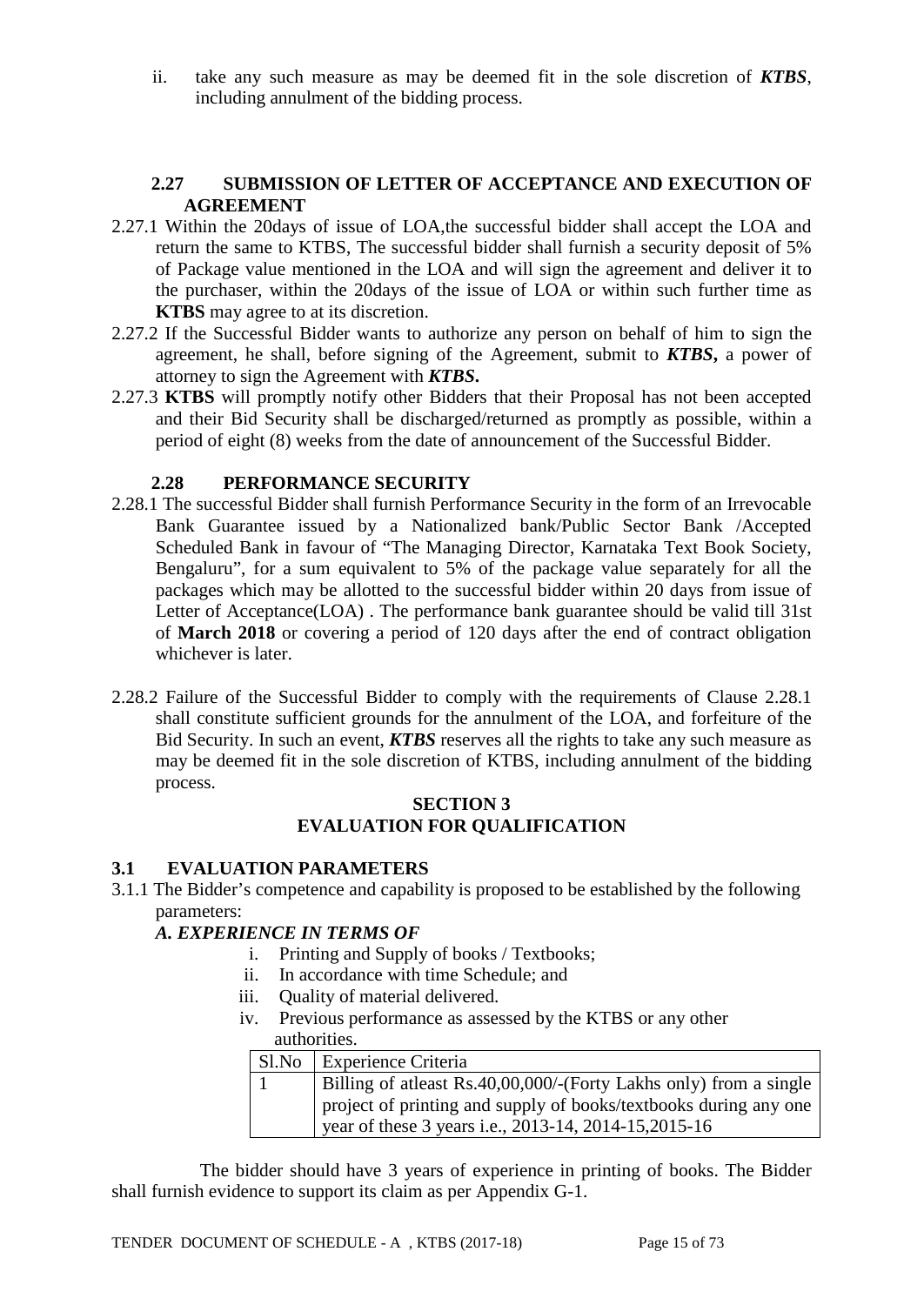## *B. FINANCIAL CAPABILITY IN TERMS OF*

#### i. Annual sales turnover.

ii. Net worth.

The Bidder shall furnish evidence to support its claim as per Appendix G-2

Turnover of the bidder shall be certified by his statutory auditor who should mention his name, address and membership number. Turnover certificate shall be based on the audited accounts of the bidders, or based on the returns filed with the Income tax authority or the Commercial Tax authority

| 3.1.2 On each of these parameters, the Bidder would be required to meet the evaluation |  |  |  |  |  |
|----------------------------------------------------------------------------------------|--|--|--|--|--|
| criteria as detailed in this Section.                                                  |  |  |  |  |  |

#### **3.2 INFRASTRUCTURE CAPABILITY REQUIREMENTS**

| Sl no          | Category and the Description of the machinery prescribed                                                                                                                 | Quantity |  |  |  |
|----------------|--------------------------------------------------------------------------------------------------------------------------------------------------------------------------|----------|--|--|--|
|                | <b>Pre-Printing machinery</b>                                                                                                                                            |          |  |  |  |
| 1              | Computer to Plate making plant with processor capable of                                                                                                                 |          |  |  |  |
|                | making plates Double Crown, A-1 and such similar sizes                                                                                                                   | one unit |  |  |  |
|                |                                                                                                                                                                          |          |  |  |  |
|                | <b>Printing machinery</b>                                                                                                                                                |          |  |  |  |
|                | Four colour web offset machine with a minimum cut off 508 mm,                                                                                                            |          |  |  |  |
| 1              | reel width 760 mm or more, with one quarter folder. The rated                                                                                                            |          |  |  |  |
|                | speed of the machine with quarter folding shall not be less than                                                                                                         | one unit |  |  |  |
|                | 10,000 cycles per hour.                                                                                                                                                  |          |  |  |  |
|                |                                                                                                                                                                          |          |  |  |  |
|                | Four colour sheet fed CPC offset printing machine with a Sheet                                                                                                           |          |  |  |  |
| $\overline{2}$ | size of $485 \text{mm} \times 660 \text{mm}$ (19"x26") or above capable of printing                                                                                      | one unit |  |  |  |
|                | on Boards of at least 220 GSM.                                                                                                                                           |          |  |  |  |
|                | <b>Binding and Finishing Machinery</b>                                                                                                                                   |          |  |  |  |
| 1              | Fully automatic stand alone perfect binding machine of minimum                                                                                                           |          |  |  |  |
|                | 6 clamps with 2000 cycles/hr or equivalent productivity.                                                                                                                 | One unit |  |  |  |
|                | Three side trimming machine capable of trimming the books in                                                                                                             |          |  |  |  |
| $\overline{2}$ | the size of Crown $1/4^{\text{th}}$ .                                                                                                                                    | one unit |  |  |  |
|                | Fully automatic programmatic cutting machine 92 cm (36 inches)                                                                                                           |          |  |  |  |
| 3              | size                                                                                                                                                                     | One unit |  |  |  |
| $\overline{4}$ | Offline UV varnishing system.                                                                                                                                            |          |  |  |  |
|                | (Note : If the four colour printing machine is equipped with                                                                                                             | One unit |  |  |  |
|                | inline coating system this machine is not required.)                                                                                                                     |          |  |  |  |
|                | <b>Manpower, Factory and Storage Space</b>                                                                                                                               |          |  |  |  |
|                | The plant shall be operated by qualified and trained manpower with qualified supervisors for                                                                             |          |  |  |  |
|                | $\mathbf{1}^{1}$ , $\mathbf{1}^{1}$ , $\mathbf{1}^{1}$ , $\mathbf{1}^{1}$ , $\mathbf{1}^{1}$ , $\mathbf{1}^{1}$ , $\mathbf{1}^{1}$ , $\mathbf{1}^{1}$ , $\mathbf{1}^{1}$ |          |  |  |  |

quality checking in the production line. The plant shall be well planned and is required to be in easily accessible location. It is expected

to be laid out in an area of about 10,000 sq feet to have easy and safe movement of the materials. The storage space shall be at least another 10,000 sq feet covered area for the safe storage of finished goods as well as to stock the paper and for quality checking.

**Note** :

a. **The Specifications mentioned above are at minimum configurations expected, but Superior Machinery in the similar class are also acceptable. However, decision of the Purchaser in this regard shall be final and binding**.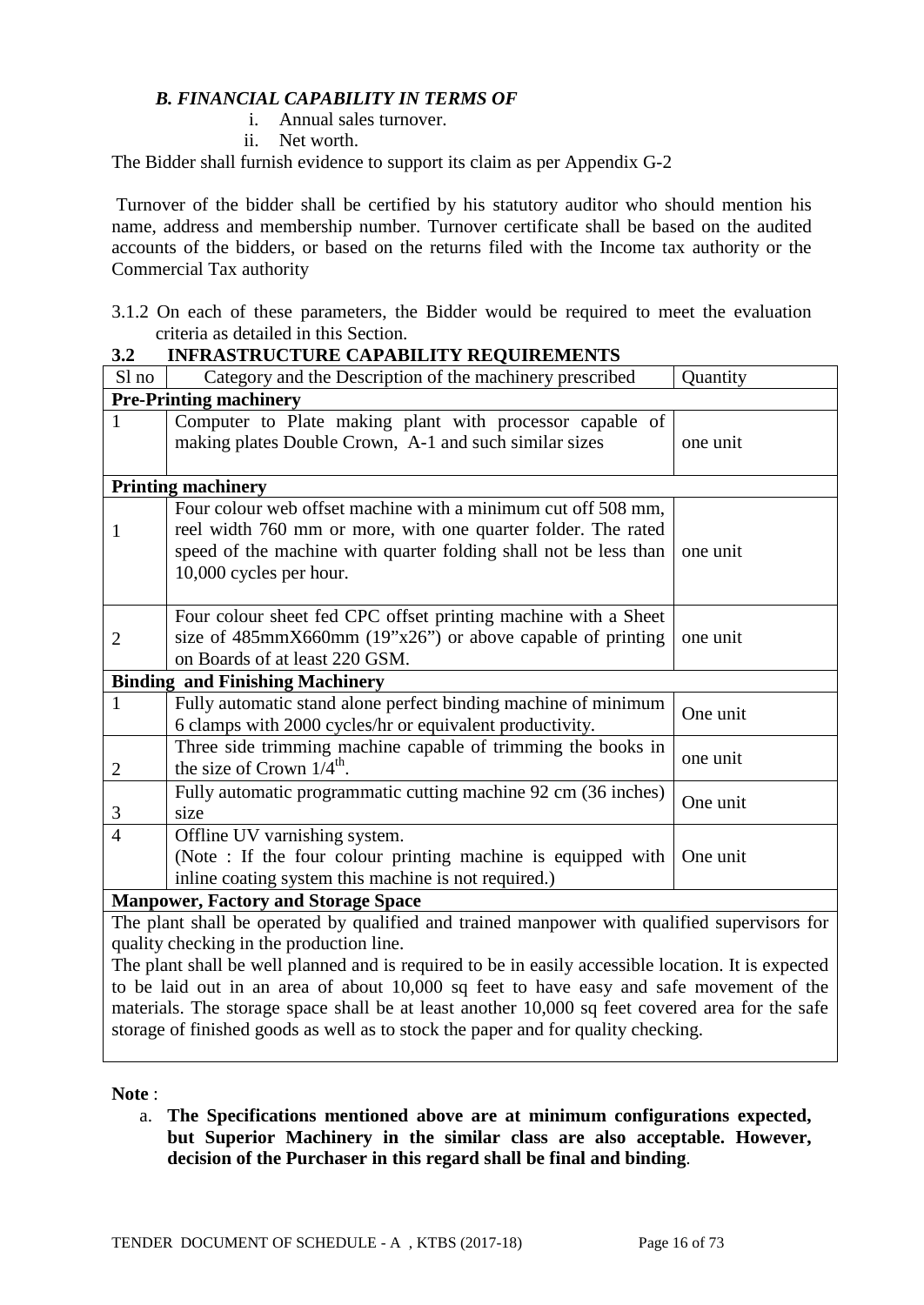- b. In the table above, the bidder should own the required number of Printing machines. Additional Machinery, may be hired or taken on lease if required if a necessity arises during the course of production. Infrastructure, viz., minimum space and storage space can be either owned or hired or leased. Where the infrastructure capability/facilities are either hired or leased, the period of hire or lease should be double the period for which performance guarantee is to be furnished by the successful bidder.
- c. Mode of ownership and the period of lease or rent of infrastructure capability should be certified by the Statutory Chartered Accountant of the bidder. A chartered Accountant who issues such a certificate shall mention, in the certificate so issued, his name, address, membership number and the documents he has verified to issue the certificate.
- d. The CTP is made compulsory since all the data is being given in soft copies and the plates are required to be made by Computer to Plate method only.
- e. A perfect binding machine with the same out put capacity with lesser number of clamps may also be considered. However the number of clamps shall not be less than four. The purchaser will be the final authority to assess the capacity of the machine.

# **3.3 FINANCIAL CAPABILITY**

3.3.1 Financial Capability of the Bidder would be evaluated on the basis of the following:

| No. | <b>Financial Capability Criteria</b>                                                        |
|-----|---------------------------------------------------------------------------------------------|
|     | Annual financial turnover as specified in Appendix-P in any 2 years of the last 5<br>years. |
|     | ----                                                                                        |

- 3.3.2 The Bidder should provide information regarding the above based on audited annual accounts for the respective financial years. The financial year would be the same as the one normally followed by the Bidder for its Annual Report.
- 3.3.3 The Proposal must be accompanied by the audited annual financial statements of the Bidder for the last three (3) completed financial years.
- 3.3.4 Turnover and net worth of the bidder shall be certified by his statutory auditor who should mention his name, address and membership number. Turnover certificate shall be based on the audited accounts of the bidders, or based on the returns filed with the tax authority.

## **3.4 QUALIFICATION CRITERIA FOR FINANCIAL CAPABILITY**

- 3.4.1 For the purpose of Qualification the Bidder is required to demonstrate the financial capability as set out in 3.2 and 3.3 of this tender document.
- 3.4.2 For the purposes of evaluation financial data from the latest three annual accounts would be considered.

**3.5 QUALIFIED BIDDERS:** Bidders meeting both the Experience Criteria and Financial Capability Criteria as mentioned above shall be declared as **Qualified Bidders**. The Proposals of only the Qualified Bidders shall be considered for further evaluation.

#### **SECTION 4 EVALUATION OF PRICE PROPOSAL**

## **4.1 EVALUATION PARAMETERS**

The Price Bids of qualified bidders alone will be evaluated on the basis of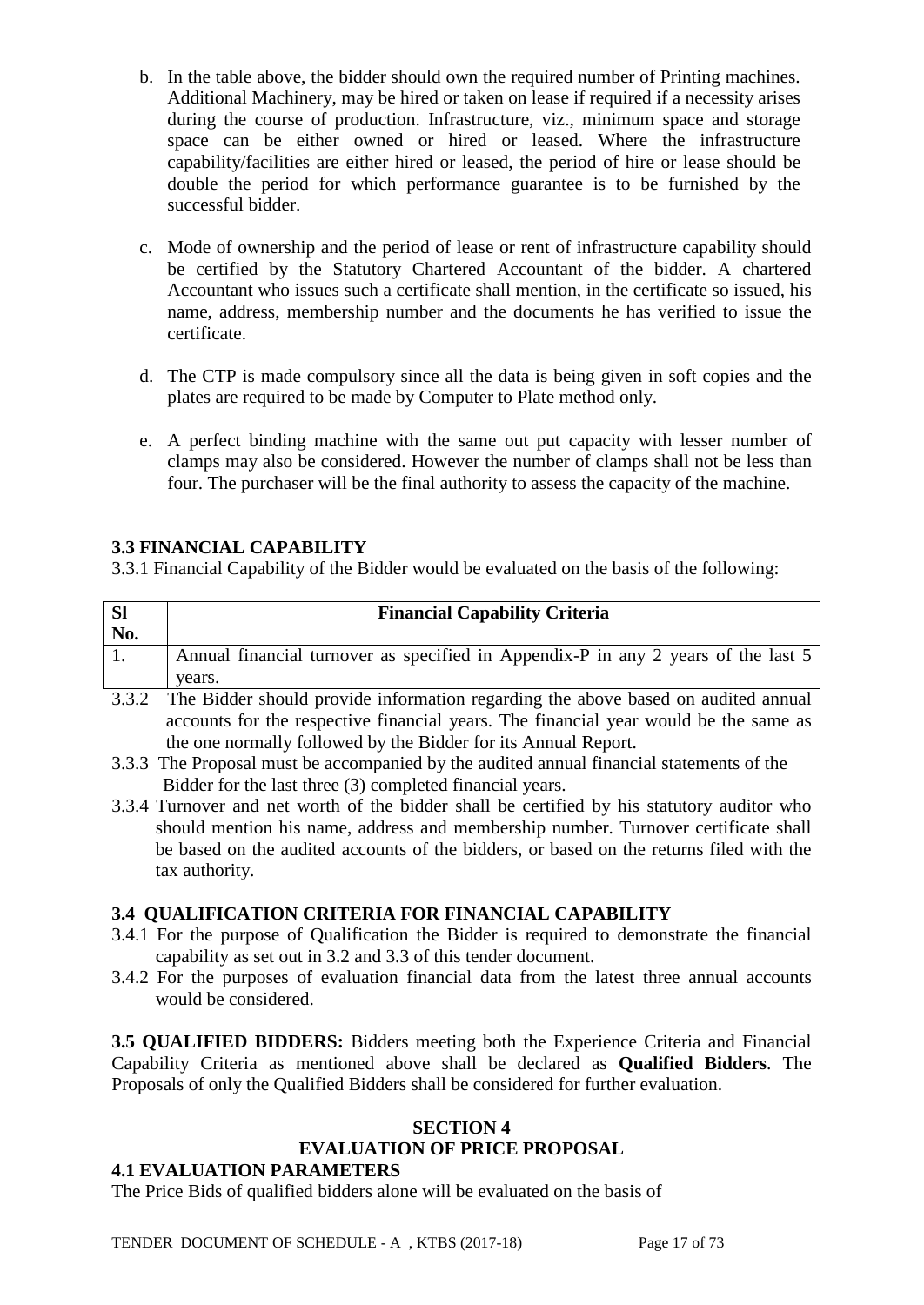- a. Price proposals
- b. The satisfactory completion of the printing and supply of textbooks within the time schedule as per any earlier contractual obligations handled.

## **4.2 EVALUATION METHODOLOGY**

4.2.1 The evaluation is package wise. Based on the number of copies of textbooks required to be printed and the rate per page quoted for each title, the cost of production of the total number of copies of textbooks in a package will be calculated and Lowest Rate (L1 Rate) will be determined based on the lowest total cost of production of the required number of copies of all the titles in that package. The Bidders shall be ranked based on the lowest quoted price proposal determined as above and the bidder with the lowest price shall be ranked L1 and other proposals ranked in ascending order.

- 4.2.2. In case the Price Bid of any Bidder does not comply with the aforesaid condition, KTBS may, at its own discretion, reject such Proposal as non responsive.
- 4.2.3 The bidder shall be ranked based on the lowest quoted price proposal. The bidder with the lowest price shall be ranked L1 and other proposals ranked in ascending order.
- 4.2.4 In the event that two or more tenderers give first preference and quote the same rate for the same package then **KTBS** may;
	- **a.** Consider technical criteria whoever fulfills more.
	- **b.** Invite fresh Price Bids from such Bidders within time schedule as notified by Purchaser, **OR**
	- c. Take any such measure as may be deemed fit in its discretion.
- 4.2.5 If any of the packages are left unquoted, then KTBS may,
	- a. Invite fresh Price Bids from qualified Bidders within time schedule as notified by Purchaser,

#### **OR**

- b. Invite fresh tender or take any such measure as may be deemed fit in its discretion.
- 4.2.6 The **successful Bidder** and **KTBS** shall proceed with finalizing the agreement in accordance with Clause 2.27

## **SECTION 5**

#### **BIDDING SCHEDULE**

*KTBS* would endeavor to adhere to the BID schedule as noted elsewhere in this document.

## **SECTION 6**

#### **GENERAL CONDITIONS OF CONTRACT**

#### **6.1 DEFINITIONS**

- 6.1.1 In this Contract, the following terms shall mean and be interpreted as indicated:
- (a) *"The Contract"* means the agreement entered into between the Purchaser and the Supplier, as recorded in the Contract Form signed by the parties, including all the attachments and appendices thereto and all documents incorporated under reference therein;
- (b) *"The Contract Price"* means the price payable to the Supplier under the Contract for the full and proper performance of its contractual obligations;
- (c) *"The Contract Period"* means the period which the tender connotes*;*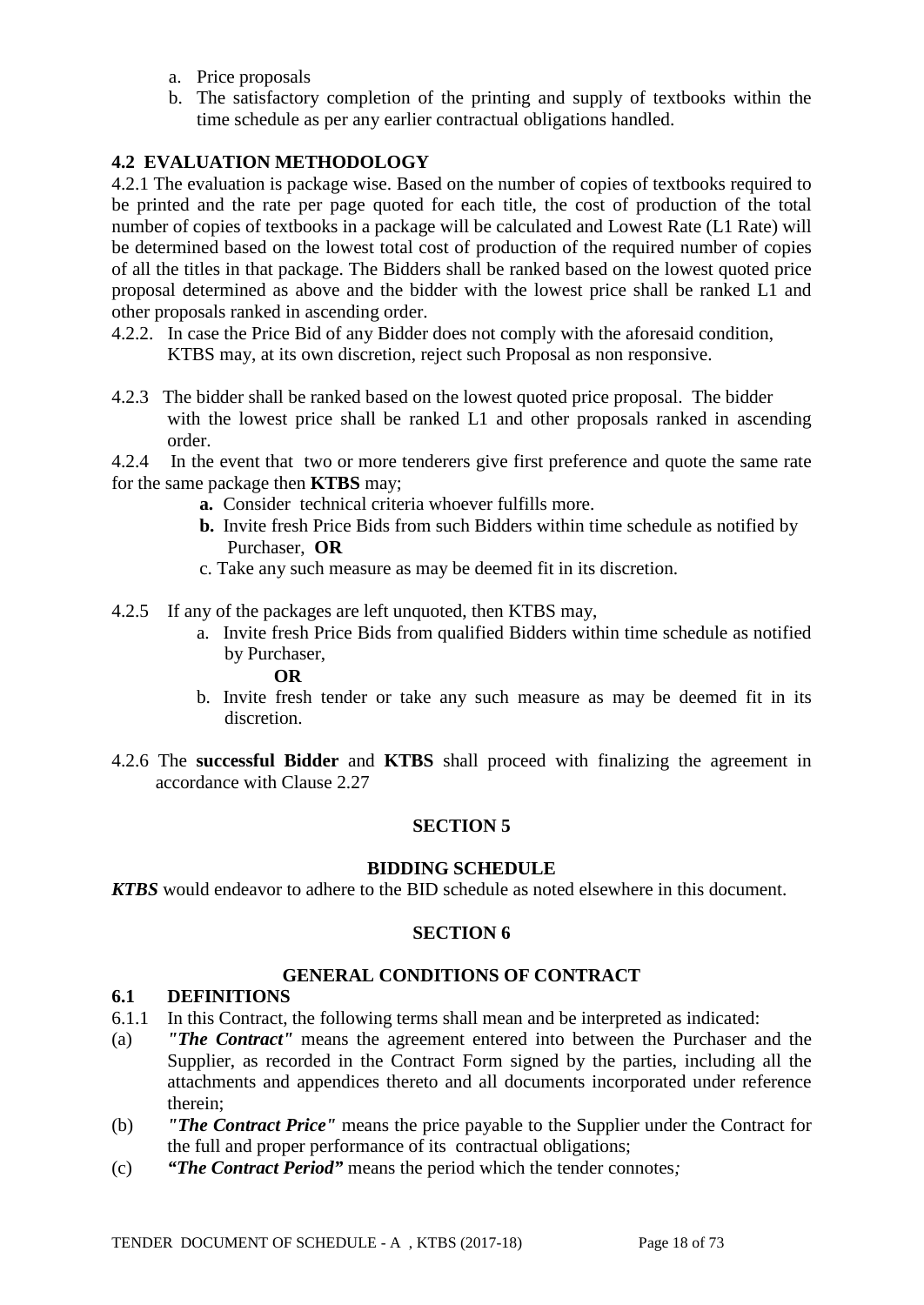- (d) "*The School Text Books"* means printed and supplied textbooks which the Supplier is required to supply to the Purchaser under the Contract;
- (e) *"Services"* means services rendered to Block Education Officers (BEOs)in case of Free & sale category textbooks inclusive of transportation, insurance, and any other incidental cost.
- (f) *"GCC"* means the General Conditions of Contract contained in this section.
- (g) *"SCC"* means the Special Conditions of Contract.
- (h) *"The Purchaser"* means the Managing Director, The Karnataka Textbook society® Karnataka, in short " the **KTBS**"
- (i) *"The Purchaser's Country"* is India and State is Karnataka.
- (j) *"The Supplier"* means the *LEGAL ENTITY* supplying the School Text Books under this Contract.
- (k) *"The Government"* means the Government of Karnataka.
- (l) *"Block Education Officer",* means an authority to whom the free & sale category Textbooks are to be supplied at the places scheduled for supply of text books.
- (m) *"Deputy Director for Public Instruction*" means the DDPI.
- (n) *"Day"* means calendar day.
- (o) *"Tender"* means the formal offer made for printing and supply of goods or services in response to an invitation for tender published / notified .
- (p) *"Tender Document"* means the set of papers detailing the schedule of works, calendar of events, requirement of goods and services, technical specifications, procurement criteria and such other particulars, as may be prescribed for evaluation and comparison of tender.
- (q) *"Tender inviting Officer"* means the Managing Director of The Karnataka Text Book Society ®, Karnataka.
- (r) *"Tender accepting authority"* means the Managing Director, The Karnataka Text Book Society ®, Karnataka.
- (s) *"Tender Scrutinizing& Evaluating authority"* means Authority as constituted by the Managing Director of The Karnataka Text Book Society ®, Karnataka.
- (t) *" Tender Appellate Authority" means the Commissioner for Public Instructions(CPI) Bengaluru.*
- (u) *"Notification of award of Contract"* means the intimation in the form of a letter of acceptance by KTBS to the successful bidder. Acceptance by the successful bidder within 24 hours / notified period of time from the date of its issue will constitute the formation of Contract.
- (v) **`DPS ` means the ` Director of Printing , Stationery & Publications , Government of Karnataka, Bengaluru`, the third party quality certifying agency appointed for the purpose of Tender by the Purchaser.**

# **6.2 APPLICATION**

These General Conditions shall apply to the extent that they are not superseded by any provisions in other parts of the Contract.

## **6.3 STANDARDS**

The school text books supplied under this contract shall conform to the standards mentioned in the Technical Specifications and where no applicable standard is mentioned, to the authoritative standard appropriate to the School Text Books.

## **6.4 USE OF CONTRACT DOCUMENTS AND INFORMATION**

6.4.1 The Supplier shall not, without the Purchaser's prior written consent, disclose the Contract, or any provision thereof, or any specification, sample or information furnished by or on behalf of the Purchaser in connection therewith, to any person other than a person employed by the Supplier in performance of the Contract. Disclosure to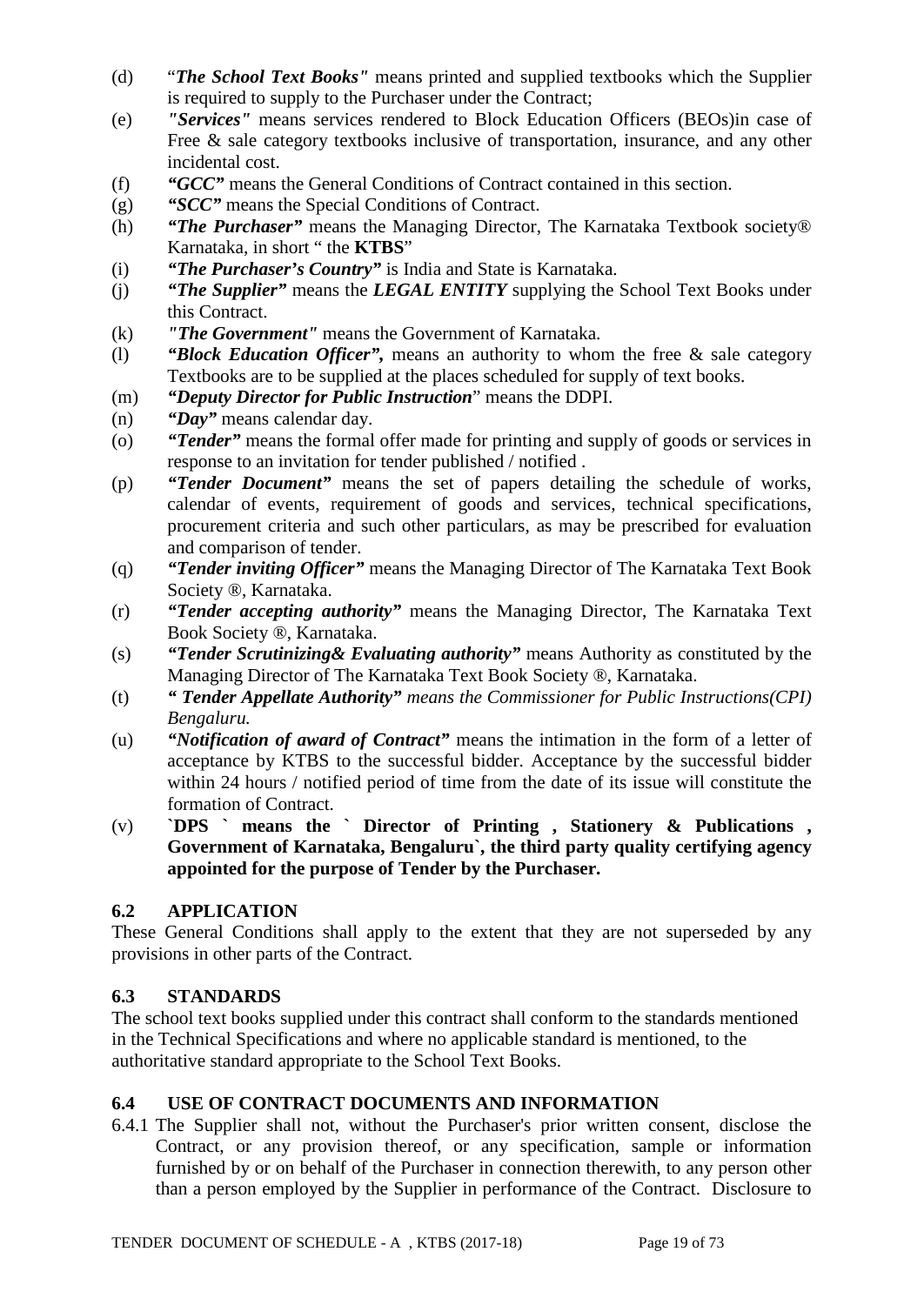any such employed person shall be made in confidence and shall extend only so far as may be necessary for purposes of such performance.

- 6.4.2 The Supplier shall not, without the Purchaser's prior written consent, make use of any document, pre-press material or information enumerated in GCC Clause 6.4.1 except for purposes of performing the Contract.
- 6.4.3 Any document, other than the Contract itself, enumerated in GCC Clause 6.4.1 shall remain the property of the Purchaser and shall be returned (in all titles) to the Purchaser on completion of the Supplier's performance under the Contract if so required by the Purchaser.
- 6.4.4 The supplier shall permit the purchaser to inspect the Supplier's accounts and records relating to the performance of the Supplier and to have them audited by auditors appointed by the purchaser if so required.

# **6.5 COPY RIGHTS**

The Managing Director, The Karnataka Text Book Society® is the copyright holder and the publisher to all the titles printed under the Tender. The textbooks printed under the Tender are to be supplied only to the Purchaser, viz., The Managing Director, The Karnataka Text Book Society ®. However, the purchaser indemnifies the supplier against all third-party claims of infringement of copyright, trademark arising from use in the school text books.

The supplier shall not print the name and address of his firm / office / organization on the outer page of the cover pages. More specifically, the Supplier shall print the name, address and Contact number of his firm / office / organization only on the Printer page, with prior approval

## **6.6 PERFORMANCE SECURITY**

- 6.6.1 Within **20** days of issue of the letter of acceptance, the Supplier shall furnish performance security, as mentioned in 2.28. The performance bank guarantee should be valid covering a period of up to March  $31<sup>st</sup>$  2018 or 120 days after the end of contractual obligations , whichever is later .
- 6.6.2 The proceeds of the performance security shall be payable to the Purchaser as compensation for any loss resulting from the Supplier's failure to complete any one of its obligations under the Contract.
- 6.6.3 The Performance Security will be discharged by the Purchaser and returned to the Supplier after March  $31<sup>st</sup>$  2018 subject to the fulfillment of all performance obligations under the contract or otherwise after 120 days of completion of the contract obligations subject to the fulfillment of all performance obligations under the contract, whichever is later.
- 6.6.4 In the event of any contract amendment, the Supplier shall, within 20 days of receipt of such amendment, furnish the amendment to the Performance Security, rendering the same valid for the duration of the Contract, as amended for further period of 90 days thereafter.
- 6.6.5 Failure to submit the performance bank guarantee for the period specified above will constitute sufficient ground for cancellation of the contract and forfeiture of the security deposit.

#### **6.7 INSPECTIONS AND TESTS**

- 6.7.1 The Purchaser or its representative shall have the right to inspect and/or to test the school text books to ascertain their conformity to the Contract specifications. The Purchaser shall notify the Supplier in writing in a timely manner of the identity of any representatives retained for these purposes.
- 6.7.2 The paper to be used for printing of the text book may be inspected and tested based on the "mill certificate" submitted by the printer, from the KTBS official or its approved agencies. The finished Text books shall be inspected at the printer's premises.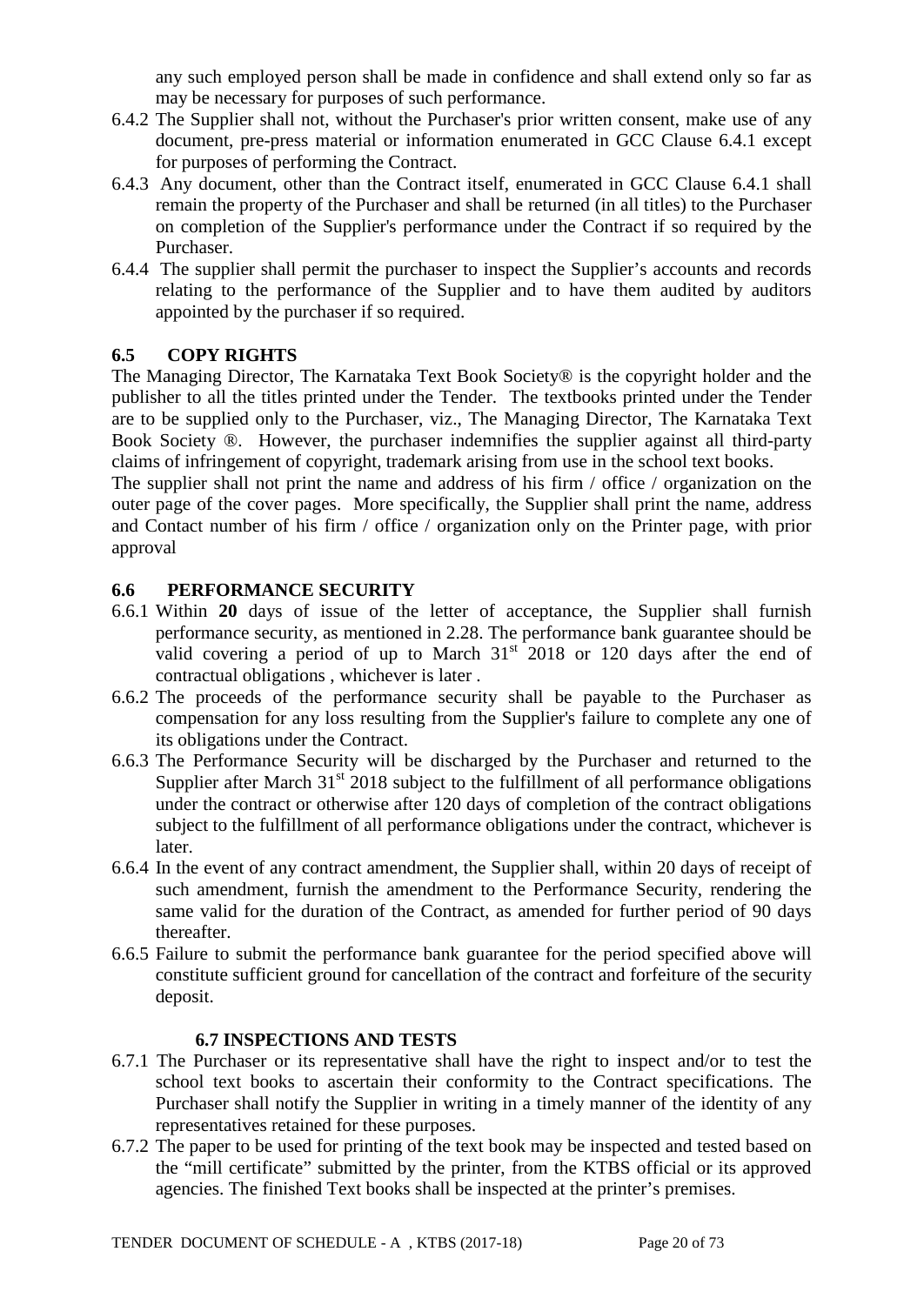- 6.7.3 If the inspected or tested school books /forms of the books fail to conform to the specifications, the Purchaser may reject such quantity of books/forms and the Supplier shall either replace the rejected text books or make necessary alterations to meet specification requirements free of cost to the Purchaser.
- 6.7.4 The Supplier shall compulsorily obtain "Mill Certification" regarding the quality of the paper purchased. "Mill Certification" shall be for the general quality of paper and more specifically regarding the GSM of the paper, Brightness of the paper and whether the paper is manufactured out of A-grade pulp. The officials of Karnataka Text Book Society® or persons duly authorized by KTBS shall inspect the progress in printing, binding, UV Varnish and dispatch of text books from time to time. If the bidder /printer fails to provide the necessary information regarding the progress to the authorities, at the time of inspection, KTBS has all the rights to necessary action against the bidder on the basis of the report by the authorities. In case any textbook is found to be defective, they shall be replaced by the Supplier at his own cost.
- 6.7.5 The Purchaser's right to inspect, test and, where necessary, reject the school text books after the free and sale category text books arrival at Block Education Officer *(BEO)* office/school level shall, in no way, be limited or waived by reason of the books having previously been inspected, tested and passed by the Purchaser or its representative.
- 6.7.6 The pre-delivery inspection will be carried out by the purchaser or by any one authorized by the purchaser for this purpose.
- 6.7.7 Nothing in GCC shall in any way release the Supplier from any other obligations under this Contract.
- 6.7.8 Saving all the clauses above and in addition, the Purchaser shall appoint a Third party Quality testing & certifying agency viz Director of Printing Stationery (D.P.S) for assessing the Technical Capability of the Bidder in the first instance and then for certifying the quality of the textbooks printed  $\&$  distributed. The `D P S` shall as per the requirement and on his own initiative may visit the Bidder premises any time beginning from the time of Technical Assessment and till the entire process is in progress . **The `D P S` shall also monitor the progress** . The `D P S` shall certify both for the physical progress and for the quality. The DPS may also conduct random checking at the Godowns of the Purchaser to ascertain the quality levels.

The quality parameters that will be put for testing, tolerance limits, method of Inspection, Sample size etc are given in Annexure below .

## **Quality Parameters**

## **The following quality parameters with tolerance limits prescribed by BIS are required to be strictly adhered to by the Suppliers**

## **Raw Materials**

*Paper:*

| Sl no.         | <b>Properties</b>                           | <b>Requirement   Reference</b> |              |  |
|----------------|---------------------------------------------|--------------------------------|--------------|--|
|                | <b>GSM</b>                                  | $60$ gsm                       |              |  |
|                | Tensile Index                               |                                |              |  |
|                | CD/MD                                       | 20/40                          | IS 1848:1991 |  |
| 2              | Brightness (Minimum) %                      | $80 \pm 2 \%$                  | $-do-$       |  |
| 3              | Opacity (Minimum)                           | $85 + 2\%$                     | $-do-$       |  |
| $\overline{4}$ | Cobb, max avg                               | 28                             | $-do-$       |  |
| 5              | Wax pick                                    | No. 10A Clear                  | $-do-$       |  |
| 6              | Smoothness ml/min,<br>(Bendsten) max<br>Top | 200                            | $-do-$       |  |

The Paper shall be Maplitho with the following specifications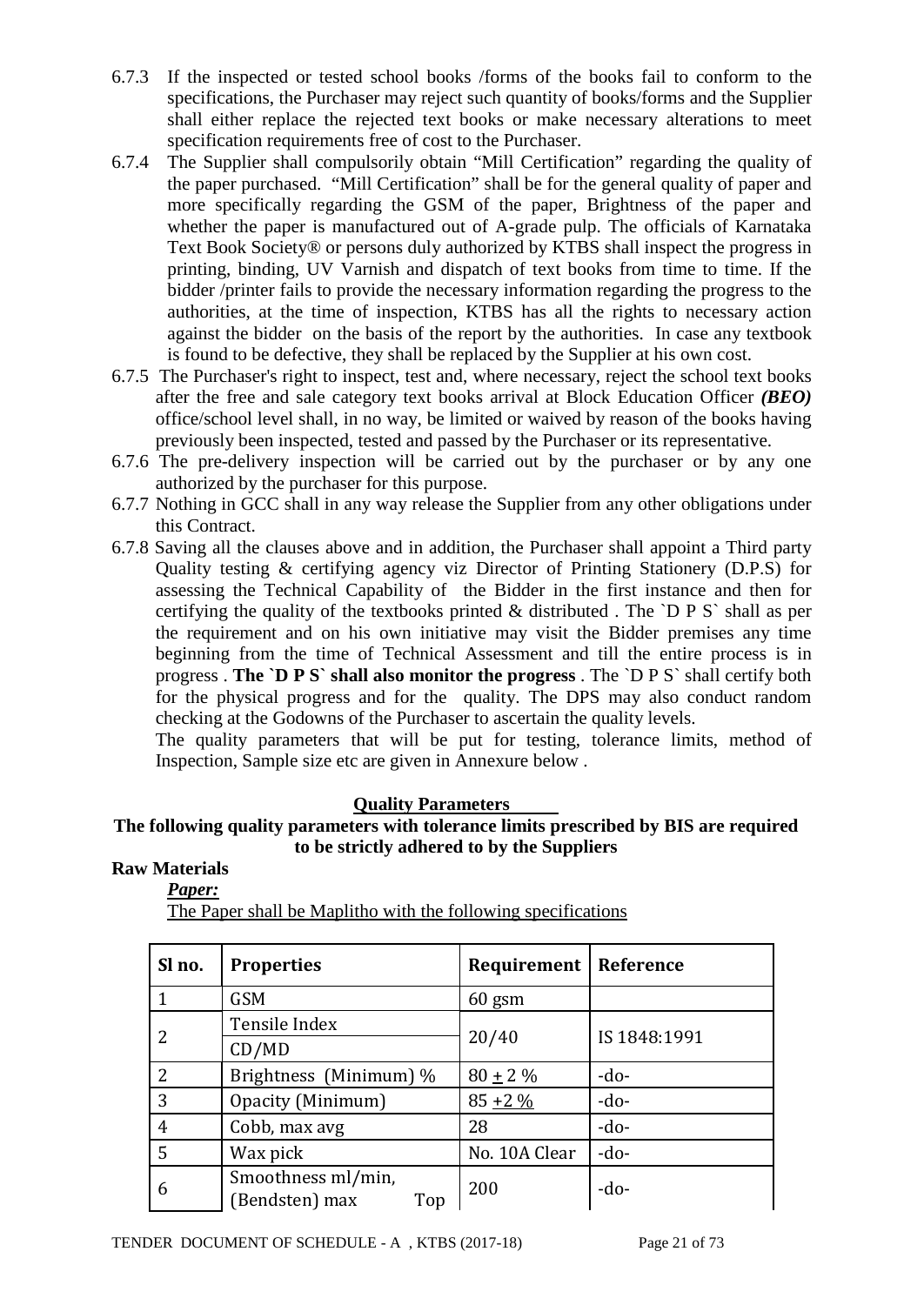| Wire         | 250    | -do-         |
|--------------|--------|--------------|
| Colour       | White  |              |
| Type of Pulp | Type-A | IS 1848:1991 |

**Note :**

- Paper shall be of A Grade from reputed mills suggested hereunder, made out of Virgin Pulp and shall not contain any recycled pulp or mechanical pulp not exceeding 20%.
- The reel width for crown  $1/4^{\text{th}}$  books shall invariably minimum of 760 mm. Similarly the cut off shall be minimum of 508 mm. Usage of lesser width reels is strictly not acceptable. The cut off may be slightly more. No weightage will be given for any increase in the cut off though it is treated as a positive deviation.
- List of Reputed Paper Mills whose quality parameters are tested and proven and the printers are advised to procure the paper required for the printing of Text Books for the academic year 2017-18 preferably from these mills or from the mills of equivalent capacity
	- 1. M/s Mysore Paper Mills, Bhadravati, Karnataka
	- 2. M/s West Coast Paper Mills, Dandeli, Karnataka
	- 3. M/s TNPL, Tamilnadu
	- 4. M/s Andhra Pradesh Paper Mills, Rajamundry, Andhra Pradesh
	- 5. M/s Seshasai Paper and Boards Limited, Erode, Tamilnadu
	- 6. JK Paper Limited, Orissa

#### *Art Board*

*The Printer shall use both side coated Art Boards with the following specifications.* 

| Sl no. | <b>Properties</b>        | Requirement  | <b>Tolerence</b> |  |
|--------|--------------------------|--------------|------------------|--|
|        | <b>GSM</b>               | $220$ gsm    | $+/- 2.5%$       |  |
| 2      | <b>Bulk</b>              | $0.86$ cc/gm | $+/- 0.03$       |  |
|        | <b>Bending stiffness</b> |              | minimum          |  |
|        | CD/MD                    | 11/20        |                  |  |
| 4      | Brightness (Minimum) %   | $88 + 2\%$   | $-do-$           |  |
| 5      | Gloss                    | $75 + 5\%$   | $-do-$           |  |
| 6      | Colour                   | White        |                  |  |

#### *Inks*

The Supplier shall use only branded inks and other chemicals.

#### *Printing Plates*

The Supplier shall use only branded printing plates. Wherever soft copies are provided the plate making shall be by CTP method and wherever positives are provided it shall be by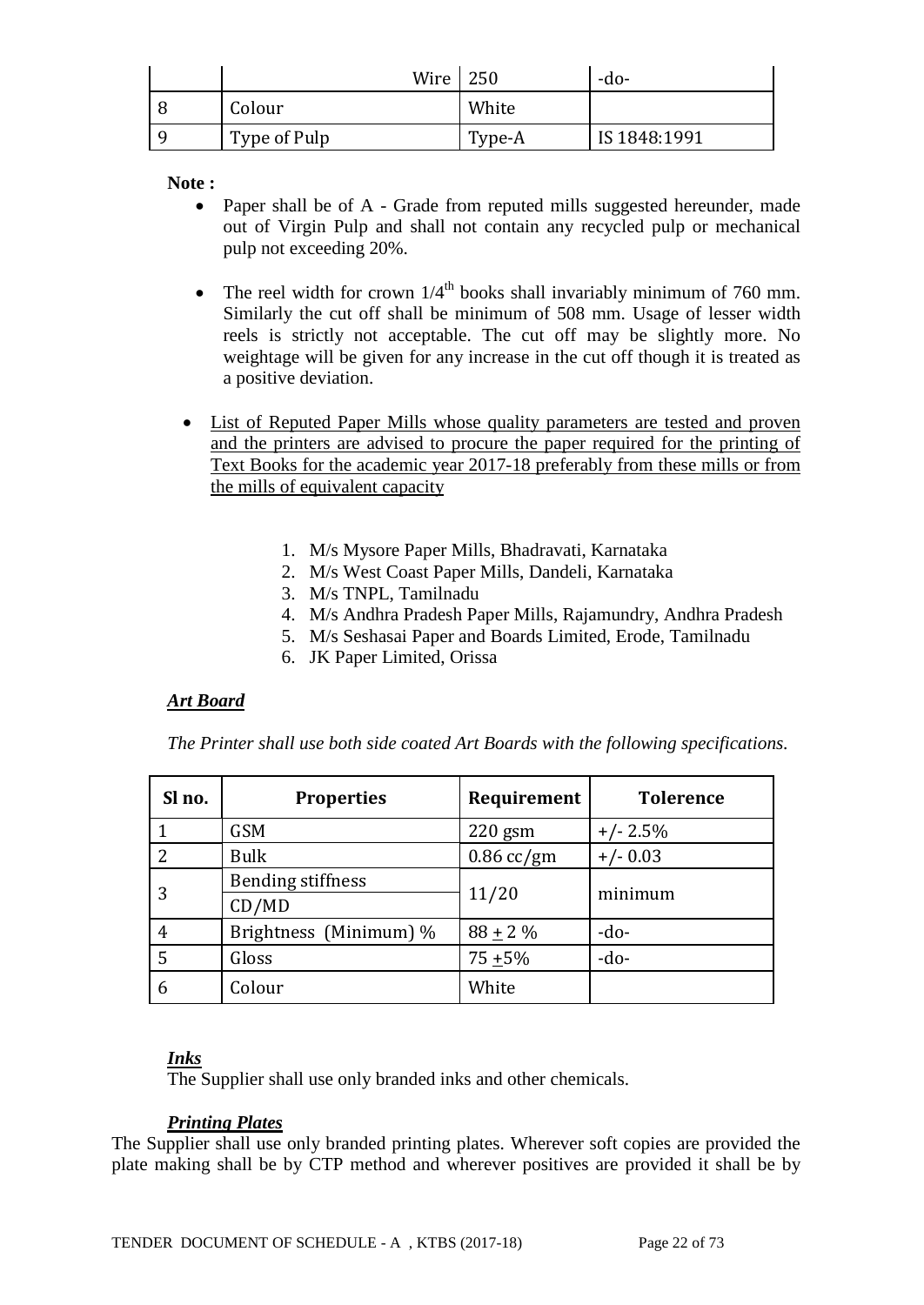using PS plates. Only good quality and branded chemicals shall be used for the making of plates.

#### *U.V. Varnish*

The Book Covers shall be coated on one side with U.V. Varnish. The coating may be made inline along with the printing of the covers or Offline. This shall ensure good gloss and shall also make the printed area scratch resistant and moisture resistant. The thickness of the coating shall be atleast 3 gsm.

#### *Hot Melt Adhesive*

Branded hot melt adhesives compatible for the perfect binding machine shall only be used.

#### **Book size**

i. For Crown ¼ Size the print area to be 330 sq. cm or as per positive size and the trimmed size to be  $18.3 \times 24.5$  cms. A tolerance of 1 mm is allowed on either dimension of the book.

## **If the variations are found beyond the tolerance limits in more than 5% of the lot then it will be treated as deviation from specifications.**

#### **However, the Supplier shall not construe this to be a stipulation and shall read it as an exception**.

#### **Printing Quality**

- i. Printing shall be good, having uniform inking of sufficient colour.
- ii. There shall be no aberration of colours, wherever colour printing is done. In other words colour registration shall be flawless.
- iii. The texts shall be strong, legible and readable.
- iv. The printed illustrations shall be clearly well defined.
- v. The prints shall be free from defects like offsetting, smudging, tilting, mis-register, scumming, slur, ragged print, light and dark shades etc.,
- vi. The text must have balanced margin in each page with a minimum of 15 mm.
- vii. The Text book should be in conformity with the approved dummy.

#### **Binding quality**

Binding shall ensure good **appearance,** Proper **Cutting**, proper **Cover adhesion**, good **Page strength**, no **Cavity Spines,** no **Concave spine**, no **Adhesive running in**, no **Chip out at the head etc.**

#### **Method of quality Checking**

The quality inspection staff conduct tests at the point of production to ensure that prescribed quality materials only are used and machines that are in good condition are adopted and the manpower engaged has the required technical skills. It is the responsibility of the supplier to provide the proof to establish this.

Approximately 5% of the books will be put for quality testing before they are dispatched in the premises of the supplier. The supplier shall inform before they are packed and dispatched.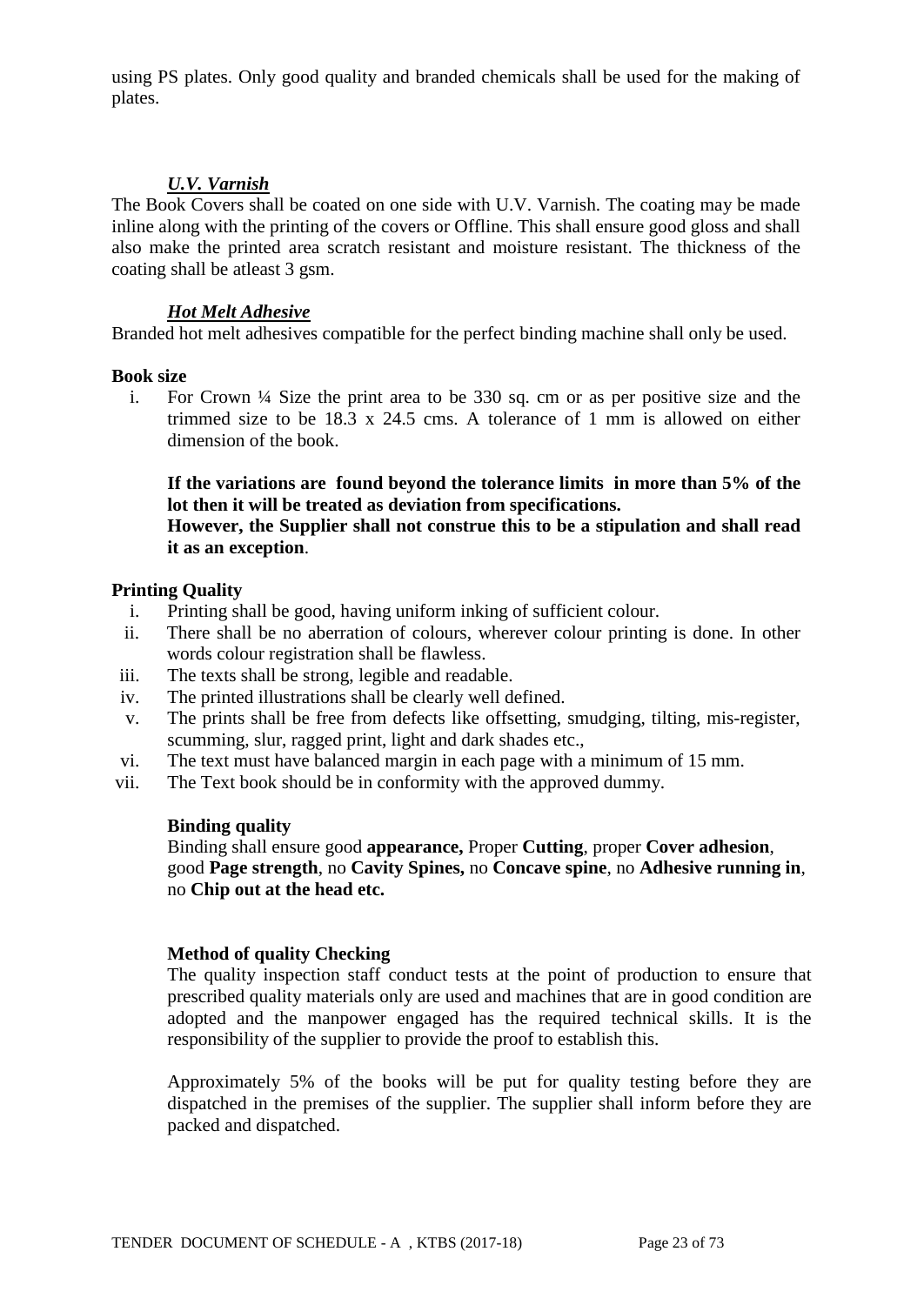The Books will be tested for the above parameters and method adopted is random sampling and physical testing only. Generally by visual and measuring methods. Only when warranted chemical testing will be conducted.

The total sample size shall be approximately 5%.

#### **Serial No of the books to be subjected for the quality checking will be recorded by the quality checking officers**.

If the defects are found in more than 5% of the lot then it will be construed that the lot is defective beyond the tolerance limits and it will be rejected. Then it will be the responsibility of the Supplier to conduct testing of the complete lot and then replace the defective books and shall invite the purchaser for the quality inspection.

## **6.8 OPERATIONAL CHARTS**

The Supplier along with the contract shall furnish in advance, Operational Chart which includes;

- program of work
- Time schedule of the printing & supply of the School Text Books to the Purchaser.

# **6.9 PACKING& SUPPLY**

- 6.9.1 Pre-dispatch inspection of the bales/reels of paper, at the Mill and at the printer's premises may be carried out by the authorized third party quality testing and certifying agency appointed by the Society viz $\overline{D} P S$ .
- 6.9.2 The Supplier at the time of delivery of School Textbooks shall give proper account of supply to the concerned Block Educational Officer by bundling the school books in the numbers of 25 or 50 books in each bundle.
- 6.9.3 The Supplier after the satisfactory delivery of School Text Books to the concerned Blocks shall obtain due acknowledgement from the concerned Block Educational Officers or his authorized representative and submit the same along with the Districtwise Bills for payment. The Supplier shall provide such packing of the School Text Books as is required to prevent their damage or deterioration during transit to their final destination as indicated in the Contract.
- 6.9.4 The Sl. No of Books delivered to 204 blocks should be recorded by the printer before dispatches and same may be produced to the officials of KTBS at the time of visit/while giving progress.

## **6.10 DELIVERY AND DOCUMENTS**

Delivery of the School Text Books shall be made by the Supplier in accordance with the terms specified in the Purchase Order. The details of printing & transportation and or other documents to be furnished by the supplier are as specified in Tender Document.

## **6.11. TRANSPORTATION**

Where the Supplier is required under the Contract to transport the Free  $\&$  Sales category School Text Books to all 204 BEO's of Karnataka as shall be specified in the Contract, it shall be arranged by the Supplier and the related cost including insurance, shall be included in the Contract Price.

## **6.12. PAYMENT**

## **6.12.1 The payment to the supplier shall be made as under**

**a) First payment after supply of 30% of the package books within 60 days subject to maximum of 60% of the package books on seniority basis subject to availability of funds.**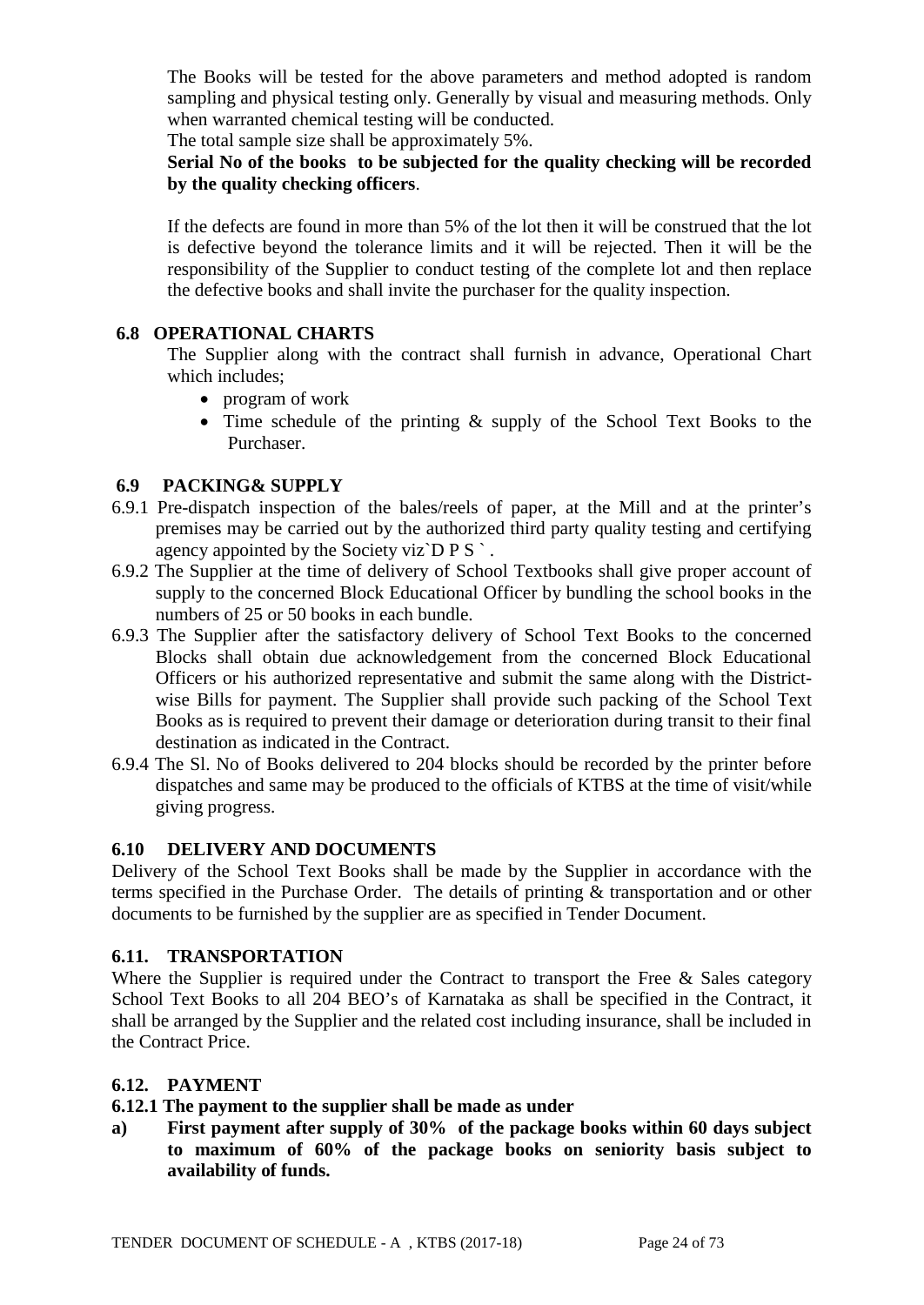- **b) Final payment of balance package books after 60 days of first payment on seniority basis subject to availability of funds.**
- **c) Delivery Challan format prescribed in the Appendix O.**
- **d) Delivery Challan without date,seal & Signature of the BEO or his representative will be rejected.** Payment to suppliers shall be made as per Clause 7.4 of Special Conditions of Contract (SCC).

#### **6.13. CHANGE ORDERS**

The purchaser may at any time by written order given to the supplier pursuant to GCC clause, make changes within the general scope of the contract in any one or more of the following:

- a. Method of transportation or packing
- b. The place of delivery
- c. Copies to be supplied

#### **6.14. CONTRACT AMENDMENTS**

Subject to GCC Clause 6.13, no variation in or modification of the terms of the Contract shall be made except by written amendment signed by both the parties.

#### **6.15. ASSIGNMENT**

The Supplier shall not assign, in whole or in part, its obligations to perform under the Contract, except with the Purchaser's prior written consent.

#### **6.16. SUBCONTRACTS**

Subcontract in printing and supply of textbooks is strictly prohibited.

#### **6.17. DELAYS IN THE SUPPLIER'S PERFORMANCE**

- 6.17.1 Delivery of the School Text Books shall be made by the Supplier in accordance with the time schedule specified by the Purchaser as per distribution list provided by the purchaser.
- 6.17.2 If at any time during performance of the Contract, the Supplier should encounter conditions impeding timely delivery of the School Text Books, the Supplier shall promptly notify the Purchaser in writing of the fact of the delay, its likely duration and its cause(s). As soon as practicable after receipt of the Supplier's reply, the Purchaser shall evaluate the situation and may, at its discretion, extend the Supplier's time for performance with or without liquidated damages, in which case the extension shall be effected by amendment of the Contract.
- 6.17.3 Except as provided under GCC Clause 6.23, a delay by the Supplier in the performance of its delivery obligations shall render the Supplier liable to the imposition of liquidated damages pursuant to GCC Clause 6.18, unless an extension of time is agreed upon pursuant to revision in contract without the application of liquidated damages

# **6.18. PENALTY FOR THE DELAY**

## **6.18.1 PENALTY FOR THE DELAY IN SUPPLIES:**

If supplier does not execute the work as per the implementation schedule, penalty will be imposed at the rate of 1% of the delayed portion of the work per week or part there of such delay for the first 4 weeks and at the rate of 2% per week thereafter until completion of supplies if the Purchaser decides to accept the supplies. Part of the week will be considered as one week.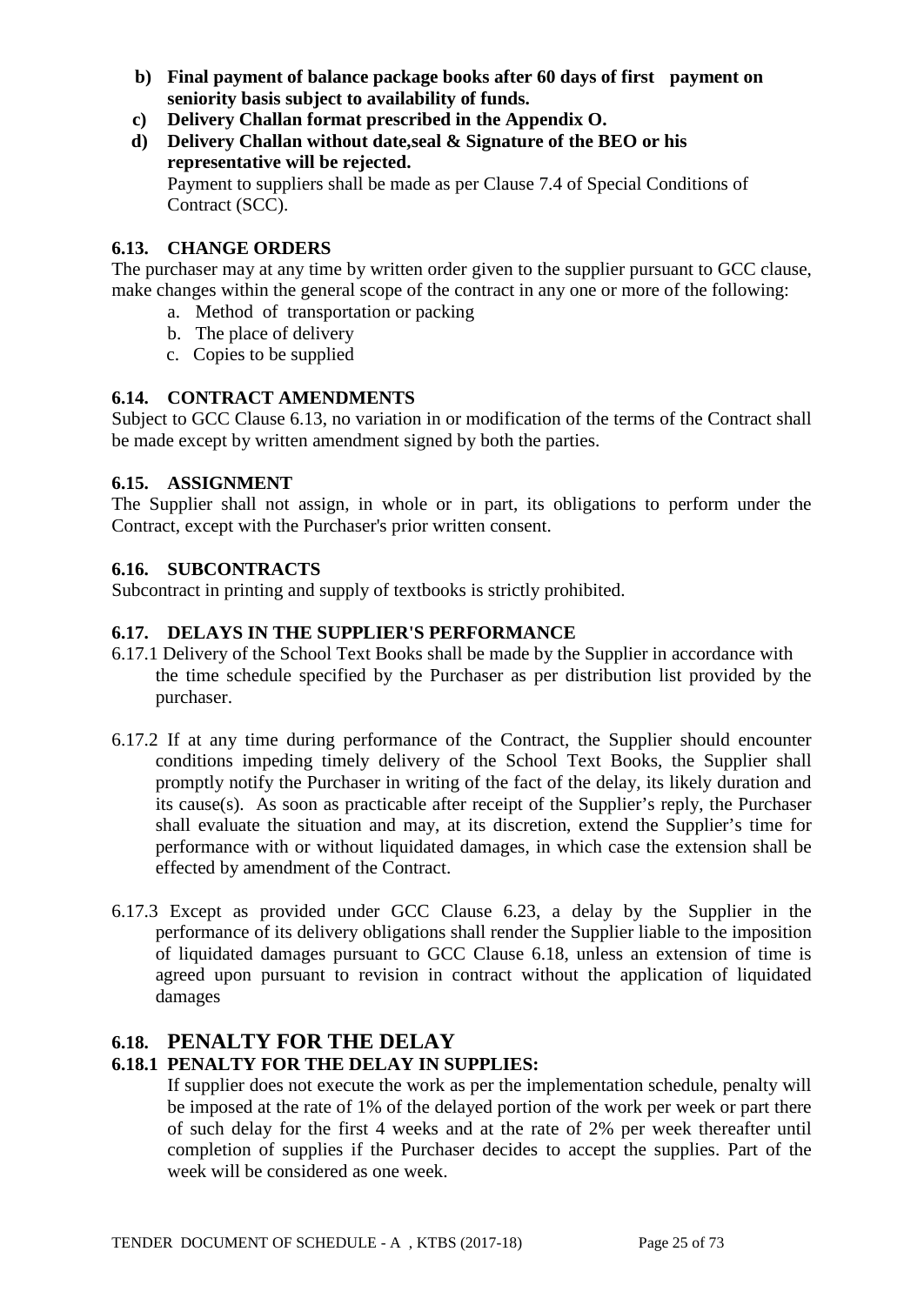For imposing penalty the next date of Purchase order and the work schedule which shall be notified is reckoned.

# 6.18.2 **Liquidity Damages for defective materials**

If any defect is found / any report in this regard is received from the Block Educational Officers, such defective materials may be rejected and the Supplier shall have to replace such defective materials within 15 days and will have to bear the cost of replacement, however the purchaser reserves the right to use the materials with minor defects that serve the overall objectives. under such circumstances the purchaser will impose the penalty for deviations as defined in Appendix M.

# **Liquidity Damages for the delay in supply**

If the supplier does not supply the books even before one week of commencement of schools, liquidated damages for delay will be imposed at 0.5% per day for the delayed portion till the completion of the supply.

6.18.3 While Calculating penalty in case of default, or violation of any conditions of this tender total cost of a particular package including transportation and insurance cost will be taken into consideration and penalty will be imposed.

## **Time schedule**

Printing & Supply of text books to specified destinations should be completed within 120 days from the next date of issue of Purchase order including Pre-Printing Activities. Supplier shall submit a fortnightly progress report to the purchaser. The Supplier is also bound by the conditions of the Purchaser and shall submit the progress in the modes as required by the Purchaser. Herein, non-compliance shall be construed as breach of contract terms.

# **Time Schedule for Pre-Printing,Printing,Binding,Packing and Distribution of School Text books;**

| <b>Slno</b>    | <b>Timeline</b>                   | % of work completion by<br><b>Bidder</b> | <b>Schedule for KTBS</b> |  |
|----------------|-----------------------------------|------------------------------------------|--------------------------|--|
| 1              | Within 30 days from               | Preprinting activities includes;         | 1. Giving CD's to        |  |
|                | Date<br>of<br>the<br>next         | 1) collection of CD's from KTBS          | Printers.                |  |
|                | purchase order                    | Officials.                               | 2. Approval of           |  |
|                |                                   | 2) Submission of Dummy to                | Dummy and return         |  |
|                |                                   | KTBS officials for approval              | To the Printers.         |  |
|                |                                   | 3) collecting Approved                   |                          |  |
|                |                                   | Dummy's from KTBS officials              |                          |  |
|                |                                   |                                          |                          |  |
| $\overline{2}$ | $45th$ day from the next          | 10% of the total number of books         | Monitoring by KTBS       |  |
|                | date of work order                | allotted shall be completed.             | or it's authorisex       |  |
|                |                                   |                                          | agency                   |  |
| 3              | $60th$ day from the next          | 30% of the total number of books         | Monitoring by KTBS       |  |
|                | date of work order                | allotted shall be completed.             | or it's authorisex       |  |
|                |                                   |                                          | agency                   |  |
| $\overline{4}$ | $75th$ day from the next          | 50% of the total number of books         | Monitoring by KTBS       |  |
|                | date of work order                | allotted shall be completed.             | or it's authorisex       |  |
|                |                                   |                                          | agency                   |  |
| 5              | $90th$ day from the next          | 60% of the total number of books         | Monitoring by KTBS       |  |
|                | date of work order                | allotted shall be completed.             | officials.               |  |
| 6              | $105^{\text{th}}$<br>day from the | 70% of the total number of books         | Monitoring by KTBS       |  |
|                | date<br>of work<br>next           | allotted shall be completed.             | officials.               |  |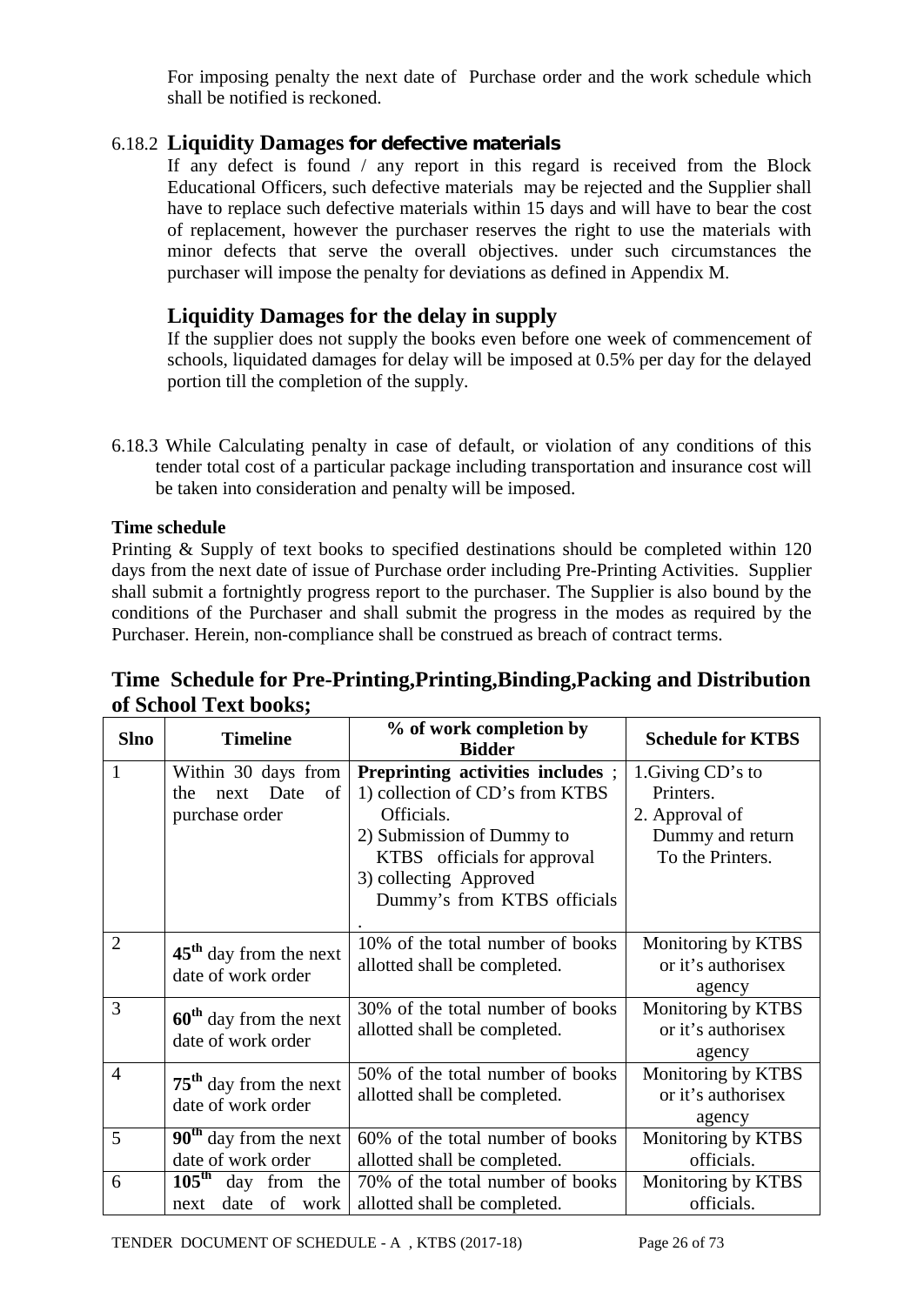| order                              |                                                                                                       |                                  |
|------------------------------------|-------------------------------------------------------------------------------------------------------|----------------------------------|
| $120^{\text{th}}$<br>next<br>order | day from the $\vert$ 100% of the total number of books<br>date of work   allotted shall be completed. | Monitoring by KTBS<br>officials. |

The supplier should adhere to the time schedule specified in the contract. since it is a time bound process .Otherwise Purchaser reserves the right to terminate the contract, at any time without assigning any reasons and the Supplier cannot claim any compensation in this respect.

 The purchaser reserves the right to withdraw 50% of the contract if the supplier do not complete 30% of quantum of total contract on  $60<sup>th</sup>$  day from the date of work order without issuing any prior notice. Such withdrawn work from the default supplier will be given to L2 Tenderer and the difference in cost will be recovered from the default supplier.

## **6.19. TERMINATION FOR DEFAULT**

- 6.19.1 The Purchaser may, without prejudice to any other remedy for breach of contract, by written notice of default sent to the Supplier, terminate the Contract in whole or part:
	- a) if the Supplier fails to deliver any or all of the School Text Books within the period(s) specified in the Contract, or within any extension thereof granted by the Purchaser, or,
	- b) if the Supplier fails to perform any other obligation(s) under the Contract, or,
	- c) if the Supplier, in the judgment of the Purchaser, has engaged in corrupt or fraudulent practices in competing for or in executing the Contract.

#### **For the purpose of this Clause:**

*"Corrupt practice"* means the offering, giving, receiving or soliciting of anything of value to influence the action of a public official in the procurement process or in contract execution.

*"Fraudulent practice"* means a misrepresentation of facts in order to influence a procurement process or the execution of a contract to the detriment of the Purchaser, and includes collusive practice among Bidders (prior to or after bid submission) designed to establish bid prices at artificial non-competitive levels and to deprive the purchaser of the benefits of free and open competition.

6.19.2 In the event the Purchaser terminates the Contract in whole or in part, pursuant to GCC Clause 6.22.1, the Purchaser may procure, upon such terms and in such manner as it deems appropriate, School Text Books similar to those undelivered, and the Supplier shall be liable to the Purchaser for any excess costs for such similar School Text Books. However, the Supplier shall continue the performance of the Contract to the extent not terminated.

## **6.20. FORCE MAJEURE**

- 6.20.1 Notwithstanding the provisions of GCC Clauses 6.17, 6.18, 6.19, the Supplier shall not be liable for forfeiture of its performance security, liquidated damages or termination for default, if and to the extent that, its delay in performance or other failure to perform its obligations under the Contract is the result of an event of Force Majeure.
- 6.20.2 For purposes of this Clause, *"Force Majeure"* means an event beyond the control of the Supplier and not involving the Supplier's fault or negligence and not foreseeable. Such events may include, but are not limited to, acts of the Purchaser either in its sovereign or contractual capacity, wars or revolutions, fires, floods, epidemics, quarantine restrictions and freight embargoes.
- 6.20.3 If a *Force Majeure* situation arises, the Supplier shall promptly notify the Purchaser in writing of such conditions and the cause thereof. Unless otherwise directed by the Purchaser in writing, the Supplier shall continue to perform its obligations under the Contract as far as is reasonably practical, and shall seek all reasonable alternative means for performance not prevented by the *Force Majeure* event.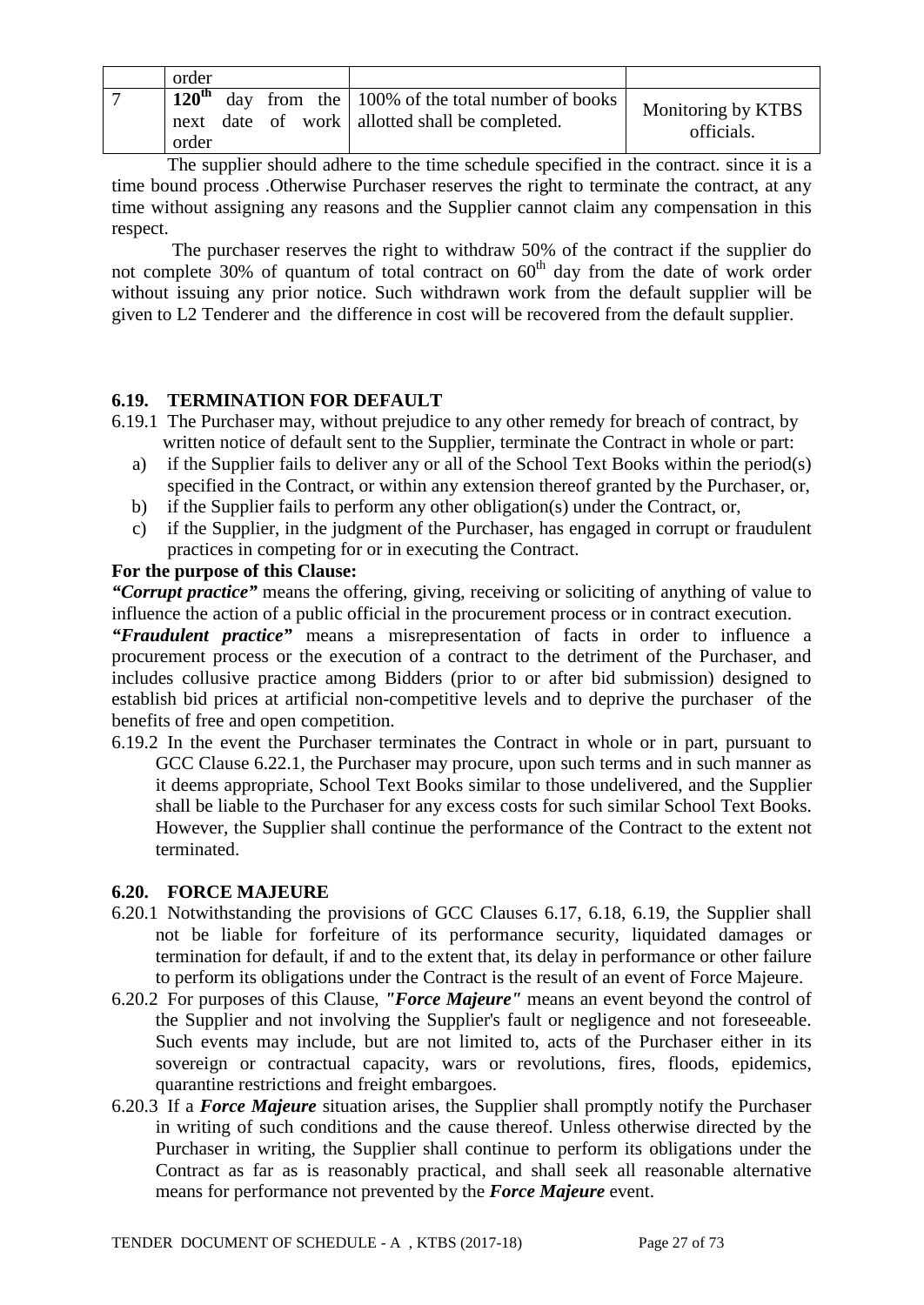#### **6.21. TERMINATION FOR INSOLVENCY**

 The Purchaser may at any time terminate the Contract by giving written notice to the Supplier, if the Supplier becomes bankrupt or otherwise insolvent. In this event, termination will be without compensation to the Supplier, provided that such termination will not prejudice or affect any right of action or remedy which has accrued or will accrue thereafter to the Purchaser.

#### **6.22. TERMINATION FOR CONVENIENCE**

- 6.22.1 The Purchaser, by written notice sent to the Supplier, may terminate the Contract, in whole or in part, at any time for its convenience. The notice of termination shall specify that termination is for the Purchaser's convenience, the extent to which performance of the Supplier under the Contract is terminated, and the date upon which such termination becomes effective.
- 6.22.2 The School Text Books that are complete and ready for transport within 30 days after the Supplier's receipt notice of termination shall be accepted by the Purchaser at the Contract terms and prices. For the remaining School Text Books, the Purchaser may elect:
	- (a) to have any portion completed and delivered at the Contract terms and prices; and/or
	- (b) to cancel the remainder and pay to the Supplier an agreed amount for partially completed School Text Books and for materials previously procured by the Supplier.

#### **6.23. RESOLUTION OF DISPUTES**

- 6.23.1 The Purchaser and the supplier shall make every effort to resolve amicably by direct informal negotiation any disagreement or dispute arising between them under or in connection with the Contract.
- 6.23.2 If, after thirty (30) days the parties fail to resolve their dispute or difference by such consultations, then either the Purchaser or the Supplier may give notice to the other party of its intention to commence arbitration, as hereinafter provided, as to the matter in dispute, and no arbitration in respect of this matter may be commenced unless such notice is given.
- 6.23.3 Any dispute or difference in respect of which a notice of intention to commence arbitration has been given in accordance with this clause shall be finally settled by arbitration. Arbitration may be commenced prior to or after delivery of the School Text Books under the contract.
- 6.23.4 Arbitration proceedings shall be conducted in accordance with the rules of procedure specified in SCC.
- 6.23.5 Notwithstanding to any reference to arbitration herein;
	- (a) The parties shall continue to perform their respective obligations under the contract unless they otherwise agree, and,
	- (b) The purchaser shall pay the supplier any money due to the supplier.

#### **6.24. LIMITATION OF LIABILITY**

Except in case of criminal negligence or willful misconduct, and in the case of infringement pursuant to clause 6.5

(a) The supplier shall not be liable to the Purchaser, whether in contract, tort, or otherwise, for any indirect or consequential loss or damage, loss of use, loss of profits or interest costs, provided that this exclusion shall not apply to any obligation of the supplier to pay liquidated damage to the purchaser; and this exclusion shall not apply to any obligation of the supplier to pay liquidated damages to the Purchaser; and,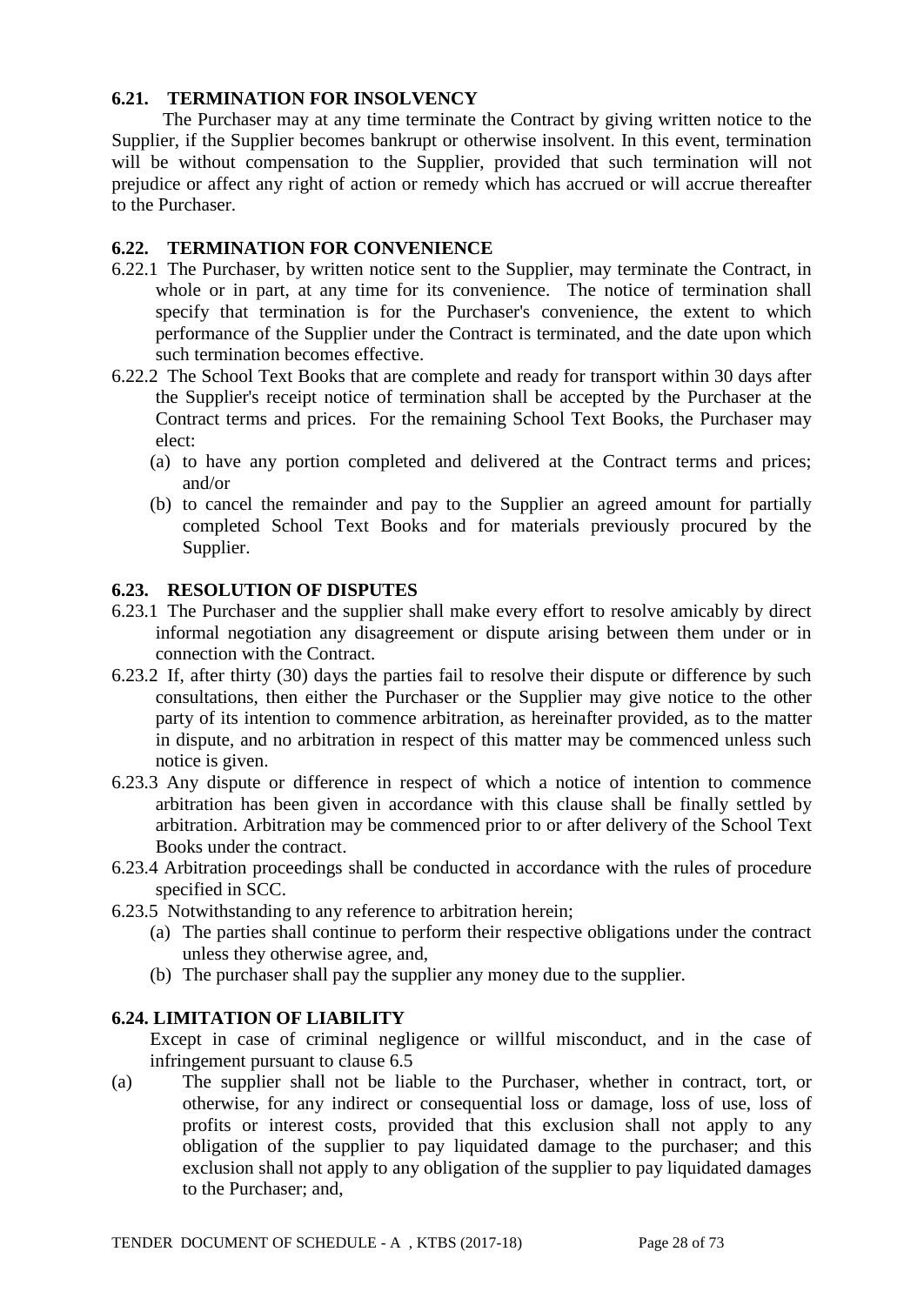(b) The aggregate liability of the supplier to the Purchaser, whether under the contract, in tort or otherwise, shall not exceed the total contract price.

# **6.25. GOVERNING LANGUAGE**

The contract shall be written in English language. All correspondence and other documents pertaining to the Contract which are exchanged by the parties shall be written in the same language.

## **6.26. APPLICABLE LAW**

The Contract shall be interpreted in accordance with the laws of the State of Karnataka. And any disputes shall only be addressed at the jurisdictional courts located in Bengaluru .

# **6.27. NOTICES**

- 6.27.1 Any notice given by one party to the other pursuant to this Contract shall be sent to other party in writing or by facsimile or email and confirmed in writing to the other Party's address specified in Tender document.
- 6.27.2 A notice shall be effective when delivered or on the notice's effective date, whichever is later.

# **6.28. TAXES AND DUTIES**

Suppliers shall be entirely responsible for all taxes, duties, license fees, Octroi,road permits, etc., incurred until delivery of the contracted School Text Books to the Purchaser.

## **6.29. IMPLEMENTATION OF THE CONTRACT**

The Supplier should as soon as agreement is signed begin the process for implementation of the Contract by procuring pre press material from KTBS and then purchasing printing paper and other materials at his own cost and bearing entire investment from printing to transportation. The Supplier further agrees to get 100% sample testing from the Purchaser.

The work relating to supply of School Books should be implemented by the Supplier as per the implementation schedule as per Purchaser's Notification of award of Contract.

The purchaser may at his discretion extend the above time schedule if he desires so. However, supplier cannot claim this as matter of right.

The successful bidders should give their acceptance of the implementation schedule in the agreement. The entire work of printing and supply should be completed within 120 days from the next date of the Purchase Order.

## **6.30 ASSIGNING OF TENDER IN WHOLE OR PART**

The Supplier shall not assign or make over the contract, the benefit or burden thereof to any other person or persons or body corporate. No under letting or subletting to any persons or body corporate for the execution of the contract or any other part thereof is permitted, without the written consent of the Managing Director, Karnataka Textbook Society® .

## **6.31 GENERAL POINTS TO BE OBSERVED**

- **6.31.1** The Supplier should execute an undertaking in the prescribed form stipulating that he has agreed to the Terms & Conditions mentioned in the tender for submission of Technical & Commercial Bids(Appendix L)
- **6.31.2** The Commissioner for Public Instruction and chairman of Executive committee the Karnataka Textbook Society $(R)$  reserves the right to allot the package other than those indicated by the bidder in the bid and the bidder shall be bound by the decision of the Commissioner for Public Instruction.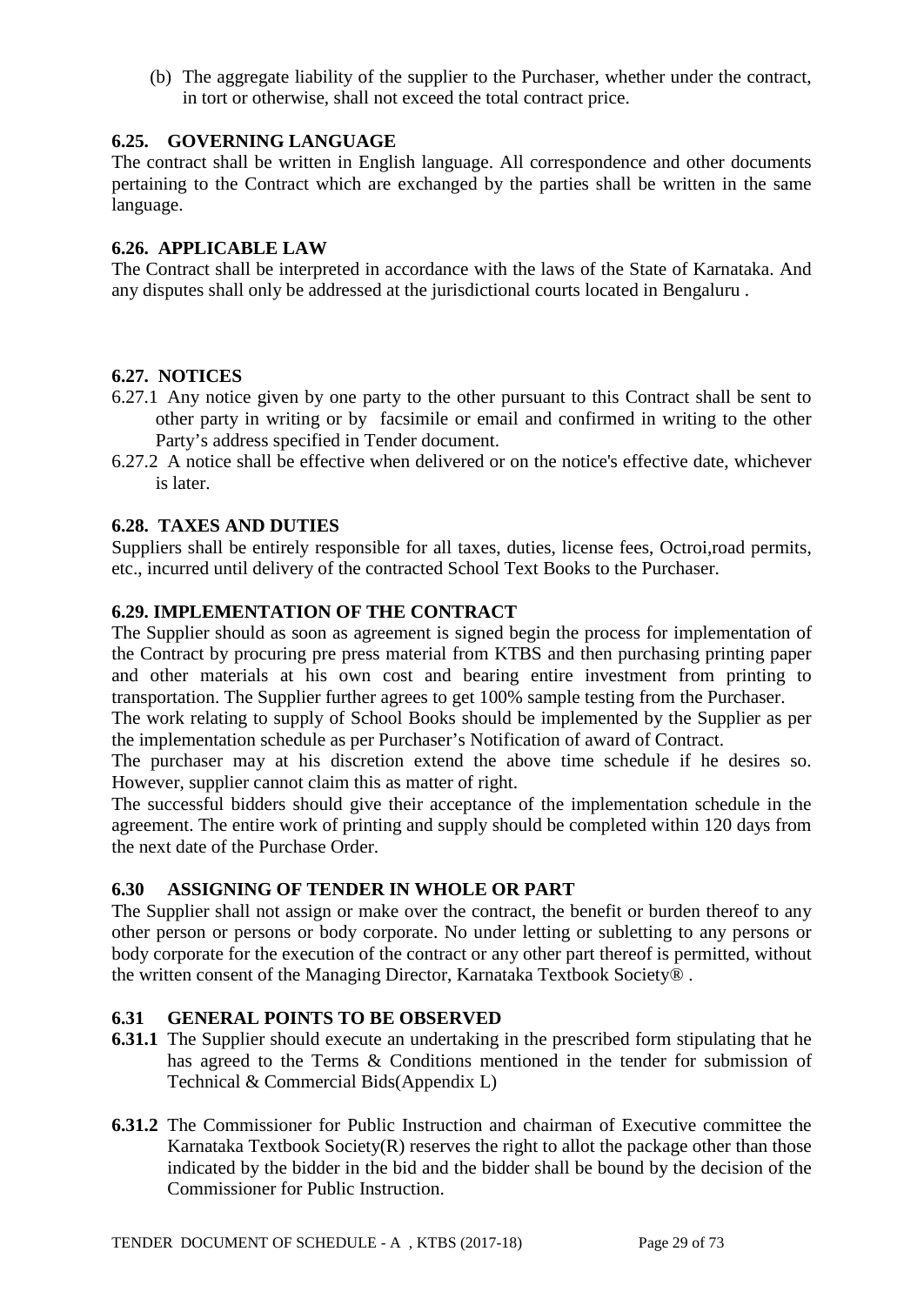- **6.31.3** The Commissioner for Public Instruction and chairman of Executive committee the Karnataka Textbook Society $(R)$  reserves the right to award the contract to more than one bidder and fix the number of packages to different bidders based on the financial, technical and service capability of the bidder.
- 6.31.4 The total quantities of School Text Books to be purchased are subject to variation during the course of Contract period.

# **6.32 DISCRIPTION OF PACKAGES**

- 6.32.1 Total number of books/titles to be printed is divided into **28** packages in this Schedule-A. Each package may consist of different Titles / Languages / Mediums and different size and colours. All books shall have multi-coloured cover pages and inner cover pages also multi-coloured. The packages are arrived at on the basis of the segregation of print work of multi coloured books, two coloured books, black & white books and the size of the books. However there may be combinations in some packages.
- 6.32.2 The packages contains sale component of text books and free text books.
- 6.32.3 Number of titles in the package, no of copies of the books and page numbers of books specified in the tender are approximate.
- 6.32.4 The details of packages are as per Volume 3.

# **6.33 BARRING OF SELLING TEXTBOOKS IN THE MARKET**

The Supplier shall execute an undertaking that he shall supply the entire quantity of textbooks printed, only to the purchaser and he is not permitted to sell or reproduce the textbooks in open market. Failing to adhere to this clause shall lead to legal action against the supplier and also shall be liable for blacklisting.

## **6.34 SAMPLE COPIES**

Supplier shall supply 150 sample copies (free & Sale ) of each major titles (Kan\_FL, Eng\_SL, Hin\_TL, all core subjects in Kannada & English medium) and 50 for each other titles free of cost, to the copyright holder failing which, it shall be treated as breach of Contract terms.

## **6.35 APPROVAL FOR PRINTING**

- 6.35.1 The successful bidder will be given CD's of the book to be printed as per the package allotted to them. The bidder shall take all the necessary action to convert the CD into positives and prepare the dummy book.
- 6.35.2 Before printing, final proof of the Text books and newly printed two dummy copies shall be approved by the Officer authorized by the Managing Director of the Karnataka Text Book Society®, Bengaluru.

# **6.36 LIMITATIONS FOR TENDERERS**

The Supplier shall not

- a. Publish or sell or encourage any guides / workbooks/key books (Questions and Answers) for any text book brought out by the Karnataka Text Book Society®.
- b. Insert any advertisement on any text books in any form.
- c. Employ child labour for printing, binding, packing and supply of text books.

# **6.37 CATEGORY OF BOOKS**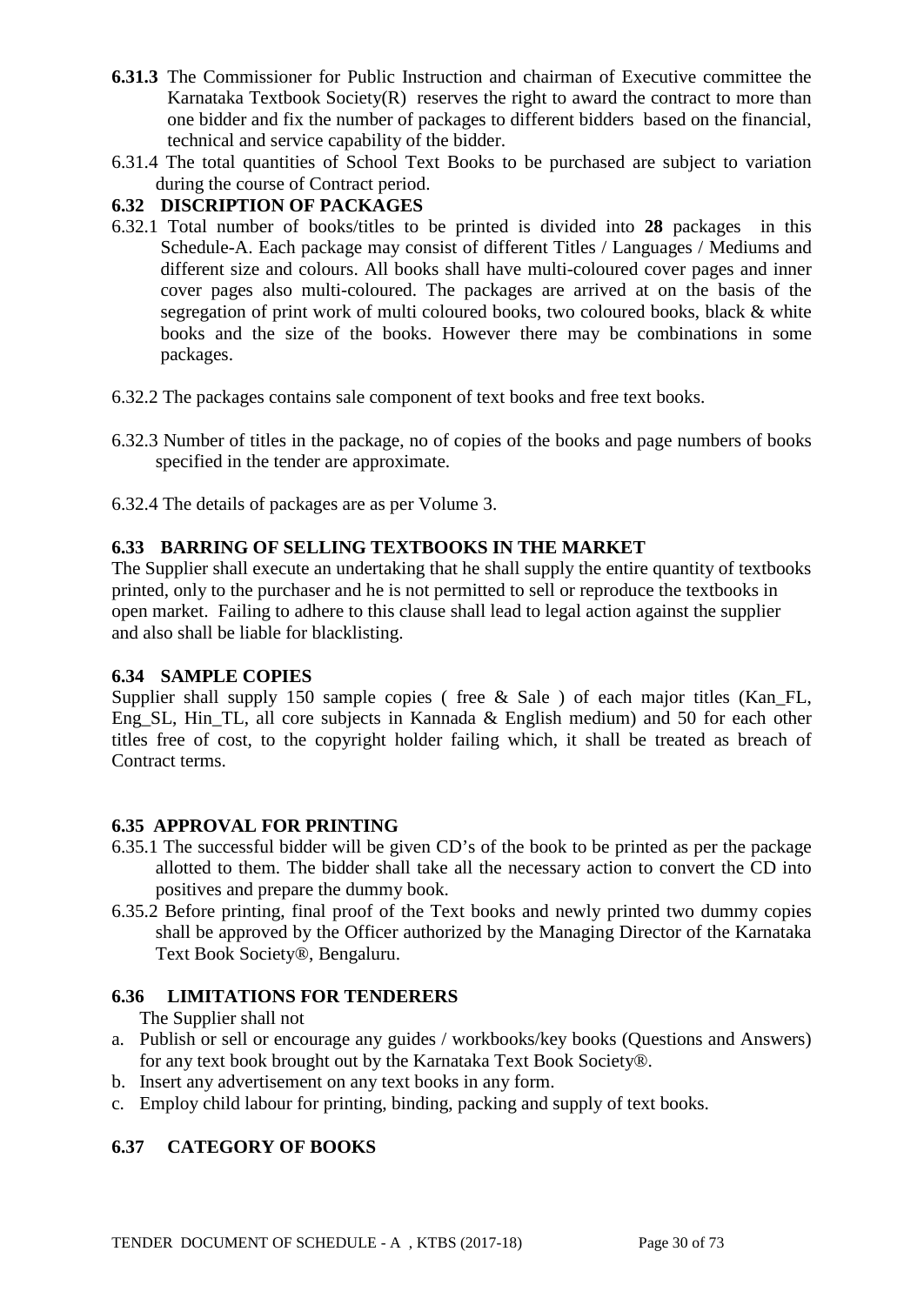- a) The price of books should not be noted on text books, printed under scheme of the free distribution. On these books, the following words should be printed in bold letter – "FREE SUPPLY", on Cover Pages only.
- b) The Price of books as given by the purchaser should be prominently printed in the printer's page and on the back cover page in a box suitably inserted.
- c) **Class, title name** and **Free Supply** shall be printed on the Spine for Free Books Category. In the same way **Class, title name** and **Price** shall be printed on the Spine for Sale Books Category.
- d) **Serial Number of Textbooks should be printed on the back of the cover page.**

#### **SECTION 7 SPECIAL CONDITIONS OF CONTRACT**

The following Special Conditions of Contract shall supplement the General Conditions of Contract. Whenever there is a conflict, the provisions herein shall prevail over those in the **General Conditions of Contract.** The corresponding clause number of the General Conditions is indicated in parentheses, wherever applicable.

#### **7.1. DEFINITIONS (GCC CLAUSE 6.1)**

**"The Supplier"** is \_\_\_ (to be filled at the time of issue and acceptance of Purchase Order)

#### **7.2. INSPECTION AND TESTS (GCC CLAUSE 6.7)**

- 7.2.1 Place of Inspection and manufacturer of Paper
	- Inspection of base paper for printing and cover may be carried out by the authorized third party quality testing and certifying agency appointed by the Society viz`the D P S` prior to dispatch to printers, in the mill premises of the manufacturer. The final inspection may be carried out at the godown of the printers in association with the representative of the Managing Director, Karnataka Text Book Society®. The successful bidders are advised to purchase papers for text book and cover page from the paper mill capable of manufacturing the quality paper as per contract specifications and having adequate quality control and in-house testing facilities as per IS:1848/1991 with the latest amendments. The capacity/capability assessment on the paper manufacturing mill may be carried out by the Quality Assurance Wing before placing the order if the circumstances warrant.

The bale width of the paper purchased shall not be of less than 76 cms and the copy of the invoices shall be submitted to the Purchaser on a regular basis .

- 7.2.2 Inspection and tests prior to transportation of School Text Books, at final acceptance and at schools at any time within the contracted period are as given below and the successful bidder shall comply with the following technical specifications fixed for the books:
- 7.2.3 The Managing Director, KTBS is empowered to test the quality through an independent third party agency as specified in various clauses and take such action as deems fit, if quality of text book falls below the prescribed standards.
- 7.2.4 The work relating to supply of School Books should be executed without any delay as per the implementation schedule mentioned in this document.
- 7.2.5 The Purchaser reserves the right to depute authorized representatives from his office for the supervision and inspection at the time of implementation of the contract. The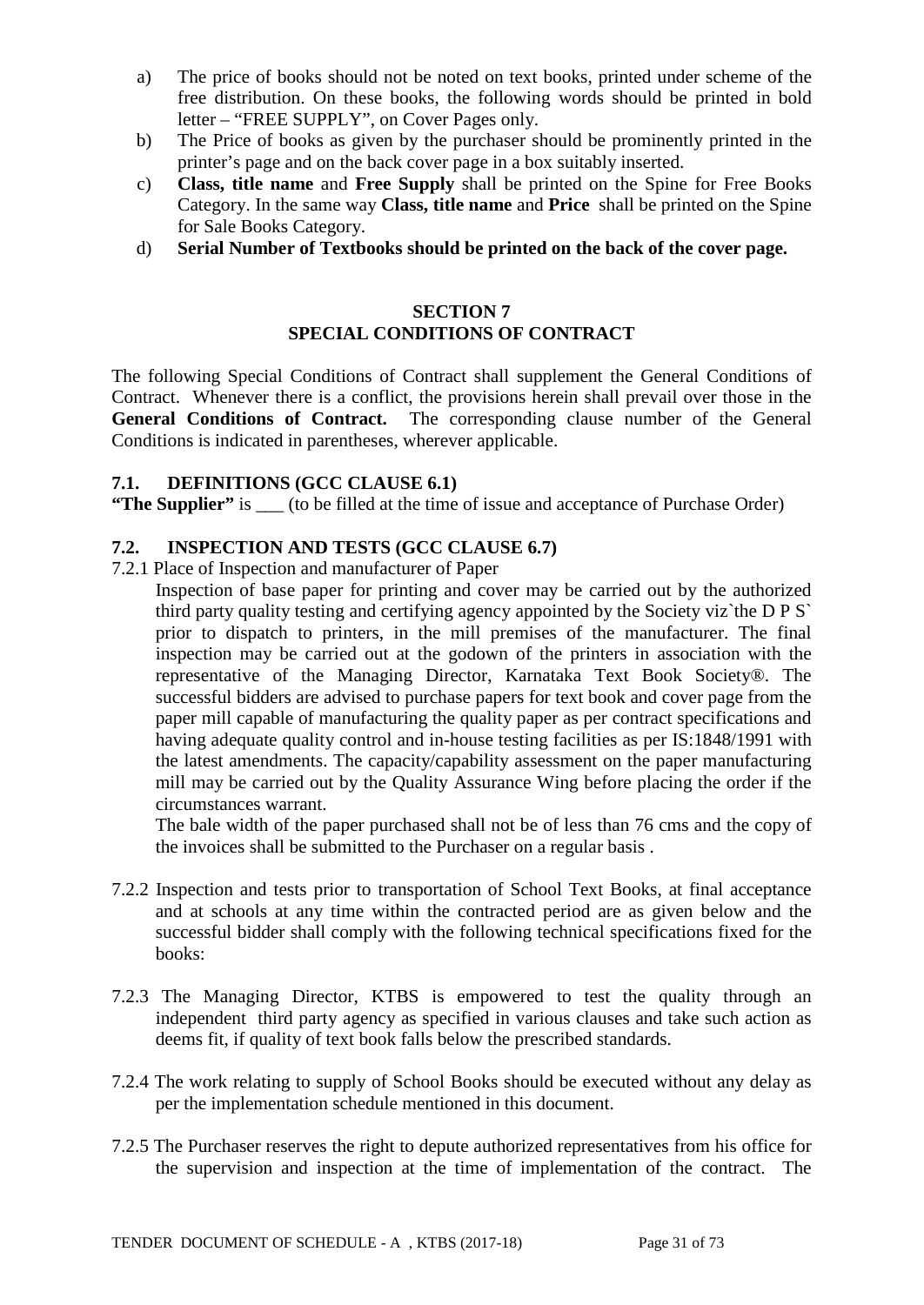supplier should submit periodical progress report to the purchaser regarding the implementation of the contract.

- 7.2.6 The supplier should supply School Books by using good quality material strictly in accordance with the samples submitted along with qualification Bid. If any defect in the material comes to the notice of the purchaser after the supply to the schools, the same will have to be replaced by the supplier at his own expense.
- 7.2.7 If the contract is not executed within the stipulated period as per implementation schedule the Purchaser reserves the right to cancel the contract and the Purchaser will not be liable for any pecuniary loss or damage incurred by the supplier in this regard.
- 7.2.8 The purchaser or his representative shall have the right of entry into the work premises of the supplier to monitor quality and progress.
- 7.2.9 The supplier shall supply School Textbooks strictly as per the prescribed quality paper, size, colours, specification and measurements to the Educational Blocks as prescribed by the purchaser. He should comply with all the tests specified by the purchaser or any other Officer authorized for this purpose, satisfactorily. The supplier shall ensure timely delivery of quality School Textbooks as per the implementation schedule given in the contract.
- 7.2.10 Prices quoted by the Tenderer shall be fixed during the Tenderer's performance of the Contract and not subject to variation on any account. A tender submitted with an adjustable price quotation will be treated as non-responsive and rejected, pursuant to ITT Clause 22. However, any increase in the statutory levies will be compensated by the purchaser. Similarly any reduction shall be to the credit of the purchaser.

## **7.3. DELIVERY AND DOCUMENTS (GCC CLAUSE 6.10)**

Upon delivery of the School Text Books, the supplier shall notify the purchaser and the insurance company by cable/telex/fax, the full details of the transport including contact number, vehicle receipt number and date, description of School Text Books, quantity, name of the consignee etc. The supplier shall mail the following documents to the purchaser with a copy to the insurance company:

- a) Three copies of the Supplier invoice showing School Text Books description, quantity, unit price, total amount;
- b) Vehicle receipt/acknowledgment of receipt of School Text Books from the consignee(s);
- c) Insurance Certificate;
- d) Inspection Certificate issued by the third party inspection agency viz the **D P S**

The above documents shall be received by the Purchaser before arrival of the School Text Books (except where the School Text Books have been delivered directly to the Consignee with all documents) and, if not received, the Supplier will be responsible for any consequent expenses.

## **7.4**. **PAYMENT (GCC Clause 6.12)**

7.4.1 The Supplier's request(s) for payment shall be made to the Purchaser in writing, accompanied by an invoice describing class, title of the book, number of copies of the School Text Books delivered, and by related documents, submitted pursuant to GCC Clause 6.9 & 6.10 and upon fulfillment of other obligations stipulated in the contract including the original delivery Challan copy.

**The Delivery Challans of the Text Books accepted by the authorized 204 Blocks without acknowledgement of Original Seal and Signature of the concerned BEOs/Authorized representative of BEOs for having received the Text Books in good condition, showing title wise number of books received, shall not be**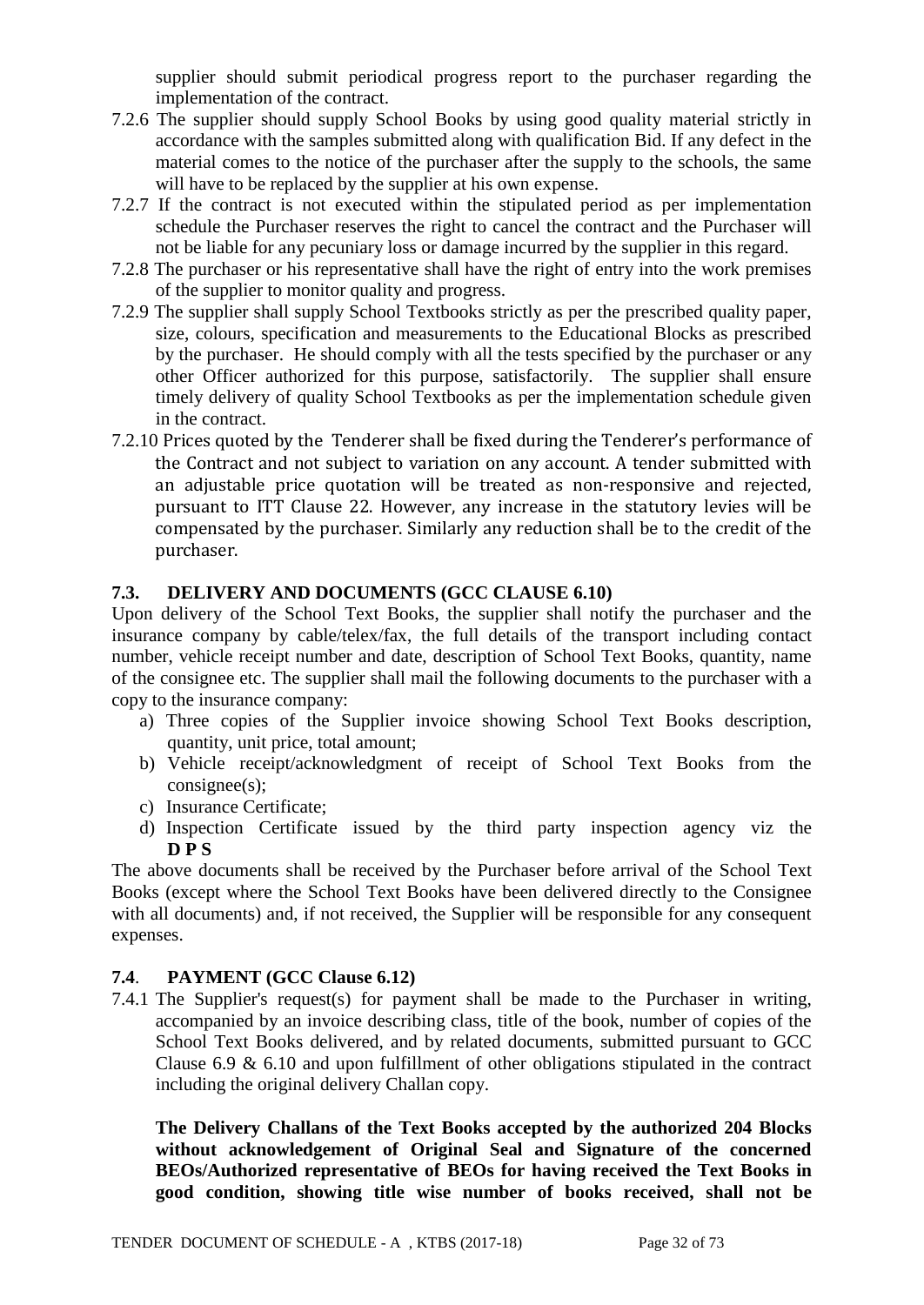**considered for payments under any circumstances. The Delivery Challans shall be submitted as per the Format given in Appendix-O & in mentioned colours only i.e. White for Free category and Yellow for Sale category. All Bill/Invoice formats and acknowledgement formats submitted by the printers i.e. D.C's shall be printed legibly, not hand written and should be in 70 GSM and above paper only. Any deviations in the above conditions will be treated as rejected Bills/D.C's are liable for liquidated damages as per Tender clause 6.18.** 

7.4.2 Payments shall be made by the Purchaser after submission of the invoice claim by the Supplier duly enclosing the **Dated Acknowledgement with seal** of the receiver in the accepted Delivery Challan format within 60 working days. The invoices/bills shall always be submitted along with the Mill certification regarding the paper and the report / certification of the Authorized Third Party Quality checking and certifying agency. Where-ever applicable Taxes and other levies shall be deducted at source.

# **7.5. SETTLEMENT OF DISPUTES (GCC CLAUSE 6.23)**

- 7.5.1 In case of Dispute or difference arising between the Purchaser and Supplier relating to any matter arising out of or connected with this agreement, such dispute or difference shall be settled in accordance with the Arbitration and Conciliation Act, 1996, by a Sole Arbitrator. The Sole Arbitrator shall be appointed by agreement between the parties; failing such agreement, by the appointing authority namely the Indian Council of Arbitration/President of the Institution of Engineers (India)/The International Centre for Alternative Dispute Resolution (India). A certified copy of the appointment Order shall be supplied to each of the Parties.
- 7.5.2 Arbitration proceedings shall be held at Bengaluru, Karnataka, and the language of the arbitration proceedings and that of all documents and communications between the parties shall be English.
- 7.5.3 The decision of arbitrators shall be final and binding upon both parties. The cost and expenses of Arbitration proceedings will be as determined by the Arbitrator and paid equally by the parties to the arbitration. However, the expenses incurred by each party in connection with the preparation, presentation etc. of its proceedings shall be borne by each party themselves.

## **7.6. NOTICES (GCC CLAUSE 6.27)**

For the purpose of all notices, the following shall be the address of the Purchaser and Supplier.

Purchaser: The Managing Director, Karnataka Textbook Society®, No.4, DSERT Building,100 Ft ring Road, BSK III Stage, Bengaluru - 560 085

Karnataka, India

Supplier: (To be filled in at the time of Contract signature)

# **7.7. PROGRESS OF SUPPLY**

Supplier shall regularly intimate progress of supply, in writing to the Purchaser on a weekly basis as under and also in the form and manner as may be stipulated by the Purchaser .

- Quantity offered for inspection and date
- Quantity accepted/rejected by inspection agency and date
- Quantity dispatched/delivered to consignees and date
- Date of completion of entire contract if any, and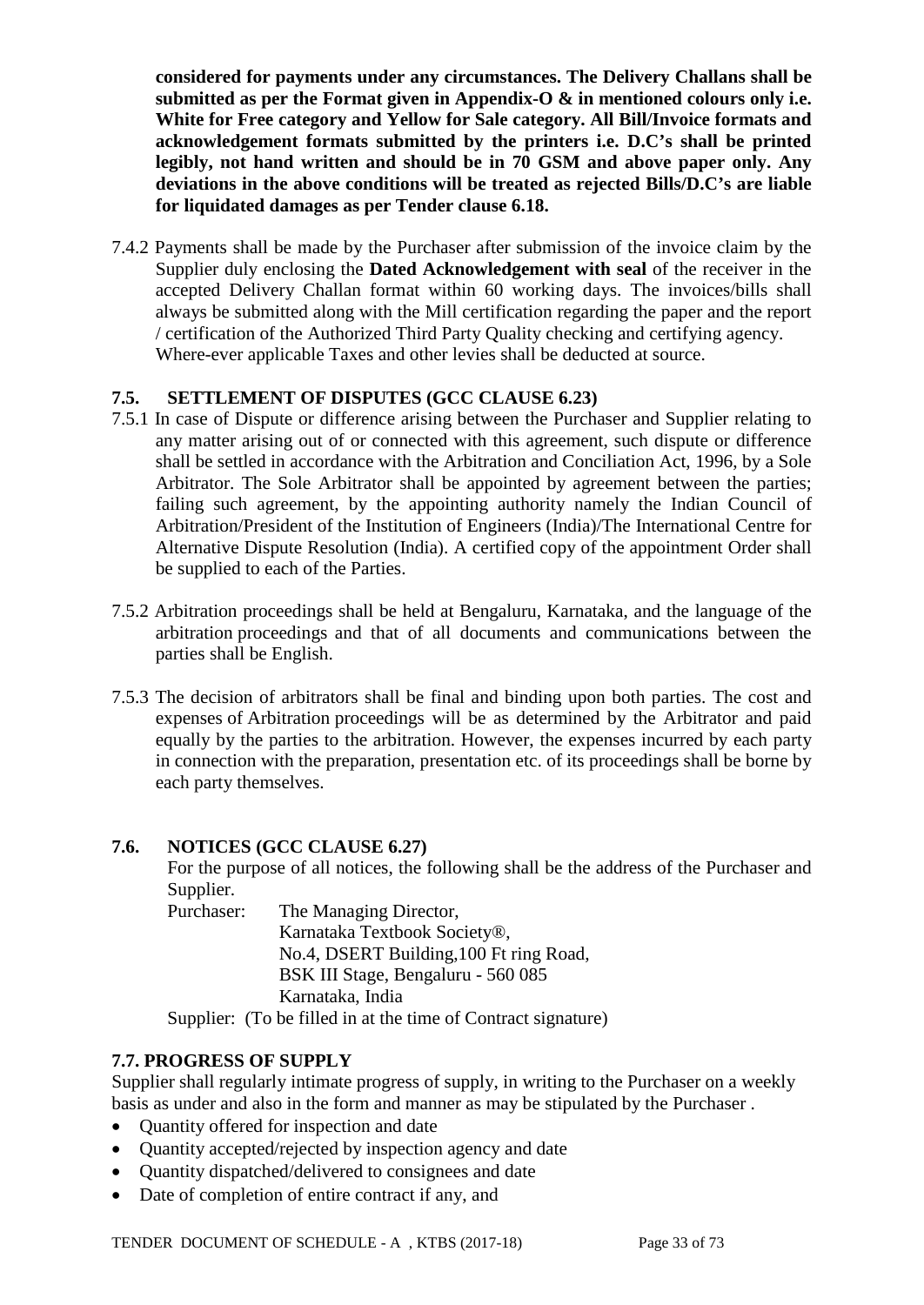• Date of receipt of entire payment under the contract. \***Failure of the above may lead to the termination of the contract**.

# **7.8. SUPPLIER INTEGRITY**

The supplier is responsible for and obliged to conduct all contracted activities in accordance with the Contract using state-of-the-art methods and economic principles and exercising all means available to achieve the performance specified in the Contract.

## **7.9. SUPPLIER'S OBLIGATIONS**

- 7.9.1 The Supplier is obliged to work closely with the Purchaser's staff, act within its own authority and abide by directives issued by the Purchaser and implementation activities.
- 7.9.2 The Supplier will abide by the job safety measures prevalent in India and will free the Purchaser from all demands or responsibilities arising from accidents or loss of life the cause of which is the Supplier's negligence. The Supplier will pay all indemnities arising from such incidents and will not hold the Purchaser responsible or obligated.
- 7.9.3 The Supplier is responsible for managing the activities of its personnel or subcontracted personnel and will hold itself responsible for any misdemeanors.
- 7.9.4 The Supplier will treat as confidential, all data and information about the Purchaser, obtained in the execution of his responsibilities, in strict confidence and will not reveal such information to any other party without the prior written approval of the Purchaser.
- 7.9.5 The supplier should safely return all the Original pre-press materials in good condition to the purchaser or he will be penalized as per tender clauses.

**Sd/-** Managing Director Karnataka Textbook Society®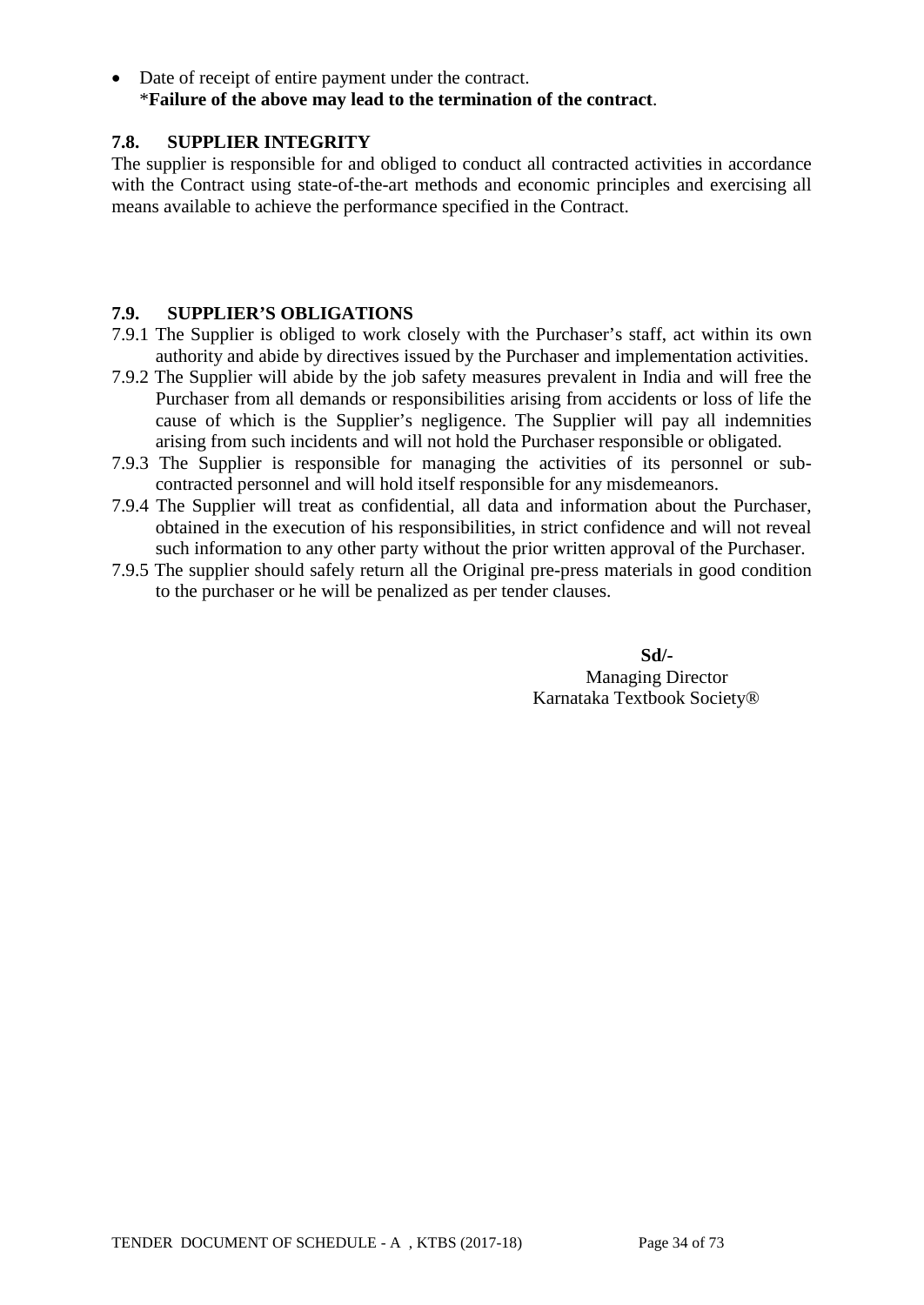#### **VOLUME 1 CONTRACT FORM (to be executed on Rs 500/- Stamp Paper)**

**THIS AGREEMENT** entered into on this the \_\_\_\_\_ day of \_\_\_\_\_\_\_\_\_\_\_ (Month), Two Thousand and \_\_\_\_\_ in Bengaluru,

#### **BETWEEN**

The Managing Director, The Karnataka Textbook Society®, Government of Karnataka, ("KTBS"), having its office at No.4, DSERT Building,100 Ft ring Road, BSK III Stage, Bengaluru - 560 085, Karnataka State, India (hereinafter referred to as "**PURCHASER**") which expression shall unless repugnant to the context include the successors and assigns), on the one part,

#### **AND**

\_\_\_\_\_\_\_\_\_\_\_\_\_\_\_\_\_\_(name and address), a Legal Entity having its registered office at \_\_\_\_\_\_\_\_\_\_\_\_\_\_\_\_\_\_\_(hereinafter referred to as "**SUPPLIER**") which expression shall unless repugnant to the context include its successors and permitted assigns, on the other part,

#### **WHEREAS,**

KTBS, floated a Tender to print and supply school textbooks to students of standard 1-10 of all Government Schools, all students of 1-10 of all aided schools as sponsored by the SSA/Government free textbooks scheme and all students of unaided schools in Karnataka on Sale basis and has accepted the Tender submitted by the Supplier for the printing and supply of those School Textbooks for a sum of Rs. (Rupees only) (hereinafter called "The Contract Price").

After evaluating the proposals, KTBS, has accepted the proposal submitted by M/s. \_\_\_\_\_\_\_\_\_\_ and issued to such **Successful Bidder** a Purchase Order No.  $\qquad \qquad \text{ dated} \qquad \qquad .$ 

The Parties hereto are required to enter into an Agreement, being these presents, to record the terms & conditions and covenants set forth hereunder.

## **NOW THIS AGREEMENT WITNESSETH AS FOLLOWS:**

- 1. In this Agreement words and expressions shall have the same meanings as are respectively assigned to them in Conditions of Contract referred to.
- 2. The following documents shall be deemed to form and be read and construed as part of this Agreement, viz.,
	- a) The Tender Form and the Price Schedule submitted by the Tenderer
	- b) The Schedule of requirements
	- c) The Technical Specifications
	- d) The General Conditions of Contract
	- e) The Special Conditions of Contract, and
	- f) The Purchase Order
- 3. In consideration of the payments to be made by the Purchaser to the Supplier as hereinafter mentioned, the Supplier hereby covenants with the Purchaser to print and supply school text books and to remedy defects therein in conformity in all respects with the provisions of contract.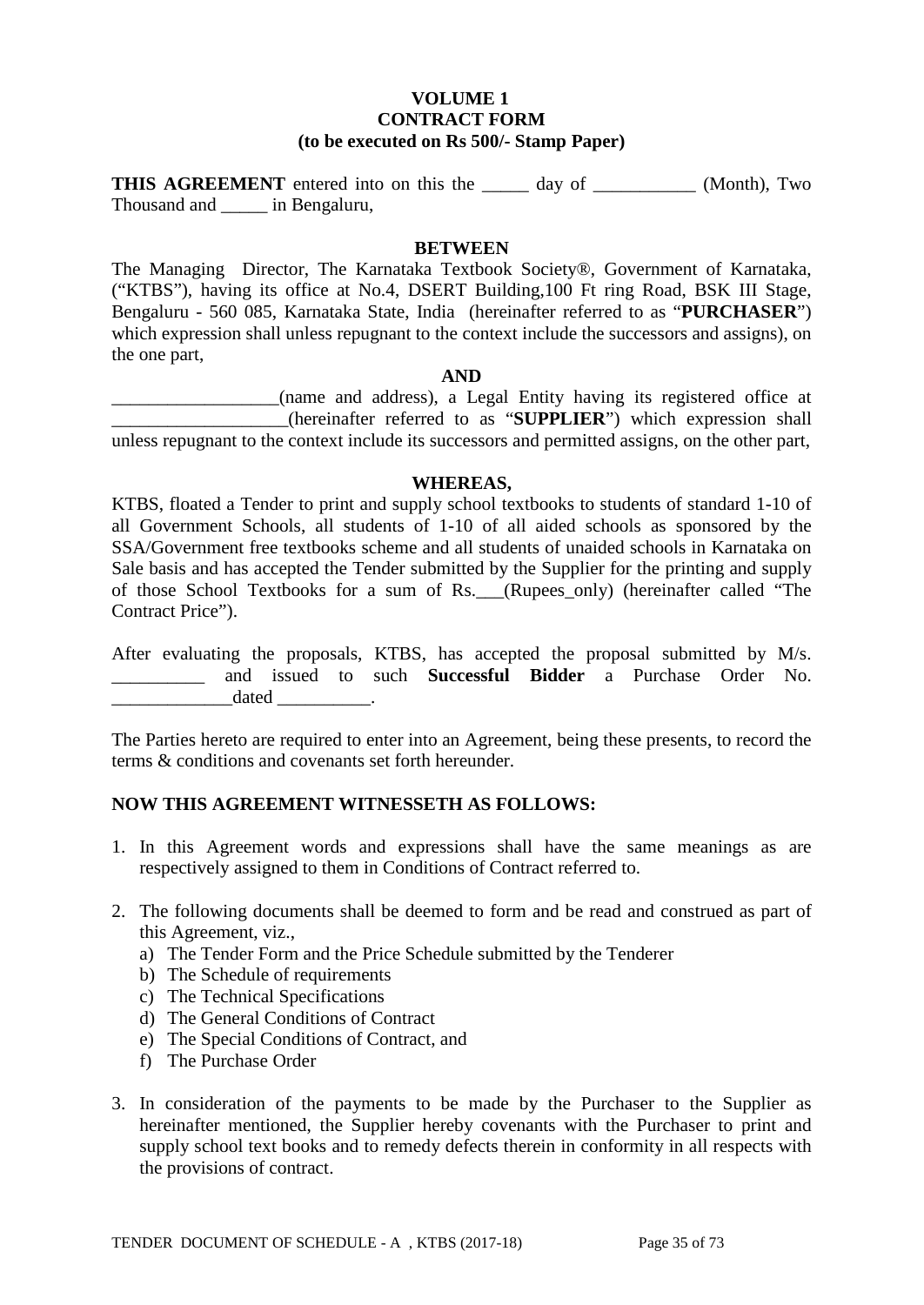4. The Purchaser hereby covenants to pay the Supplier in consideration of the printing & supply of school text books and the remedying of defects therein, the Contract Price or such other sum as may become payable under the provisions of the Contract at the times and in the manner prescribed by the Contract.

Brief particulars of the School Textbooks which shall be supplied by the Supplier are as follows:

| Package No | Title | Color/Size | Page Nos | No of Copies | Agreed<br>Price |
|------------|-------|------------|----------|--------------|-----------------|
|            |       |            |          |              |                 |

Total Value: Rs. (Rupees only)

DeliverySchedule:120days from the next date of the Purchase Order. Supply schedule should be enclosed along with the contract agreement. Performance Security (Bank Guarantee): Security Deposit(EMD):

## 5. **Assigning of Contract Agreement in whole or part**

The Supplier shall not assign or make over the contract, the benefit or burden thereof to any other person or persons or body corporate. No under letting or subletting to any persons or body corporate for the execution of the contract or any other part thereof is permitted, without the written consent of the Purchaser.

6. Supplier agrees to supply the entire quantity of textbooks printed, to the Karnataka Text Books Society ® and no textbook shall be sold or any portion reproduced in the open market. He further agrees that failing to adhere to this clause shall attract penal provisions and invite blacklisting of Supplier.

IN WITNESS whereof, the parties hereto have caused this Agreement to be executed in accordance with their respective laws the day and year first above written. Signed, Sealed and Delivered by the

Said\_\_\_\_\_\_\_\_\_\_\_\_\_\_\_\_\_\_(For the Purchaser) In the presence of :

Signed, Sealed and Delivered by the Said\_\_\_\_\_\_\_\_\_\_\_\_\_\_\_\_\_\_\_\_\_\_\_(For the Supplier)

In the presence of :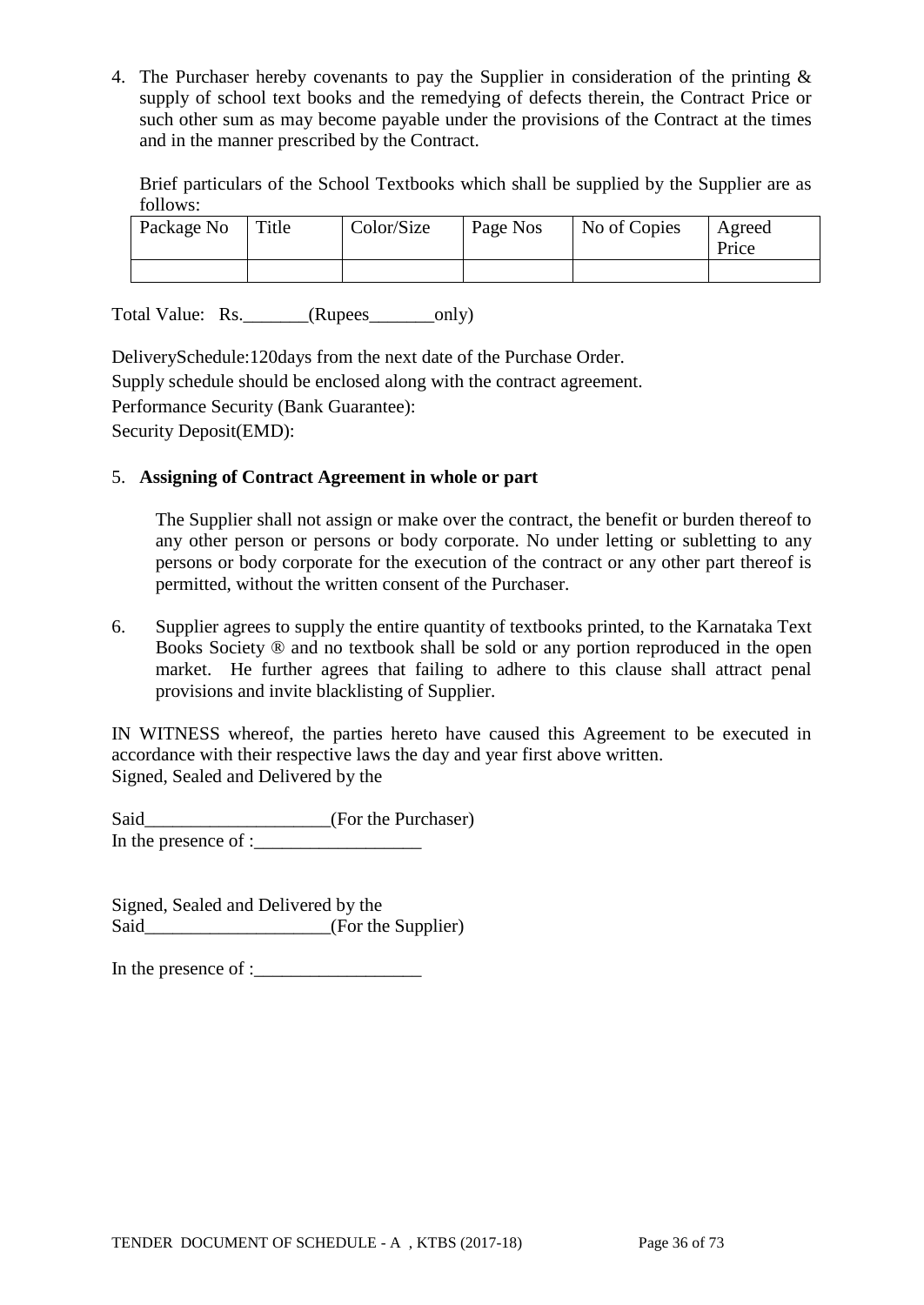### **VOLUME 2**

### **SCHEDULE OF PLACE OF DELIVERY**

The School Textbooks under free & sale categories will have to be supplied to all the Block Educational Offices Godowns in the state as shown below. The actual number of copies of text books to be supplied to the delivery points shall be provided as "**Distribution List**" along with the Purchase Order.

| <b>DISTRICT</b>                  | SL. NO                    | <b>TALUKA</b>         | <b>BUFFER POINT IN</b><br><b>A DISTRICT</b> |  |  |  |  |  |  |
|----------------------------------|---------------------------|-----------------------|---------------------------------------------|--|--|--|--|--|--|
|                                  | <b>BENGALURU DIVISION</b> |                       |                                             |  |  |  |  |  |  |
|                                  | $\mathbf{1}$              | NORTH1                |                                             |  |  |  |  |  |  |
| <b>BENGALURU</b>                 | $\overline{2}$            | NORTH <sub>2</sub>    | NORTH <sub>2</sub>                          |  |  |  |  |  |  |
| <b>NORTH</b>                     | 3                         | NORTH <sub>3</sub>    |                                             |  |  |  |  |  |  |
|                                  | 4                         | NORTH4                |                                             |  |  |  |  |  |  |
|                                  | 5                         | DEVANAHALLI           |                                             |  |  |  |  |  |  |
| <b>BENGALURU</b>                 | 6                         | <b>DODDABALAPURA</b>  | <b>DEVANAHALLI</b>                          |  |  |  |  |  |  |
| <b>RURAL</b>                     | $\overline{7}$            | <b>HOSAKOTE</b>       |                                             |  |  |  |  |  |  |
|                                  | 8                         | <b>NELAMANGALA</b>    |                                             |  |  |  |  |  |  |
|                                  | 9                         | SOUTH-1               |                                             |  |  |  |  |  |  |
|                                  | 10                        | SOUTH-2               |                                             |  |  |  |  |  |  |
| <b>BENGALURU</b><br><b>SOUTH</b> | 11                        | SOUTH-3               | SOUTH-3                                     |  |  |  |  |  |  |
|                                  | 12                        | SOUTH-4               |                                             |  |  |  |  |  |  |
|                                  | 13                        | <b>ANEKAL</b>         |                                             |  |  |  |  |  |  |
|                                  | 14                        | <b>BAGEPALLI</b>      |                                             |  |  |  |  |  |  |
|                                  | 15                        | <b>CHIKKABALLAPUR</b> |                                             |  |  |  |  |  |  |
| <b>CHIKKABALLAPUR</b>            | 16                        | <b>CHINTAMANI</b>     | <b>CHIKKABALLAPUR</b>                       |  |  |  |  |  |  |
|                                  | 17                        | <b>GOWRIBIDANUR</b>   |                                             |  |  |  |  |  |  |
|                                  | 18                        | <b>GUDIBANDE</b>      |                                             |  |  |  |  |  |  |
|                                  | 19                        | <b>SHIDLAGATTA</b>    |                                             |  |  |  |  |  |  |
|                                  | 20                        | <b>HIRIYUR</b>        |                                             |  |  |  |  |  |  |
|                                  | 21                        | <b>CHITRADURGA</b>    |                                             |  |  |  |  |  |  |
| <b>CHITRADURGA</b>               | 22                        | <b>CHALLAKERE</b>     | <b>CHITRADURGA</b>                          |  |  |  |  |  |  |
|                                  | 23                        | <b>HOLALKERE</b>      |                                             |  |  |  |  |  |  |
|                                  | 24                        | <b>HOSADURGA</b>      |                                             |  |  |  |  |  |  |
|                                  | 25                        | MOLAKALMURU           |                                             |  |  |  |  |  |  |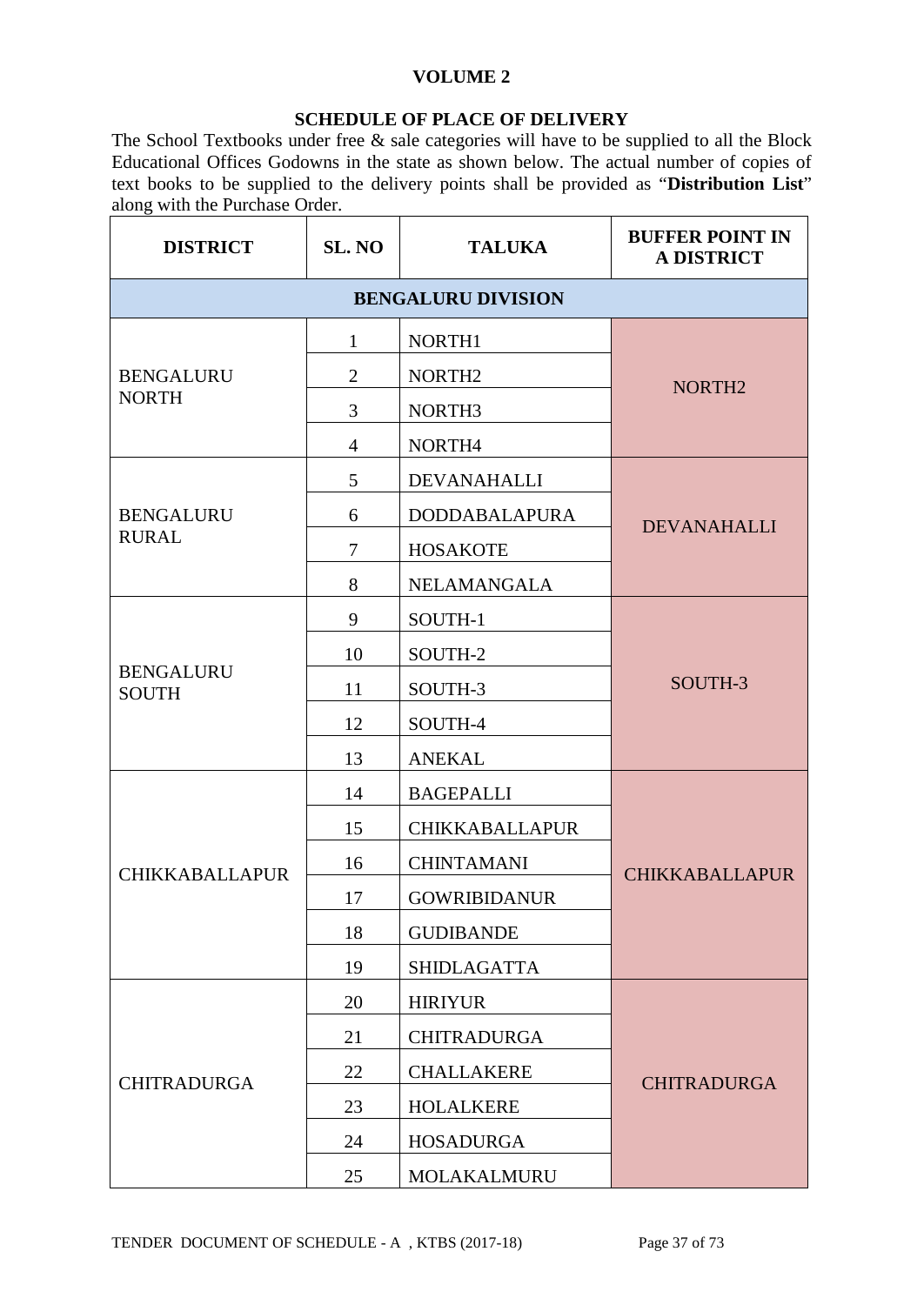|                   | 26 | <b>CHANNAGIRI</b>    |                                  |  |  |
|-------------------|----|----------------------|----------------------------------|--|--|
|                   | 27 | DAVANGERE NORTH      |                                  |  |  |
|                   | 28 | DAVANGERE SOUTH      |                                  |  |  |
| <b>DAVANAGERE</b> | 29 | <b>HARAPANAHALLI</b> | <b>DAVANGERE</b><br><b>SOUTH</b> |  |  |
|                   | 30 | <b>HARIHAR</b>       |                                  |  |  |
|                   | 31 | <b>HONNALI</b>       |                                  |  |  |
|                   | 32 | <b>JAGALUR</b>       |                                  |  |  |
|                   | 33 | <b>BANGARPET</b>     |                                  |  |  |
|                   | 34 | K.G.F                |                                  |  |  |
| <b>KOLAR</b>      | 35 | <b>KOLAR</b>         | <b>KOLAR</b>                     |  |  |
|                   | 36 | <b>MALUR</b>         |                                  |  |  |
|                   | 37 | <b>MULABAGAL</b>     |                                  |  |  |
|                   | 38 | <b>SRINIVASPUR</b>   |                                  |  |  |
|                   | 39 | <b>KORATAGERE</b>    |                                  |  |  |
| <b>MADHUGIRI</b>  | 40 | <b>MADHUGIRI</b>     | <b>MADHUGIRI</b>                 |  |  |
|                   | 41 | <b>PAVAGADA</b>      |                                  |  |  |
|                   | 42 | <b>SIRA</b>          |                                  |  |  |
|                   | 43 | <b>CHANNAPATNA</b>   |                                  |  |  |
| <b>RAMANAGAR</b>  | 44 | <b>KANAKAPURA</b>    | <b>RAMANAGAR</b>                 |  |  |
|                   | 45 | <b>MAGADI</b>        |                                  |  |  |
|                   | 46 | <b>RAMANAGAR</b>     |                                  |  |  |
|                   | 47 | <b>BHADRAVATHI</b>   |                                  |  |  |
|                   | 48 | HOSANAGARA           |                                  |  |  |
|                   | 49 | <b>SAGARA</b>        |                                  |  |  |
| <b>SHIVAMOGGA</b> | 50 | <b>SHIKARIPURA</b>   | <b>SHIVAMOGGA</b>                |  |  |
|                   | 51 | <b>SHIVAMOGGA</b>    |                                  |  |  |
|                   | 52 | <b>SORABA</b>        |                                  |  |  |
|                   | 53 | <b>TIRTHAHALLI</b>   |                                  |  |  |
|                   | 54 | <b>CN HALLY</b>      |                                  |  |  |
|                   | 55 | <b>GUBBI</b>         |                                  |  |  |
| <b>TUMAKURU</b>   | 56 | <b>KUNIGAL</b>       | <b>TUMAKURU</b>                  |  |  |
|                   | 57 | <b>TIPTUR</b>        |                                  |  |  |
|                   | 58 | TUMAKURU             |                                  |  |  |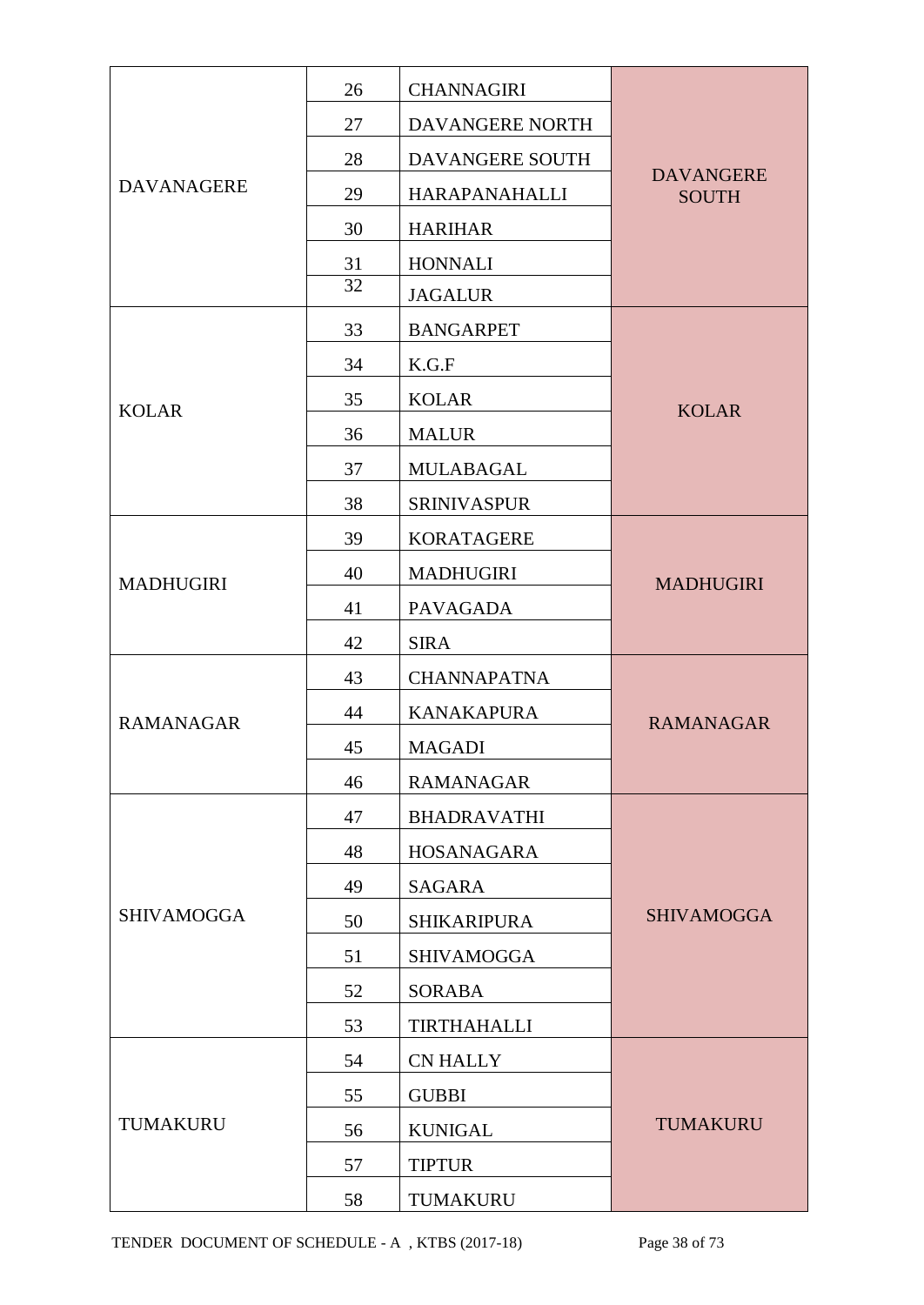|                                   | 59 | <b>TURVEKERE</b>       |                       |  |  |
|-----------------------------------|----|------------------------|-----------------------|--|--|
|                                   |    |                        |                       |  |  |
|                                   | 60 | <b>CHAMARAJ NAGAR</b>  |                       |  |  |
|                                   | 61 | <b>GUNDLUPET</b>       |                       |  |  |
| <b>CHAMRAJNAGAR</b>               | 62 | <b>KOLLEGALA</b>       | <b>CHAMARAJ NAGAR</b> |  |  |
|                                   | 63 | <b>HANURU</b>          |                       |  |  |
|                                   | 64 | YALANDURU              |                       |  |  |
|                                   | 65 | <b>BIRURU</b>          |                       |  |  |
|                                   | 66 | CHIKKAMAGALURU         |                       |  |  |
|                                   | 67 | <b>KADUR</b>           |                       |  |  |
| <b>CHIKKAMAGALURU</b>             | 68 | <b>KOPPA</b>           | CHIKKAMAGALURU        |  |  |
|                                   | 69 | <b>MUDIGERE</b>        |                       |  |  |
|                                   | 70 | N.R.PURA               |                       |  |  |
|                                   | 71 | <b>SRINGERI</b>        |                       |  |  |
|                                   | 72 | <b>TARIKERE</b>        |                       |  |  |
|                                   | 73 | <b>BANTWAL</b>         |                       |  |  |
|                                   | 74 | <b>BELTHANGADY</b>     |                       |  |  |
|                                   | 75 | <b>MANGALURU CITY</b>  |                       |  |  |
| <b>DAKSHINA</b><br><b>KANNADA</b> | 76 | <b>MANGALURU TALUK</b> | <b>MANGALURU CITY</b> |  |  |
|                                   | 77 | <b>MOODABIDRE</b>      |                       |  |  |
|                                   | 78 | <b>PUTTUR</b>          |                       |  |  |
|                                   | 79 | <b>SULLYA</b>          |                       |  |  |
|                                   | 80 | <b>ALUR</b>            |                       |  |  |
|                                   | 81 | ARAKALGUD              |                       |  |  |
|                                   | 82 | <b>ARSIKERE</b>        |                       |  |  |
| <b>HASSAN</b>                     | 83 | <b>BELUR</b>           | <b>HASSAN</b>         |  |  |
|                                   | 84 | <b>CHANNARAYAPATNA</b> |                       |  |  |
|                                   | 85 | <b>HASSAN</b>          |                       |  |  |
|                                   | 86 | HOLENARASIPURA         |                       |  |  |
|                                   | 87 | <b>SAKALESHPURA</b>    |                       |  |  |
|                                   | 88 | <b>MADIKERI</b>        |                       |  |  |
| <b>KODAGU</b>                     | 89 | <b>SOMAWARPET</b>      | <b>MADIKERI</b>       |  |  |
|                                   | 90 | <b>VIRAJPET</b>        |                       |  |  |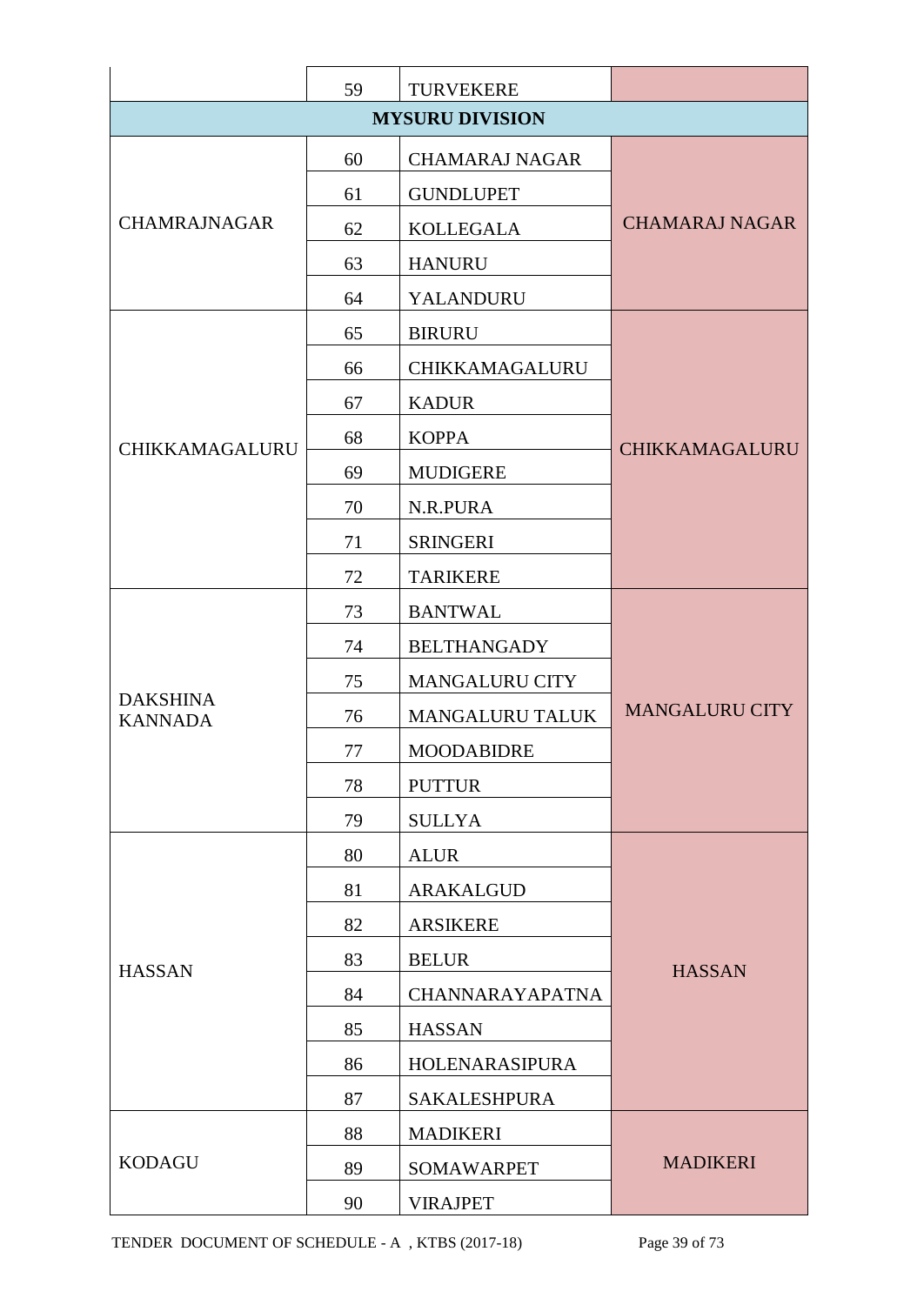|                 | 91  | <b>KRPET</b>             |                      |  |  |
|-----------------|-----|--------------------------|----------------------|--|--|
|                 | 92  | <b>MADDUR</b>            |                      |  |  |
|                 | 93  | <b>MALAVALLY</b>         |                      |  |  |
| <b>MANDYA</b>   | 94  | <b>MANDYA SOUTH</b>      | <b>MANDYA SOUTH</b>  |  |  |
|                 | 95  | <b>MANDYA NORTH</b>      |                      |  |  |
|                 | 96  | NAGAMANGALA              |                      |  |  |
|                 | 97  | <b>PANDAVAPURA</b>       |                      |  |  |
|                 | 98  | S.R.PATNA                |                      |  |  |
|                 | 99  | <b>HDKOTE</b>            |                      |  |  |
|                 | 100 | <b>HUNSUR</b>            |                      |  |  |
|                 | 101 | <b>K.R NAGAR</b>         |                      |  |  |
|                 | 102 | <b>MYSURU NORTH</b>      |                      |  |  |
| <b>MYSURU</b>   | 103 | <b>MYSURU TALUK</b>      | <b>MYSURU SOUTH</b>  |  |  |
|                 | 104 | <b>MYSURU SOUTH</b>      |                      |  |  |
|                 | 105 | <b>NANJANGUD</b>         |                      |  |  |
|                 | 106 | PERIAPATNA               |                      |  |  |
|                 | 107 | T. NARASAPUR             |                      |  |  |
|                 | 108 | <b>BYNDOOR</b>           |                      |  |  |
|                 | 109 | <b>KUNDAPURA</b>         | <b>UDUPI</b>         |  |  |
| <b>UDUPI</b>    | 110 | <b>BRAHMMAVARA</b>       |                      |  |  |
|                 | 111 | <b>UDUPI</b>             |                      |  |  |
|                 | 112 | <b>KARKALA</b>           |                      |  |  |
|                 |     | <b>BELAGAVI DIVISION</b> |                      |  |  |
|                 | 113 | <b>BADAMI</b>            |                      |  |  |
|                 | 114 | <b>BAGALAKOT</b>         |                      |  |  |
| <b>BAGALKOT</b> | 115 | <b>BILAGI</b>            | <b>BAGALAKOT</b>     |  |  |
|                 | 116 | <b>HUNAGUND</b>          |                      |  |  |
|                 | 117 | <b>JAMAKHANDI</b>        |                      |  |  |
|                 | 118 | <b>MUDHOL</b>            |                      |  |  |
|                 | 119 | <b>BELAGAVI TALUK</b>    |                      |  |  |
| <b>BELAGAVI</b> | 120 | <b>BELAGAVI CITY</b>     | <b>BELAGAVI CITY</b> |  |  |
|                 | 121 | <b>BAILHONGAL</b>        |                      |  |  |
|                 | 122 | <b>KITTURU</b>           |                      |  |  |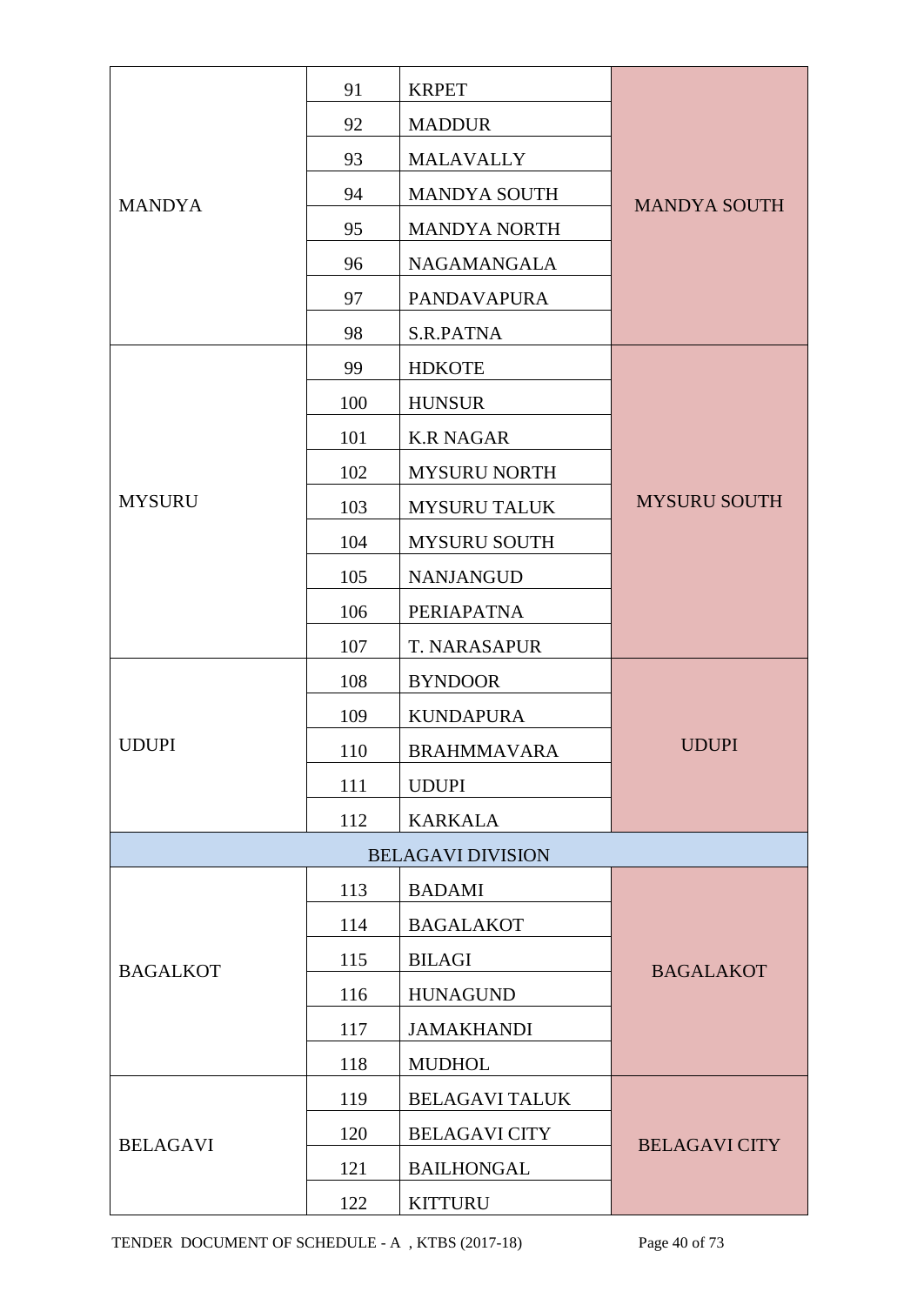|                   | 123 | <b>KHANAPUR</b>         |                        |
|-------------------|-----|-------------------------|------------------------|
|                   | 124 | <b>RAMADURGA</b>        |                        |
|                   | 125 | <b>SAVADATTI</b>        |                        |
|                   | 126 | <b>BAGEWADI</b>         |                        |
|                   | 127 | <b>VIJAYAPURA CITY</b>  |                        |
|                   | 128 | <b>VIJAYAPURA RURAL</b> |                        |
| <b>VIJAYAPURA</b> | 129 | <b>CHADACHAN</b>        | <b>VIJAYAPURA CITY</b> |
|                   | 130 | <b>INDI</b>             |                        |
|                   | 131 | <b>MUDDEBIHAL</b>       |                        |
|                   | 132 | <b>SINDAGI</b>          |                        |
|                   | 133 | <b>ATHANI</b>           |                        |
|                   | 134 | <b>KAGWAD</b>           |                        |
|                   | 135 | <b>CHIKKODI</b>         |                        |
| <b>CHIKKODI</b>   | 136 | <b>NIPPANI</b>          | <b>CHIKKODI</b>        |
|                   | 137 | <b>GOKAK</b>            |                        |
|                   | 138 | <b>MUDALAGI</b>         |                        |
|                   | 139 | <b>HUKKERI</b>          |                        |
|                   | 140 | <b>RAIBAG</b>           |                        |
|                   | 141 | <b>DHARWAD RURAL</b>    |                        |
|                   | 142 | DHARWAD CITY            |                        |
|                   | 143 | HUBBALLI RURAL          |                        |
| <b>DHARWAD</b>    | 144 | <b>HUBBALLI CITY</b>    | <b>DHARWAD CITY</b>    |
|                   | 145 | <b>KALAGATAGI</b>       |                        |
|                   | 146 | <b>KUNDGOLA</b>         |                        |
|                   | 147 | <b>NAVALGUNDA</b>       |                        |
|                   | 148 | <b>GADAG CITY</b>       |                        |
|                   | 149 | <b>GADAG RURAL</b>      |                        |
| <b>GADAG</b>      | 150 | <b>MUNDARGI</b>         | <b>GADAG CITY</b>      |
|                   | 151 | <b>NARGUND</b>          |                        |
|                   | 152 | <b>RON</b>              |                        |
|                   | 153 | <b>SHIRAHTTI</b>        |                        |
| <b>HAVERI</b>     | 154 | <b>BYADAGI</b>          | <b>HAVERI</b>          |
|                   | 155 | <b>HANGAL</b>           |                        |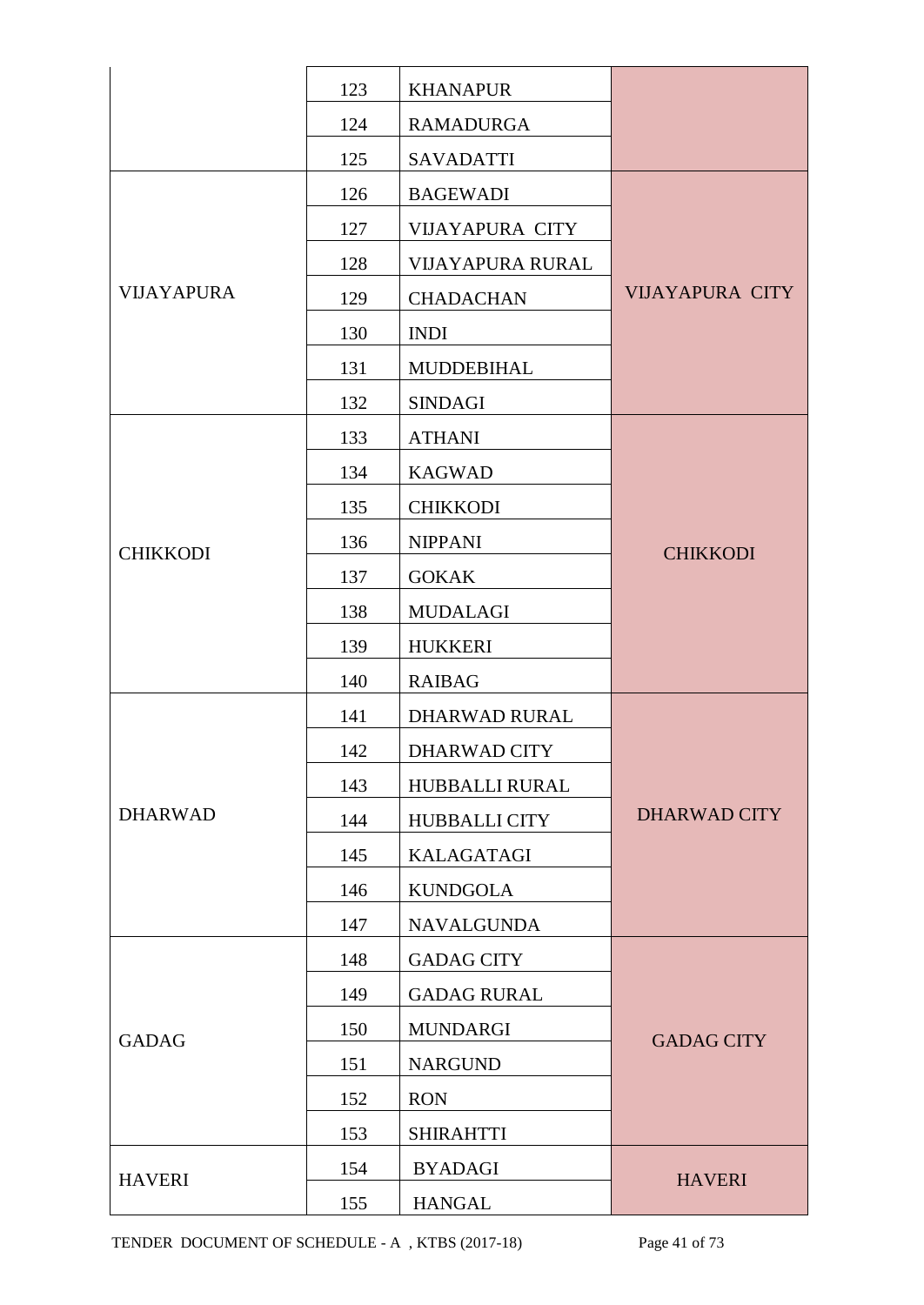|                      | 156 | <b>HAVERI</b>             |                                   |  |  |
|----------------------|-----|---------------------------|-----------------------------------|--|--|
|                      | 157 | <b>HIREKERUR</b>          |                                   |  |  |
|                      | 158 | <b>RANEBENNUR</b>         |                                   |  |  |
|                      | 159 | <b>SAVANUR</b>            |                                   |  |  |
|                      | 160 | <b>SHIGGAON</b>           |                                   |  |  |
|                      | 161 | <b>SIRSI</b>              |                                   |  |  |
|                      | 162 | <b>SIDDAPUR</b>           |                                   |  |  |
| <b>SIRSI</b>         | 163 | <b>YELLAPUR</b>           | <b>SIRSI</b>                      |  |  |
|                      | 164 | <b>MUNDAGOD</b>           |                                   |  |  |
|                      | 165 | <b>HALIYAL</b>            |                                   |  |  |
|                      | 166 | <b>JOIDA</b>              |                                   |  |  |
|                      | 167 | <b>KARWAR</b>             |                                   |  |  |
|                      | 168 | <b>ANKOLA</b>             |                                   |  |  |
| <b>UTTAR KANNADA</b> | 169 | <b>KUMATA</b>             | <b>KARWAR</b>                     |  |  |
|                      | 170 | <b>HONNAVAR</b>           |                                   |  |  |
|                      | 171 | <b>BHATKAL</b>            |                                   |  |  |
|                      |     | <b>KALABURGI DIVISION</b> |                                   |  |  |
|                      | 172 | <b>BALLARI EAST</b>       |                                   |  |  |
|                      | 173 | <b>KURUGODU</b>           |                                   |  |  |
|                      | 174 | <b>HADAGALI</b>           | <b>BALLARI EAST</b>               |  |  |
| <b>BALLARI</b>       | 175 | <b>HB HALLI</b>           |                                   |  |  |
|                      | 176 | <b>HOSPET</b>             |                                   |  |  |
|                      | 177 | <b>KUDLIGI</b>            |                                   |  |  |
|                      | 178 | <b>SANDUR</b>             |                                   |  |  |
|                      | 179 | <b>SIRUGUPPA</b>          |                                   |  |  |
|                      | 180 | <b>AURAD</b>              |                                   |  |  |
|                      | 181 | <b>BASAVAKALYAN</b>       |                                   |  |  |
| <b>BIDAR</b>         | 182 | <b>BHALKI</b>             | <b>BIDAR</b>                      |  |  |
|                      | 183 | <b>BIDAR</b>              |                                   |  |  |
|                      | 184 | <b>HUMNABAD</b>           |                                   |  |  |
|                      | 185 | <b>AFZALPUR</b>           |                                   |  |  |
| <b>KALABURAGI</b>    | 186 | <b>ALAND</b>              | <b>KALABURAGI</b><br><b>NORTH</b> |  |  |
|                      | 187 | <b>CHINCHOLI</b>          |                                   |  |  |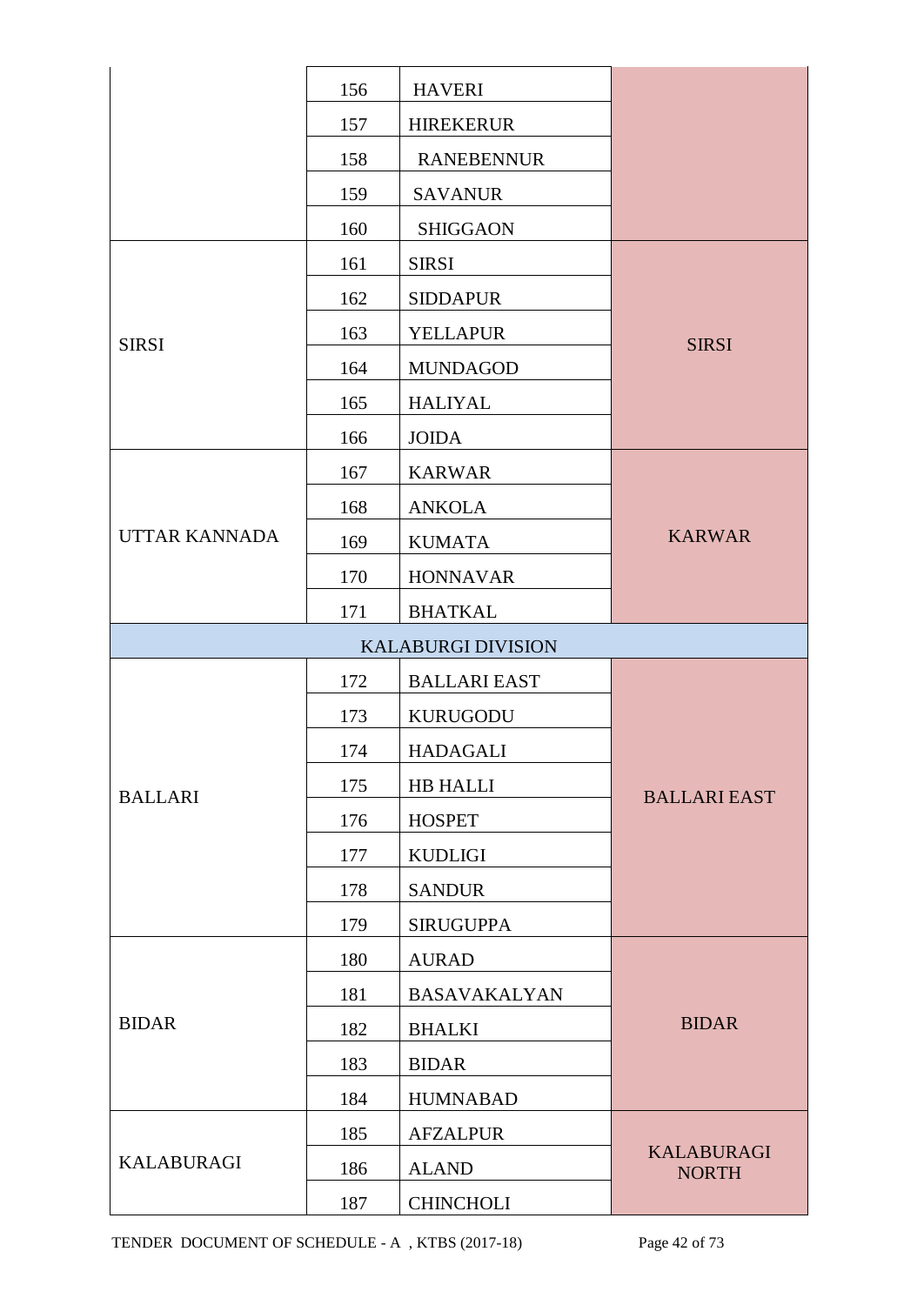|                     | 188 | <b>CHITTAPUR</b>                 |                |
|---------------------|-----|----------------------------------|----------------|
|                     | 189 | KALABURAGI NORTH                 |                |
|                     | 190 | KALABURAGI SOUTH                 |                |
|                     | 191 | <b>JEWARGI</b>                   |                |
|                     | 192 | <b>SEDAM</b>                     |                |
|                     | 193 | <b>KOPPAL</b>                    |                |
| <b>KOPPAL</b>       | 194 | <b>GANGAVTI</b>                  | <b>KOPPAL</b>  |
|                     | 195 | <b>KUSTAGI</b>                   |                |
|                     | 196 | YELBURGA                         |                |
|                     | 197 | <b>DEVDURGA</b>                  |                |
|                     | 198 | LINGASUGURU                      |                |
| <b>RACIHUR</b>      | 199 | <b>MANVI</b>                     | <b>RAICHUR</b> |
|                     | 200 | <b>RAICHUR</b>                   |                |
|                     | 201 | <b>SINDHANUR</b>                 |                |
|                     | 202 | <b>SHAHAPUR</b>                  |                |
| <b>YADGIR</b>       | 203 | <b>SURPUR</b>                    |                |
|                     | 204 | <b>YADGIR</b>                    | <b>YADGIR</b>  |
|                     |     |                                  |                |
| <b>STATE GODOWN</b> | 205 | <b>MADIWALA</b><br><b>GODOWN</b> |                |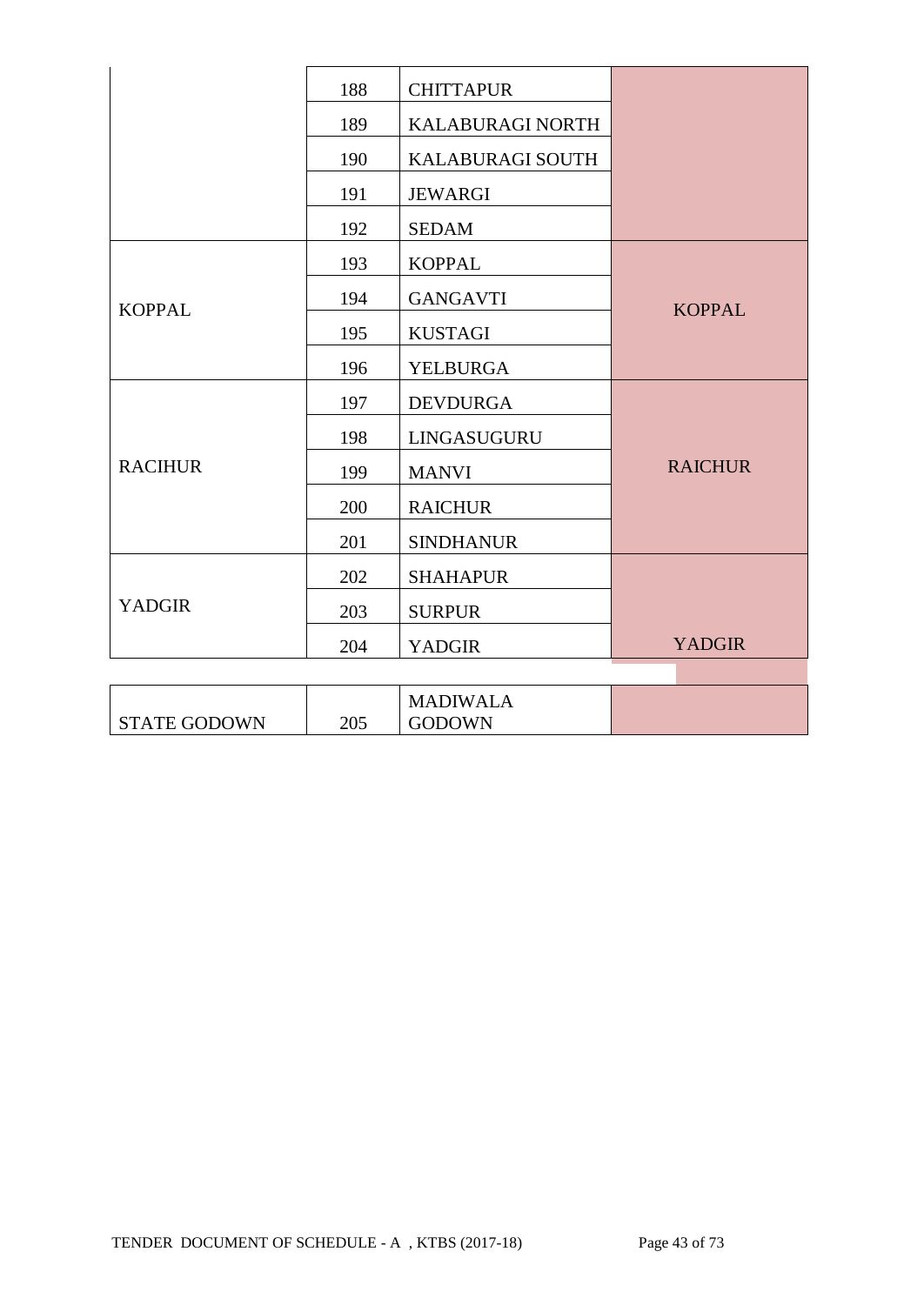## **VOLUME – 03 PACKAGE WISE TITLES 2017-18**

# **Schedule - A**

| <b>Slno</b>  | Packa<br>ge                                | <b>Title</b>            | <b>Clas</b><br>S | <b>Title</b>                               | Size           | <b>Color</b>            | <b>Pages</b> | <b>Copies</b> | <b>Total</b><br>pages |  |
|--------------|--------------------------------------------|-------------------------|------------------|--------------------------------------------|----------------|-------------------------|--------------|---------------|-----------------------|--|
|              |                                            |                         |                  | Package - 01                               |                |                         |              |               |                       |  |
| $\mathbf{1}$ | $\mathbf{1}$                               | $\mathbf{1}$            | $\mathbf{1}$     | SAVI_KANNADA                               | 1/4th Crown    | $\overline{\mathbf{4}}$ | 172          | 464014        | 79810417              |  |
| 2            | 1                                          | 12                      | $\mathbf{1}$     | URDU_READER                                | 1/4th Crown    | $\overline{\mathbf{4}}$ | 140          | 21142         | 2959829               |  |
| 3            | 1                                          | 18                      | $\mathbf{1}$     | MAR_HASATH_KHELATH                         | 1/4th Crown    | $\overline{\mathbf{4}}$ | 108          | 13848         | 1495554               |  |
| 4            | $\mathbf{1}$                               | 24                      | $\mathbf{1}$     | TAMIL_KARPAVA_MAGALOM                      | 1/4th Crown    | B/W                     | 158          | 1688          | 266672                |  |
| 5            | 1                                          | 27                      | $\mathbf{1}$     | TELUGU_VELUGU                              | 1/4th Crown    | B/W                     | 210          | 850           | 178441                |  |
| 6            | 1                                          | 15                      | 1                | NaliKali_URDU                              | 1/4th Crown    | $\overline{\mathbf{4}}$ | 156          | 43531         | 6790818               |  |
|              |                                            |                         |                  | Package-01 - Total                         |                |                         |              | 545072        | 91501731              |  |
|              | Package - 02                               |                         |                  |                                            |                |                         |              |               |                       |  |
| 7            | $\overline{2}$                             | $\overline{2}$          | $\mathbf{1}$     | <b>KAN_MATHS</b>                           | 1/4th Crown    | $\overline{\mathbf{4}}$ | 220          | 219877        | 48372872              |  |
| 8            | $\overline{2}$                             | $\boldsymbol{9}$        | $\mathbf{1}$     | <b>ENGLISH_MATHS</b>                       | 1/4th Crown    | $\overline{\mathbf{4}}$ | 220          | 121922        | 26822886              |  |
| 9            | $\overline{2}$                             | 13                      | $\mathbf{1}$     | <b>URD_MATHS</b>                           | 1/4th Crown    | $\overline{\mathbf{4}}$ | 220          | 14818         | 3260005               |  |
| <b>10</b>    | $\overline{2}$                             | 16                      | $\mathbf{1}$     | Nalikali_URD_MATHS                         | 1/4th Crown    | $\overline{\mathbf{4}}$ | 134          | 43531         | 5833138               |  |
| 11           | $\overline{2}$                             | 25                      | $\mathbf{1}$     | TAMIL_MATHS                                | 1/4th Crown    | B/W                     | 220          | 1688          | 371316                |  |
|              |                                            |                         |                  | Package-02 - Total                         |                |                         |              | 401836        | 84660218              |  |
|              |                                            |                         |                  | Package - 03                               |                |                         |              |               |                       |  |
| 12           | $\mathbf{3}$                               | 6                       | $\mathbf{1}$     | NALIIKALI_GANITHA_KAN                      | 1/4th Crown    | $\overline{\mathbf{4}}$ | 128          | 527749        | 67551843              |  |
| 13           | $\overline{\mathbf{3}}$                    | $\overline{\mathbf{3}}$ | 1                | KAN_PARISARA_ADHYAYANA                     | 1/4th Crown    | $\overline{\mathbf{4}}$ | 112          | 219877        | 24626189              |  |
| 14           | $\overline{\mathbf{3}}$                    | $\overline{\mathbf{4}}$ | $\mathbf{1}$     | KAN_PARICHAYA_BASHE                        | 1/4th Crown    | $\overline{\mathbf{4}}$ | 84           | 102297        | 8592962               |  |
| 15           | $\mathbf{3}$                               | 14                      | $\mathbf{1}$     | URDU_PARISARA_ADHYAYANA                    | 1/4th Crown    | $\overline{\mathbf{4}}$ | 112          | 14818         | 1659639               |  |
|              |                                            |                         |                  | Package-03 - Total                         |                |                         |              | 864741        | 102430633             |  |
|              |                                            |                         |                  | Package - 04                               |                |                         |              |               |                       |  |
| <b>16</b>    | $\overline{\mathbf{4}}$                    | $\overline{7}$          | $\mathbf{1}$     | NALIKALI_KAN_PARISARA_AD<br><b>HYAYANA</b> | 1/4th Crown    | $\overline{\mathbf{4}}$ | <b>100</b>   | 527749        | 52774877              |  |
| 17           | $\overline{\mathbf{4}}$                    | 10                      | $\mathbf{1}$     | ENGLISH_PARISARA_ADHYAYA<br><b>NA</b>      | 1/4th Crown    | $\overline{\mathbf{4}}$ | 112          | 121922        | 13655288              |  |
| 18           | $\overline{\mathbf{4}}$                    | 17                      | $\mathbf{1}$     | Nalikali_URDU_PARISARA_ADH<br>YAYANA       | $1/4$ th Crown | $\overline{\mathbf{4}}$ | 75           | 43531         | 3264816               |  |
| 19           | $\overline{\mathbf{4}}$                    | 20                      | $\mathbf{1}$     | MAR_PARISARA_ADHYAYANA                     | 1/4th Crown    | $\overline{\mathbf{4}}$ | 112          | 13848         | 1550945               |  |
| 20           | $\overline{\mathbf{4}}$                    | 26                      | $\mathbf{1}$     | TAMIL_PARISARA_ADHYAYAN<br>A               | 1/4th Crown    | B/W                     | 112          | 1688          | 189034                |  |
|              | Package - 04 - Total<br>708737<br>71434959 |                         |                  |                                            |                |                         |              |               |                       |  |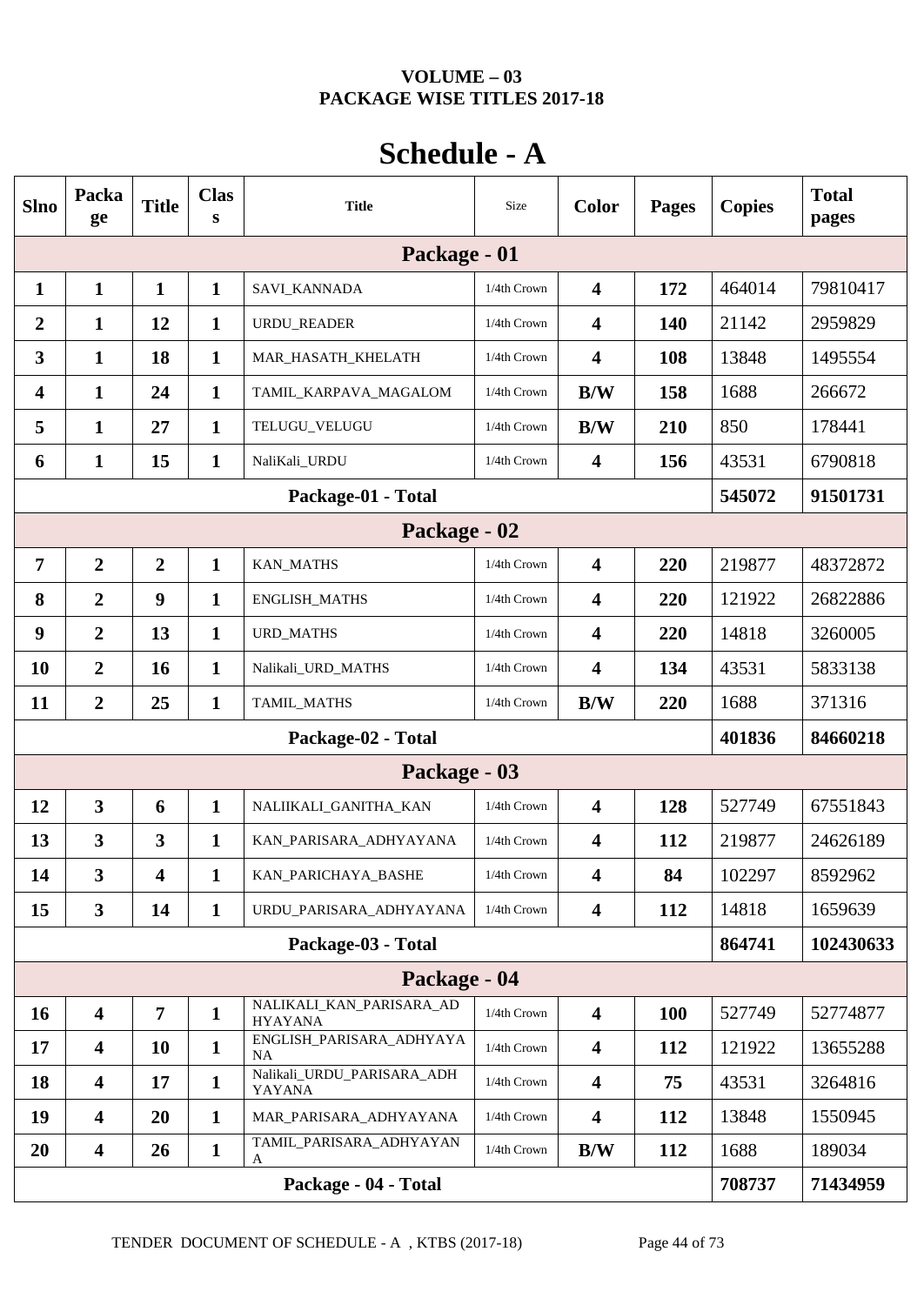| <b>Slno</b>          | <b>Pack</b><br>age | <b>Title</b> | <b>Clas</b><br>S        | <b>Title</b>                          | <b>Size</b>    | <b>Color</b>            | <b>Pages</b> | <b>Copies</b> | <b>Total</b><br>pages |
|----------------------|--------------------|--------------|-------------------------|---------------------------------------|----------------|-------------------------|--------------|---------------|-----------------------|
|                      |                    |              |                         | Package - 05                          |                |                         |              |               |                       |
| 21                   | 5                  | 5            | $\mathbf{1}$            | NALIKALI_KAN                          | 1/4th Crown    | $\overline{\mathbf{4}}$ | 80           | 527749        | 42219902              |
| 22                   | 5                  | 8            | $\mathbf{1}$            | <b>ENGLISH_READER</b>                 | 1/4th Crown    | $\overline{\mathbf{4}}$ | 160          | 130924        | 20947810              |
| 23                   | 5                  | 21           | $\mathbf{1}$            | HINDI_READER                          | $1/4$ th Crown | B/W                     | 144          | 5328          | 767262                |
| 24                   | 5                  | 19           | $\mathbf{1}$            | <b>MAR_MATHS</b>                      | 1/4th Crown    | $\overline{\mathbf{4}}$ | 220          | 13848         | 3046498               |
| 25                   | 5                  | 29           | $\mathbf{1}$            | TELUGU_PARISARA_ADHYAYA<br><b>NA</b>  | 1/4th Crown    | B/W                     | 112          | 850           | 95169                 |
| 26                   | 5                  | 28           | $\mathbf{1}$            | TELUGU_MATHS                          | $1/4$ th Crown | B/W                     | 220          | 850           | 186938                |
|                      |                    |              |                         | Package - 05 - Total                  |                |                         |              | 679548        | 67263579              |
|                      | Package - 06       |              |                         |                                       |                |                         |              |               |                       |
| 27                   | 6                  | 11           | $\mathbf{1}$            | ENGLISH_ACTIVITY_BOOK                 | 1/4th Crown    | $\overline{\mathbf{4}}$ | 184          | 808146        | 148698916             |
| 28                   | 6                  | 23           | $\mathbf{1}$            | HINDI_PARISARA_ADHYAYANA              | 1/4th Crown    | B/W                     | 112          | 414           | 46389                 |
| 29                   | 6                  | 22           | $\mathbf{1}$            | HINDI_MATHS                           | 1/4th Crown    | B/W                     | 220          | 414           | 91122                 |
| Package - 06 - Total |                    |              |                         |                                       |                |                         |              |               | 148836428             |
|                      |                    |              |                         | Package - 07                          |                |                         |              |               |                       |
| 30                   | $\overline{7}$     | 59           | $\overline{3}$          | SAVI_KANNADA                          | 1/4th Crown    | $\overline{\mathbf{4}}$ | 132          | 428396        | 56548226              |
| 31                   | $\overline{7}$     | 62           | $\overline{\mathbf{3}}$ | KAN_PARICHAYA_BASHE                   | 1/4th Crown    | $\overline{\mathbf{4}}$ | 100          | 93957         | 9395711               |
| 32                   | $\overline{7}$     | 66           | $\overline{\mathbf{3}}$ | ENGLISH_READER                        | $1/4$ th Crown | $\overline{\mathbf{4}}$ | 168          | 127616        | 21439506              |
| 33                   | $\overline{7}$     | 70           | $\overline{\mathbf{3}}$ | <b>URDU_READER</b>                    | 1/4th Crown    | $\overline{\mathbf{4}}$ | 132          | 62748         | 8282786               |
| 34                   | 7                  | 79           | 3                       | TAMIL KARPAVA MAGALOM                 | 1/4th Crown    | B/W                     | 118          | 1760          | 207630                |
|                      |                    |              |                         | Package - 07 - Total                  |                |                         |              | 714477        | 95873860              |
|                      |                    |              |                         | Package - 08                          |                |                         |              |               |                       |
| 35                   | 8                  | 60           | $\overline{\mathbf{3}}$ | <b>KAN_MATHS</b>                      | 1/4th Crown    | $\overline{\mathbf{4}}$ | 300          | 206100        | 61830080              |
| 36                   | 8                  | 71           | $\overline{\mathbf{3}}$ | URDU_MATHS                            | 1/4th Crown    | $\overline{\mathbf{4}}$ | 300          | 57542         | 17262571              |
| 37                   | 8                  | 76           | $\mathbf{3}$            | HINDI_READER                          | 1/4th Crown    | B/W                     | <b>100</b>   | 970           | 97000                 |
| 38                   | 8                  | 67           | $\mathbf{3}$            | ENGLISH_MATHS                         | $1/4$ th Crown | $\overline{\mathbf{4}}$ | 300          | 119286        | 35785725              |
|                      |                    |              |                         | Package - 08 - Total                  |                |                         |              | 383898        | 114975376             |
|                      |                    |              |                         | Package - 09                          |                |                         |              |               |                       |
| 39                   | $\boldsymbol{9}$   | 64           | $\overline{\mathbf{3}}$ | NaliKali_KAN_MATHS                    | 1/4th Crown    | $\overline{\mathbf{4}}$ | 196          | 523849        | 102674306             |
| 40                   | $\boldsymbol{9}$   | 73           | $\overline{\mathbf{3}}$ | HASATH_KHELATH_MAR                    | 1/4th Crown    | $\overline{\mathbf{4}}$ | 98           | 12945         | 1268576               |
| 41                   | $\boldsymbol{9}$   | 78           | $\overline{\mathbf{3}}$ | HINDI_PARISARA_ADHYAYANA              | 1/4th Crown    | B/W                     | 212          | 467           | 98913                 |
| 42                   | $\boldsymbol{9}$   | 68           | $\mathbf{3}$            | ENGLISH_PARISARA_ADHYAYA<br><b>NA</b> | $1/4$ th Crown | $\overline{\mathbf{4}}$ | 212          | 119286        | 25288579              |
|                      |                    |              |                         | Package - 09 - Total                  |                |                         |              | 656545        | 129330374             |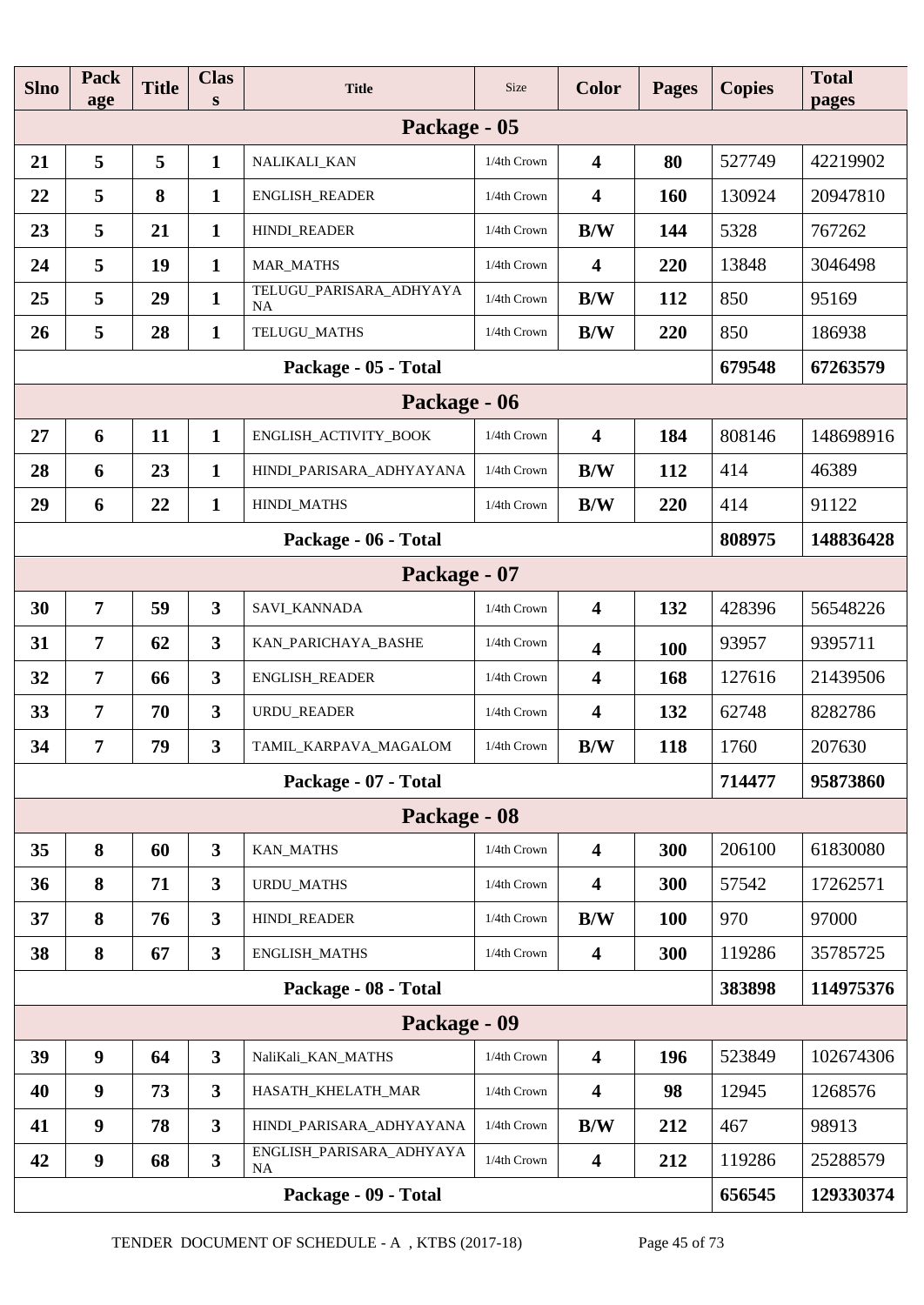| <b>Slno</b> | Pack<br>age | <b>Title</b> | <b>Clas</b><br>S        | <b>Title</b>                               | <b>Size</b> | <b>Color</b>            | <b>Pages</b> | <b>Copies</b> | <b>Total</b><br>pages |
|-------------|-------------|--------------|-------------------------|--------------------------------------------|-------------|-------------------------|--------------|---------------|-----------------------|
|             |             |              |                         | Package - 10                               |             |                         |              |               |                       |
| 43          | 10          | 61           | $\overline{\mathbf{3}}$ | KAN_PARISARA_ADHYAYANA                     | 1/4th Crown | $\overline{\mathbf{4}}$ | 212          | 206100        | 43693256              |
| 44          | 10          | 63           | $\mathbf{3}$            | NaliKali_KAN                               | 1/4th Crown | $\overline{\mathbf{4}}$ | 172          | 523849        | 90101942              |
| 45          | 10          | 80           | $\mathbf{3}$            | TAMIL_MATHS                                | 1/4th Crown | B/W                     | 300          | 1760          | 527874                |
| 46          | 10          | 81           | $\overline{\mathbf{3}}$ | TAMIL_PARISARA_ADHYAYAN<br>A               | 1/4th Crown | B/W                     | 212          | 1760          | 373031                |
|             |             |              |                         | Package - 10 - Total                       |             |                         |              | 733468        | 134696103             |
|             |             |              |                         | Package - 11                               |             |                         |              |               |                       |
| 47          | 11          | 65           | $\mathbf{3}$            | NaliKali_KAN_PARISARA_ADHY<br><b>AYANA</b> | 1/4th Crown | $\overline{\mathbf{4}}$ | 244          | 523849        | 127819034             |
| 48          | 11          | 74           | $\mathbf{3}$            | <b>MAR_MATHS</b>                           | 1/4th Crown | $\overline{\mathbf{4}}$ | 300          | 12945         | 3883395               |
| 49          | 11          | 75           | $\mathbf{3}$            | MAR PARISARA ADHYAYANA                     | 1/4th Crown | $\overline{\mathbf{4}}$ | 212          | 12945         | 2744266               |
|             |             |              |                         | Package - 11 - Total                       |             |                         |              | 549738        | 134446695             |
|             |             |              |                         | Package - 12                               |             |                         |              |               |                       |
| 50          | 12          | 72           | 3                       | URDU_PARISARA_ADHYAYANA                    | 1/4th Crown | $\overline{\mathbf{4}}$ | 212          | 57542         | 12198884              |
| 51          | 12          | 69           | $\overline{\mathbf{3}}$ | ENGLISH_ACTIVITY_BOOK                      | 1/4th Crown | $\overline{\mathbf{4}}$ | 122          | 793162        | 96765790              |
| 52          | 12          | 77           | $\overline{\mathbf{3}}$ | HINDI_MATHS                                | 1/4th Crown | B/W                     | 300          | 467           | 139971                |
| 53          | 12          | 82           | $\mathbf{3}$            | TELUGU_VELUGU                              | 1/4th Crown | B/W                     | 150          | 2693          | 403908                |
| 54          | 12          | 83           | $\mathbf{3}$            | TELUGU_MATHS                               | 1/4th Crown | B/W                     | 300          | 2693          | 807816                |
| 55          | 12          | 84           | $\overline{\mathbf{3}}$ | TELUGU_PARISARA_ADHYAYA<br>NA              | 1/4th Crown | B/W                     | 212          | 2693          | 570857                |
|             |             |              |                         | Package - 12 - Total                       |             |                         |              | 859249        | 110887225             |
|             |             |              |                         | Package - 13                               |             |                         |              |               |                       |
| 56          | 13          | 108          | 5                       | KAN_FL(Sem1_Sem2)                          | 1/4th Crown | $\overline{\mathbf{4}}$ | 156          | 849136        | 132465150             |
| 57          | 13          | 119          | 5                       | MAR_FL(Sem1_Sem2)                          | 1/4th Crown | $\overline{\mathbf{4}}$ | 148          | 13758         | 2036255               |
| 58          | 13          | 122          | 5                       | HINDI_FL(Sem1_Sem2)                        | 1/4th Crown | B/W                     | 132          | 1940          | 256080                |
| 59          | 13          | 125          | 5                       | TAMIL_FL(Sem1_Sem2)                        | 1/4th Crown | B/W                     | 170          | 1552          | 263840                |
| 60          | 13          | 116          | 5                       | URDU_FL(Sem1_Sem2)                         | 1/4th Crown | $\overline{\mathbf{4}}$ | 144          | 62725         | 9032442               |
|             |             |              |                         | Package - 13 - Total                       |             |                         |              | 929111        | 144053767             |
|             |             |              |                         | Package - 14                               |             |                         |              |               |                       |
| 61          | 14          | 112          | 5                       | ENG_FL(Sem1_Sem2)                          | 1/4th Crown | $\overline{\mathbf{4}}$ | <b>140</b>   | 116218        | 16270470              |
| 62          | 14          | 111          | 5                       | KAN_SL(Sem1_Sem2)                          | 1/4th Crown | $\overline{\mathbf{4}}$ | 152          | 174018        | 26450736              |
| 63          | 14          | 115          | 5                       | ENG_SL(Sem1_Sem2)                          | 1/4th Crown | $\overline{\mathbf{4}}$ | 90           | 811886        | 73069751              |
| 64          | 14          | 128          | 5                       | TELUGU_FL(Sem1_Sem2)                       | 1/4th Crown | B/W                     | 125          | 2854          | 356718                |
|             |             |              |                         | Package - 14 - Total                       |             |                         |              | 1104976       | 116147674             |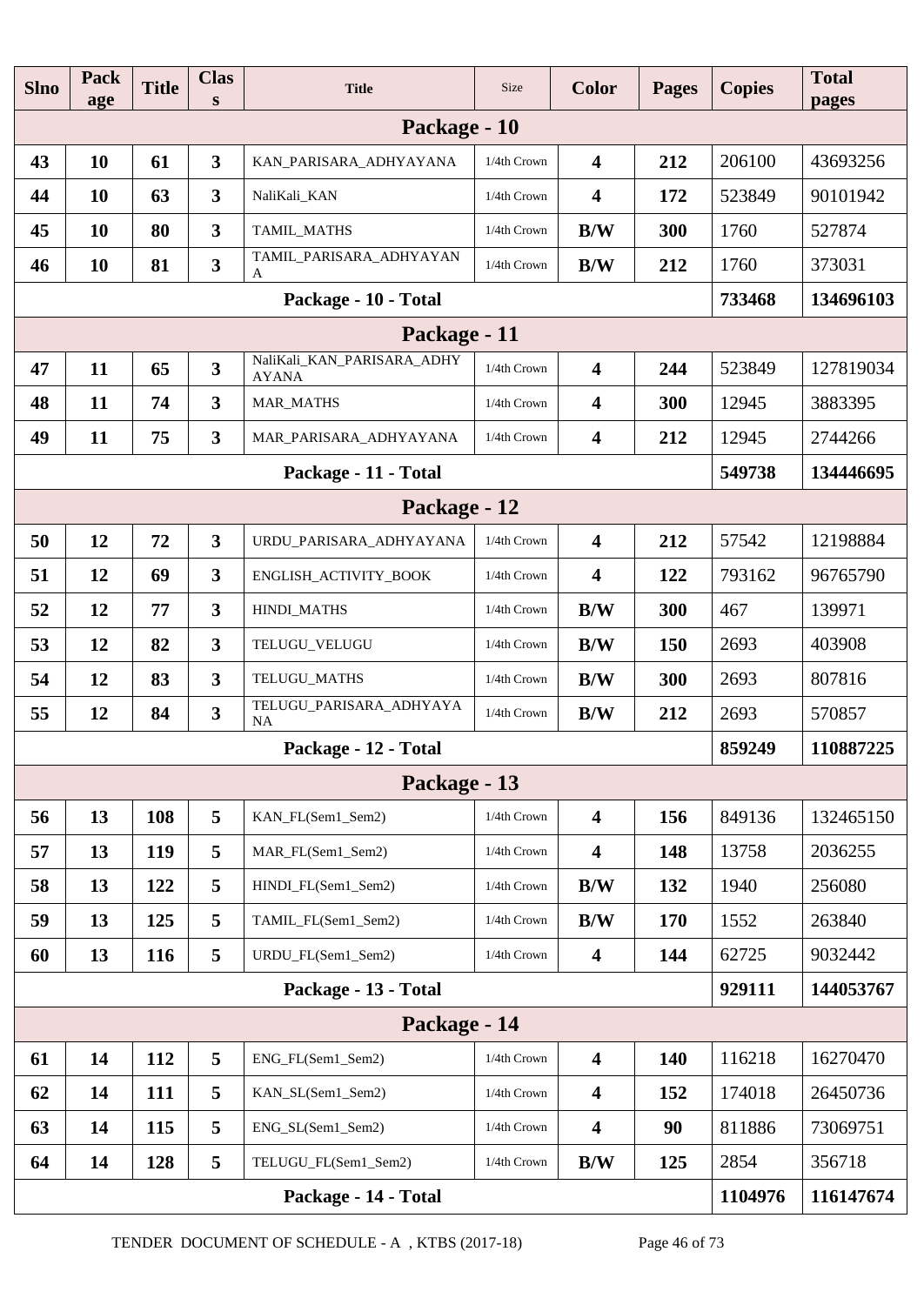| <b>Slno</b>  | Packa<br>ge  | <b>Title</b> | <b>Class</b>   | <b>Title</b>            | <b>Size</b> | <b>Color</b>            | <b>Pages</b> | <b>Copies</b> | <b>Total pages</b> |
|--------------|--------------|--------------|----------------|-------------------------|-------------|-------------------------|--------------|---------------|--------------------|
|              |              |              |                | Package - 15            |             |                         |              |               |                    |
| 65           | 15           | 109          | 5              | <b>KAN_EVS</b>          | 1/4th Crown | $\overline{\mathbf{4}}$ | 300          | 710525        | 213157398          |
| 66           | 15           | 123          | 5              | HINDI_MED_EVS           | 1/4th Crown | B/W                     | 300          | 375           | 112617             |
|              |              |              |                | Package - 15 - Total    |             |                         |              | 710900        | 213270015          |
| Package - 16 |              |              |                |                         |             |                         |              |               |                    |
| 67           | 16           | 110          | 5              | KAN_Math                | 1/4th Crown | 4                       | 296          | 710525        | 210315300          |
| 68           | 16           | 124          | 5              | HINDI_MED_Math          | 1/4th Crown | B/W                     | 296          | 375           | 111115             |
|              |              |              |                | Package - 16 - Total    |             |                         |              | 710900        | 210426415          |
|              | Package - 17 |              |                |                         |             |                         |              |               |                    |
| 69           | 17           | 113          | 5              | <b>ENGLISH_EVS</b>      | 1/4th Crown | 4                       | 300          | 167492        | 50247552           |
| 70           | 17           | 114          | 5              | ENGLISH_Math            | 1/4th Crown | 4                       | 296          | 167492        | 49577585           |
| 71           | 17           | 117          | 5              | <b>URDU_MED_EVS</b>     | 1/4th Crown | 4                       | 300          | 57802         | 17340617           |
| 72           | 17           | 118          | 5              | URDU_MED_Math           | 1/4th Crown | $\overline{\mathbf{4}}$ | 296          | 57802         | 17109409           |
| 73           | 17           | 120          | 5              | <b>MAR_MED_EVS</b>      | 1/4th Crown | $\overline{\mathbf{4}}$ | 300          | 13758         | 4127544            |
| 74           | 17           | 121          | 5              | MAR_MED_Math            | 1/4th Crown | $\overline{\mathbf{4}}$ | 296          | 13758         | 4072510            |
| 75           | 17           | 126          | 5              | TAMIL_MED_EVS           | 1/4th Crown | B/W                     | 300          | 1552          | 465600             |
| 76           | 17           | 127          | 5              | TAMIL_MED_Math          | 1/4th Crown | B/W                     | 296          | 1552          | 459392             |
| 77           | 17           | 129          | 5              | TELUGU_MED_EVS          | 1/4th Crown | B/W                     | 300          | 2854          | 856122             |
| 78           | 17           | 130          | 5              | TELUGU_MED_Math         | 1/4th Crown | B/W                     | 296          | 2854          | 844707             |
|              |              |              |                | Package - 17 - Total    |             |                         |              | 486916        | 145101038          |
|              |              |              |                | Package - 18            |             |                         |              |               |                    |
| 79           | 18           | 171          | $\overline{7}$ | KAN_FL(Sem1_Sem2)       | 1/4th Crown | 4                       | 180          | 806784        | 145221158          |
| 80           | 18           | 192          | $\overline{7}$ | HIN_FL(Sem1_Sem2)       | 1/4th Crown | B/W                     | 132          | 3272          | 431879             |
| 81           | 18           | 206          | $\overline{7}$ | Kon_(Dev)_TL(Sem1_Sem2) | 1/4th Crown | B/W                     | 134          | 113           | 15078              |
| 82           | 18           | 207          | $\overline{7}$ | Kon_(Kan)_TL(Sem1_Sem2) | 1/4th Crown | B/W                     | 148          | 15            | 2153               |
| 83           | 18           | 188          | $\overline{7}$ | MAR_FL(Sem1_Sem2)       | 1/4th Crown | $\overline{\mathbf{4}}$ | 176          | 14073         | 2476806            |
| 84           | 18           | 175          | $\overline{7}$ | KAN_SL(Sem1_Sem2)       | 1/4th Crown | 4                       | 140          | 191805        | 26852753           |
|              |              |              |                | Package - 18 - Total    |             |                         |              | 1016061       | 174999826          |
|              |              |              |                | Package - 19            |             |                         |              |               |                    |
| 85           | 19           | 181          | $\overline{7}$ | ENG_SL(Sem1_Sem2)       | 1/4th Crown | $\overline{\mathbf{4}}$ | 156          | 737341        | 115025217          |
| 86           | 19           | 177          | $\overline{7}$ | ENG_FL(Sem1_Sem2)       | 1/4th Crown | 4                       | 122          | 157086        | 19164453           |
| 87           | 19           | 183          | $\overline{7}$ | URDU_FL(Sem1_Sem2)      | 1/4th Crown | $\overline{\mathbf{4}}$ | 196          | 57393         | 11249087           |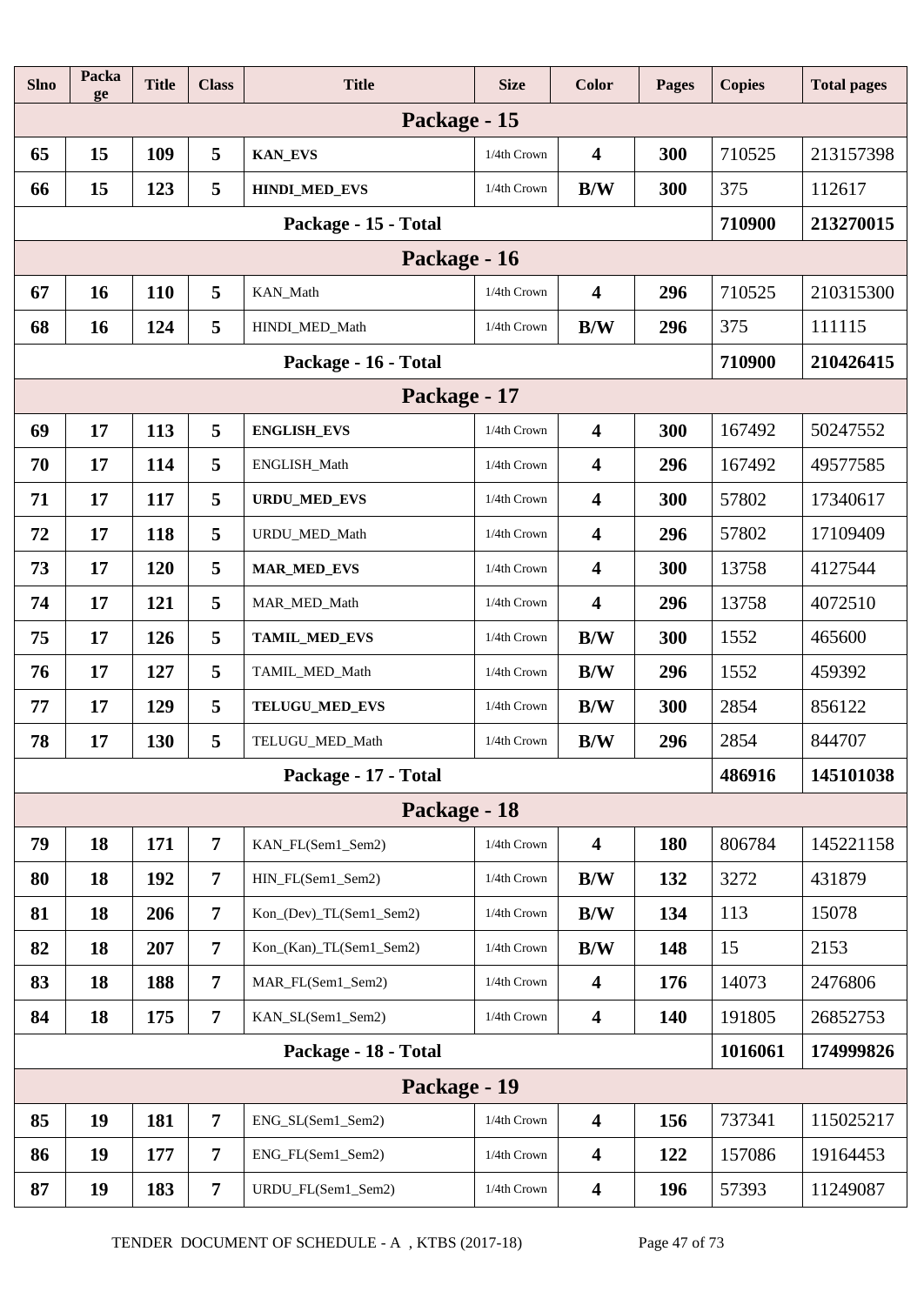| <b>Slno</b> | Packa<br>ge | <b>Title</b> | <b>Clas</b><br>S | <b>Title</b>            | Size           | <b>Color</b>            | <b>Pages</b> | <b>Copies</b> | <b>Total</b><br>pages |
|-------------|-------------|--------------|------------------|-------------------------|----------------|-------------------------|--------------|---------------|-----------------------|
| 88          | 19          | 201          | $\overline{7}$   | TEL_FL(Sem1_Sem2)       | 1/4th Crown    | B/W                     | 128          | 969           | 124036                |
| 89          | 19          | 197          | $\overline{7}$   | TAM_FL(Sem1_Sem2)       | 1/4th Crown    | B/W                     | 176          | 1453          | 255739                |
|             |             | 954242       | 145818531        |                         |                |                         |              |               |                       |
|             |             |              |                  |                         |                |                         |              |               |                       |
| 90          | 20          | 196          | $\overline{7}$   | HIN_TL(Sem1_Sem2)       | 1/4th Crown    | $\overline{\mathbf{4}}$ | 112          | 859458        | 96259255              |
| 91          | 20          | 176          | $\overline{7}$   | KAN_TL(Sem1_Sem2)       | 1/4th Crown    | $\overline{\mathbf{4}}$ | 108          | 8581          | 926707                |
| 92          | 20          | 182          | $\overline{7}$   | ENG_TL(Sem1_Sem2)       | 1/4th Crown    | $\overline{\mathbf{4}}$ | <b>110</b>   | 68694         | 7556387               |
| 93          | 20          | 187          | $\overline{7}$   | URDU_TL(Sem1_Sem2)      | 1/4th Crown    | $\overline{\mathbf{4}}$ | 92           | 2832          | 260581                |
| 94          | 20          | 205          | $\overline{7}$   | SAN_TL(Sem1_Sem2)       | 1/4th Crown    | B/W                     | 112          | 1792          | 200658                |
|             |             |              |                  | Package - 20 - Total    |                |                         |              | 941357        | 105203588             |
|             |             |              |                  | Package - 21            |                |                         |              |               |                       |
| 95          | 21          | 172          | $\overline{7}$   | KAN_MED_CORE_SUB_SEM_1  | 1/4th Crown    | $\overline{\mathbf{4}}$ | 487          | 639707        | 311537331             |
| 96          | 21          | 208          | $\overline{7}$   | Tulu_TL(Sem1_Sem2)      | 1/4th Crown    | B/W                     | 140          | 2343          | 327957                |
| 97          | 21          | 209          | $\overline{7}$   | Arabic_TL(Sem1_Sem2)    | 1/4th Crown    | B/W                     | 84           | 3320          | 278906                |
| 98          | 21          | 210          | $\overline{7}$   | Persian_TL(Sem1_Sem2)   | 1/4th Crown    | B/W                     | 76           | 2378          | 180761                |
|             |             |              |                  | Package - 21 - Total    |                |                         |              | 647748        | 312324956             |
|             |             |              |                  | Package - 22            |                |                         |              |               |                       |
| 99          | 22          | 173          | $\overline{7}$   | KAN_MED_CORE_SUB_SEM_2  | 1/4th Crown    | $\overline{\mathbf{4}}$ | 526          | 639707        | 336485906             |
| <b>100</b>  | 22          | 202          | $\overline{7}$   | TEL_MED_CORE_SUB_SEM_1  | 1/4th Crown    | B/W                     | 487          | 969           | 471918                |
| <b>101</b>  | 22          | 203          | $\overline{7}$   | TEL MED CORE SUB_SEM 2  | 1/4th Crown    | B/W                     | 526          | 969           | 509710                |
| 102         | 22          | 204          | $\overline{7}$   | TEL_MED_PHY_EDU         | 1/4th Crown    | B/W                     | 126          | 969           | 122098                |
|             |             |              |                  | Package - 22 - Total    |                |                         |              | 642614        | 337589631             |
|             |             |              |                  | Package - 23            |                |                         |              |               |                       |
| 103         | 23          | 189          | $\overline{7}$   | MAR_CORE_SUB_SEM_1      | 1/4th Crown    | $\overline{\mathbf{4}}$ | 487          | 14044         | 6839262               |
| 104         | 23          | <b>190</b>   | $\overline{7}$   | MAR_CORE_SUB_SEM_2      | 1/4th Crown    | $\overline{\mathbf{4}}$ | 534          | 14044         | 7499314               |
| 105         | 23          | 191          | $\overline{7}$   | MAR_MED_PHY_EDU         | 1/4th Crown    | $\overline{\mathbf{4}}$ | 126          | 14044         | 1769501               |
| 106         | 23          | 178          | $\overline{7}$   | ENG_MED_CORE_SUB_SEM_1  | $1/4$ th Crown | $\overline{\mathbf{4}}$ | 495          | 259672        | 128537595             |
| 107         | 23          | 198          | $\overline{7}$   | TAM_MED_CORE_SUB_SEM_1  | 1/4th Crown    | B/W                     | 495          | 1436          | 710622                |
| 108         | 23          | 199          | $\overline{7}$   | TAM_MED_CORE_SUB_SEM_2  | 1/4th Crown    | B/W                     | 534          | 1436          | 766610                |
| 109         | 23          | 200          | $\overline{7}$   | TAM_MED_PHY_EDU         | 1/4th Crown    | B/W                     | 126          | 1436          | 180886                |
| <b>110</b>  | 23          | 185          | $\overline{7}$   | URDU_MED_CORE_SUB_SEM_2 | 1/4th Crown    | $\overline{\mathbf{4}}$ | 526          | 52173         | 27443127              |
|             |             |              |                  | Package - 23 - Total    |                |                         |              | 358283        | 173746918             |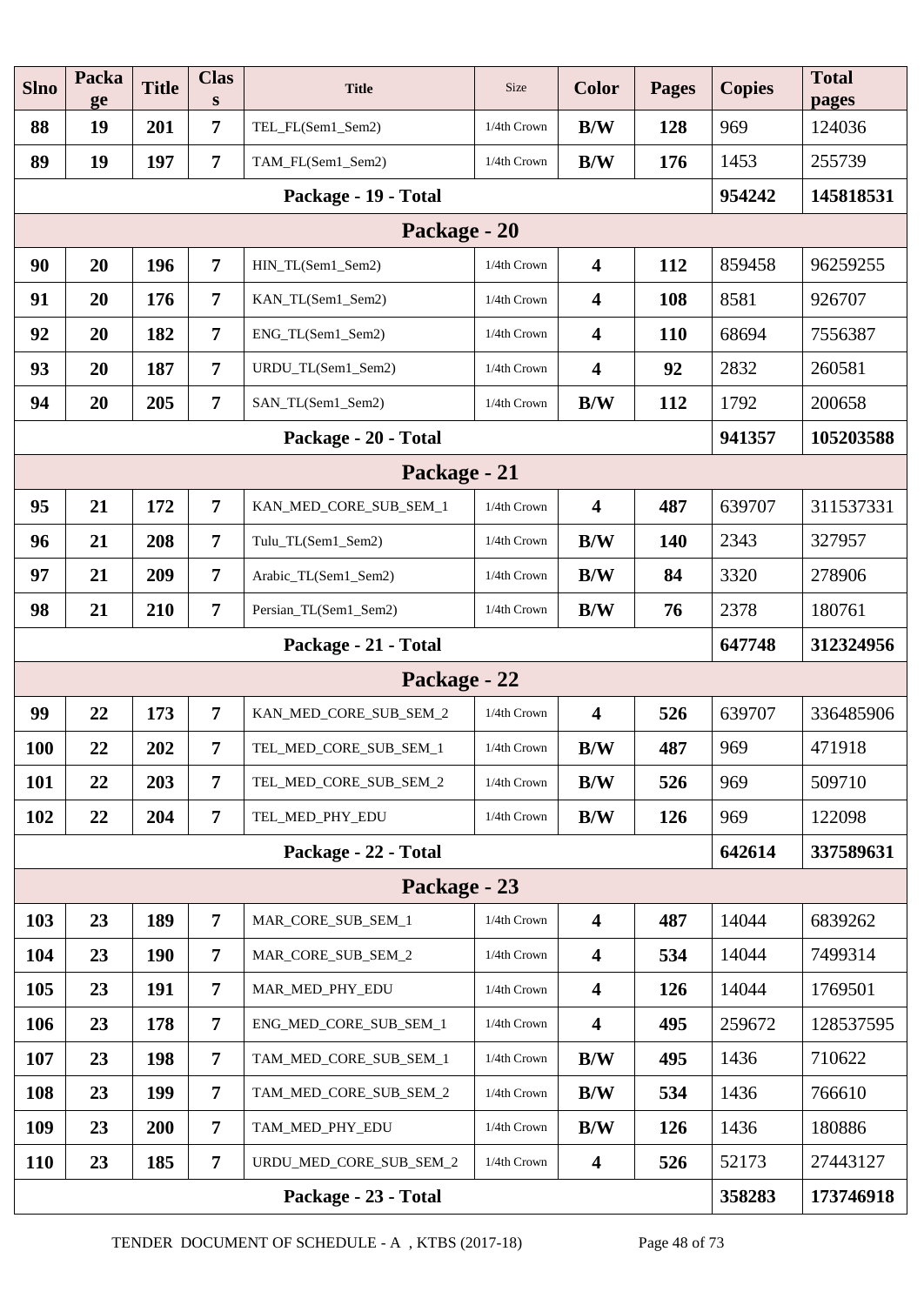| <b>Slno</b>               | Pack<br>age | <b>Title</b> | <b>Clas</b><br>S | <b>Title</b>            | <b>Size</b> | <b>Color</b>            | <b>Pages</b> | <b>Copies</b> | <b>Total</b><br>pages |
|---------------------------|-------------|--------------|------------------|-------------------------|-------------|-------------------------|--------------|---------------|-----------------------|
| Package - 24              |             |              |                  |                         |             |                         |              |               |                       |
| 111                       | 24          | 179          | $\overline{7}$   | ENG_MED_CORE_SUB_SEM_2  | 1/4th Crown | $\overline{\mathbf{4}}$ | 534          | 259672        | 138664800             |
| 112                       | 24          | 193          | $\overline{7}$   | HIN_MED_CORE_SUB_SEM_1  | 1/4th Crown | B/W                     | 487          | 2155          | 1049651               |
| 113                       | 24          | 194          | $\overline{7}$   | HIN_MED_CORE_SUB_SEM_2  | 1/4th Crown | B/W                     | 526          | 2155          | 1133709               |
| 114                       | 24          | 184          | $\overline{7}$   | URDU_MED_CORE_SUB_SEM_1 | 1/4th Crown | $\overline{\mathbf{4}}$ | 487          | 52173         | 25408370              |
| 115                       | 24          | 186          | $\overline{7}$   | URDU_MED_PHY_EDU        | 1/4th Crown | $\overline{\mathbf{4}}$ | 126          | 52173         | 6573829               |
| <b>116</b>                | 24          | 195          | $\overline{7}$   | HIN_MED_PHY_EDU         | 1/4th Crown | B/W                     | 126          | 2155          | 271573                |
|                           |             |              |                  | Package - 24 - Total    |             |                         |              | 370484        | 173101931             |
|                           |             |              |                  | Package - 25            |             |                         |              |               |                       |
| 117                       | 25          | 315          | 10               | <b>KAN_SCIENCE</b>      | 1/4th Crown | $\overline{\mathbf{4}}$ | 430          | 583369        | 250848549             |
| 118                       | 25          | 348          | 10               | TAM_MED_PHY_EDU         | 1/4th Crown | $\overline{\mathbf{4}}$ | 138          | 485           | 66930                 |
| 119                       | 25          | 353          | <b>10</b>        | TEL_MED_PHY_EDU         | 1/4th Crown | $\overline{\mathbf{4}}$ | 138          | 582           | 80316                 |
| 120                       | 25          | 352          | 10               | TELUGU_SOCIAL_SCIENCE   | 1/4th Crown | B/W                     | 292          | 582           | 169944                |
| Package - 25 - Total      |             |              |                  |                         |             |                         | 585018       | 251165739     |                       |
|                           |             |              |                  | Package - 26            |             |                         |              |               |                       |
| 121                       | 26          | 322          | 10               | ENGISH_SCIENCE          | 1/4th Crown | $\overline{\mathbf{4}}$ | 430          | 274153        | 117885807             |
| 122                       | 26          | 345          | 10               | TAMIL_MATHS             | 1/4th Crown | B/W                     | 488          | 485           | 236680                |
| 123                       | 26          | 346          | <b>10</b>        | TAMIL_SCIENCE           | 1/4th Crown | B/W                     | 430          | 485           | 208550                |
| 124                       | 26          | 347          | 10               | TAMIL_SOCIAL_SCIENCE    | 1/4th Crown | B/W                     | 348          | 485           | 168780                |
|                           |             |              |                  | Package - 26 - Total    |             |                         |              | 275608        | 118499817             |
|                           |             |              |                  | Package - 27            |             |                         |              |               |                       |
| 125                       | 27          | 324          | 10               | ENG_MED_PHY_EDU         | 1/4th Crown | $\overline{\mathbf{4}}$ | 138          | 274153        | 37833120              |
| 126                       | 27          | 331          | <b>10</b>        | URDU_MED_PHY_EDU        | 1/4th Crown | $\overline{\mathbf{4}}$ | 138          | 32551         | 4492007               |
| 127                       | 27          | 323          | 10               | ENGISH_SOCIAL_SCIENCE   | 1/4th Crown | B/W                     | 316          | 274153        | 86632361              |
|                           |             |              |                  | Package - 27 - Total    |             |                         |              | 580857        | 128957487             |
|                           |             |              |                  | Package - 28            |             |                         |              |               |                       |
| 128                       | 28          | 314          | <b>10</b>        | <b>KAN_MATHS</b>        | 1/4th Crown | B/W                     | 412          | 583369        | 240347912             |
| 129                       | 28          | 337          | <b>10</b>        | MAR_MED_PHY_EDU         | 1/4th Crown | $\overline{\mathbf{4}}$ | 138          | 17375         | 2397700               |
| <b>130</b>                | 28          | 342          | <b>10</b>        | HIN_MED_PHY_EDU         | 1/4th Crown | $\overline{\mathbf{4}}$ | 138          | 2701          | 372800                |
|                           |             |              |                  | Package - 28 - Total    |             |                         |              | 603445        | 243118412             |
| <b>Schedule - A Total</b> |             |              |                  |                         |             |                         | 18824804     | 4279862926    |                       |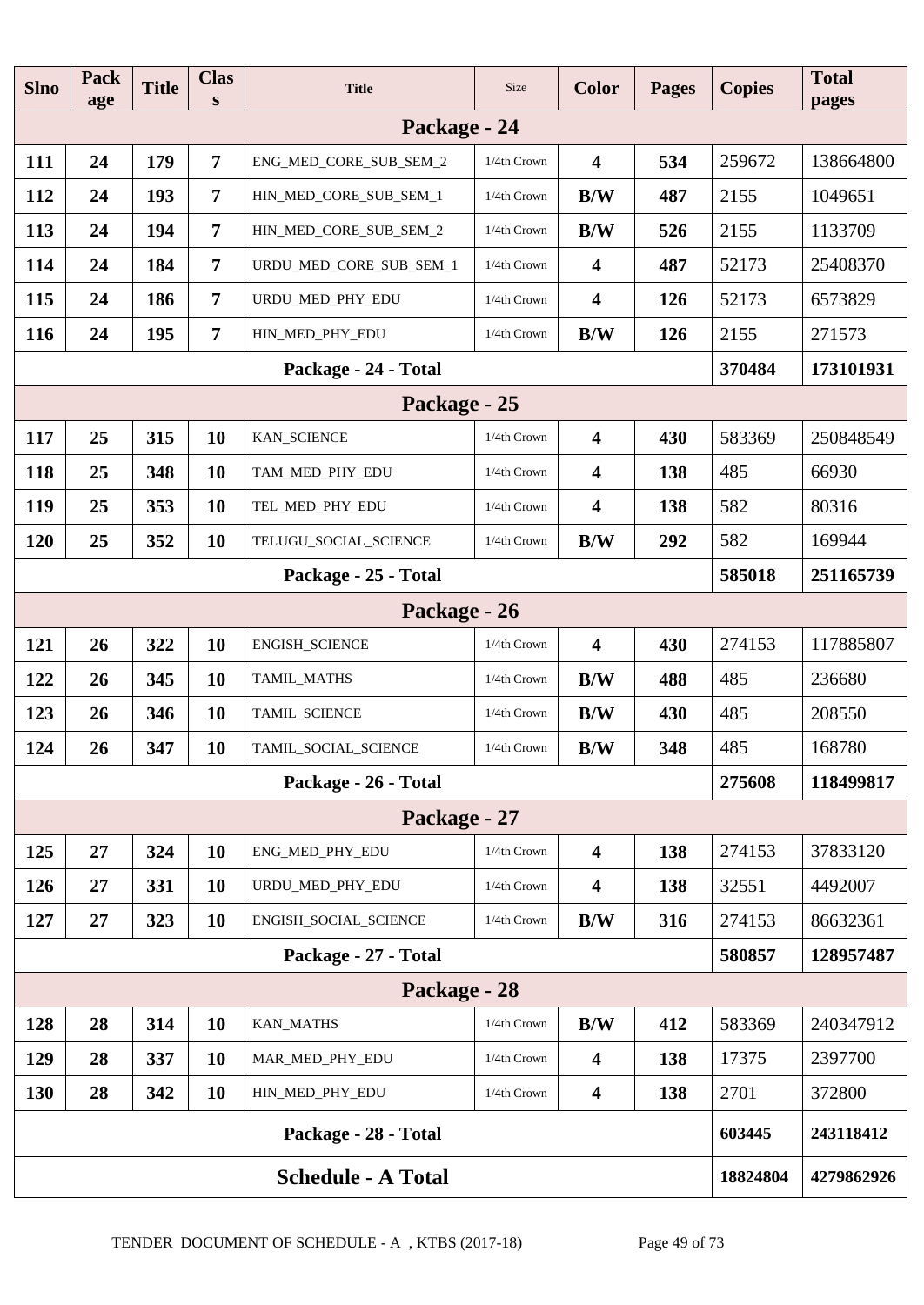#### **Note :**

 1. A bidder is entitled to bid for all the packages but as per his capacity he shall not be awarded more than 3 packages in the order of his preference.

- 2. Packages under **1 to 28** available for quoting .
- 3. Number of copies allotted for Printing shall be categorized as Free & Sale and they are to be bundled separately and supplied using separate coloured Delivery Challans as per the Purchase order. Distribution list shall be provided with the Purchase order .
- 4. Numbers are all indicative in nature and final numbers which may be allotted under various packages may vary up/down to 25% to the extent provided in the Purchase order .
- 5. Titles which are classified as ( B/W) have single colour inner pages. However all books are bound by 04 colour cover page.

 **Sd/-** Managing Director Karnataka Textbook Society®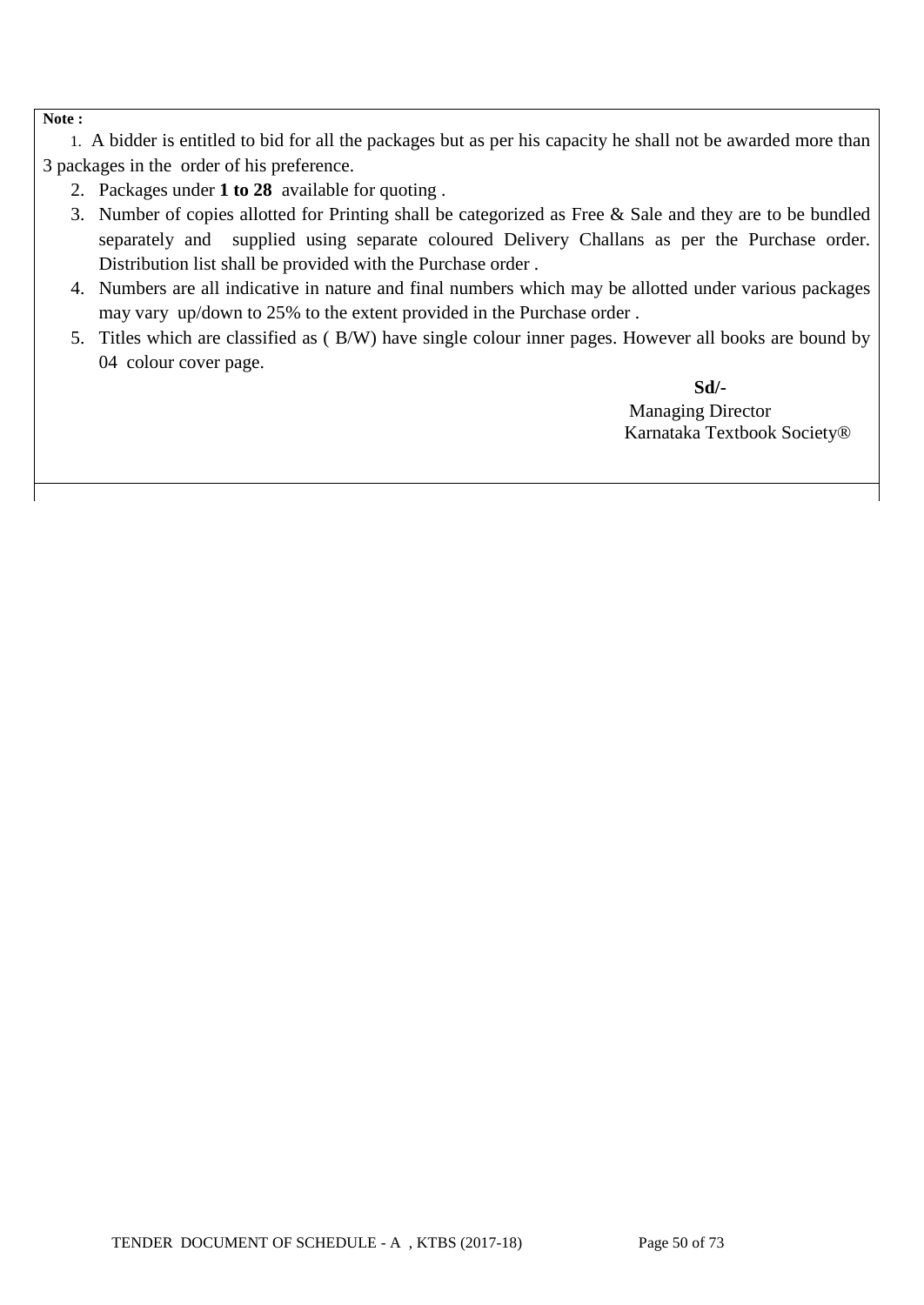### **TABLE-I**

### **BID FORM**

To

The Managing Director, Karnataka Textbook Society®, No.4, DSERT Building, 100 Ft ring Road, BSK III Stage, Bengaluru - 560 085.

Sir/Madam,

Having examined the Bidding Documents including Addenda No.\_\_\_\_\_\_\_\_\_the receipt of which is hereby duly acknowledged, we, the undersigned, offer to print and supply School textbooks to all the Block Educational Offices in State for which necessary Bid security ( EMD) amounting to Rs. …………………. is remitted via e-payment mode.

Terms & conditions:-

- 1. We undertake, if our Bid is accepted, to supply of School Books to all the Block Educational Offices in the State in accordance with the terms and conditions in the Bidding document.
- 2. If our bid is accepted we will furnish the bank guarantee for the due performance of the Contract, in the form prescribed by the purchaser.
- 3. We agree to abide by this bid for a period of 90 days after the date fixed for bid opening of Second Envelope under Clause 2.16 of the Instruction to Bidders and shall remain binding upon us and may be accepted at any time before the expiry of that period.
- 4. We understand that in competing for (and if the award is made to us, in executing the above contract,) we will strictly observe the laws against fraud and corruption in force in India namely "Prevention of Corruption Act 1988 ".
- 5. We understand that you are not bound to accept the lowest or any bid you may receive.

6. We understand that contract conditions and the time stipulated for execution of tender is 120 days.

Dated this \_\_\_\_\_\_\_\_\_\_\_\_\_day of \_\_\_\_\_\_\_\_\_2016

Signature:

 $\frac{1}{\text{min the Capacity of}}$ :

Duly Authorized to sign bid for and on behalf of

Place : \_\_\_\_\_\_\_\_\_\_\_\_\_\_\_\_\_\_\_\_\_\_\_\_\_\_\_\_\_\_\_\_\_\_\_\_\_\_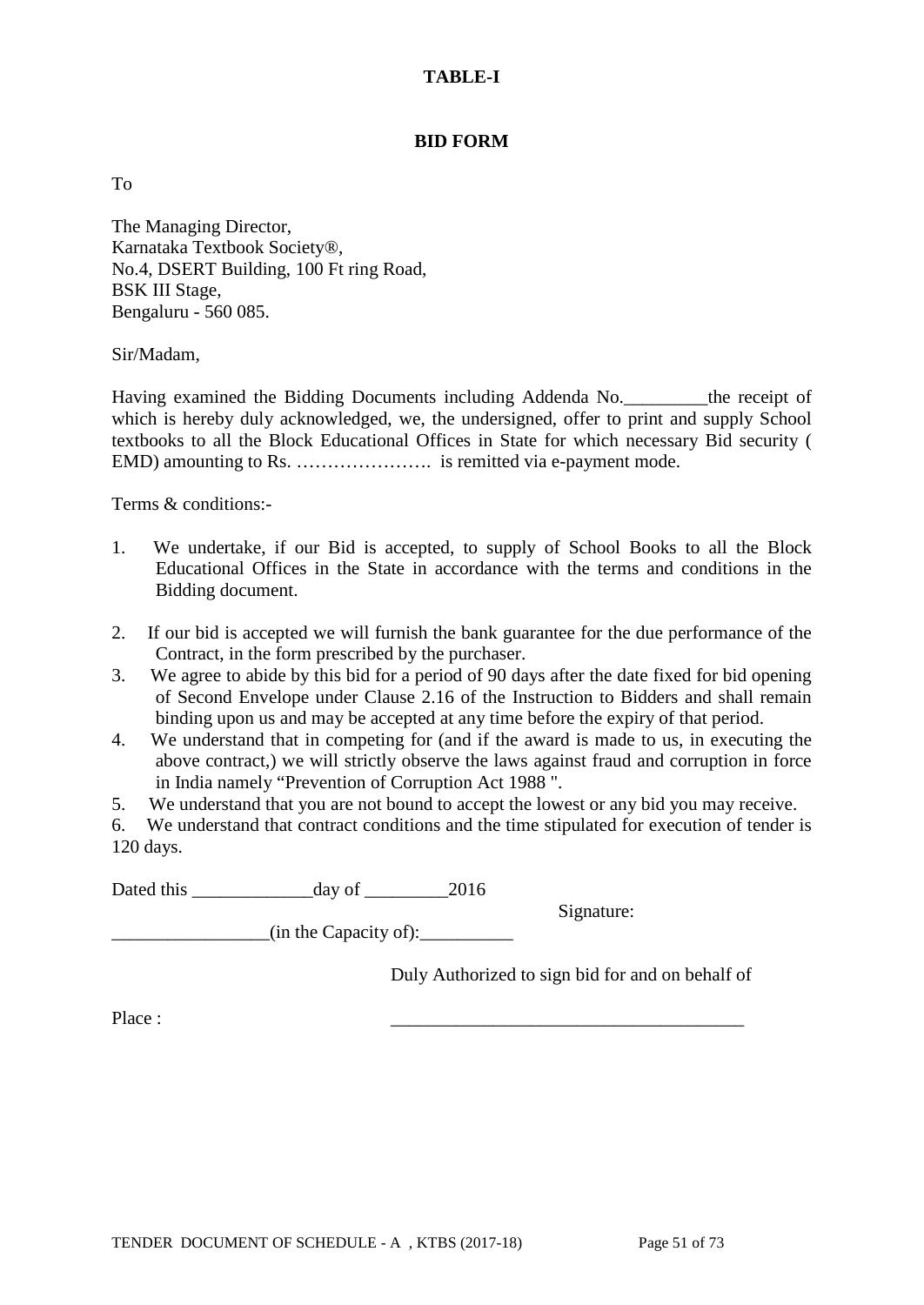### **APPENDIX - A**

## **Format for Letter of Proposal**

## **(On the Letter head of the Bidder)**

### **Date**

**To,**

The Managing Director, Karnataka Textbook Society®, No.4, DSERT Building,100 Ft ring Road, BSK III Stage, Bengaluru - 560 085.

Sir,

## **Re : Implementation of printing and supply of Government School textbooks in Karnataka**

Being duly authorized to represent and act on behalf of ......................................... (here in after referred to as "the Bidder"), and having reviewed and fully understood all of the Proposal requirements and information provided, the undersigned hereby submits the Proposal for the project referred above.

We confirm that our Proposal is valid for a period of 90 days from ........................... (Proposal Due Date)

Yours faithfully,

(Signature of the Authorized Signatory of Bidder) (Name and designation of the Authorized Signatory of Bidder.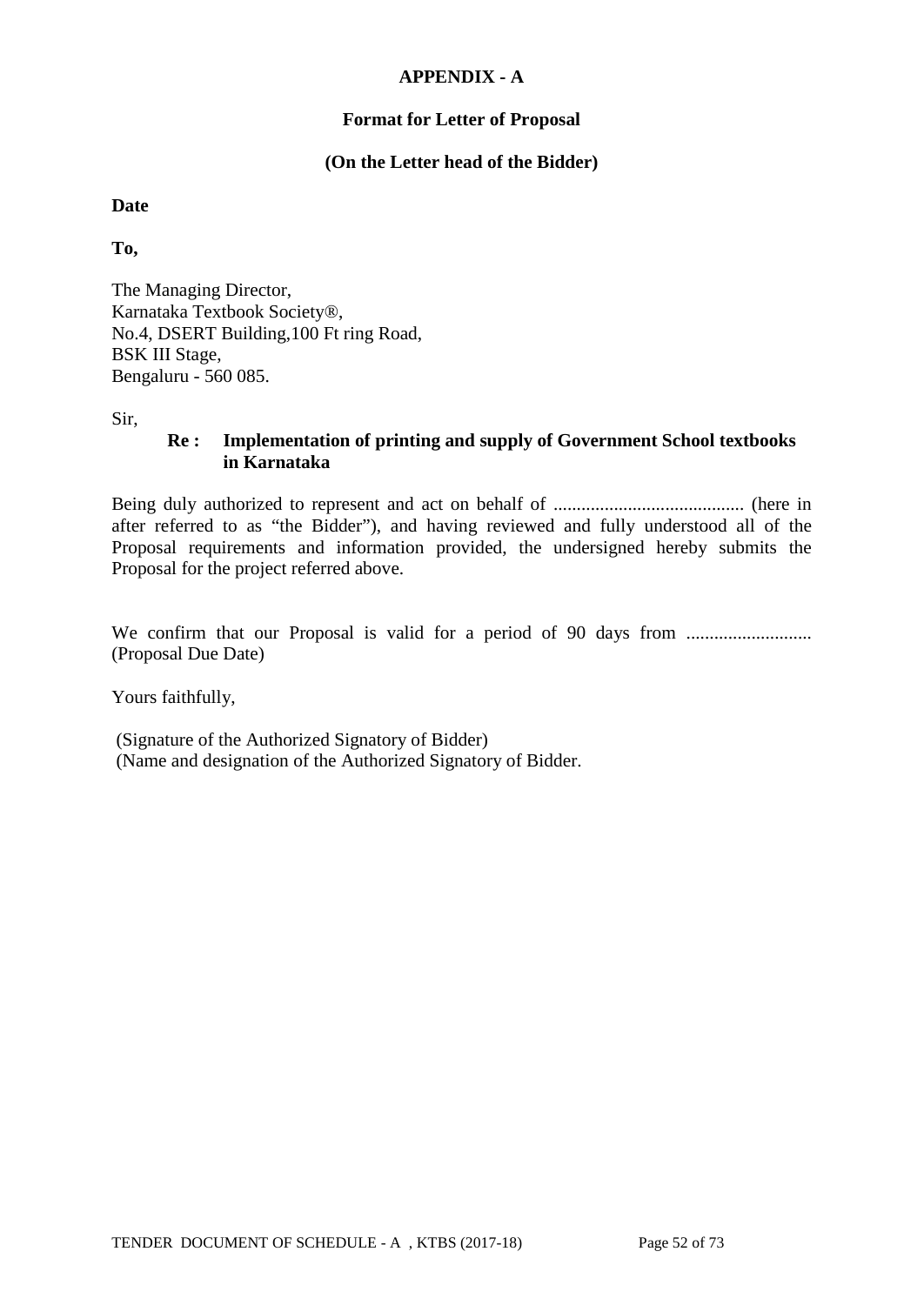#### **APPENDIX B**

### **Format for Power of Attorney for Signing of Proposal (On stamp paper of appropriate value)**

#### **POWER OF ATTORNEY**

Know all men by these presents, we .................................................... (name and address of the registered office) do hereby constitute, appoint and authorize Mr. / Ms. ............................................................................. (name and residential address) who is presently employed with us and holding the position of .................................................... as our attorney, to do in our name and on our behalf, all such acts, deeds and things necessary in connection with or incidental to our bid for the project envisaging Implementation of printing and supply of textbooks in Government / aided Schools under Karnataka Textbook society(R) in Karnataka, including signing and submission of all documents and providing information / responses to KTBS, representing us in all matters before KTBS, and generally dealing with KTBS in all matters in connection with our bid for the said Project.

We hereby agree to ratify all acts, deeds and things lawfully done by our said attorney pursuant to this Power of Attorney and that all acts, deeds and things done by our aforesaid attorney shall and shall be deemed to have been done by us.

> For ............................................. ............................................. (Signature) .............................................

(Name, Title and Address)

Accepted

............................................. (Signature)

............................................. (Name, Title and Address of the Attorney)

Note:

- 1. The mode of execution of the Power of Attorney should be in accordance with the procedure, if any, laid down by the applicable law and the charter documents of the executants(s) and when it is so required the same be affixed under common seal in accordance with the required procedure. The Power of Attorney should be on a stamp paper of appropriate value.
- 2. Also, wherever required, the Bidder should submit for verification the extract of the charter documents such as a resolution/power of attorney in favor of the Person executing this Power of Attorney for the delegation of power hereunder on behalf of the Bidder.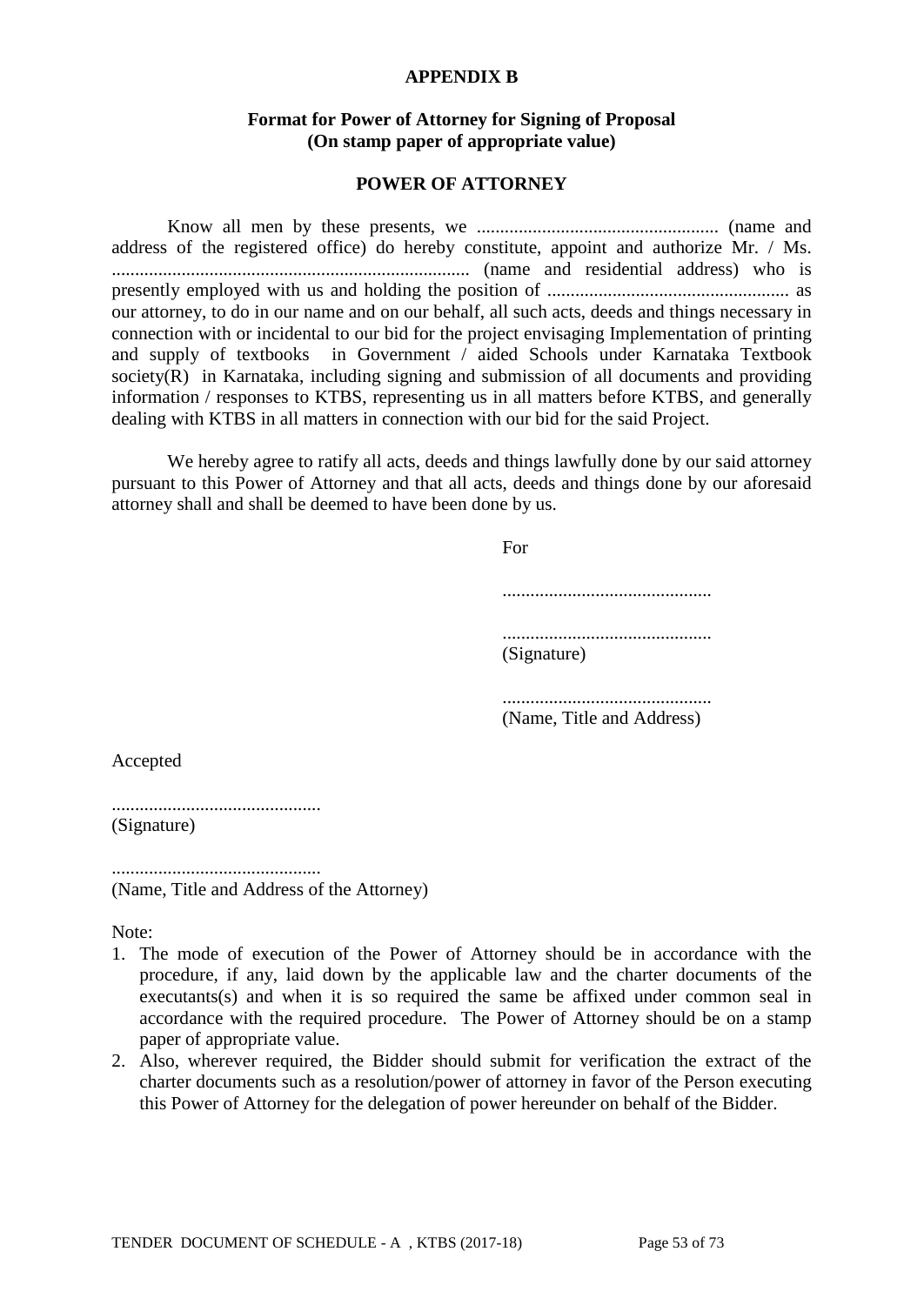### **APPENDIX C**

### **Details of Bidder**

- 1. Name
- 2. Address of the office(s)
- 3. Printing press Address (Place of production):
- 4. Date of incorporation and/or commencement of business
- 5. Sales Tax/VAT Registration No
- 6. Service Tax Registration No
- 7. Brief description of the Legal Entity including details of its main lines of business.
- 8. Name, Designation, Address and Phone Numbers of Authorized Signatory of the Bidder:
	- a. Name :
	- b. Designation :
	- c. Legal Entity :
	- d. Address :
	- e. Telephone Number :
	- f. Fax Number :
	- g. Mobile Number :
	- h. E-Mail Address :
- 9. Details of individual (s) who will serve as the point of contact / communication with The Karnataka Textbook Society® :
	- a. Name :
	- b. Designation :
	- c. Legal Entity :
	- d. Address :
	- e. Telephone Number:
	- f. Fax Number :
	- g. Mobile Number :
	- h. E-Mail Address :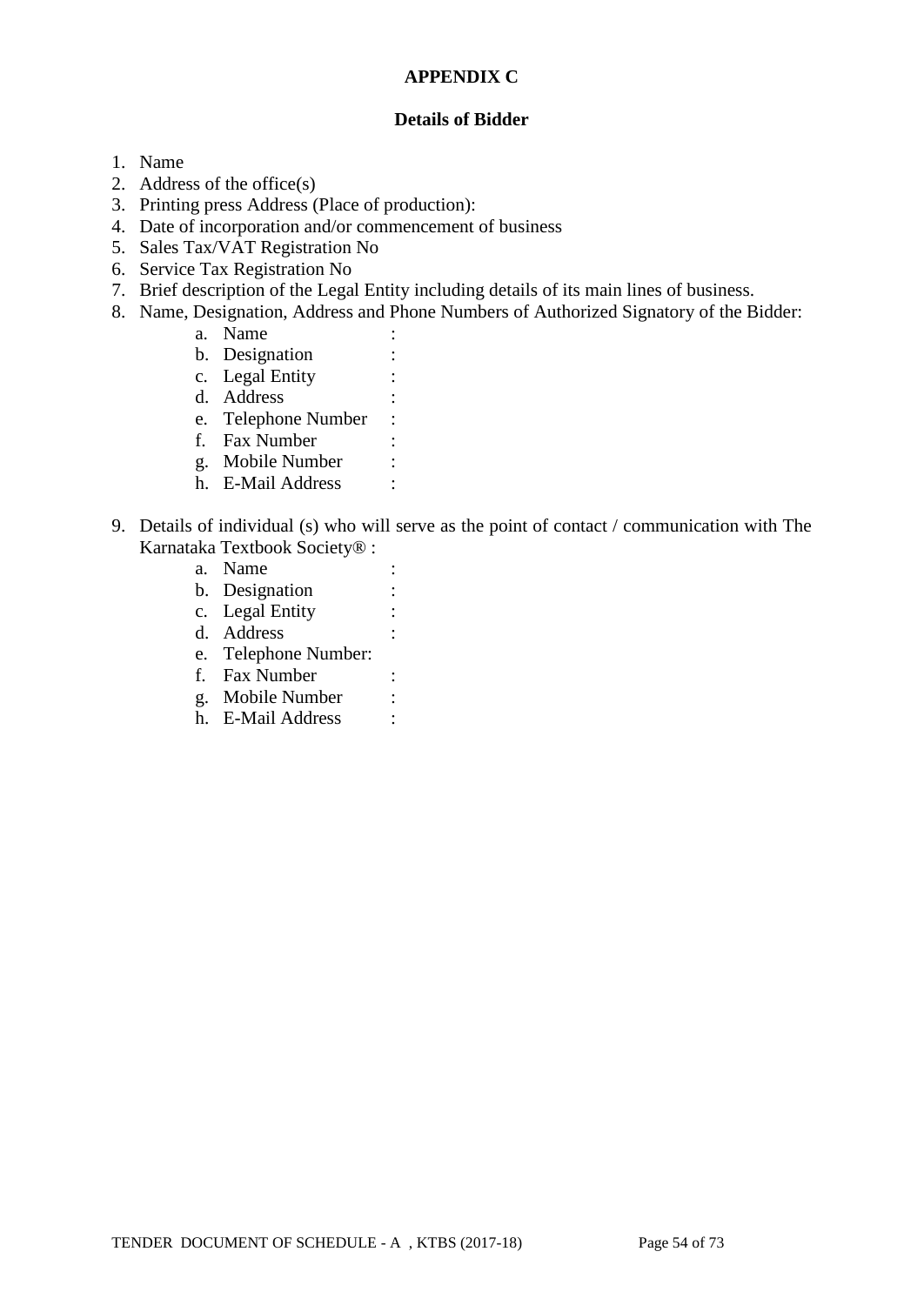### APPENDIX D **Format for Anti-Collusion & Eligibility Certificate (On the Letterhead of the Bidder)**

We hereby certify and confirm that in the preparation and submission of our Proposal for the Implementation of printing and supply of textbooks in Government Schools in Karnataka, we have not acted in concert or in collusion with any other Bidder or other person(s) and also not done any act, deed or thing which is or could be regarded as anticompetitive.

We further confirm that we have not offered nor will offer any illegal gratification in cash or kind to any person or agency in connection with the instant Proposal.

We further confirm that we have not been barred by Education Department, Government of Karnataka/any other State Governments in India/any agencies of GOK, and thereby have not been proven ineligible to bid.

Dated this ..................................... Day of .............................., 2016

........................................

(Name of the Bidder)

(Signature of the Authorized Person)

----------------------------------

(Name and designation of the Authorized Person)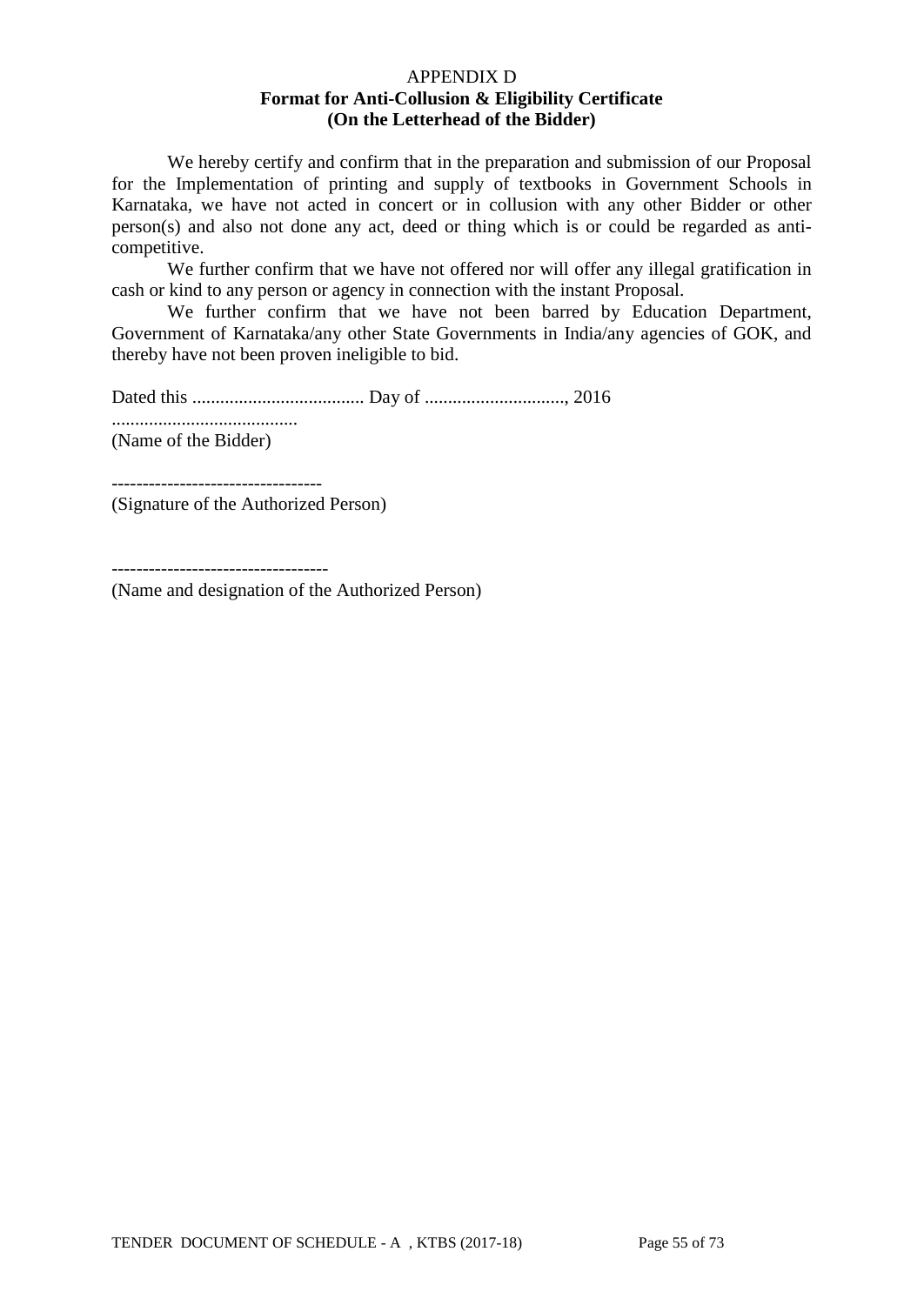### **APPENDIX E**

### **Format for Performance Bank Guarantee (To be issued by a Nationalized / Scheduled Bank in India)**

B.G. No. .................................................... dated ......................This Deed of Guarantee executed at ...................... by ........................ (Name of Bank) having its Head/Registered office at ............................. .................. (herein after referred to as "the Guarantor") which expression shall unless it be repugnant to the subject or context thereof include its, successors and assigns;

In favor of, The Managing Director, The Karnataka Textbook Society(R), (hereinafter referred to as "The Karnataka Textbook Society(R)") having its office at No.4, DSERT Building,100 Ft Ring Road, Hosakerehalli cross, BSK III Stage, Bengaluru - 560 085, Karnataka State, India, which expression shall unless it be repugnant to the subject or context thereof include its successors and assigns;

### **WHEREAS**

A. M/s. ........................................... a Legal Entity having its registered office at ............... (hereinafter called "the Bidder") which expression shall unless it be repugnant to the subject or context thereof include its / their executors administrators, successors and assigns, intends to bid implementation of printing and supply of text books to schools across Karnataka.

B. In terms of **Clause 2.28** of the Tender Document dated ....................issued in respect of the Project, the Bidder is required to furnish to The Karnataka Text book Society(R) an unconditional and irrevocable Bank Guarantee for an amount of Rs. .................. (Rupees ............... only) as Performance Security for the Package Number……………………...

The Guarantor has at the request of the Bidder and for valid consideration agreed to provide such Bank Guarantee being these presents:

## NOW THEREFORE THIS DEED WITNESSETH AS FOLLOWS:

- A. The Guarantor, as primary obligor shall, without demur, pay to The Karnataka Text book Society(R) Bengaluru an amount not exceeding Rs.................(Rupees.................only), within 5 days of receipt of a written demand from The Karnataka Text book Society(R) calling upon the Guarantor to pay the said amount.
- B. Any such demand made on the Guarantor by The Karnataka Text book Society(R) Bengaluru shall be conclusive and absolute as regards the forfeiture of Bid security and the amount due and payable by the Guarantor under this Guarantee.
- C. The above payment shall be made without any reference to the Bidder or any other person and irrespective of whether the claim of The Karnataka Text book Society(R) Bengaluru is disputed by the Bidder or not.
- D. This Guarantee shall be irrevocable and remain in full force upto **31st March 2018** or for such extended period as may be mutually agreed between The Karnataka Text book Society(R), Bengaluru and the bidder and shall continue to be enforceable till all amounts under this Guarantee are paid.
- E. The Guarantee shall not be affected by any change in the constitution or winding up of the Bidder/the Guarantor or any absorption, merger or amalgamation of the Bidder/the Guarantor with any other person.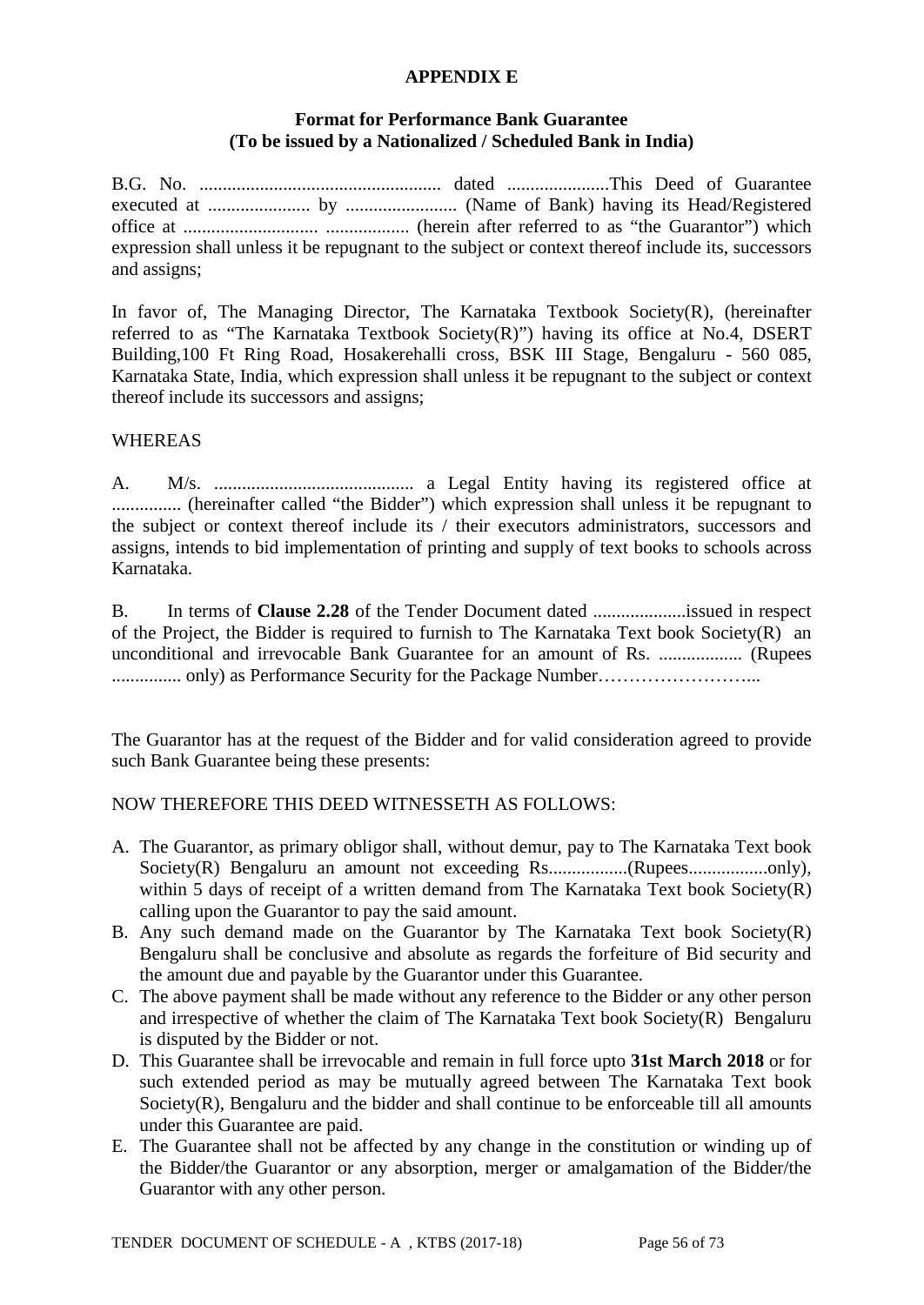- F. In order to give full effect to this Guarantee, The Karnataka Text book Society(R), Bengaluru, shall be entitled to treat the Guarantor as Principal debtor. The obligations of the Guarantor shall not be affected by any variations in the terms and conditions of the Tender document or other documents or by extension of time of performance of any obligations granted to the Bidder or postponement /non exercise/delayed exercise of any of its rights by The Karnataka Text book Society(R), Bengaluru to the Bidder and the Guarantor shall not be relieved from the its obligation under this Bank Guarantee on account of any such variation, extension, postponement, non exercise, delayed exercise or omission on the part of The Karnataka Text book Society(R) to the bidder to give such matter or thing whatsoever which under the law relating to sureties would but for this provision have effect of so relieving the Guarantor.
- G. The Guarantor has power to issue this Guarantee and discharge the obligations contemplated herein, the undersigned is duly authorized to execute this Guarantee pursuant to the power granted under…………………………

In witness thereof the Guarantor has set its hands hereunto on the day, month and year first herein above written.

Signed and delivered by…………………………………… bank By the hand of Mr/Mrs………………….. Its ……………………….. and authorized official.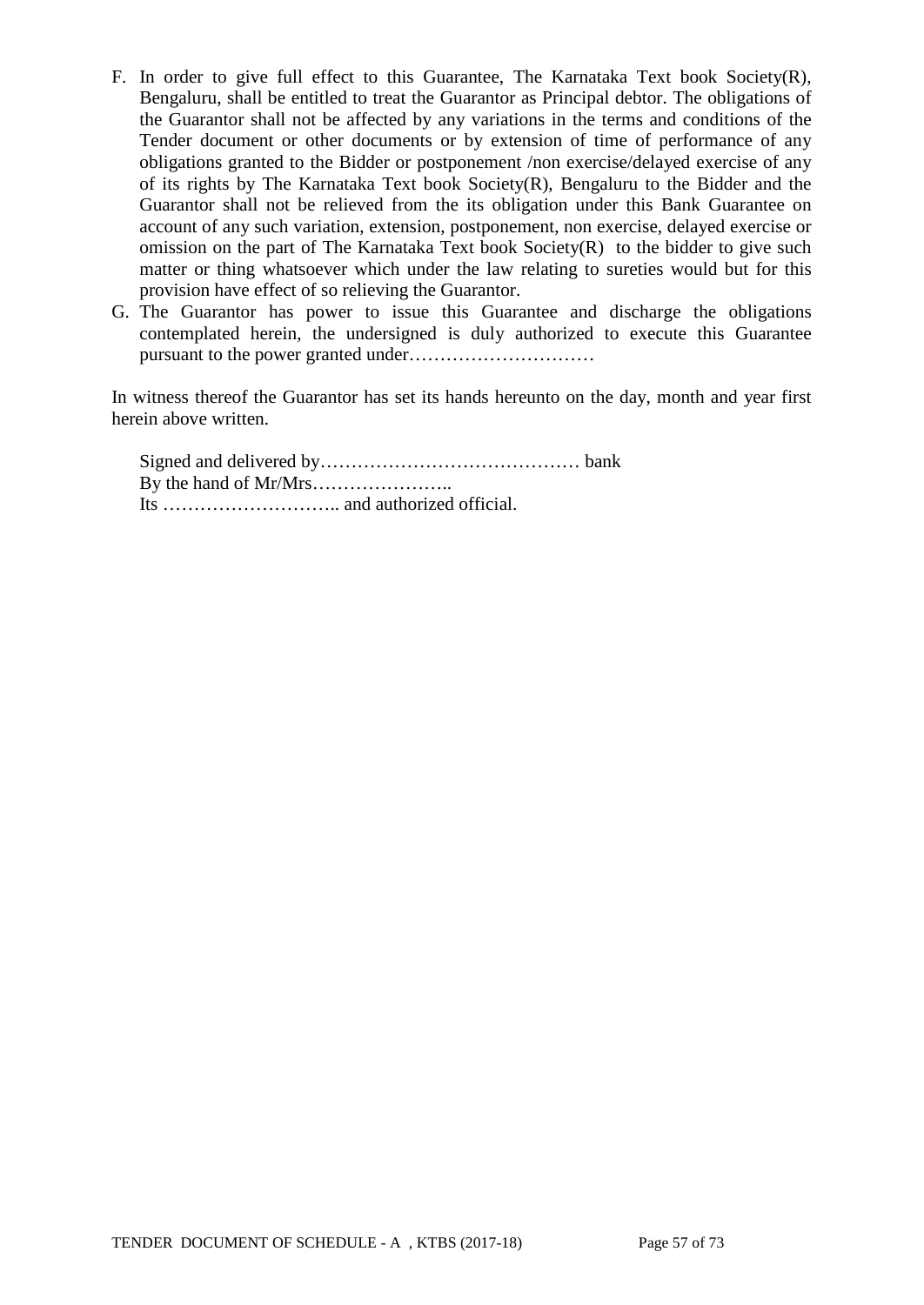## **Appendix F**

### **(Format for undertaking of being a Printer)**

Date

**To,** The Managing Director, Karnataka Textbook Society®, No.4, DSERT Building,100 Ft ring Road, BSK III Stage, Bengaluru - 560 085.

Sir,

We confirm that we have been in the business of printing and supply of books / text books since past \_\_\_\_\_\_\_\_\_years.

Yours faithfully,

(Authorized Signatory)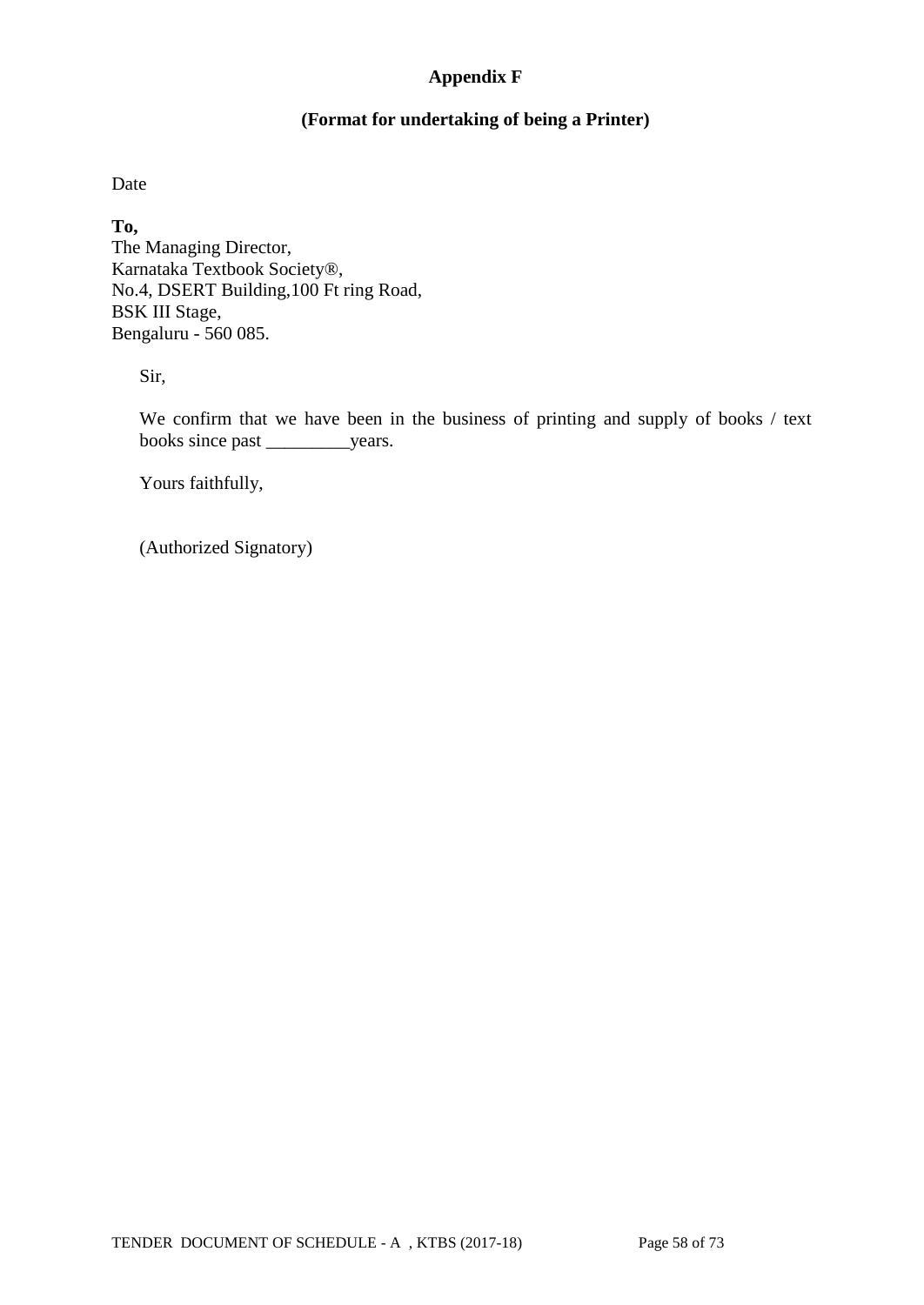## **Appendix G-1**

### *FORMAT FOR STATEMENT OF EXPERIENCE*

### **Name of the Firm………………………………**

**Financial Year from 2013-14,2014-15,& 2015-16**

|                      |          |                                                         |                       |                                                  |                      | Date of Completion |        |                                                                    |                                                                                                             |
|----------------------|----------|---------------------------------------------------------|-----------------------|--------------------------------------------------|----------------------|--------------------|--------|--------------------------------------------------------------------|-------------------------------------------------------------------------------------------------------------|
|                      |          |                                                         |                       |                                                  |                      | of delivery        |        |                                                                    |                                                                                                             |
| SI.N<br>$\mathsf{o}$ | Yea<br>r | Order<br>placed by<br>(Full<br>address of<br>Purchaser) | Order<br>No &<br>Date | Description<br>& quantity<br>of ordered<br>books | Value<br>of<br>order | As per<br>Contract | Actual | Remarks<br>Indicating<br>reasons<br>for late<br>delivery if<br>any | Has the<br>supply been<br>satisfactory?(<br>Attach a<br>certificate<br>from the<br>Purchaser/C<br>onsignee) |
|                      |          |                                                         |                       |                                                  |                      |                    |        |                                                                    |                                                                                                             |
|                      |          |                                                         |                       |                                                  |                      |                    |        |                                                                    |                                                                                                             |
|                      |          |                                                         |                       |                                                  |                      |                    |        |                                                                    |                                                                                                             |
|                      |          |                                                         |                       |                                                  |                      |                    |        |                                                                    |                                                                                                             |
|                      |          |                                                         |                       |                                                  |                      |                    |        |                                                                    |                                                                                                             |
|                      |          |                                                         |                       |                                                  |                      |                    |        |                                                                    |                                                                                                             |
|                      |          |                                                         |                       |                                                  |                      |                    |        |                                                                    |                                                                                                             |
|                      |          |                                                         |                       |                                                  |                      |                    |        |                                                                    |                                                                                                             |

Signature & Seal of the bidder

The above statement shall be supported by

- 1. A certificate issued by the Client clearly stating the scope of the project, cost of the project and date of successful completion.
- 2. Certificate from statutory auditor certifying date of successful completion of bidder's scope of work in the project and total billings till such date.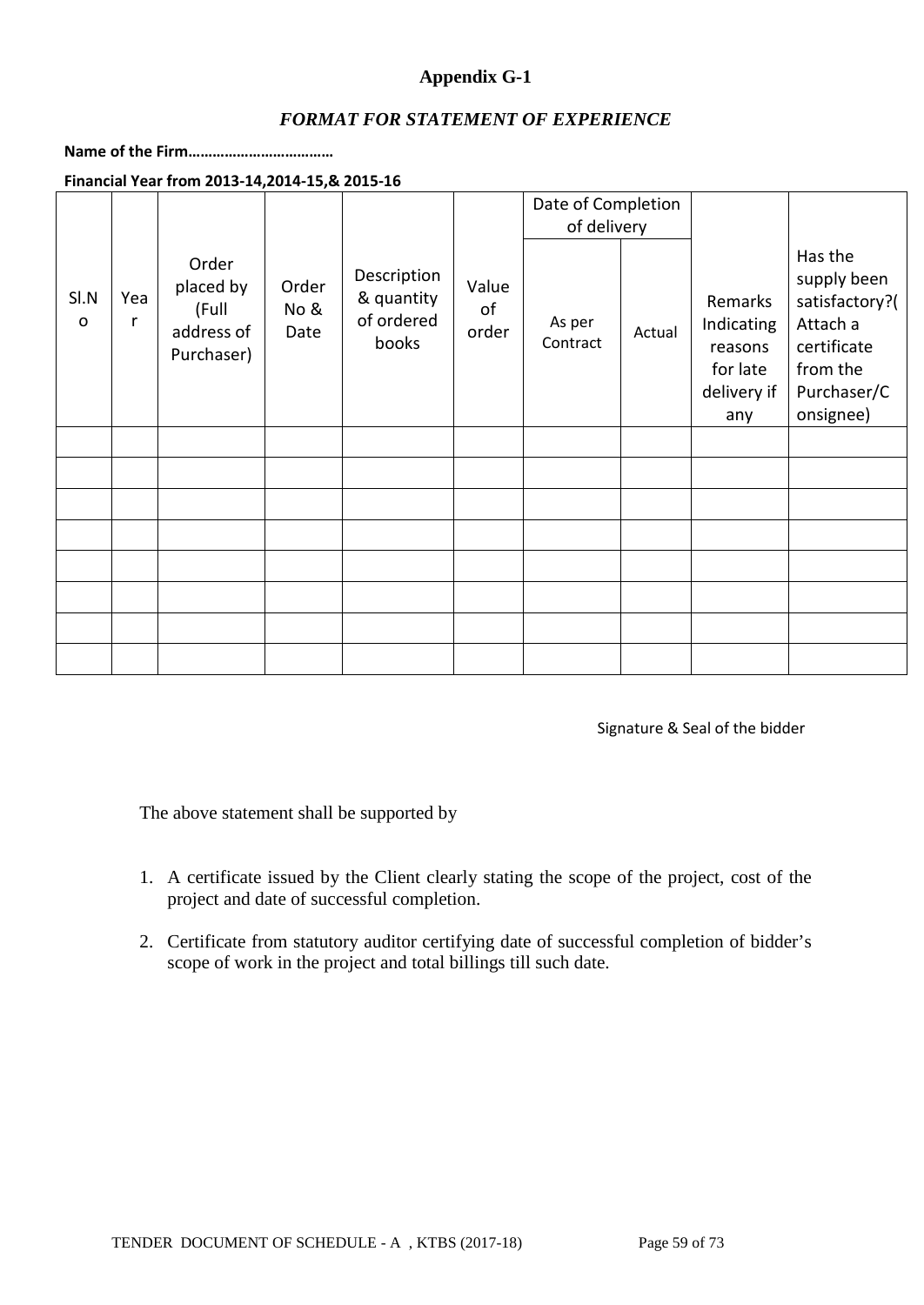### **Appendix G-2**

### **Format for Statutory Auditor's Certificate for Financial Capability of the bidder**

Date

We have verified the Annual Accounts and other relevant records of M/s ……………………………… (Name of the bidder) and certify the following

Rs. In lakhs

| <sub>S1</sub><br>N <sub>0</sub> | Particulars            | 2013-14 |  | 2014-15   2015-16   Avg. for 3 yrs |
|---------------------------------|------------------------|---------|--|------------------------------------|
|                                 | <b>Annual Turnover</b> |         |  |                                    |
|                                 | Net Worth              |         |  |                                    |
|                                 |                        |         |  |                                    |

Signature and seal of Statutory Auditor

Name Membership No Address

Instructions:

For the purpose of this Certification:

- 1. The financial year would be the same as one normally followed by the bidder for its Annual Report.
- 2. The bidder shall provide the audited annual financial statements as required for this Tender document. Failure to do so would result in the Proposal being considered as non responsive.
- 3. A certificate from the Statutory Auditor should be provided as supporting document certifying the Qualification Statement submitted by the Bidder.
- 4. For the purpose of this Tender document, Net Worth shall mean:

Net Worth = (subscribed and paid up Equity + reserves) - (Revaluation reserves + miscellaneous expenditure not written off)

- 5. Experience (Financial Capability and Experience) of only the Bidder shall be considered. Experience of associate company/parent company/subsidiary company shall not be considered for qualification purposes.
- 6. Turnover and net worth of the bidder shall be certified by his statutory auditor who should mention his name, address and membership number. Turnover certificate shall be based on the audited accounts of the bidders, or based on the returns filed with the tax authority.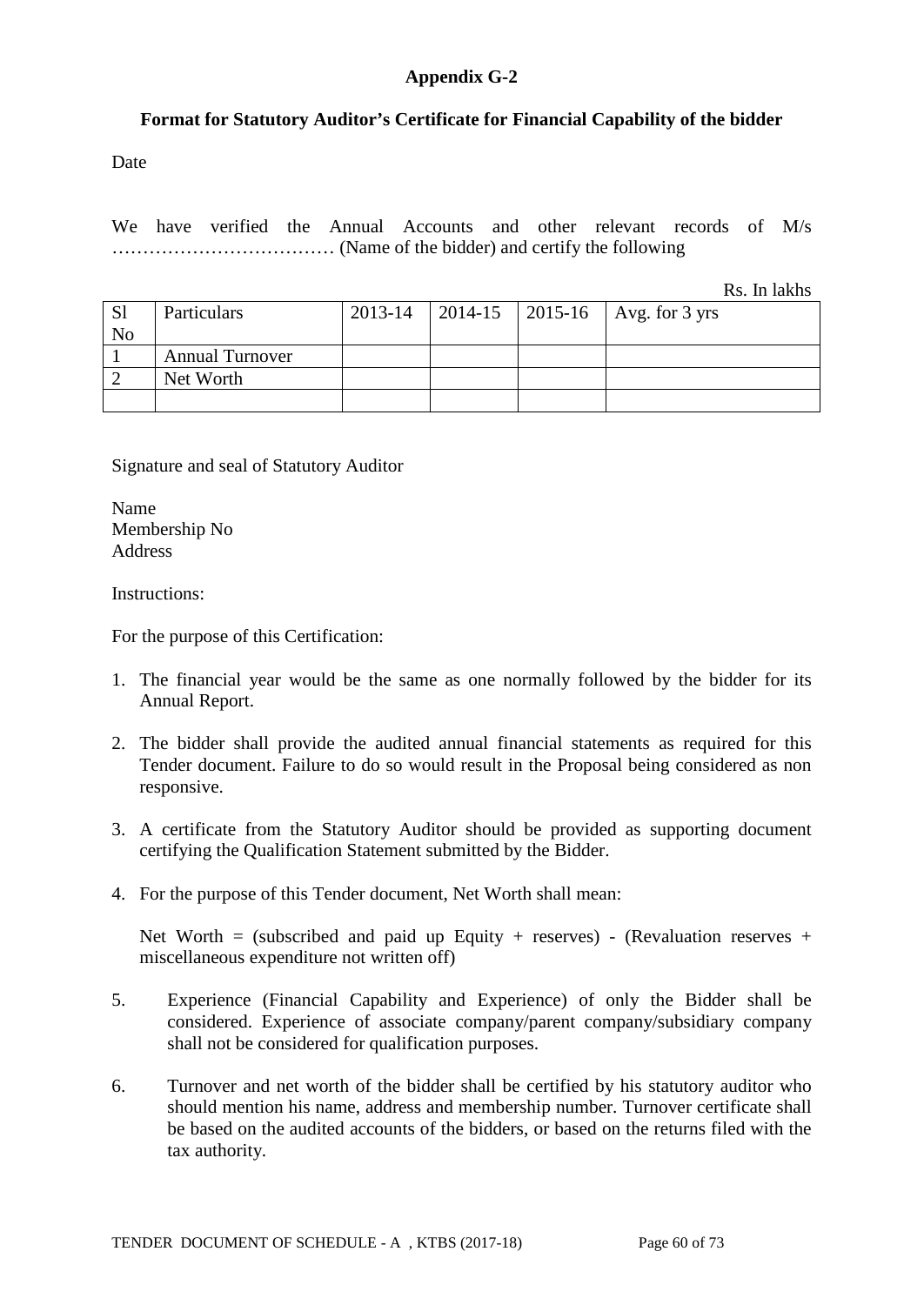### **APPENDIX G-3**

## **Format for Statutory Auditor Certificate for Project Experience of Printing and Supply of Books / Textbooks**

Date

We have verified the annual accounts and other relevant records of M/s………………………..(Name of the Bidder) and certify that M/s………………………(Name of the Bidder) had been appointed for the purpose of ……………………………….. ( Name of the project)

We have also scrutinized the documents made available to us for the said project and certify the following years(2013-14,2014-15,2015-16)

| Date of commencement of Date of completion of the |         | Billings for the bidder |
|---------------------------------------------------|---------|-------------------------|
| the project                                       | project | from the project $(Rs)$ |
|                                                   |         |                         |

Signature and seal of Statutory Auditor

Name Membership No Address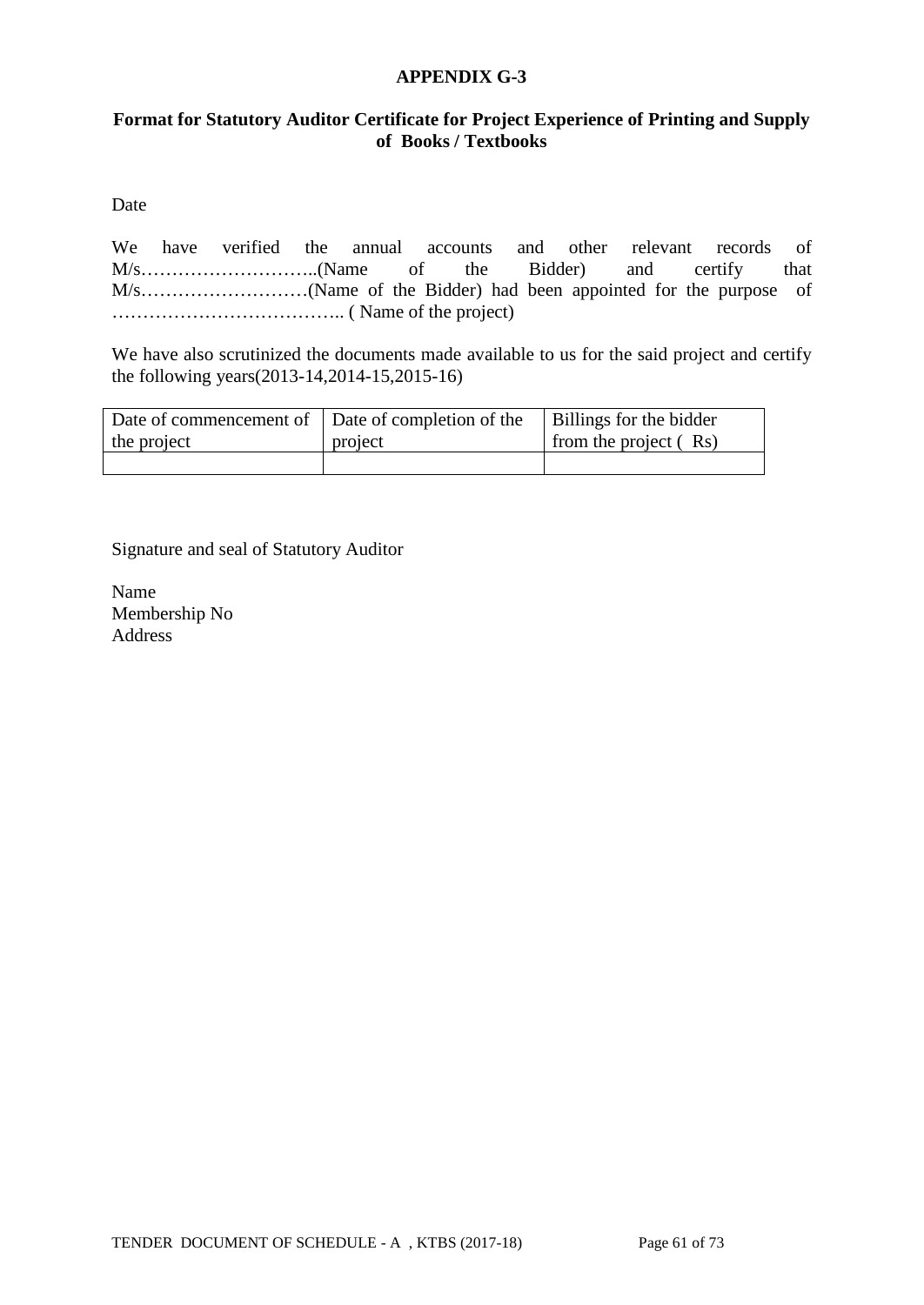## **Appendix H**

## **Format for Infrastructural Capabilities**

| <b>SI</b>      | <b>Machinery / Other requirements</b>                                         | Qty/ | Machinery/Othe<br>r requirements | Qty/ | <b>Production</b><br>capacity per |
|----------------|-------------------------------------------------------------------------------|------|----------------------------------|------|-----------------------------------|
| N <sub>0</sub> | prescribed by the purchaser                                                   | Unit | offered by the<br>printer.       | Unit | hour.(For No., of<br>Pages)       |
|                | <b>Pre-Printing machinery</b>                                                 |      |                                  |      |                                   |
| $\mathbf{1}$   | Computer to Plate making plant with                                           |      |                                  |      |                                   |
|                | processor capable of making plates                                            |      |                                  |      |                                   |
|                | Double Crown, A-1 and such similar                                            | One  |                                  |      |                                   |
|                | sizes                                                                         | Unit |                                  |      |                                   |
|                |                                                                               |      |                                  |      |                                   |
|                |                                                                               |      |                                  |      |                                   |
|                | <b>Printing machinery</b>                                                     |      |                                  |      |                                   |
| $\mathbf{1}$   | Four colour web offset machine with a                                         |      |                                  |      |                                   |
|                | minimum cut off 508 mm, reel width                                            |      |                                  |      |                                   |
|                | 760 mm or more, with one quarter                                              | One  |                                  |      |                                   |
|                | folder. The rated speed of the machine                                        | Unit |                                  |      |                                   |
|                | with quarter folding shall not be less                                        |      |                                  |      |                                   |
|                | than 10,000 cycles per hour.                                                  |      |                                  |      |                                   |
| $\overline{2}$ | Four colour sheet fed CPC offset                                              |      |                                  |      |                                   |
|                | printing machine with a Sheet size of                                         | One  |                                  |      |                                   |
|                | 485mmX660mm (19"x26") or above                                                | Unit |                                  |      |                                   |
|                | capable of printing on Boards of at<br>least 220 GSM.                         |      |                                  |      |                                   |
|                |                                                                               |      |                                  |      |                                   |
| $\mathbf{1}$   | <b>Binding and Finishing Machinery</b><br>Fully automatic stand alone perfect |      |                                  |      |                                   |
|                | binding machine of minimum 6 clamps                                           | One  |                                  |      |                                   |
|                | with 2000 cycles/hr or equivalent                                             | Unit |                                  |      |                                   |
|                | productivity.                                                                 |      |                                  |      |                                   |
| $\overline{2}$ | Three side trimming machine capable                                           |      |                                  |      |                                   |
|                | of trimming the books in the size of                                          | One  |                                  |      |                                   |
|                | Crown $1/4$ <sup>th</sup> .                                                   | Unit |                                  |      |                                   |
| 3              | Fully automatic programmatic cutting                                          | One  |                                  |      |                                   |
|                | machine 92 cm (36 inches) size                                                | Unit |                                  |      |                                   |
| $\overline{4}$ | Offline UV varnishing system.                                                 |      |                                  |      |                                   |
|                | (Note : If the four colour printing                                           | One  |                                  |      |                                   |
|                | machine is equipped with inline coating                                       | Unit |                                  |      |                                   |
|                | system this machine is not required.)                                         |      |                                  |      |                                   |
|                | <b>Manpower, Factory and Storage Space</b>                                    |      |                                  |      |                                   |
|                | The plant shall be operated by qualified                                      |      |                                  |      |                                   |
|                | and trained manpower with qualified                                           |      |                                  |      |                                   |
|                | supervisors for quality checking in the                                       |      |                                  |      |                                   |
|                | production line.                                                              |      |                                  |      |                                   |
|                | The plant shall be well planned and is                                        |      |                                  |      |                                   |
|                | required to be in easily accessible                                           |      |                                  |      |                                   |
|                | location. It is expected to be laid out in                                    |      |                                  |      |                                   |
|                | an area of about 10,000 sq feet to have                                       |      |                                  |      |                                   |
|                | easy and safe movement of the                                                 |      |                                  |      |                                   |
|                | materials. The storage space shall be at                                      |      |                                  |      |                                   |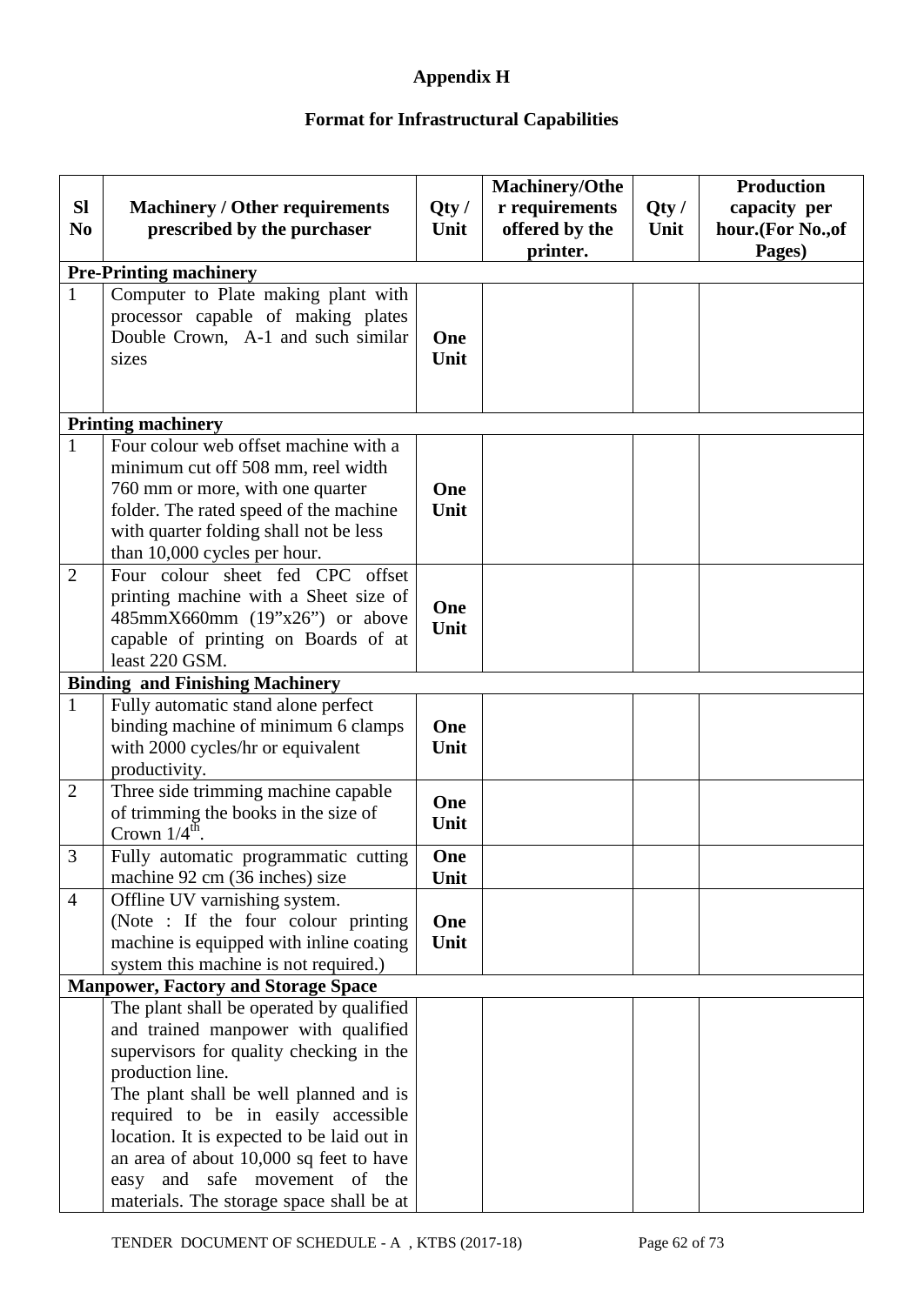| least another $10,000$ sq feet covered<br>area for the safe storage of finished<br>goods as well as to stock the paper.<br><b>OTHERS</b> |  |  |
|------------------------------------------------------------------------------------------------------------------------------------------|--|--|
|                                                                                                                                          |  |  |

Signature

(Name and designation of signatory)

### **Note** :

- 1) The bidder shall submit APPENDIX-H in affidavit.
- 2) The Specifications mentioned above are at minimum configurations expected, but Superior Machinery in the similar class are also acceptable. However, decision of the Purchaser in this regard shall be final and binding.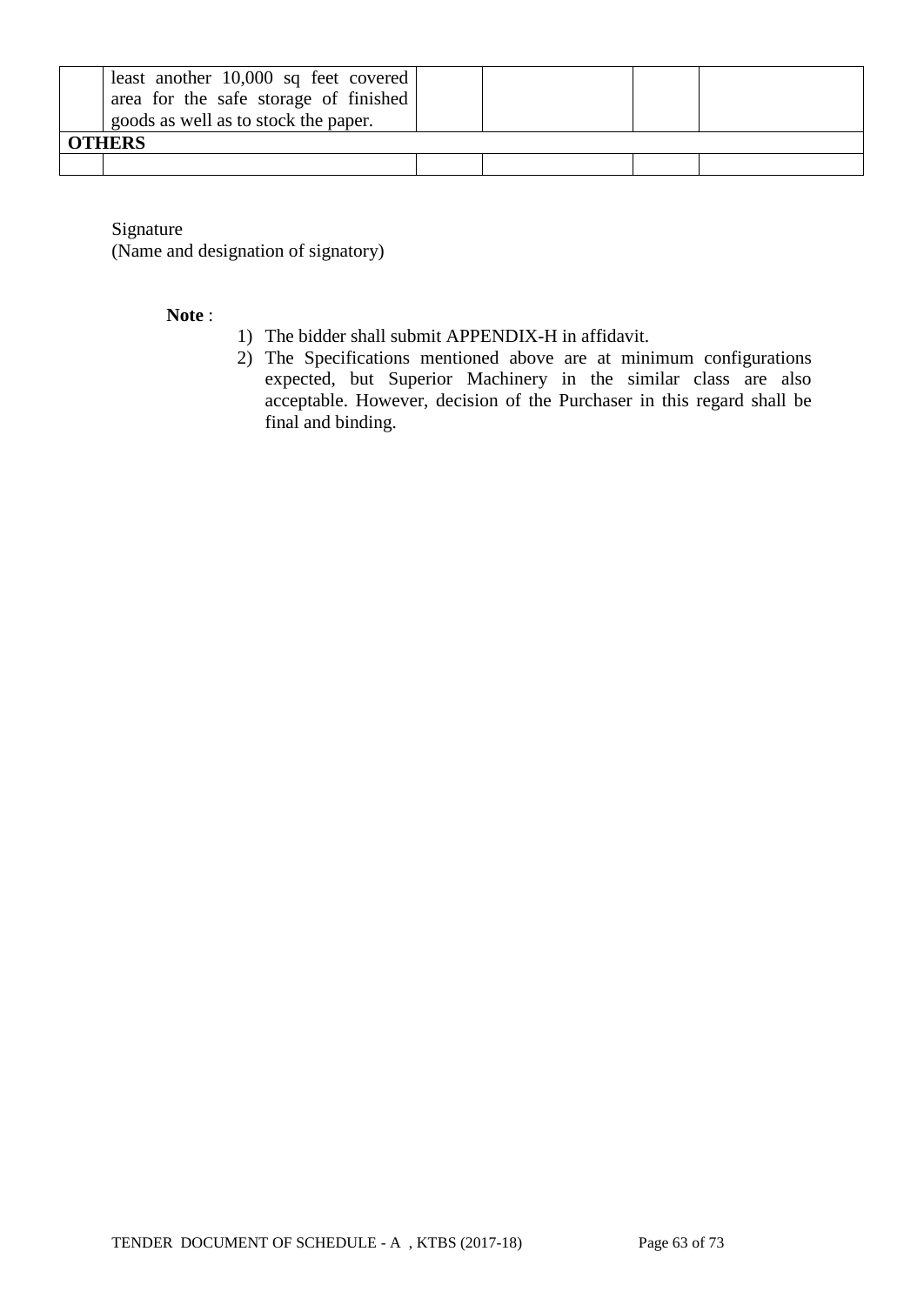### **APPENDIX - I ( Cover 1 )**

## Bidder Declaration regarding his capacity ( On the Letter Head )

I …………………. (firm name)Here by declare that

- 1. I have ……………(No's) of Sheet fed offset Printing machines and ………………… (No's) of Web Offset Printing machines.
- 2. I can print ……………….pages/hour in Sheet fed offset I can print ……………….pages/hour in Web Offset
- 3. I can bind………………..copies/hour
- 4. I can supply a total of \_\_\_\_\_\_\_\_\_\_\_\_\_lakh textbooks, belonging to \_ number of packages and supply to 204 Blocks within 120 days from the next date of purchase order.
- 5. The supplier shall submit dummy as per the time schedule mentioned in the tender document.

\*Specifications & Time Schedule as mentioned in the tender document\*

Bidder Authorized Signatory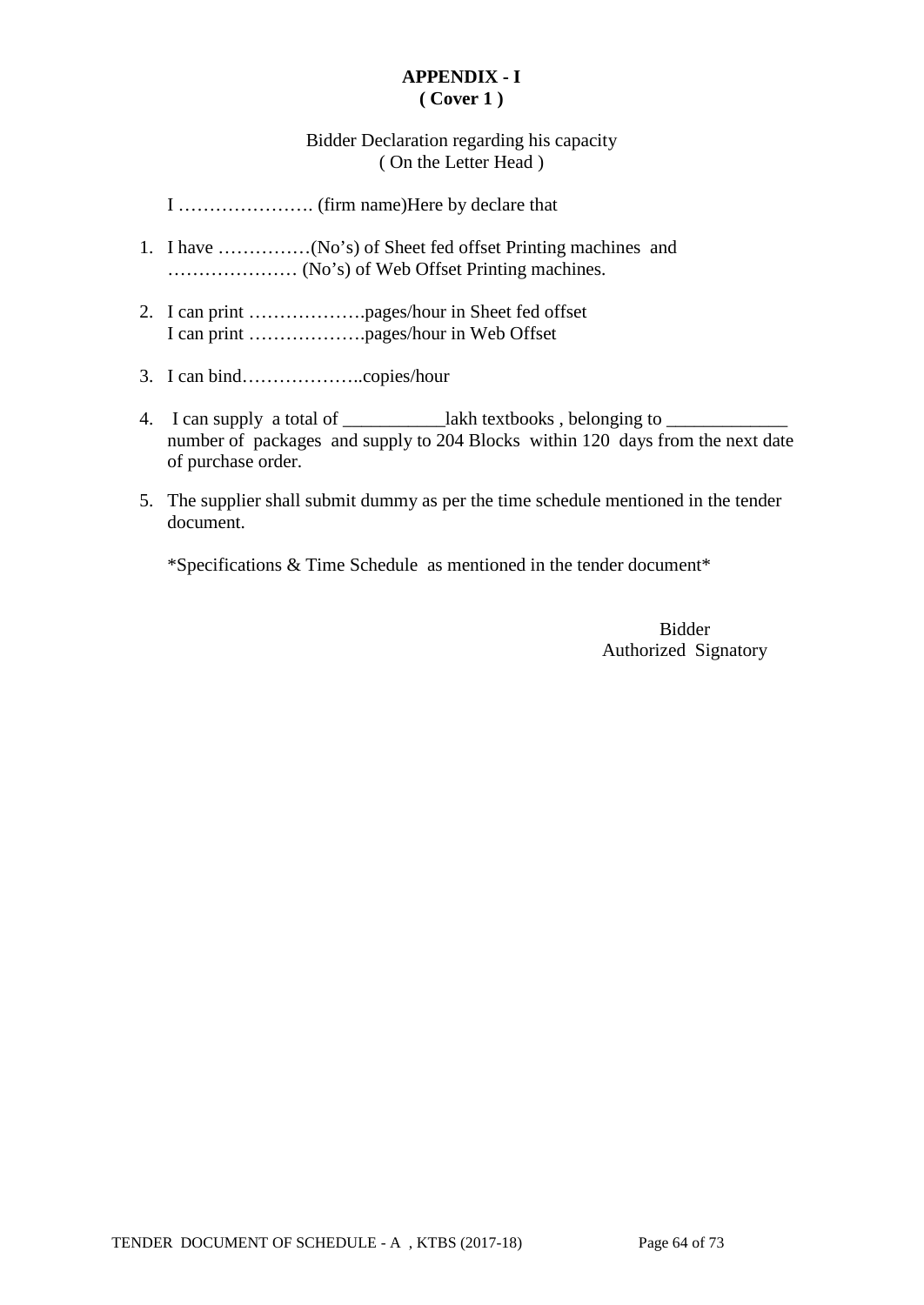### **APPENDIX J**

## **(Cover 2)**

### **TENDER FORM & PRICE SCHEDULE**

### PARTICULARS TO BE SUBMITTED IN THE COMMERCIAL BID/ **SECOND COVER**

To

The Managing Director, Karnataka Textbook Society ® No.4, 100Ft Ring Road, Hosakerehalli, BSK  $3^{rd}$  Stage, Bengaluru – 560085.

Sir,

Having examined the bid Documents including Addenda No: the receipt of which is hereby duly acknowledged, we, the undersigned, offer to quote the rates per page towards printing and supply of School Text Books. Price quoted is all inclusive.

Price shall be indicated to a maximum of 04 decimals.

( Signature of the Printer) ( Authorized Signatory )

### **Preference 1**

- A. Name of the Printer :
- B. Package No. quoted :

Paper Quality: 60GSM and Book Size:  $1/4^{\text{th}}$  Crown

| Sl.No | <b>Class</b> | <b>Title</b><br>Code | <b>Title</b><br><b>Name</b> | <b>Colour/Other</b><br>specifications | Rate per page in Paise in<br>digits shall be inclusive of<br>all.<br>Price shall be indicated to<br>a maximum of 04<br>decimals |
|-------|--------------|----------------------|-----------------------------|---------------------------------------|---------------------------------------------------------------------------------------------------------------------------------|
|       |              |                      |                             |                                       |                                                                                                                                 |
|       |              |                      |                             |                                       |                                                                                                                                 |
|       |              |                      |                             |                                       |                                                                                                                                 |
|       |              |                      |                             |                                       |                                                                                                                                 |
|       |              |                      |                             |                                       |                                                                                                                                 |
|       |              |                      |                             |                                       |                                                                                                                                 |

Total No of Titles under this package:-…………………..

Place : Signature of Printer Date : with address and Seal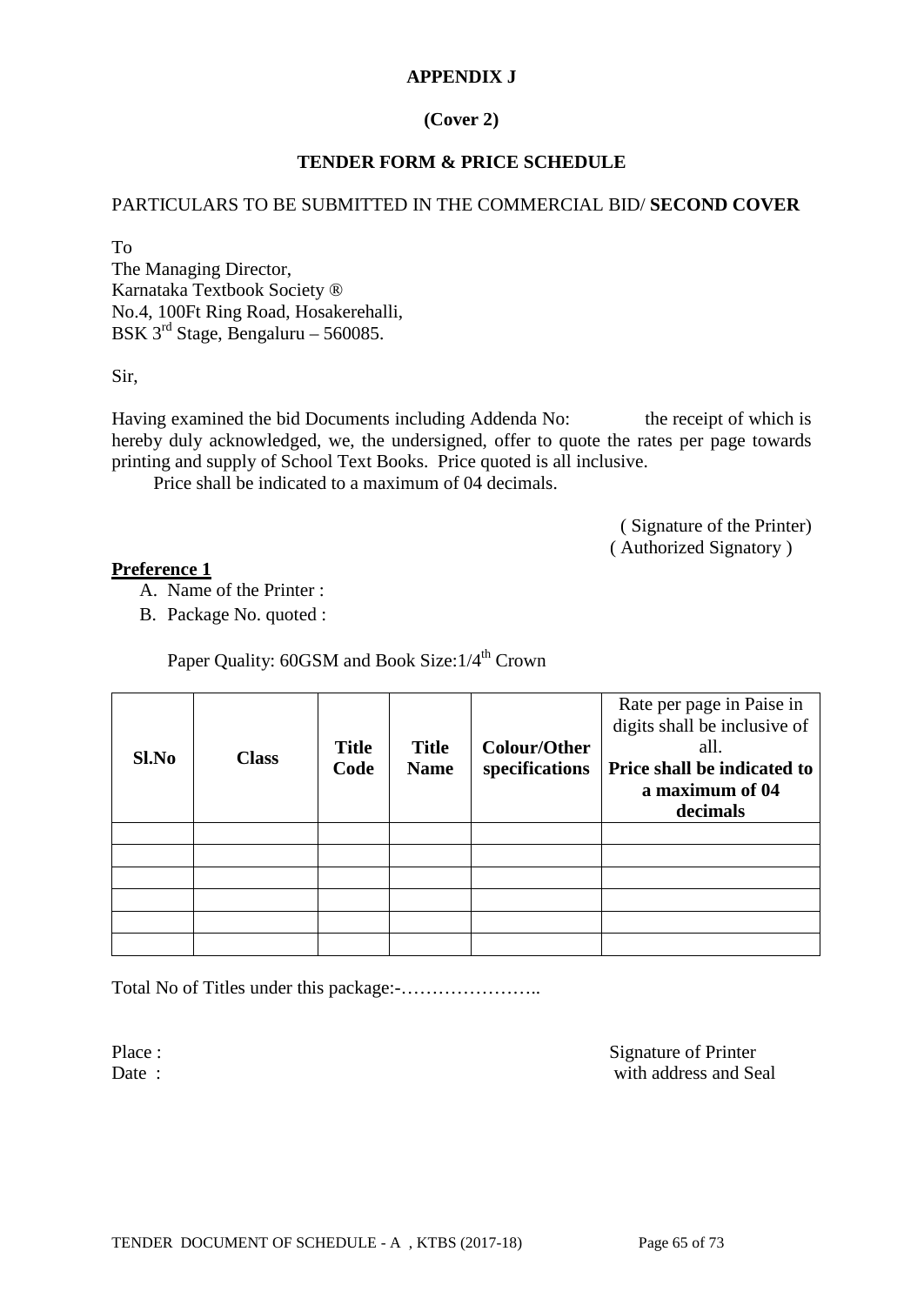## **Preference 2**

- A. Name of the Printer :
- B. Package No. quoted :

Paper Quality: 60GSM and Book Size:  $1/4$ <sup>th</sup> Crown

| Sl.No | <b>Class</b> | <b>Title</b><br>Code | <b>Title</b><br><b>Name</b> | <b>Colour/Other</b><br>specifications | Rate per page in Paise in<br>digits shall be inclusive of<br>all.<br>Price shall be indicated to<br>a maximum of 04<br>decimals |
|-------|--------------|----------------------|-----------------------------|---------------------------------------|---------------------------------------------------------------------------------------------------------------------------------|
|       |              |                      |                             |                                       |                                                                                                                                 |
|       |              |                      |                             |                                       |                                                                                                                                 |
|       |              |                      |                             |                                       |                                                                                                                                 |
|       |              |                      |                             |                                       |                                                                                                                                 |
|       |              |                      |                             |                                       |                                                                                                                                 |
|       |              |                      |                             |                                       |                                                                                                                                 |

Total No of Titles under the package

| нас |  |
|-----|--|
|     |  |

Signature of Printer Date : with address and Seal

## **CONDITIONS:**

- 1. If our bid is accepted, we will have to abide as per the stipulated Terms & Conditions to supply of school books to all the Block Educational Offices in the State.
- 2. If our bid is accepted we will furnish Performance Bank Guarantee separately for each package as per terms.
- 3. We agree to abide by this tender for bid validity of 90 days after the date fixed for opening of Second Envelope.
- 4. We understand that in competing for and if the award is made to us, in executing the above contract we will strictly observe the laws against fraud and corruption in force in India namely "Prevention of corruption act 1988".
- 5. We understand that you are not bound to accept a lowest offer that you may receive.

Dated this day of 2016

Signature

(Name and address of the Tenderer with seal) (In the capacity of duly authorized to sign the Tender for and on behalf of)

## **Tender / Bid Validity:**

The Tender is valid for a period of 90 days from the date of opening of Tender.

Dated this day of 2016

Signature: (Name and Address of the Tenderer with Seal)

(In the Capacity of :………………………. Duly authorized to sign the Tender for and on behalf of

TENDER DOCUMENT OF SCHEDULE - A, KTBS (2017-18) Page 66 of 73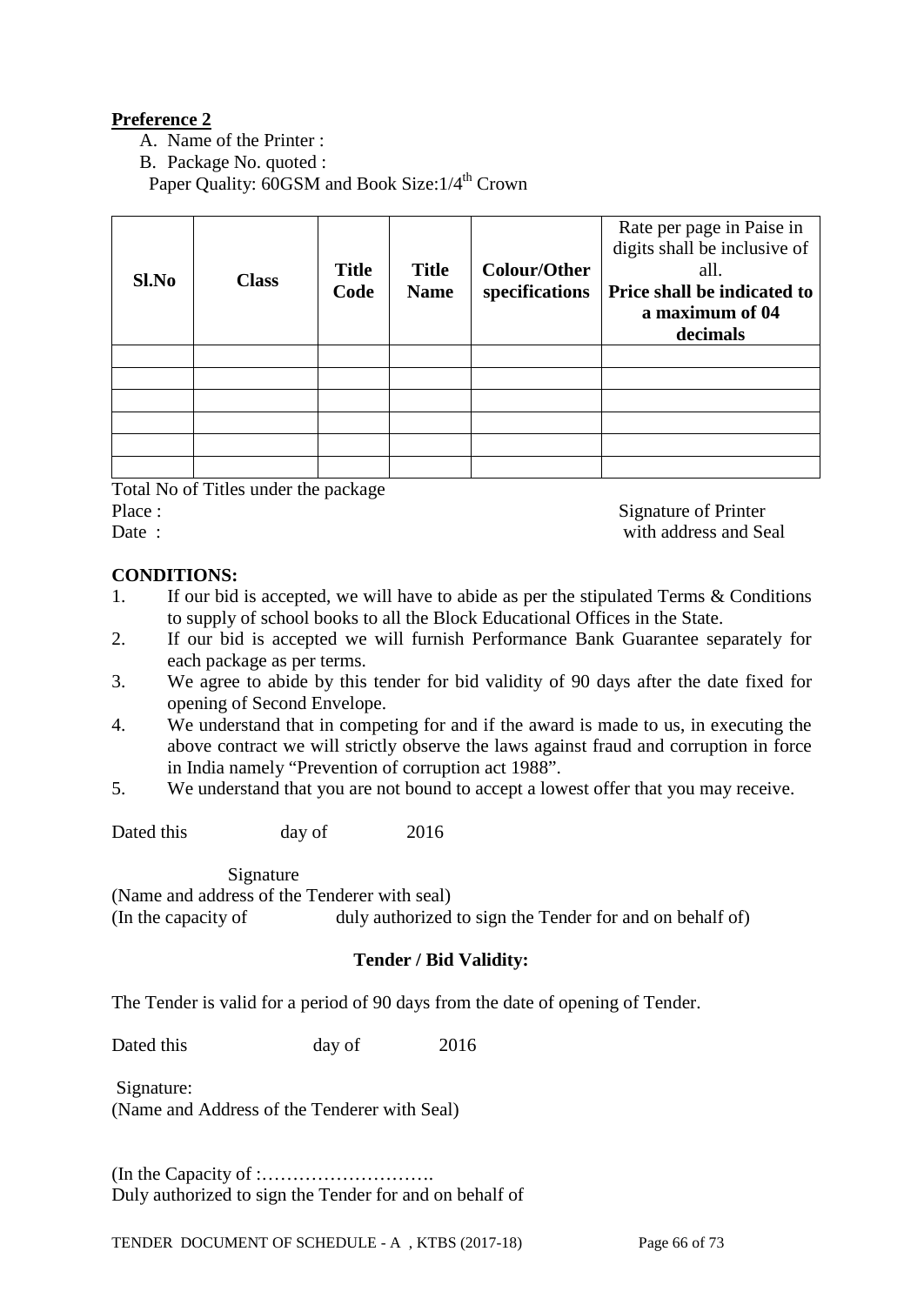## Appendix K

## **(Format for undertaking of work completion)**

Date:

**To,** The Managing Director, Karnataka Textbook Society®, No.4, DSERT Building,100 Ft ring Road, BSK III Stage, Bengaluru - 560 085.

Sir,

 We hereby confirm that the printing and supply of textbooks will be completed within the scheduled time given in the tender document of Karnataka Text Book Society 2017-18.

In case if I/We fail to print/supply the given text books. I/We shall pay the penalty according to the terms and conditions of the tender and we are bound by the same in all respects.

Yours faithfully,

(Authorized Signatory)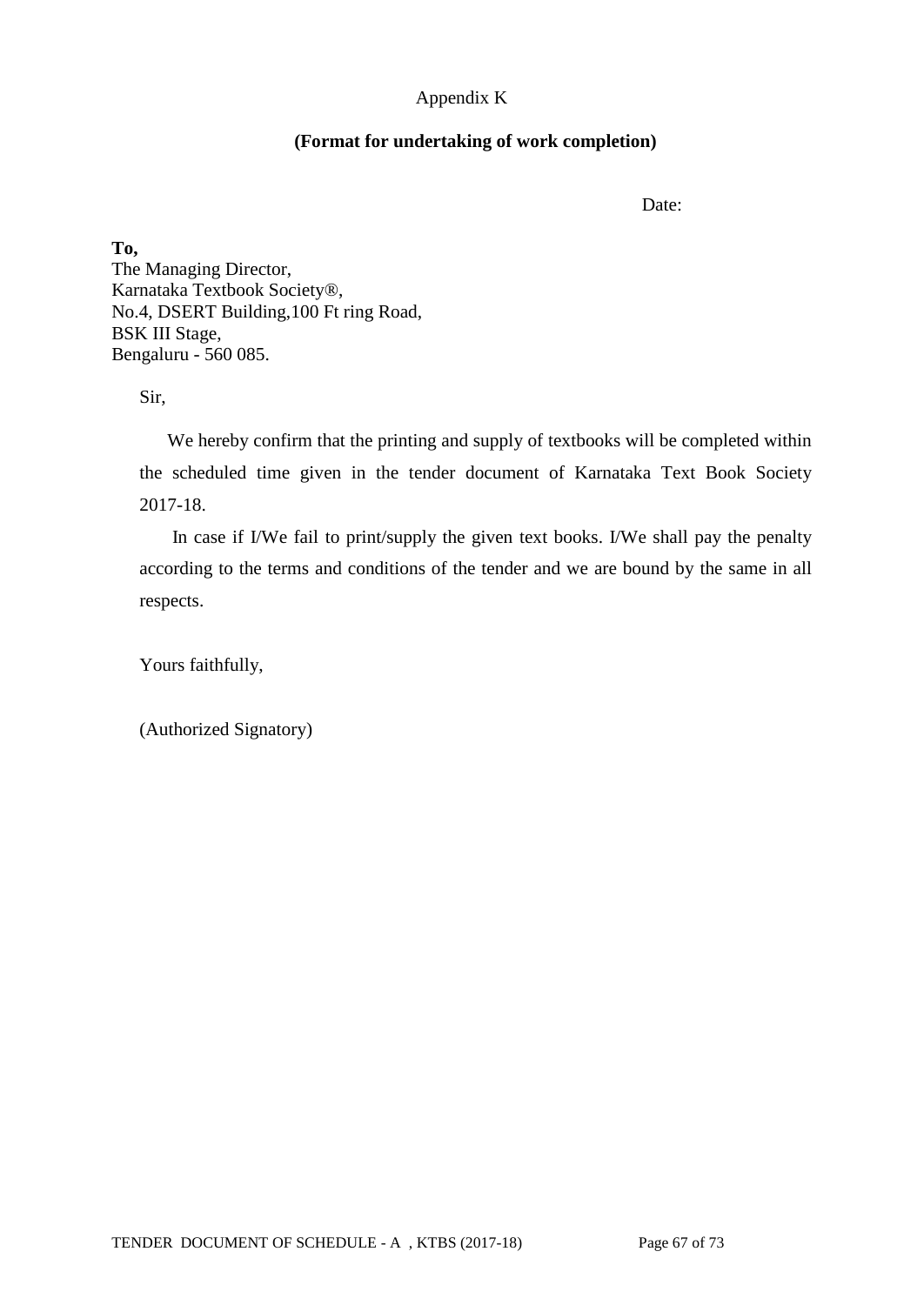## Appendix L

## **(Declaration by Bidder)**

Date

**To,** The Managing Director, Karnataka Textbook Society®, No.4, DSERT Building,100 Ft ring Road, BSK III Stage, Bengaluru - 560 085.

Sir,

I/We……………………….here by declare that I/We have fully read the tender document dated………………and have understood the contents and the meaning of all the terms and conditions.

Accordingly I here by signing the above declaration and abide by the same.

Yours faithfully,

(Authorized Signatory)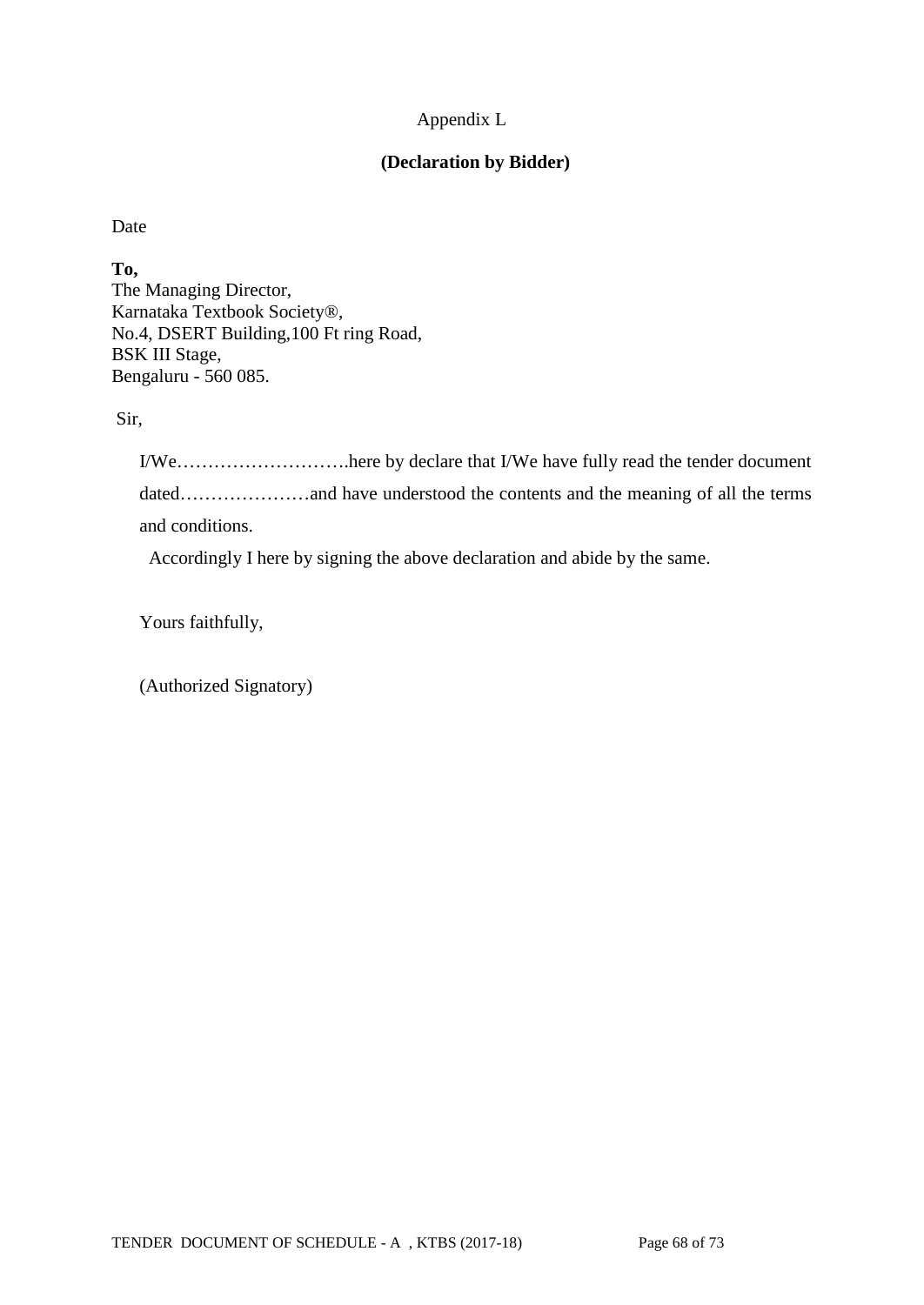## **Appendix-M Penalty for deviation in the quality**

|                | <b>Of Paper</b>   |                      |                                    |  |  |  |  |
|----------------|-------------------|----------------------|------------------------------------|--|--|--|--|
| Sl.No          | <b>Property</b>   | <b>Specification</b> | Penalty percentage on total        |  |  |  |  |
|                |                   |                      | order value                        |  |  |  |  |
|                | Substance         | 60 GSM $+/- 1\%$     | For every 1% deviation a penalty   |  |  |  |  |
|                |                   |                      | of 2% of the value of the lot.     |  |  |  |  |
| 3              | <b>Brightness</b> | 80 Minimum           | Each unit deviation $0.5\%$ of the |  |  |  |  |
|                |                   |                      | value of the lot.                  |  |  |  |  |
| $\overline{A}$ | Opacity           | 85 Minimum           | Each unit deviation 0.5 % of the   |  |  |  |  |
|                |                   |                      | value of the lot.                  |  |  |  |  |
| 5              | <b>Smoothness</b> | 200 on Top Side and  | For each 10 units deviation 0.5 %  |  |  |  |  |
|                |                   | 250 on wire side     | of the value of the lot.           |  |  |  |  |

## **220 GSM Ard Board of Industry Standards**.

| Sl.No                       | <b>Property</b> | Specification                 | Penalty percentage on total           |
|-----------------------------|-----------------|-------------------------------|---------------------------------------|
|                             |                 |                               | order value                           |
|                             | Gloss           | 75% Minimum                   | Each 5 unit deviation 0.5 %           |
| $\mathcal{D}_{\mathcal{L}}$ | Bulk            | $1.0 \text{ cc/gm}$ , Minimum | For Each 0.05 units                   |
|                             |                 |                               | Deviation $0.5\%$ of the value of the |
|                             |                 |                               | Lot.                                  |
| $\mathcal{R}$               | Textile index   | CD: 20 minimum                | Each unit deviation 0.05              |
|                             |                 | MD: 30 minute                 |                                       |
| $\overline{4}$              | Substance       | $220$ GSM $+/- 4\%$           | For every 1% deviation a penalty      |
|                             |                 |                               | of 2% of the value of the lot.        |

## **Printing Quality**

| Sl.No | <b>Defect</b>                                      | <b>Penalty</b>             |
|-------|----------------------------------------------------|----------------------------|
|       | Misregistration with readability and               | 5% of the value of the lot |
|       | understandable pictures                            |                            |
|       | Inking, Legibility, Offsetting, smudging, tilting, | 3% of the value of the lot |
|       | scumming, slur, ragged printing, non uniformity    |                            |
|       | in ink                                             |                            |

## **Size of the book:**

| Sl.No        | <b>Defect</b>                                               | <b>Penalty</b>             |  |  |
|--------------|-------------------------------------------------------------|----------------------------|--|--|
|              | The required book size is 18.3X24.5 cms. Any change         | Two times the value of     |  |  |
|              | in the size will be quantified in to the reduction in total | the cost of the reduction  |  |  |
|              | weight of the paper and the penalty will be charged         | in weight of the paper     |  |  |
|              | accordingly                                                 |                            |  |  |
| റ            | Cross cutting                                               | 3% of the value of the lot |  |  |
| $\mathbf{c}$ | Rough cutting                                               | 1% of the vlaue of the lot |  |  |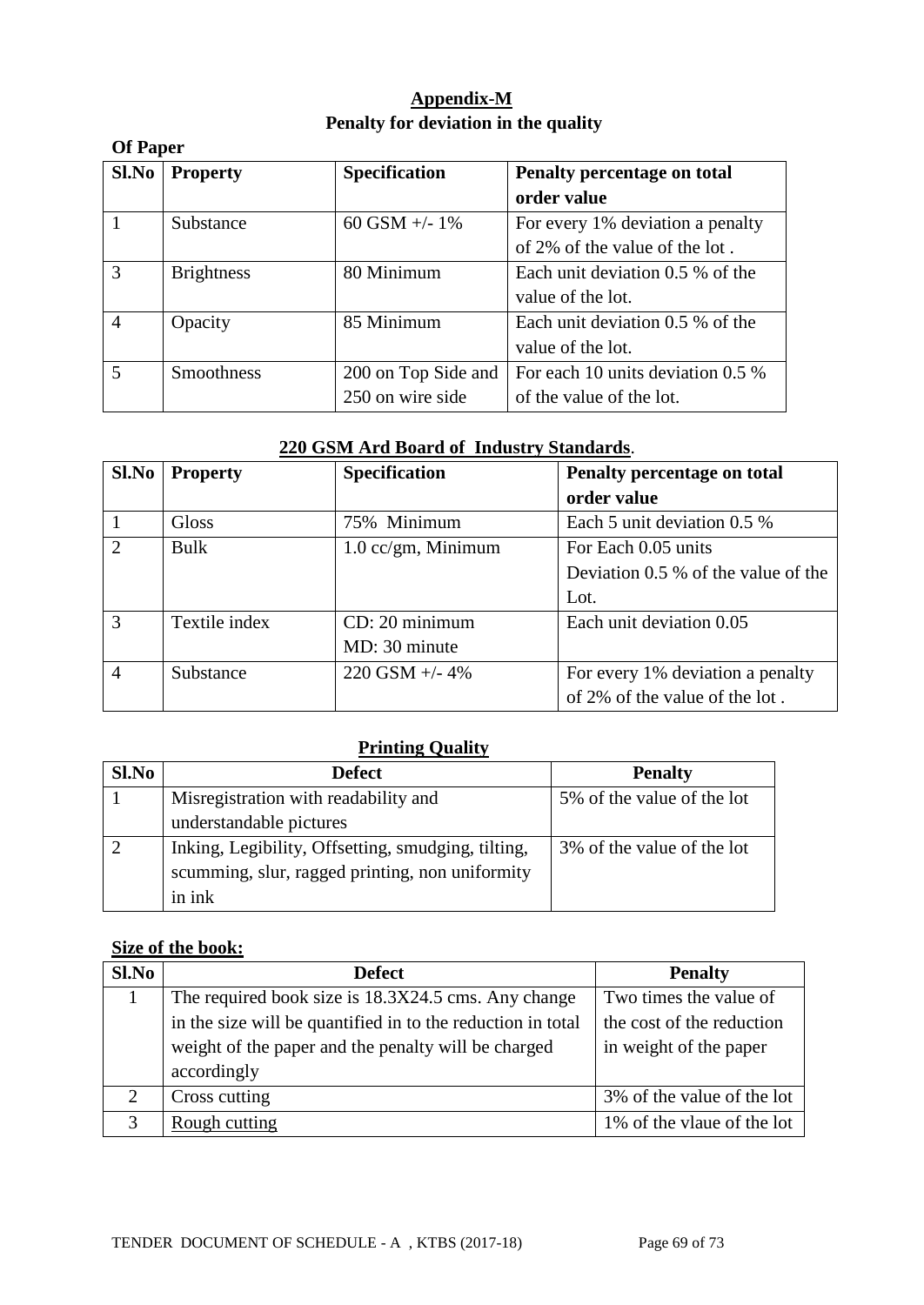## **Binding Quality:**

| S1.No          | <b>Defect</b>                                       | <b>Penalty</b>             |  |  |
|----------------|-----------------------------------------------------|----------------------------|--|--|
|                | Cross folding, Cross cutting,                       | 2% of the value of the lot |  |  |
| $\overline{2}$ | Rough cutting                                       | 1% of the value of the lot |  |  |
| 3              | Improper cover adhesion, Cavity spines, Chip out at | 2% of the value of the lot |  |  |
|                | the edges                                           |                            |  |  |
|                | Pages peeling off, No adhesive running              | Out right rejection and    |  |  |
|                |                                                     | 150% of the value of the   |  |  |
|                |                                                     | lot                        |  |  |

## **Quality of the U V Varnish**

| Sl.No | Defect                     | <b>Penalty</b>               |
|-------|----------------------------|------------------------------|
|       | Less gloss, non uniformity | $0.25\%$ of the value of the |
|       |                            | lot                          |
|       | Less than 3 gsm            | 0.5% of the value of the lot |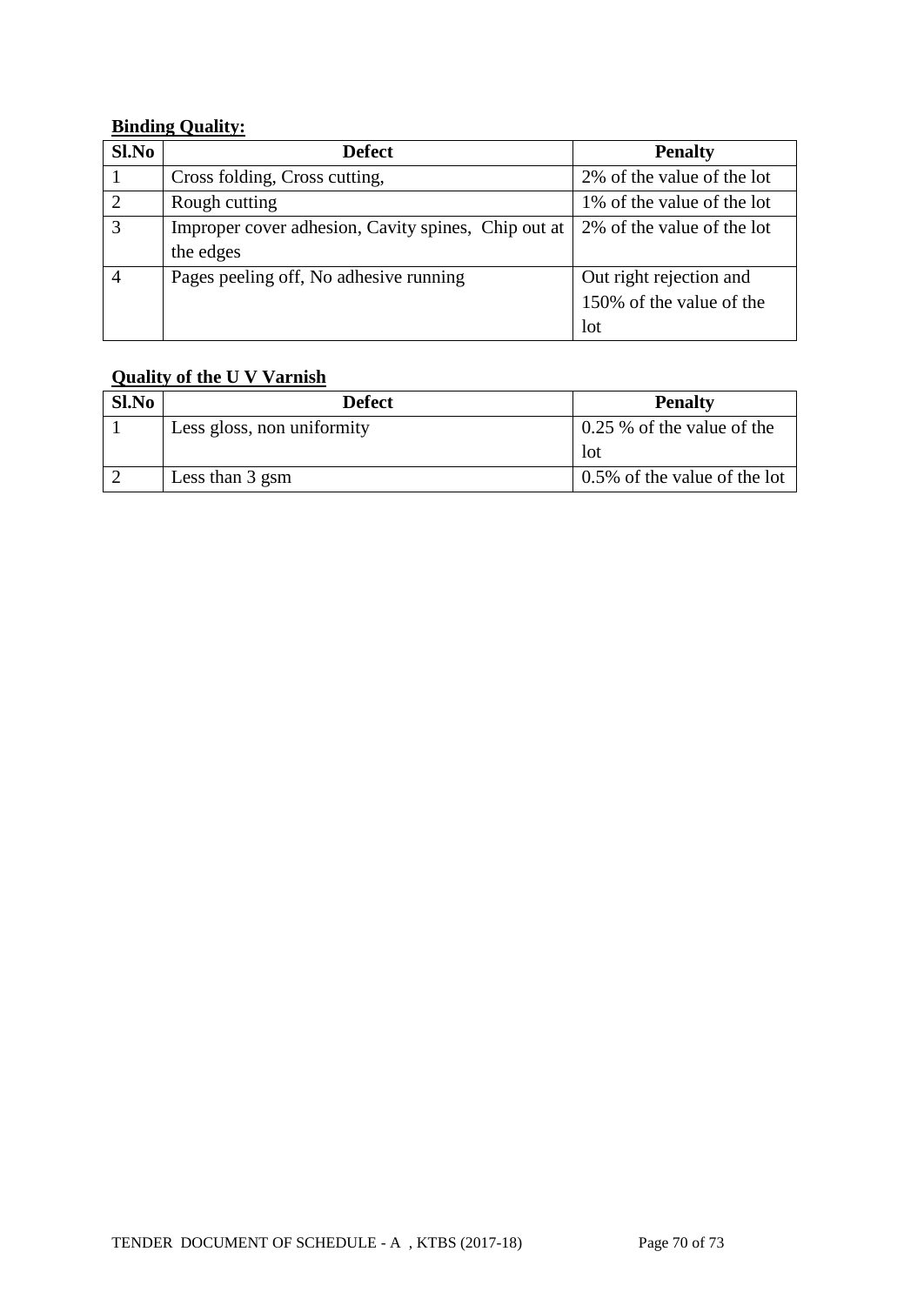## **Appendix-N**

## **BANK SOLVENCY CERTIFICATE**

| work) is awarded to the above firm, we shall be able to provide overdraft/credit facilities to |
|------------------------------------------------------------------------------------------------|
|                                                                                                |
| executing the above contract.                                                                  |

 Senior Bank Manager, (Seal & signature) Name of the Bank, Address:…………….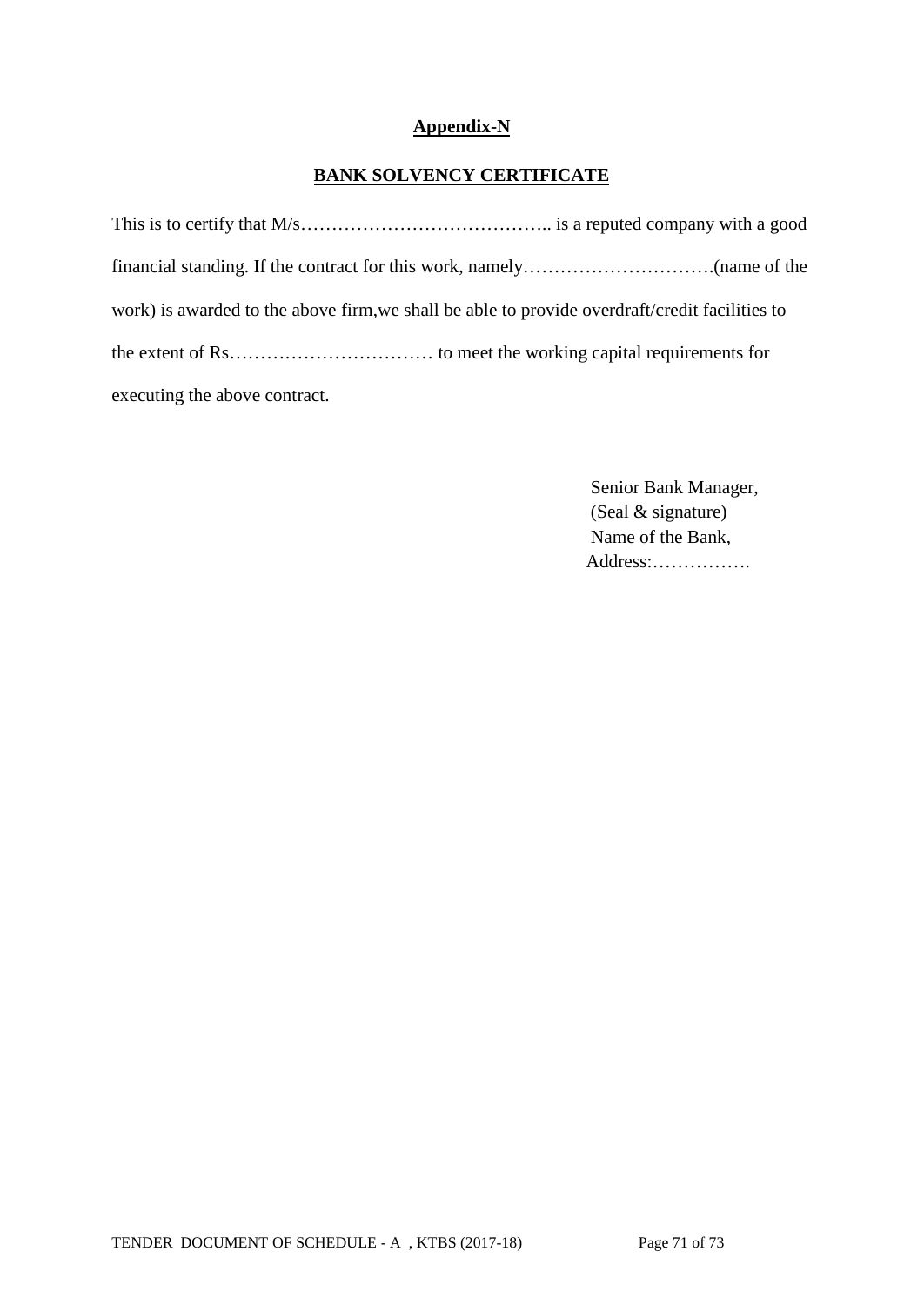## **Appendix-O**

## **PROFORMA OF CHALLAN**

### **(NAME & ADDRESS OF THE BIDDER)**

**Challans no: Work Order No:**

**Date:** 

**Name of the Districts………………………**

| Sl.No | <b>Class</b> | <b>Title</b> | <b>Title</b> | N <sub>0</sub> | of $\begin{array}{ c c c c c } \hline \hline \hline \hline \hline \hline \hline \end{array}$ of $\begin{array}{ c c c c c c c c } \hline \hline \hline \hline \hline \end{array}$ |                     | of   Date of   Balance |           |
|-------|--------------|--------------|--------------|----------------|-----------------------------------------------------------------------------------------------------------------------------------------------------------------------------------|---------------------|------------------------|-----------|
|       |              | Code         | <b>Name</b>  | <b>Books</b>   | <b>Bundles</b>                                                                                                                                                                    | <b>Books</b>        | receiving              | books     |
|       |              |              |              | Ordered        |                                                                                                                                                                                   | supplied   Received |                        | yet<br>to |
|       |              |              |              |                |                                                                                                                                                                                   |                     |                        | receive   |
|       |              |              |              |                |                                                                                                                                                                                   |                     |                        |           |
|       |              |              |              |                |                                                                                                                                                                                   |                     |                        |           |
|       |              |              |              |                |                                                                                                                                                                                   |                     |                        |           |
|       |              |              |              |                |                                                                                                                                                                                   |                     |                        |           |
|       |              |              |              |                |                                                                                                                                                                                   |                     |                        |           |

Note:

1.Challans will be printed in A4 Size only for maintaining the uniformity.

2.Receiving column will be filled up by the BEO/Person in charge only.

3.Number of textbooks received by the BEO/Person In Charge has to written in words & Figures in their own handwriting.

4.The Delivery Challan shall be in the approved coloured formats only i.e. White for free & Yellow for Sale Category.

| Signature & Stamp of:                            |
|--------------------------------------------------|
| BEO/Person In-Charge                             |
|                                                  |
| Date: $\dots\dots\dots\dots\dots\dots\dots\dots$ |
|                                                  |
|                                                  |